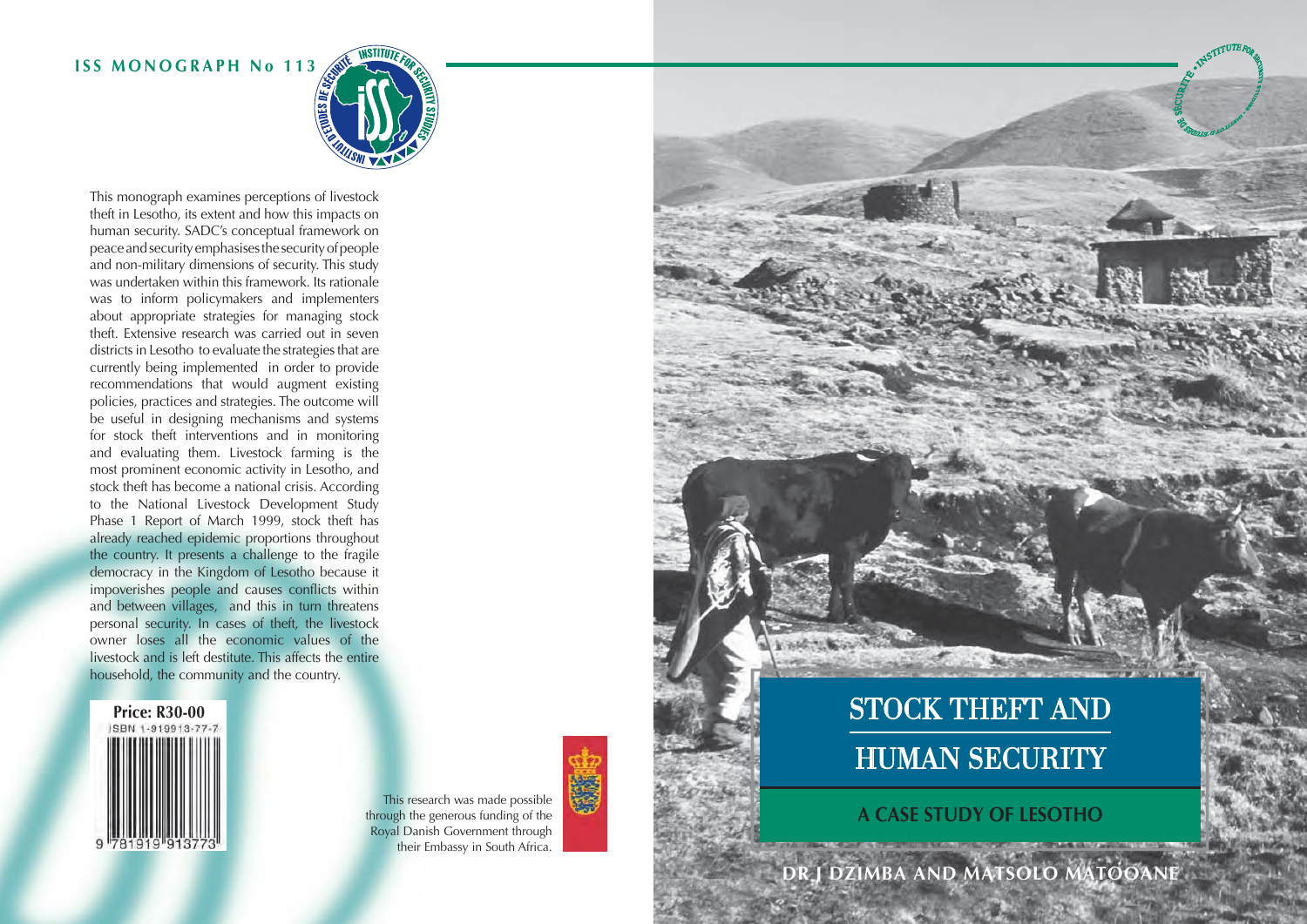The vision of the Institute for Security Studies is one of a stable and peaceful Africa characterised by human rights, the rule of law, democracy and collaborative security. As an applied policy research institute with a mission to conceptualise, inform and enhance the security debate in Africa, the Institute supports this vision statement by undertaking independent applied research and analysis; facilitating and supporting policy formulation; raising the awareness of decision makers and the public; monitoring trends and policy implementation; collecting, interpreting and disseminating information; networking on national, regional and international levels; and capacity-building.

© 2005, Institute for Security Studies

Copyright in the volume as a whole is vested in the Institute for Security Studies, and no part may be reproduced in whole or in part without the express permission, in writing, of both the authors and the publishers.

It should be noted that any opinions expressed are the responsibility of the individual-authors and not of the ISS, its Advisory Board or any funder or sponsor of the ISS.

ISBN: 1-919913-77-7

First published by the Institute for Security Studies, P O Box 1787, Brooklyn Square 0075 Pretoria, South Africa

Cover photo: PictureNet Design and layout: Marketing Support Services +27 12 346-2168 Printing: Business Print Centre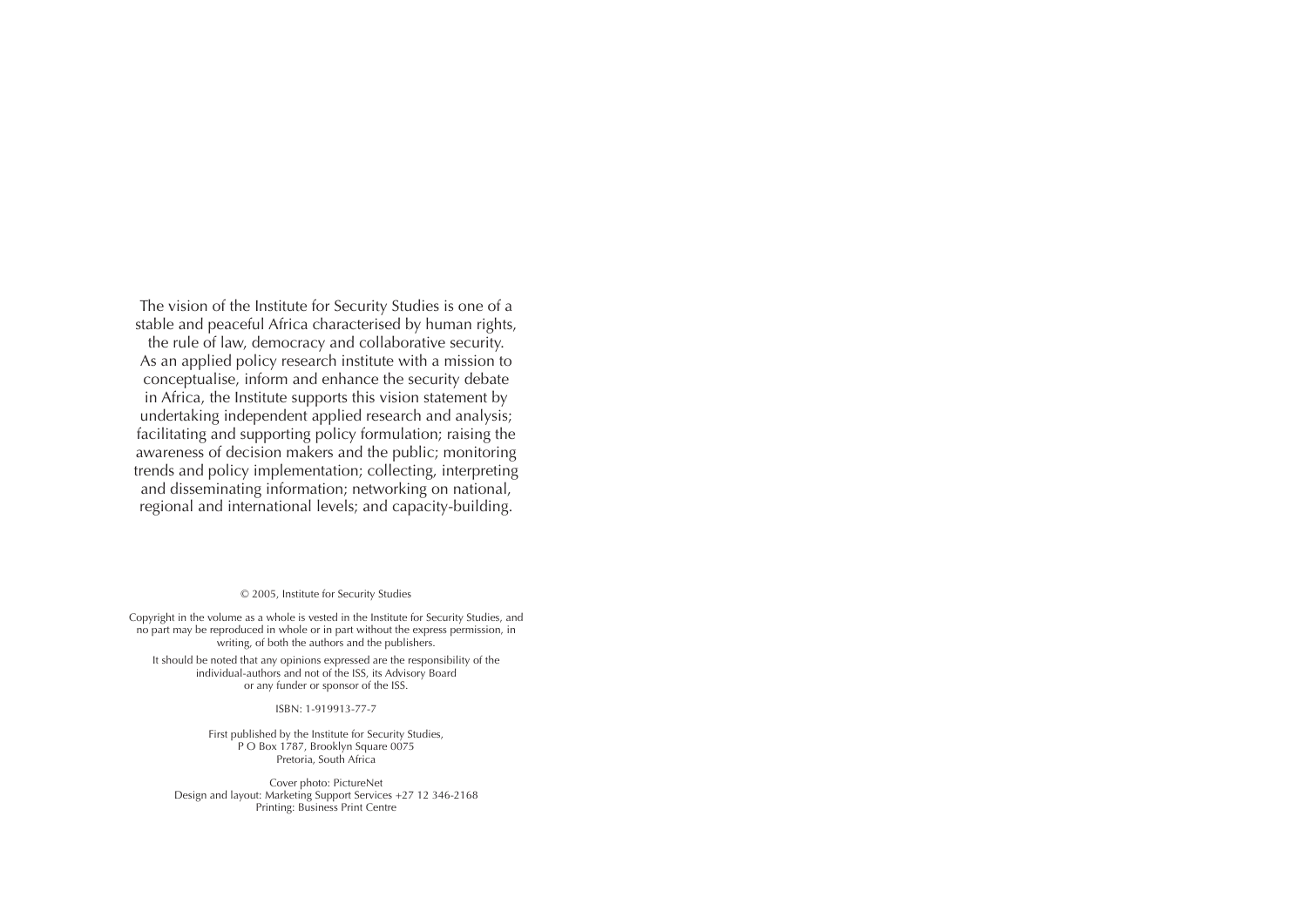# STOCK THEFT AND

HUMAN SECURITY

**A CASE STUDY OF LESOTHO**

### **DR J DZIMBA AND MATSOLO MATOOANE**

### **EDITED BY JEMIMA NJERI KARIRI AND DUXITA MISTRY**

ISS MONOGRAPH SERIES • No 113, JUNE 2005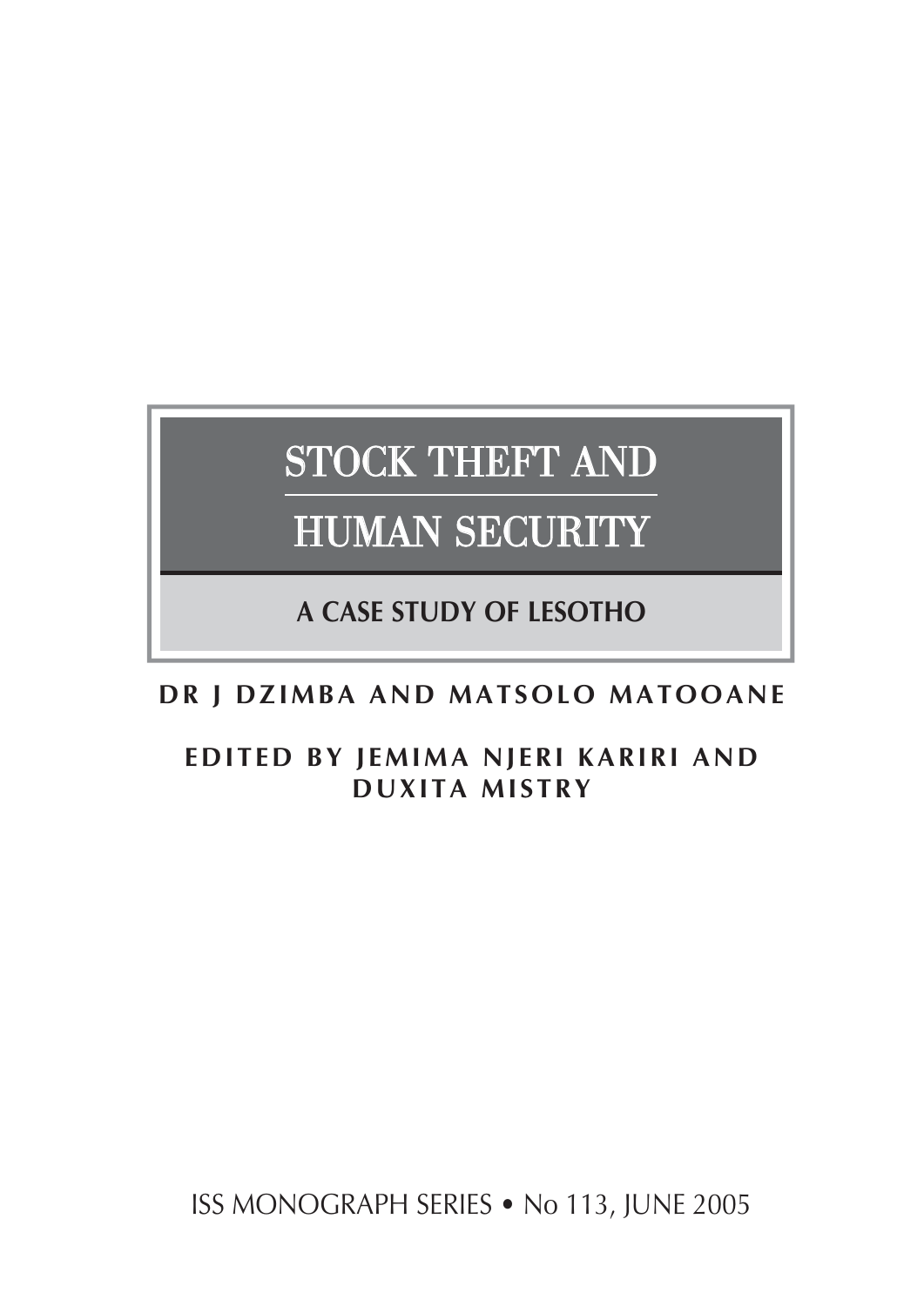# **CONTENTS**

| <b>ABOUT THE AUTHORS</b>                                                                                                        |              |  |
|---------------------------------------------------------------------------------------------------------------------------------|--------------|--|
| <b>ACKNOWLEDGEMENTS</b>                                                                                                         | $\vee$       |  |
| LIST OF ABBREVIATIONS                                                                                                           | vii          |  |
| LIST OF TABLES AND FIGURES                                                                                                      | ix           |  |
| <b>EXECUTIVE SUMMARY</b>                                                                                                        | xi           |  |
| <b>CHAPTER 1</b><br><b>Background to the Southern African Development</b><br>Community's conceptual framework on human security | $\mathbf{1}$ |  |
| <b>CHAPTER 2</b><br>The social and economic structures of Lesotho                                                               | 13           |  |
| <b>CHAPTER 3</b><br>Stock theft as a threat to human security in Lesotho                                                        | 19           |  |
| <b>CHAPTER 4</b><br>Findings of the study                                                                                       | 39           |  |
| <b>CHAPTER 5</b><br><b>Conclusions</b>                                                                                          | 65           |  |
| <b>CHAPTER 6</b><br><b>Recommendations</b>                                                                                      | 71           |  |
| <b>APPENDIX</b><br>Lesotho stock theft statistics                                                                               | 77           |  |
| <b>NOTES</b>                                                                                                                    | 83           |  |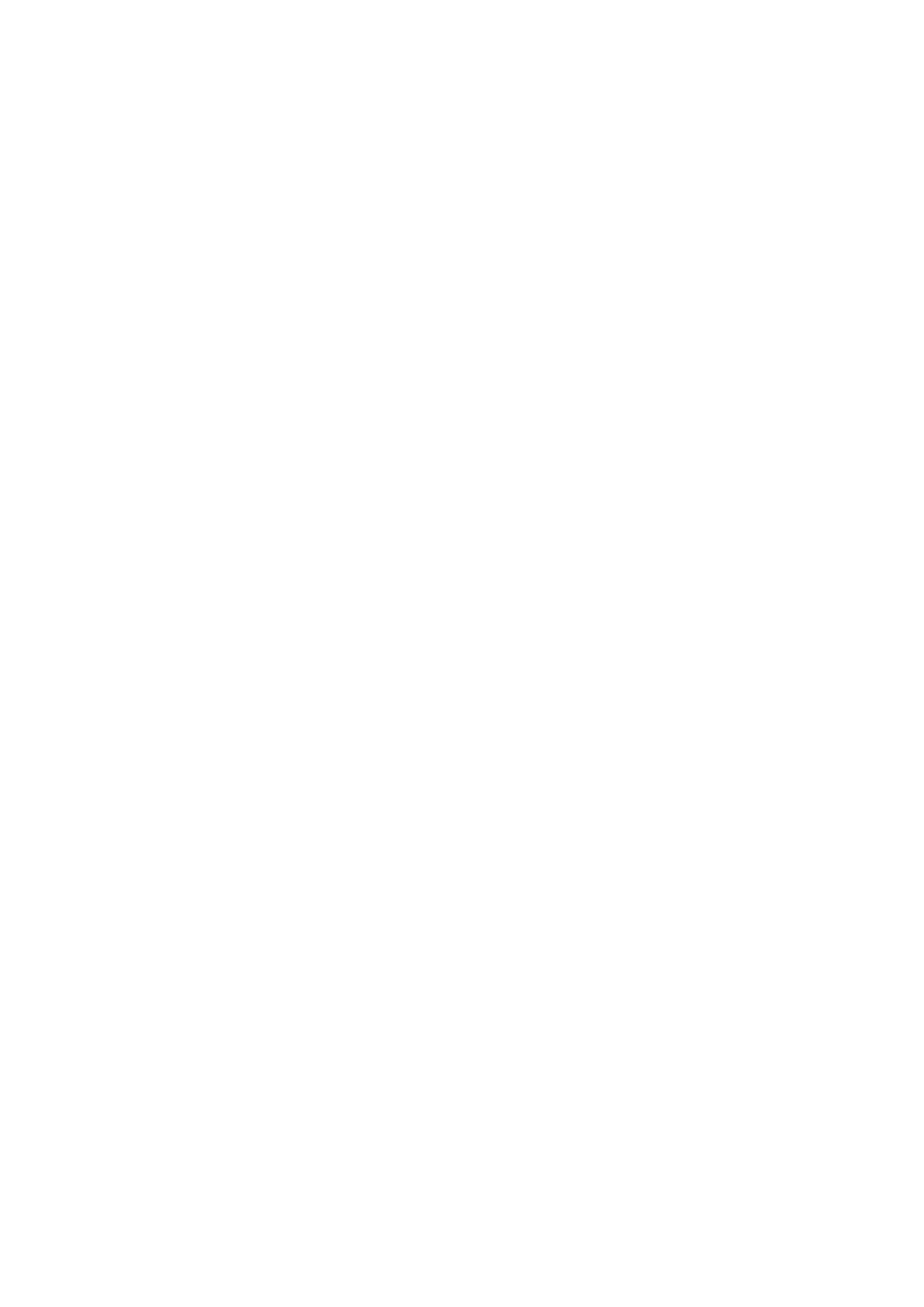### ABOUT THE AUTHORS

**Dr John Dzimba** is the director of Academic Affairs at the Lesotho Institute of Public Administration and Management (LIPAM). Before assuming this position, he was principal consultant and head of the Academic Planning, Research and Consultancy Division of LIPAM. Dr Dzimba holds a BA degree in Philosophy from Urbanianum University, an MA in Political Science from University College Dublin, and a PhD in International Relations from Keele University. He has previously worked as a consultant for the Southern African Development Community (SADC), the Institute of Development Management Lesotho (IDM), and the Lesotho Institute of Public Administration and Management (LIPAM). He is also managing director of Africa 2000 and Beyond Consultancy Group (Pty) Ltd.

**Matsolo Matooane** is a consultant and acting head of the Academic Planning, Research and Consultancy Division at LIPAM. She manages all research activities and is responsible for coordinating training programmes and consultancy work. She previously worked as a consultant in the Governance and Socio-Economic Development Division of LIPAM. Matsolo holds a BA degree in Public Administration and Political Science from the National University of Lesotho, a BA Honours in Politics from Rhodes University (South Africa), and a Master's in Diplomatic Studies from Keele University. She has also worked for the United Nations Population Fund (UNFPA).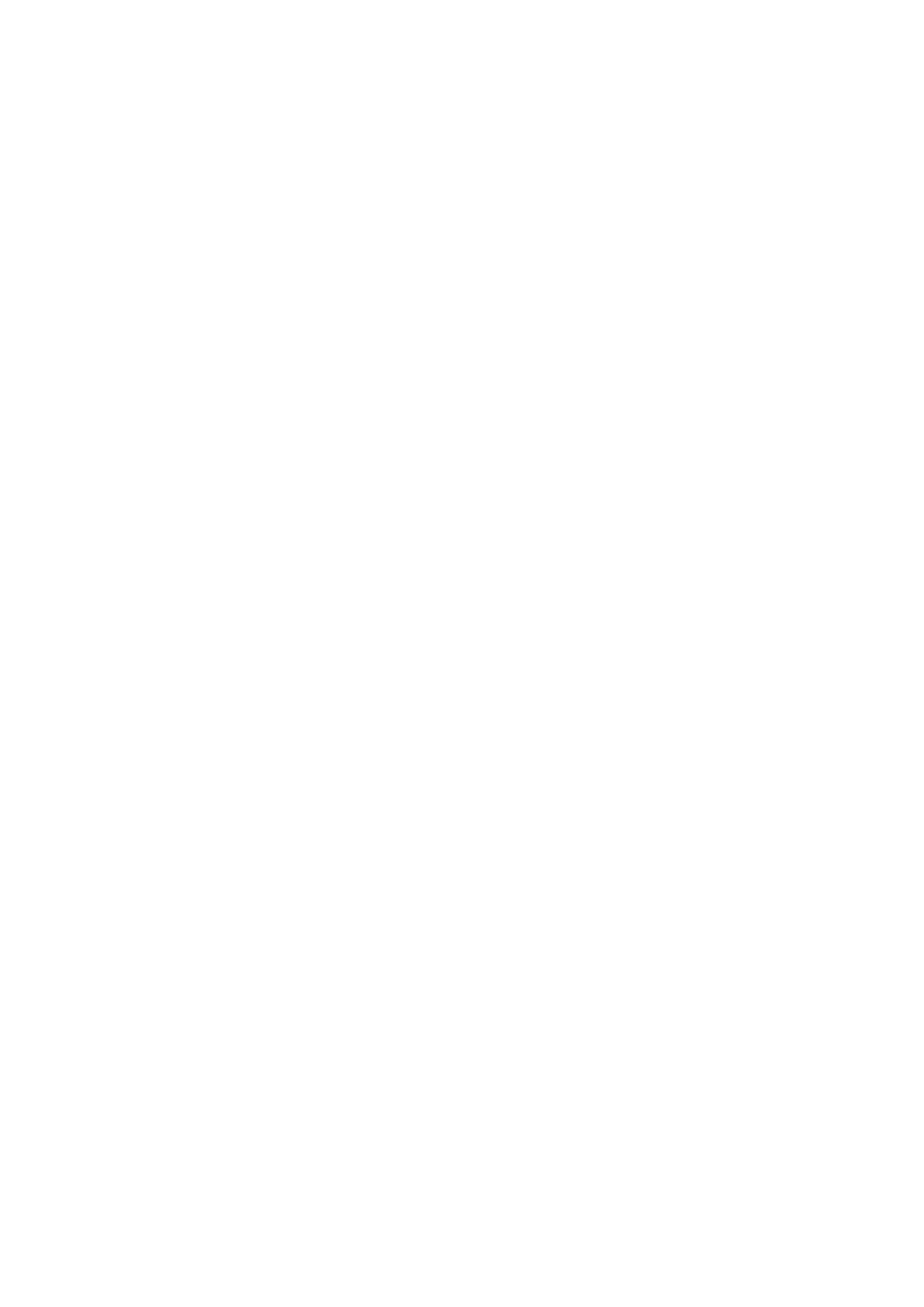## ACKNOWLEDGEMENTS

This report is the final stage of a process that has taken the Lesotho Institute of Public Administration and Management (LIPAM) research team to many parts of the country. In the process numerous people and organisations gave their time and resources to help the team to complete its work.

LIPAM Management would like to express its gratitude to the following people and organisations that contributed to making this study a success:

The former Minister of Home Affairs (the Hon Thomas Motsoahae Thabane) for his support, the Directorate of the Lesotho Mounted Police Service, the Commissioner of the Lesotho Mounted Police Service and her staff for technical and logistical support, district secretaries, principal chiefs, the Director of Public Prosecutions, prosecutors, chief magistrates, magistrates, stockowners, chiefs, headmen, the research field workers who helped collect and enter the data, donors for their financial support, the Institute for Security Studies (ISS), Keith Muloongo, Noria Mashumba, Duxita Mistry and Jemima Njeri Kariri for technical support, Academic Planning Research and Consultancy Division staff for writing the report, Dr John Dzimba, Rets'elisitse Nko, and 'Matsolo Matooane for quality-controlling the report, many Basotho who assisted the field workers with accommodation, and Messieurs Chipoyera and Nyanguru for helping the team with data analysis. A special word of thanks to Miss 'Matsolo Matooane for the dedication and commitment she has demonstrated in managing the project. Thanks also to Michael O'Donovan who drew the maps for the sampling process for this monograph.

We are also thankful to all those who helped this research project in one way or another, but whose names or organisations have not been mentioned.

We thank you all.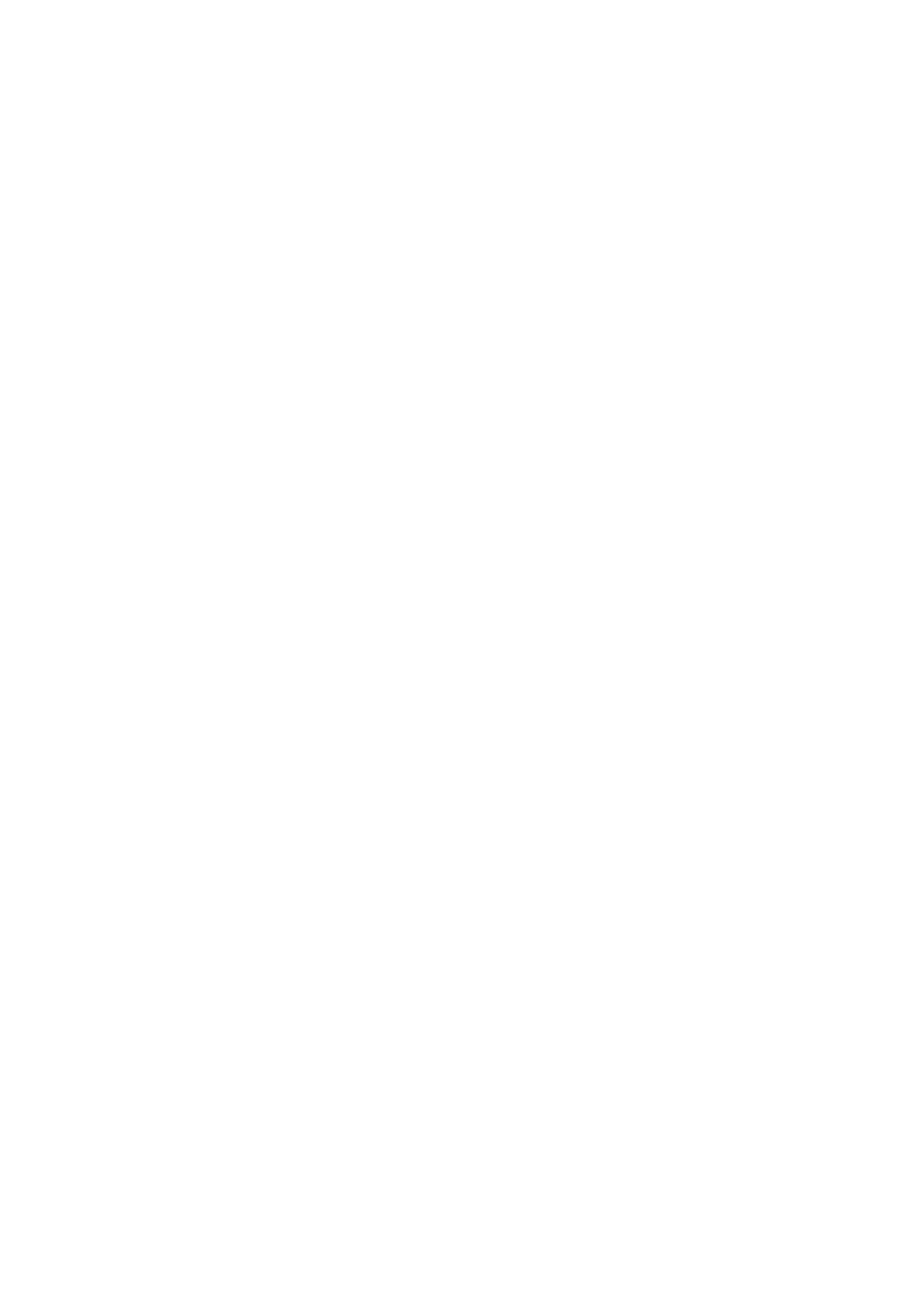# LIST OF ABBREVIATIONS

| <b>AIDS</b>  | Acquired Immunodeficiency Syndrome                        |
|--------------|-----------------------------------------------------------|
| <b>AGOA</b>  | Africa Growth and Opportunities Act                       |
| <b>CCA</b>   | Anti-Crime Associations and Committees                    |
| <b>CMA</b>   | Common Monetary Area                                      |
| CSOs         | Civil Society Organisations                               |
| <b>GDP</b>   | <b>Gross Domestic Product</b>                             |
| <b>GNI</b>   | <b>Gross National Income</b>                              |
| <b>ISS</b>   | Institute for Security Studies                            |
| <b>HIV</b>   | Human Immunodeficiency Virus                              |
| <b>LEC</b>   | Lesotho Evangelical Church                                |
| LHWP         | Lesotho Highlands Water Project                           |
| <b>LIPAM</b> | Lesotho Institute of Public Administration and Management |
| <b>LMPS</b>  | Lesotho Mounted Police Service                            |
| <b>LIPMS</b> | Livestock Produce and Marketing Services                  |
| <b>NGO</b>   | Non-Governmental Organisation                             |
| <b>RSA</b>   | Republic of South Africa                                  |
| SACU         | Southern African Customs Union                            |
| SADC         | Southern African Development Community                    |
| <b>SIPO</b>  | Strategic Indicative Plan for the Organ                   |
| <b>SPSS</b>  | Statistical Package for Social Sciences                   |
| <b>STAs</b>  | <b>Stock Theft Associations</b>                           |
|              | STOCKPOL Stock Policing Unit                              |
| <b>VAT</b>   | Value Added Tax                                           |
| <b>ZCC</b>   | Zion Christian Church                                     |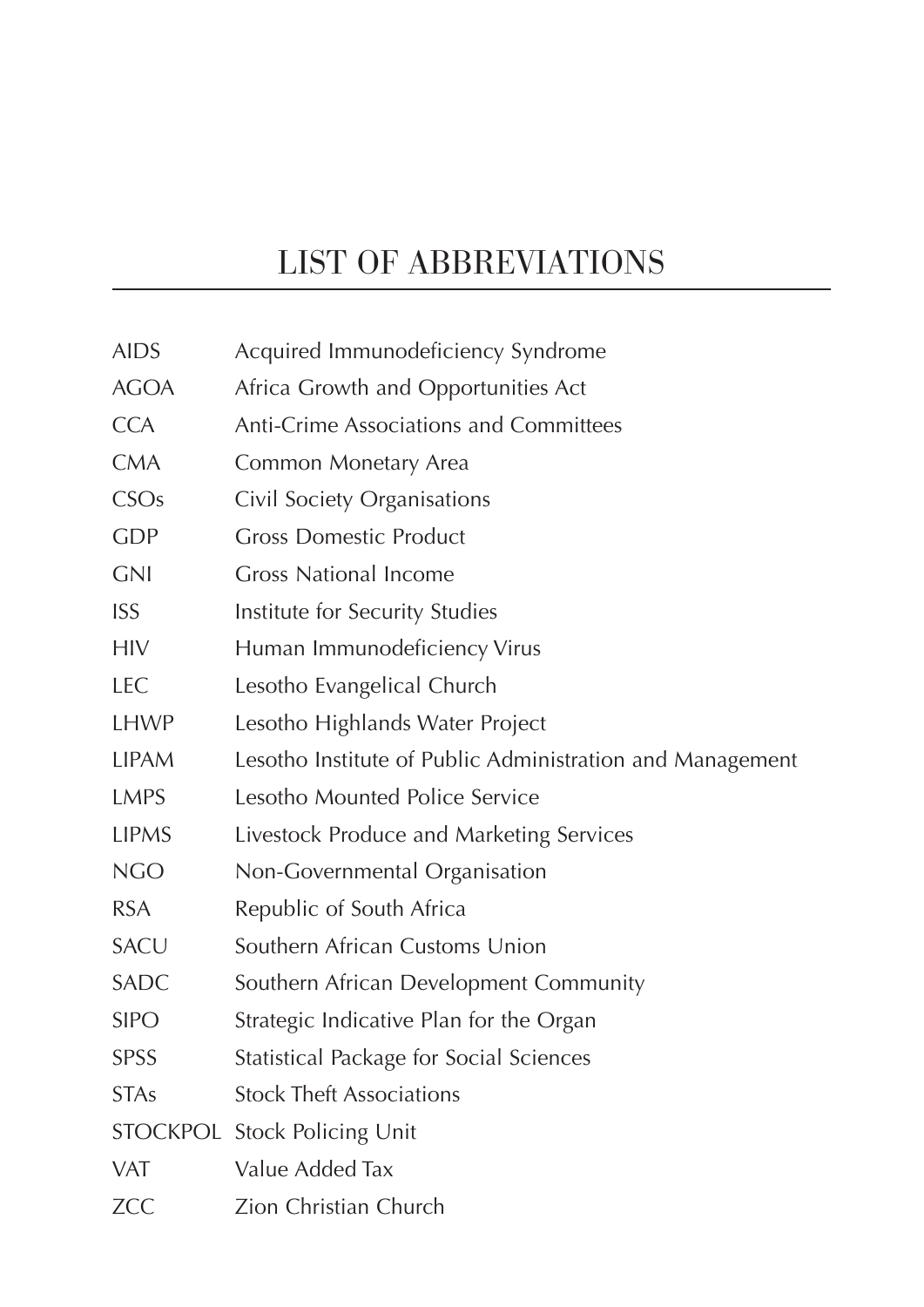#### **Map of Lesotho**

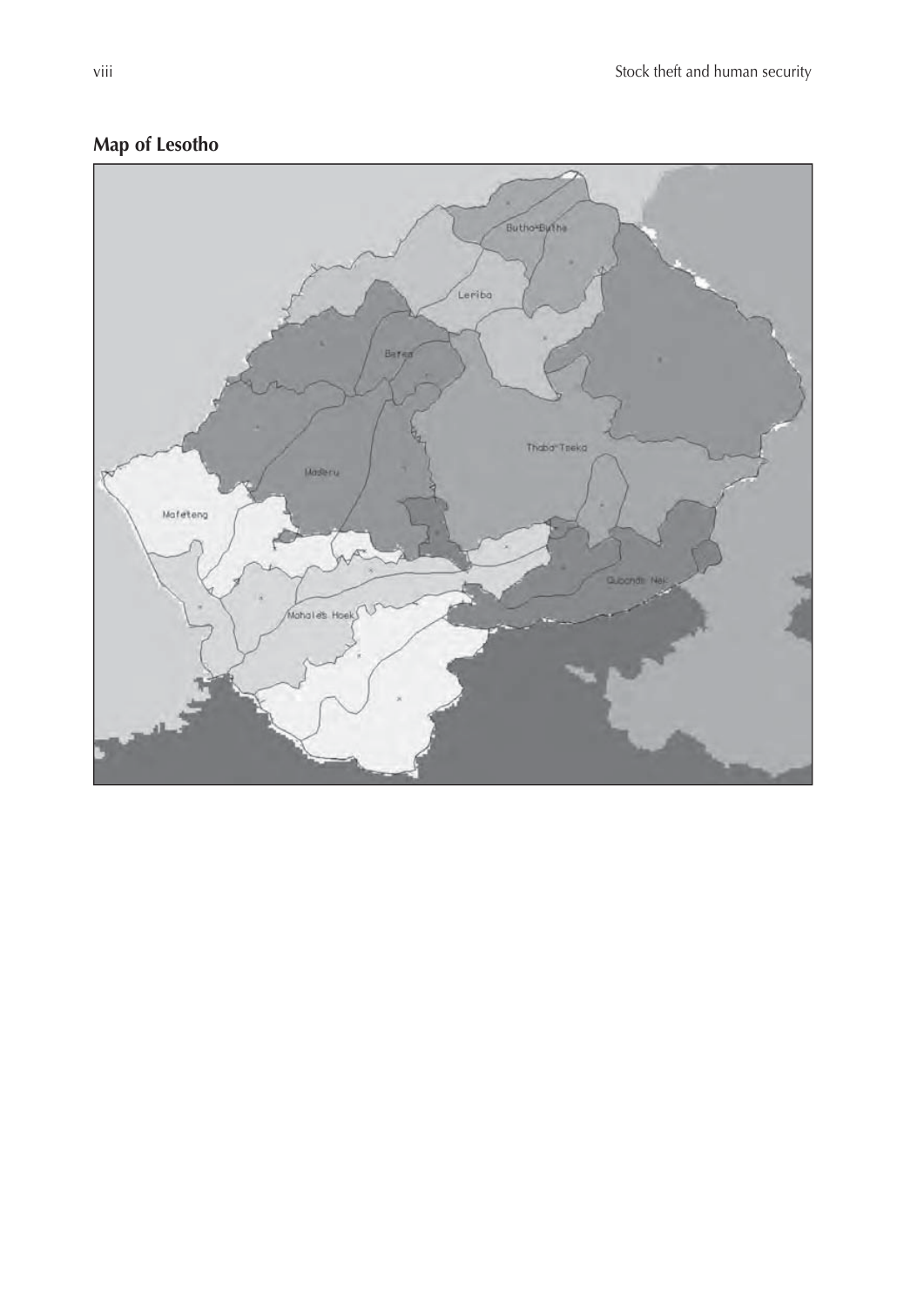### LIST OF TABLES AND FIGURES

#### **List of tables**

- Table 1 Sampling of districts
- Table 2 Summary of livestock theft and recovery, 2002–2004
- Table 3 Livestock census 2000/01

#### *Appendix 1*

| Table 1  | Livestock census, 2000/01                          |
|----------|----------------------------------------------------|
| Table 2  | Summary of livestock theft and recovery, 2000-2004 |
| Table 3  | Trend of stock theft by year and district          |
| Table 4  | Number of animals stolen during 2000/01            |
| Table 5  | Number of animals recovered in 2000/01             |
| Table 6  | Number of animals stolen during 2001/02            |
| Table 7  | Number of animals recovered during 2001/02         |
| Table 8  | Number of animals stolen during 2002/03            |
| Table 9  | Number of animals recovered in 2002/03             |
| Table 10 | Number of animals stolen in 2003/04                |
| Table 11 | Number of animals recovered in 2003/04             |

#### **List of figures**

- Figure 1 Area and levels of vulnerability to stock theft
- Figure 2 Levels of property crime by district
- Figure 3 Level of livestock theft by district
- Figure 4 Levels violent crime by district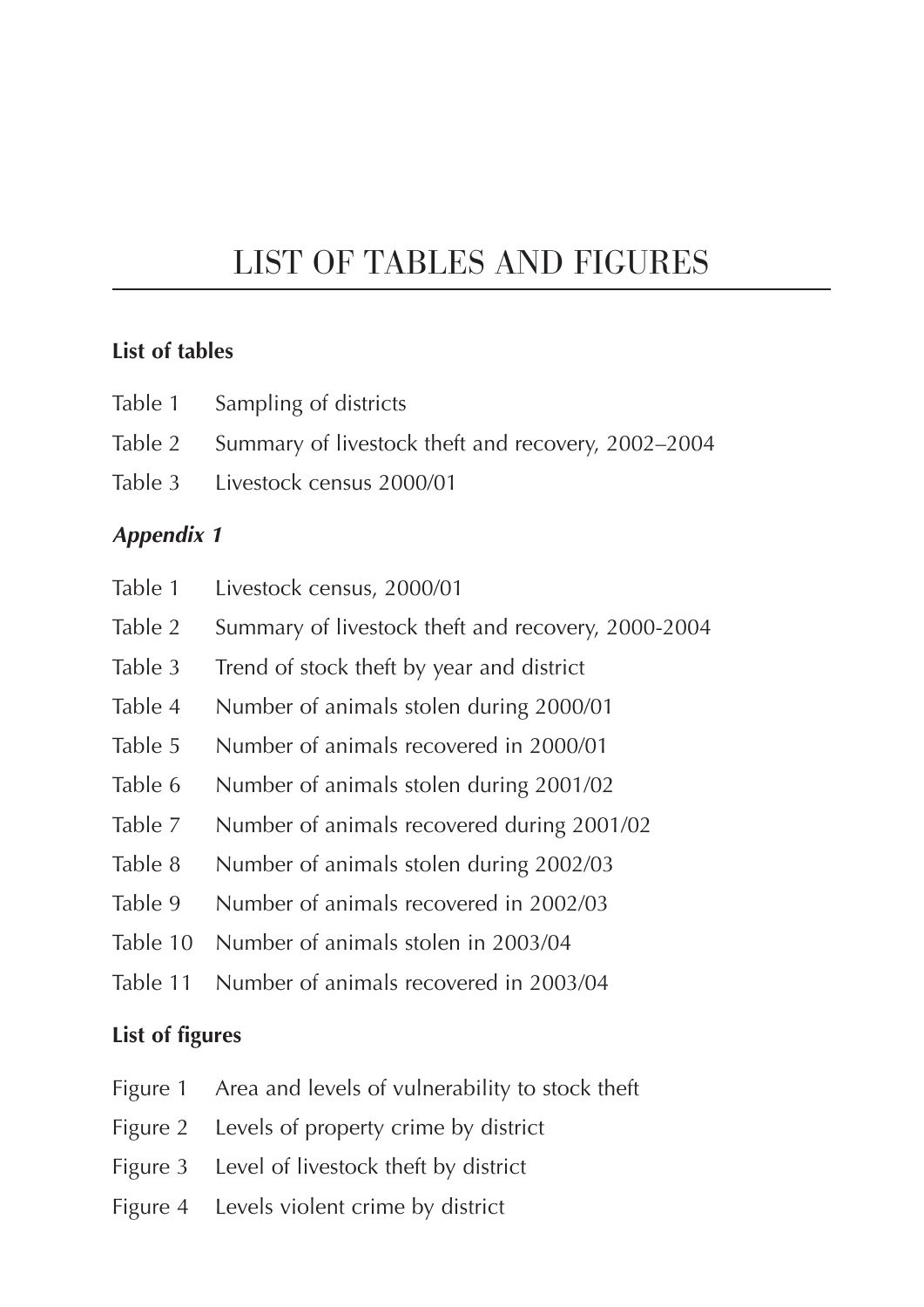- Figure 5 Levels of joint army/police patrols by district
- Figure 6 Length of time on the bench magistrates
- Figure 7 Challenges in the prosecution of stock theft cases
- Figure 8 Recovery rate of stock by stakeholders
- Figure 9 Areas of vulnerability to stock theft
- Figure 10 Police records on level of violence during stock theft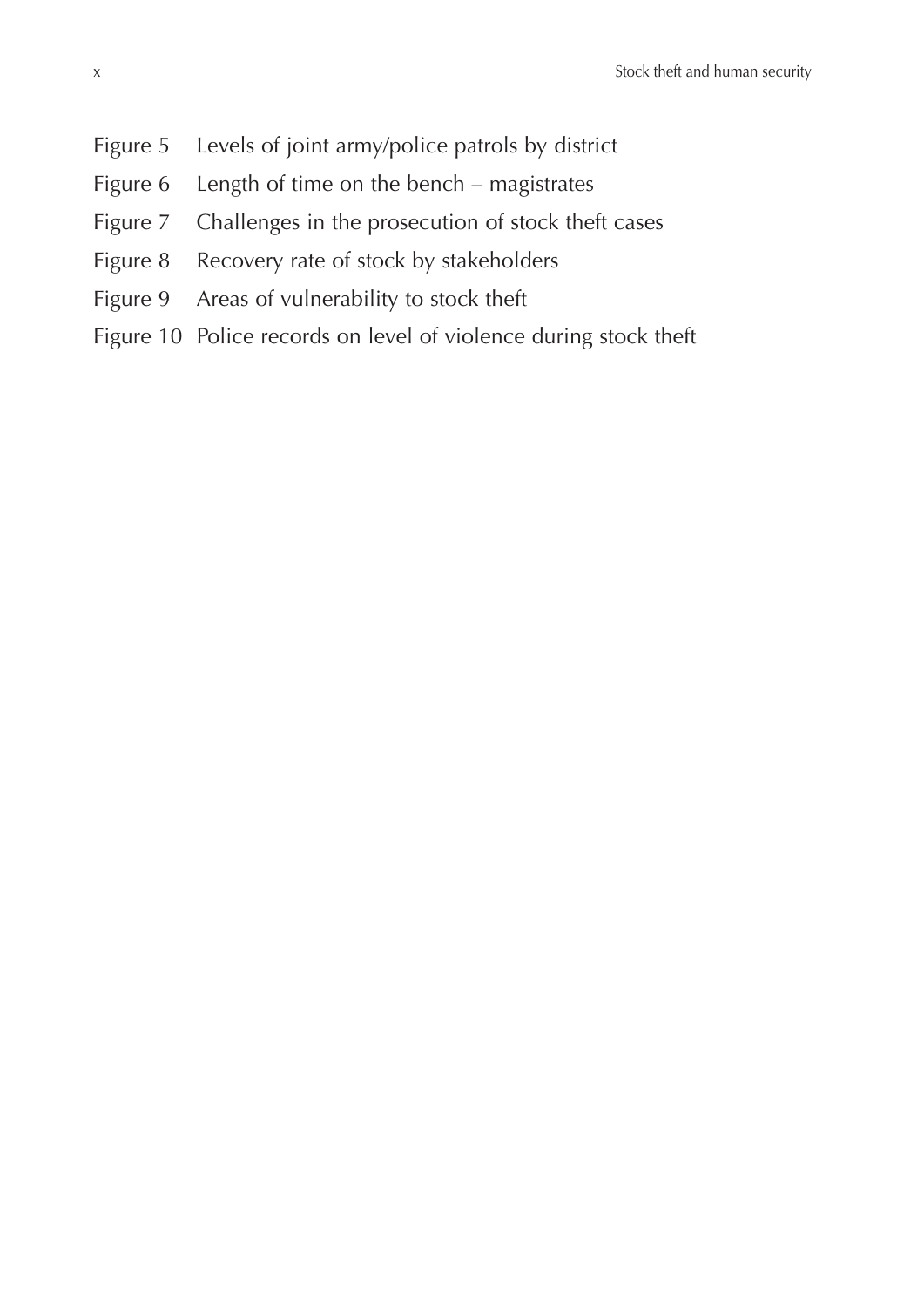# EXECUTIVE SUMMARY

. The Southern African Development Community's conceptual framework on peace and security recognises a new approach to human security which emphasises security of people and non-military dimensions of security. It is about protection of the individual taking preventative measures to reduce vulnerability, insecurity and minimise risk and taking remedial action where prevention fails. It is within this framework that the study on evaluating strategies for combating stock theft in Lesotho takes place.

Stock theft has become a national crisis in Lesotho. According to the National Livestock Development Study Phase 1 report of March 1999, stock theft has reached epidemic proportions throughout Lesotho and appears to be escalating. Stock theft presents a challenge to the consolidation of the fragile democracy in the Kingdom of Lesotho as it impoverishes people and causes conflicts within and between villages that in turn threaten stability. In cases of theft the livestock owner loses all the economic value of livestock and is left destitute. This affects the entire household, the community, and the country.

The purpose of the study was to examine the perceptions and extent of the problem and its impacts on livelihoods through an evaluation of current strategies that inform policy and to provide recommendations for enhancing existing policies, practices and strategies. The rationale of the study is to inform policymakers and implementers on appropriate strategies to manage stock theft. The outcome will be useful in designing mechanisms and systems for stock theft interventions and in monitoring and evaluating them. These interventions will be at community level, in the justice and policing services and in management.

The study was designed to focus on examining the following during interviews with stakeholders that included the police, chiefs, stockowners, magistrates and prosecutors:

• to review current strategies and practices in combating the problem of stock theft, including: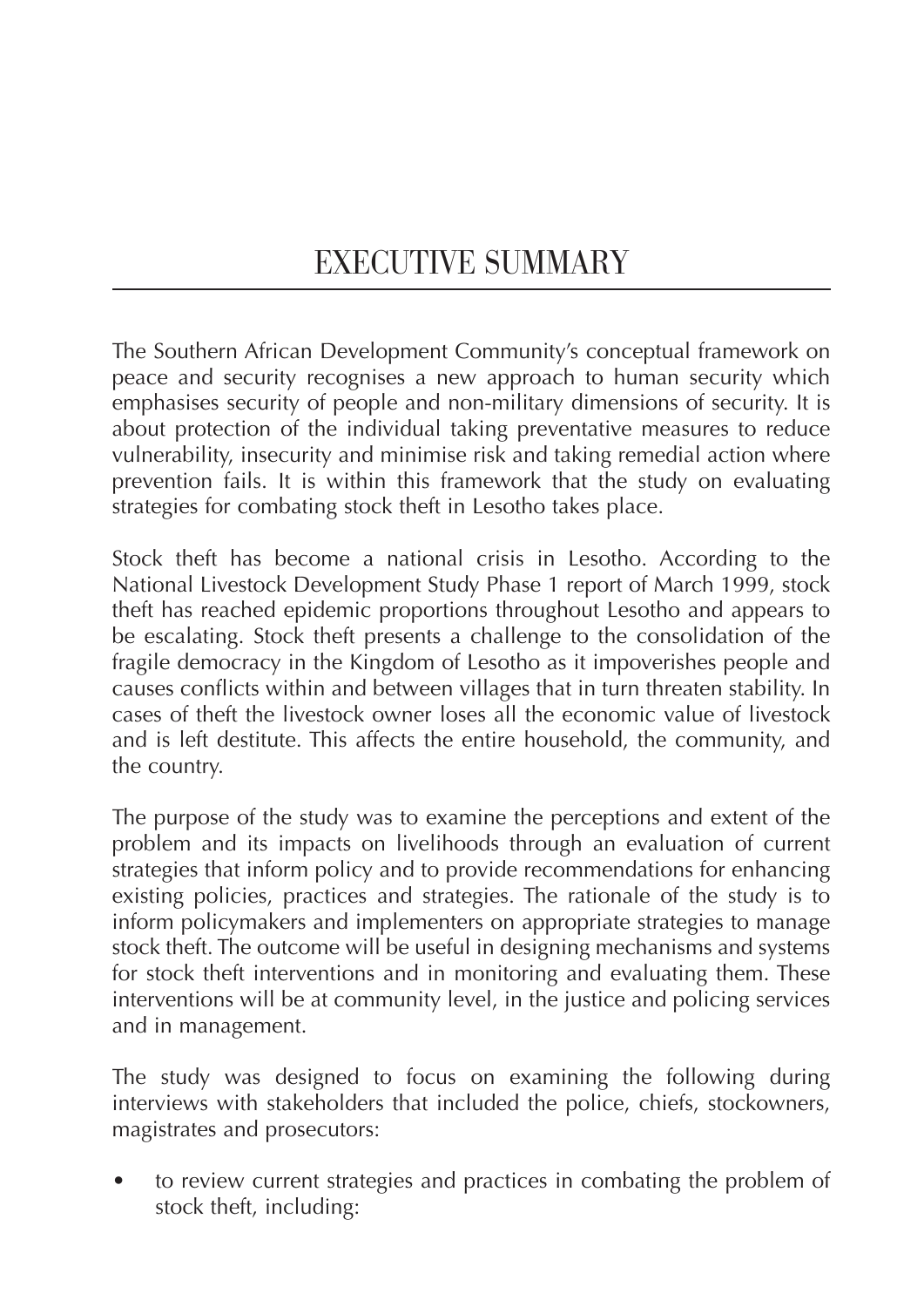- community policing communities collaborating with the police
- stock theft associations
- border patrols, including the army
- policing mechanisms
- the Criminal Justice System
- The Stock Theft Act and other relevant legislation and policy documents
- alternative forms of justice;
- to investigate the causes for the lack of confidence displayed by communities in the police and the courts;
- to undertake docket research and analysis and examine court files and other relevant documents to determine the efficacy of the Criminal Justice System in relation to stock theft; and
- to suggest recommendations that will regain the confidence of the communities in the police, courts and government.

In terms of the perceptions and extent of the problem, including its impacts on livelihoods, the study found the following:

- Stock theft is on the increase, as is related violence.
- Unemployment is the leading cause of stock theft.
- The marketing channels of stock make it easier to trade in stolen stock.
- Most stolen stock is herded into inhospitable terrain to make it more difficult to track down.
- Current markings of animals are easy to tamper with.
- Religion has an impact on the responses of communities towards crime.
- There is loss of mobility as animals are used for transport.
- The livelihood of households is affected owing to loss of earnings from cattle.
- Loss of lives is high.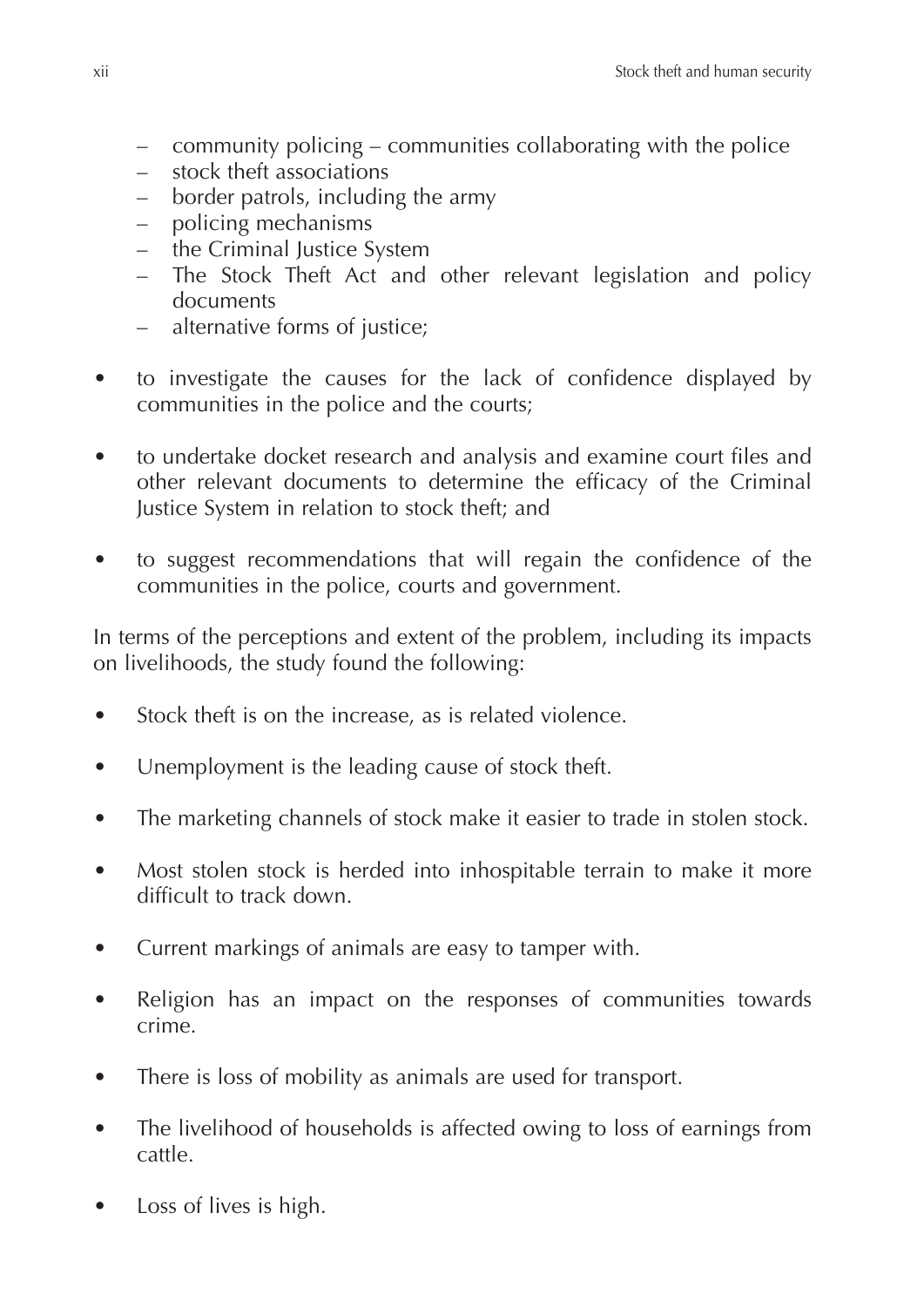Levels of education are being affected in rural communities.

The study also found that stakeholders encounter the following challenges in the implementation of stock theft interventions:

- The roles of the different stakeholders are not clear with regard to dealing with stock theft issues.
- The mandate of the different stakeholders with regard to dealing with stock theft issues is not clear.
- Lack of resources hinders implementation of the strategies.
- Stock theft associations are rendered ineffective by violence that is perpetrated by thieves.
- Lack of effective means to communicate with police makes reporting stock theft in time impossible. The police are not able to respond immediately.
- Community policing is failing owing to a lack of proper organisation.
- Lack of resources hinders the performance of the police.
- The police are committed to the social protection of the communities they serve but are not motivated.
- The police crime prevention policy has not been implemented.
- Police records are a major weakness in the police procedural system as they are not kept properly.
- The practical application of the Stock Theft Act as it stands is not clear, as there is a wide gap between the legislation and the practical application of the law.
- Case law has developed judicial precedence that lays magistrate's courts as proper courts with jurisdiction to try stock theft cases.
- There is a conflict of laws and this affects the implementation of the Stock Theft Act.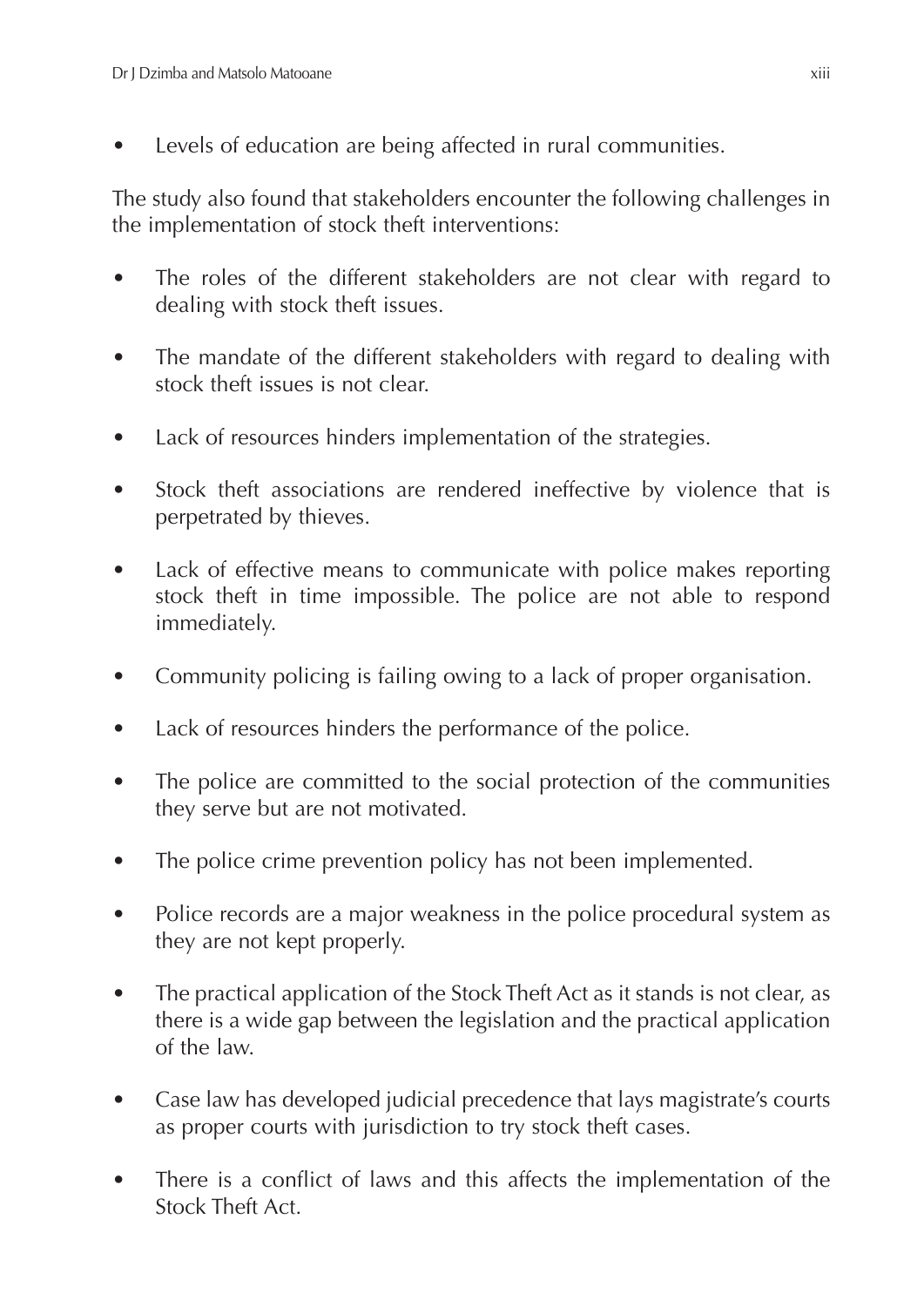Recommendations are made in the report, which address these findings. These include the following:

- There should be registration and training of anti-stock theft associations.
- Channels and avenues of communication between the police and communities should be improved.
- More resources should be provided for dealing with stock theft, including more off-road vehicles, shortwave radios, camping equipment, computers, and a helicopter.
- There should be a review of the format of data entry on police dockets and the procedural handling of such dockets.
- The number of prosecutors and magistrates specialising in the handling of stock theft cases should be increased.
- A short-term solution for the lack of magistrates and prosecutors could be roving courts that deal exclusively with stock theft cases.
- The micro-chipping of animals should be implemented with immediate  $effect<sup>1</sup>$
- Government should make stock theft a priority in terms of financial support of the strategies and systems that combat stock theft.
- The Stock Theft Act should be reviewed with the full involvement of all stakeholders.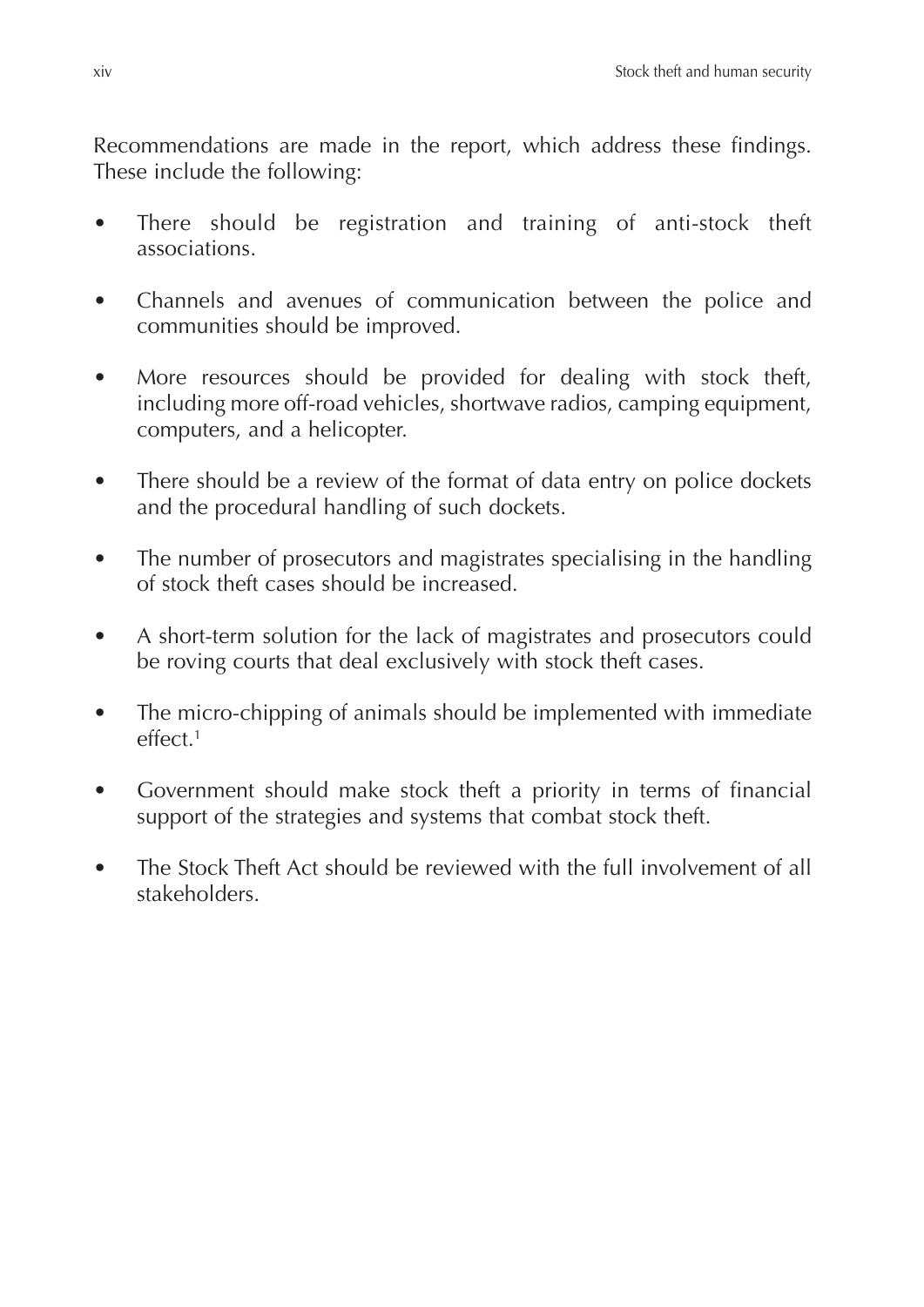### **CHAPTER 1** BACKGROUND TO THE SOUTHERN AFRICAN DEVELOPMENT COMMUNITY'S CONCEPTUAL FRAMEWORK ON HUMAN SECURITY

#### . **Introduction**

It is time that the objectives of security policy go beyond achieving an absence of war to encompass the pursuit of good governance, peace and security of people, crime prevention, protection of fundamental freedoms, sustainable economic development, social justice and protection of human rights and the environment. The use of military force is a legitimate means of defence against external aggression, but it is not an acceptable instrument for conducting foreign policy and settling disputes. It recognises that states can mitigate the security dilemma and promote regional stability by adopting a defensive military doctrine. Threats to security are not limited to military challenges to state sovereignty and territorial integrity; they include the abuse of human rights, economic deprivation, social injustice, and destruction of the environment.

SADC's (Southern African Development Community) conceptual framework on peace and security recognises a new approach to human security that emphasises security of people and non-military dimensions of security. In essence human security means safety for people from both violent and nonviolent threats. It is a condition or state characterised by freedom from pervasive threats to people's rights, their safety or even their lives.<sup>2</sup> It is about protection of the individual by taking preventative measures to reduce vulnerability and insecurity, to minimise risk, and to take remedial action where prevention fails. This model recognises that security of states does not necessarily have the same meaning as security of people. Its philosophy is based on the principle that security is conceived as a holistic phenomenon which is not restricted to military matters, but broadened to incorporate the security of the individual with respect to the satisfaction of the basic needs of life. It encompasses the creation of the social, political, economic, military, environmental and cultural conditions necessary for the survival, livelihood, and dignity of the individual, including the protection of fundamental freedoms, the respect for human rights, good governance, and access to education and healthcare. It is about ensuring that each individual has opportunities and choices to fulfil his or her own potential. Its objects are not confined to states, but extend to different levels of society that include people, geographic region and the global community.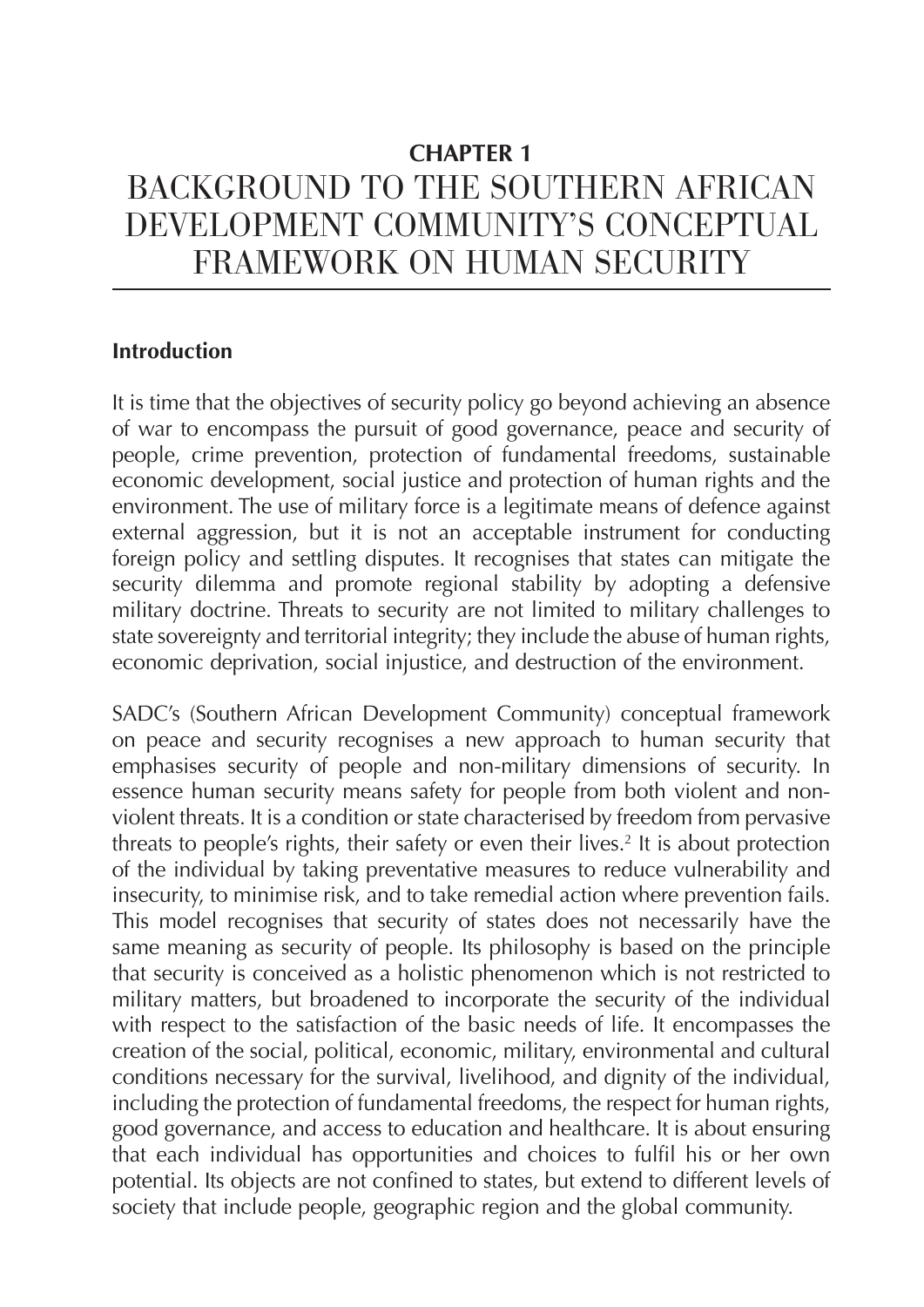It emphasises that the domestic security policy should pay greater attention to the problem of violence against women and children. Rape, wife battering, child abuse, crime and diverse types of harassment have a traumatic impact on the physical and psychological security of more than half of the population, but are largely ignored by state agencies. This concept of security sets a broad agenda. Defining problems such as poverty, oppression, social injustice, crime, the need for good governance, the uneven distribution of income wealth and power, ethnicity tension, poor health facilities, unemployment, HIV and AIDS prevention, drug trafficking, and the land problem as security issues raises their political profile. These are what governments and societies have to address continuously.

SADC as a community regards these factors as the greatest threats to domestic stability and economic development. All SADC's protocols and terms of reference on a common regional security approach are based on these practical principles of the new approach to human security. The security protocols provide the mechanisms and strategies for a common regional security agenda. They recognise the need for a common security regime that provides a basis for early warning of potential crisis; building military confidence and stability through disarmament and transparency on defence matters; engaging in joint problem-solving and developing collaborative programmes on security issues; negotiating multilateral security agreements; and managing conflict through peaceful means. They also acknowledge that war and insecurity are the enemies of economic progress and social welfare.

Therefore if human development is freedom from want, human security may be understood as the ability to make choices in a safe environment on an equal basis with others. This means that individuals and communities are no longer bystanders and collateral victims of conflicts, but core participants in protection strategies and peace-building. It calls on the state to provide a facilitating environment for equality and individual participation in good governance and a secure environment with commitment to conflict resolution, peace-building, peacekeeping, control of the means of violence (small arms), and controlling organised crime.

#### **Project background**

At the SADC Head of States Summit in August 2003 in Dar es Salaam, the Strategic Indicative Plan for the Organ (SIPO) was adopted by member states as a plan to engage civil society organisations (CSOs) in shaping peace and security in the region. SIPO's objectives include the following: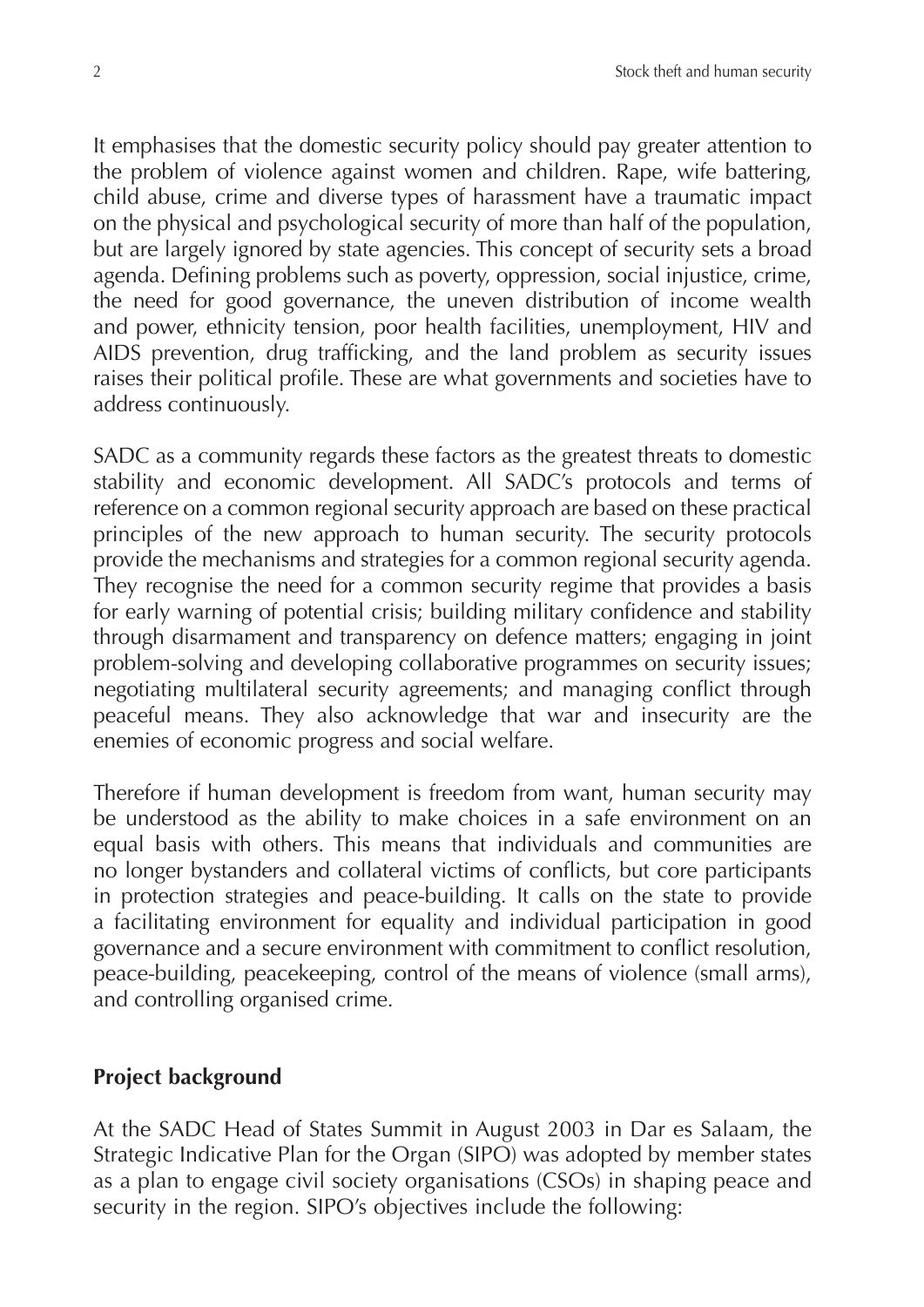- to engage civil society in conflict resolution;
- to campaign for the raising of public awareness regarding issues that threaten the security of human beings; and
- to establish academic and research institutions fora to deliberate on peace and security matters.

The Lesotho stock theft project is a response to the call by SADC heads of state on civil society, academics and research institutions, and non-governmental organisations (NGOs) to engage in combating matters that threaten peace and human security in their countries. A workshop organised by the Lesotho Institute of Public Administration and Management (LIPAM), and supported by the Institute for Security Studies (ISS), was held in Maseru on 2 and 3 June 2004. At the workshop – which was attended by CSOs, NGOs, academics and research institutions – participants defined HIV/AIDS and stock theft as the greatest threats to human security in Lesotho. The workshop provided consensus that the major threat to human security, peace and democracy in Lesotho comes from high levels of crime, which impact negatively on the country's already fragile economy.3 The workshop acknowledged that a number of strategies have been developed in Lesotho to combat stock theft within and on Lesotho's borders, but with very little success. These strategies and systems include:

- increase in patrols of borders of the hardest hit communities and the border between South Africa and Lesotho;
- introduction of stock theft legislation that favours harsher penalties for stock theft offenders;
- a national system of marking and registering all stock;
- new regulations governing the sale and transportation of stock;
- increased powers of search and seizure for the police;
- the establishment of stock theft associations (STAs) made up of villagers who have mobilised into groups in an effort to defend themselves and recover stolen stock.

There are perceptions that the strategies have not been successful because well-placed police, army and government officials are involved in the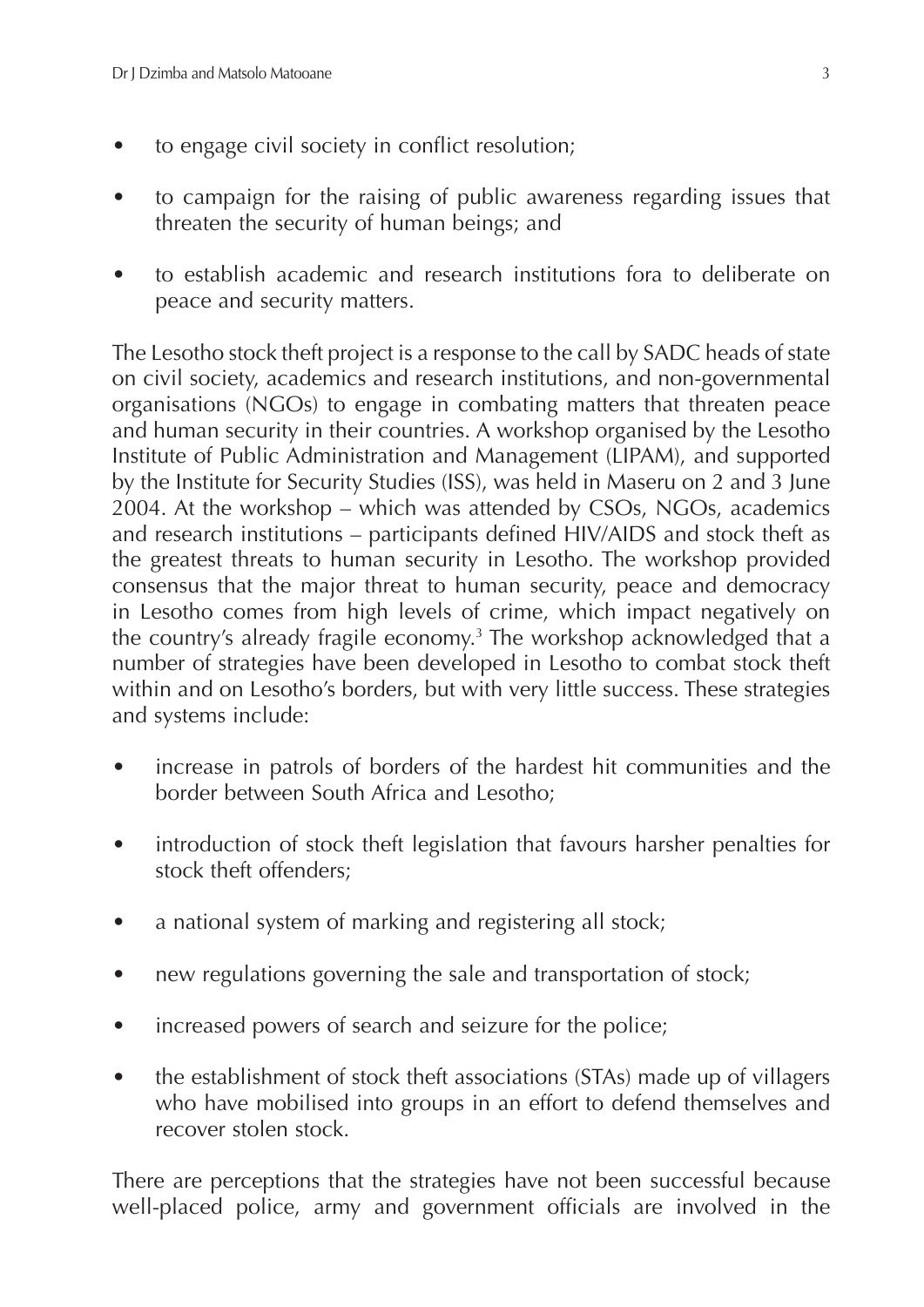running of stock theft syndicates, and this has led to lack of confidence in the police, the courts and government machinery.

#### **The purpose of the study**

The rationale of the study is to influence policymakers and implementers to devise appropriate strategies for managing stock theft. The outcome will be useful in designing mechanisms and systems for stock theft interventions and in monitoring and evaluating them. These interventions will be at community level, in the justice and policing services, and at management level. The purpose of the study was to examine the perceptions and extent of the problem and its impacts on human security through an evaluation of current strategies that inform policy and to provide recommendations for enhancing existing policies, practices and strategies.

The study was designed to focus on the following:

- to review current strategies and practices in combating the problem of stock theft, which include community policing (communities collaborating with the police); STAs that collaborate with the police; border patrols that include the army; the police; the Criminal Justice System; the Stock Theft Act and other relevant legislation and policy documents; and alternative forms of justice;
- to investigate the causes of the lack of confidence displayed by communities in the police and the courts;
- to undertake docket research and analysis, and the examination of court files, etc, to determine the efficacy of the Criminal Justice System in relation to stock theft;
- to suggest recommendations that will regain the confidence of the communities in the police, courts and government; and
- to suggest viable strategies that will curb the problem of stock theft.

#### **Methodology**

The study is intended to analyse the strategies used to combat stock theft in Lesotho. Interviews were held with various stakeholders, that is,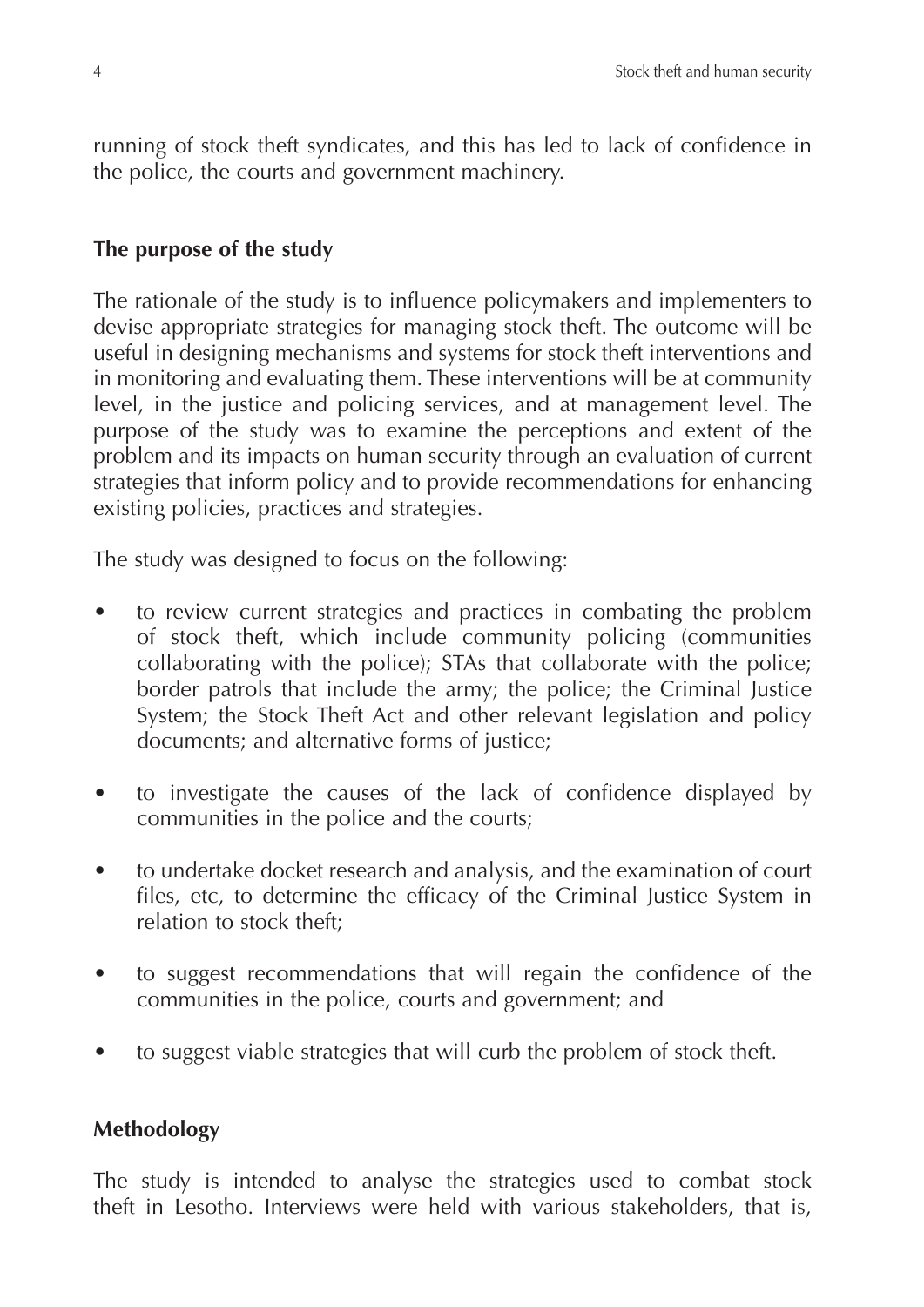chiefs, police, army, and Ministry of Agriculture officials, prosecutors, magistrates, and members of parliament. The interviews were focused on obtaining background information on the state of stock theft in Lesotho. This information was collected with a view to, among other things, identifying villages with a high incidence of stock theft (information from the chiefs); obtaining the relevant statistics on stock theft and recoveries<sup>4</sup> (from the police); and identifying border patrol areas that are serviced by the army in conjunction with the police and their counterparts in South Africa. Information on the registration and identification of stock, including grazing permits and marketing channels (from the Ministry of Agriculture) was also important. Prosecutors and magistrates provided statistics on court cases lodged, processed and pending, and the police identified hot spots for stock theft and gave their general impressions on the issue of stock theft. This information was augmented through literature review and formed the basis for questionnaire design and development.

Themes for discussion revolved around the roles and competencies of the interviewed stakeholders in combating stock theft; the successes and challenges of countering stock theft; and recommendations for future improvements. The above process occurs within the context of existing strategies to combat stock theft.

#### *Sampling techniques*

Because the study was qualitative and quantitative, purposive and biased sampling techniques were used to select areas that best reflect characteristics of stock theft in Lesotho. Subjective information and experts were used to identify the research samples. The experts in this particular study are the Stock Policing (STOCKPOL) Unit of the Lesotho Mounted Police Service (LMPS).

Sampling was done in a manner that is representative of the country and covered three ecological zones, namely highlands, foothills and lowlands in the seven districts involved in the study, including areas around the border.

Relevant information on stock theft was obtained to identify hot spots in these districts. Statistical information on the incidence and recovery of stock was obtained from STOCKPOL and analysed. The districts were ranked according to the extent of stock theft. Sampling of districts was done by selecting two high-, two medium- and three low-incidence districts. This took into account the districts that have a high incidence of across-border stock theft.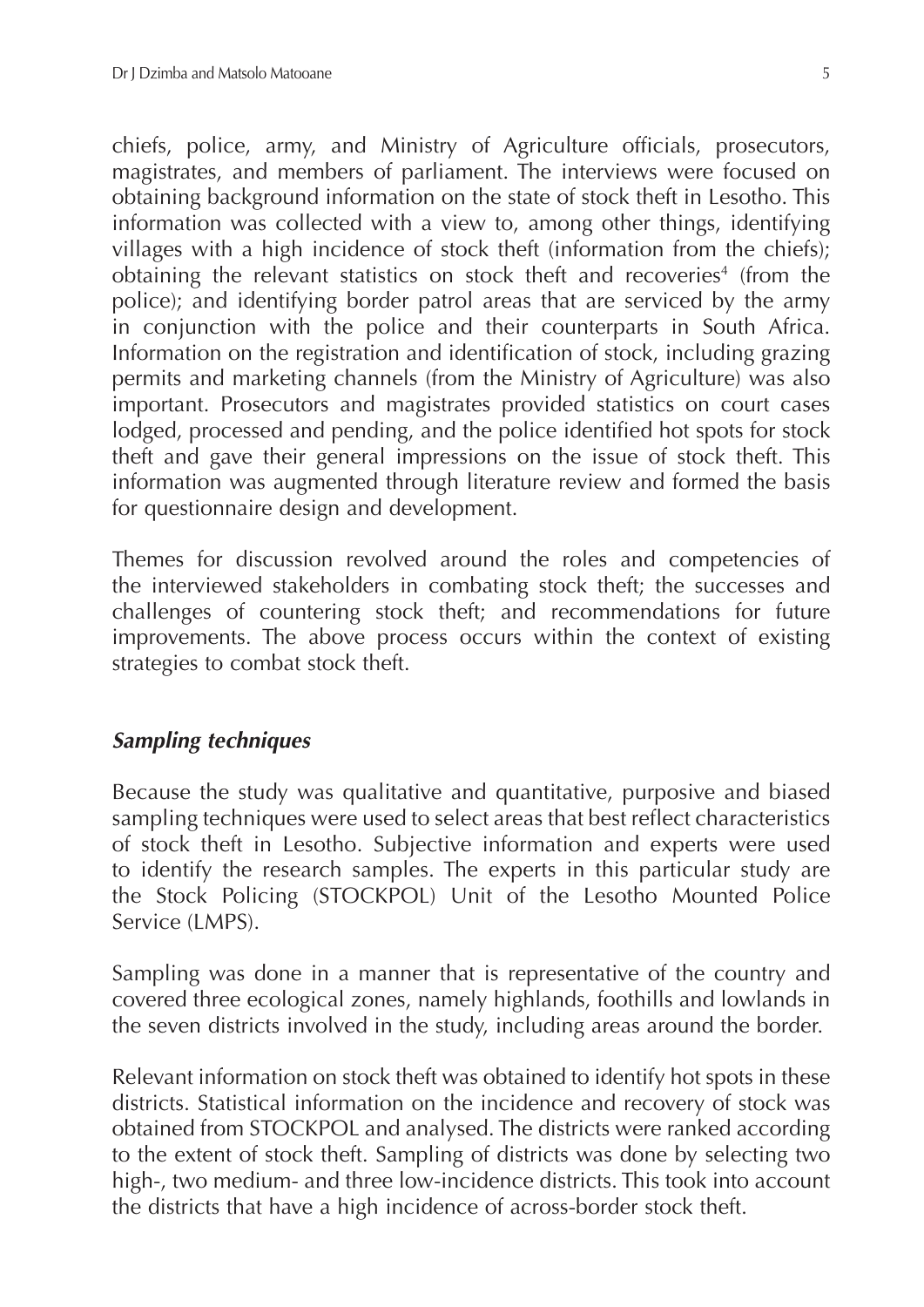| Level of stock theft<br>incidence | <b>District</b>            | <b>Village cluster</b> | <b>Remarks</b>    |
|-----------------------------------|----------------------------|------------------------|-------------------|
| High                              | Thaba-Tseka                | Sehonghong             | Highlands         |
|                                   |                            | Matsoku                | Highlands         |
|                                   | Maseru (pre-test district) | Qeme                   | Lowlands (border) |
|                                   |                            | Thaba Bosiu            | Foothills         |
|                                   | Berea                      | Mosalemane             | Foothills         |
|                                   |                            | Menyameng              | Foothills         |
| Medium                            | Leribe                     | Mphosong               | Foothills         |
|                                   |                            | Maputsoe               | Border/lowlands   |
|                                   | Butha-Buthe                | Monontsa               | Border/highlands  |
|                                   |                            | <b>Tsime</b>           | Foothills         |
|                                   | Qacha's Neck               | Ramatseliso            | Border/highlands  |
|                                   |                            | Matebeng               | Highlands         |
| Low                               | Mohale's Hoek              | Ketane                 | Highlands         |
|                                   |                            | Mpharane               | Foothills         |
|                                   | Mafeteng                   | Van Rooyens            | Border/lowlands   |
|                                   |                            | Matelile               | Lowlands          |

#### **Table 1 Sampling of districts**

Pre-testing of the questionnaires was carried out in Maseru, because it met the requirements of the study in terms of ecology, being a border district and a high-incidence area. The data from Maseru, however, was omitted from the analysis, because the district was a pre-test area, and information from only seven districts was used in writing the report.

A cluster sampling strategy was used to select villages. Cluster sampling refers to subdividing the population into subgroups called clusters, then selecting a sample of clusters, and randomly selecting members of the cluster. The villages were clustered according to groups of villages falling under gazetted chiefs in offices where bewys<sup>5</sup> are issued.

A sample of two clusters per district was selected. A total of 315 respondents were interviewed in the seven districts, comprising a sample of 210 stockowners (including shepherds and STAs), 42 chiefs (including 14 headmen), 42 police officers, 14 prosecutors, and 7 magistrates. Data was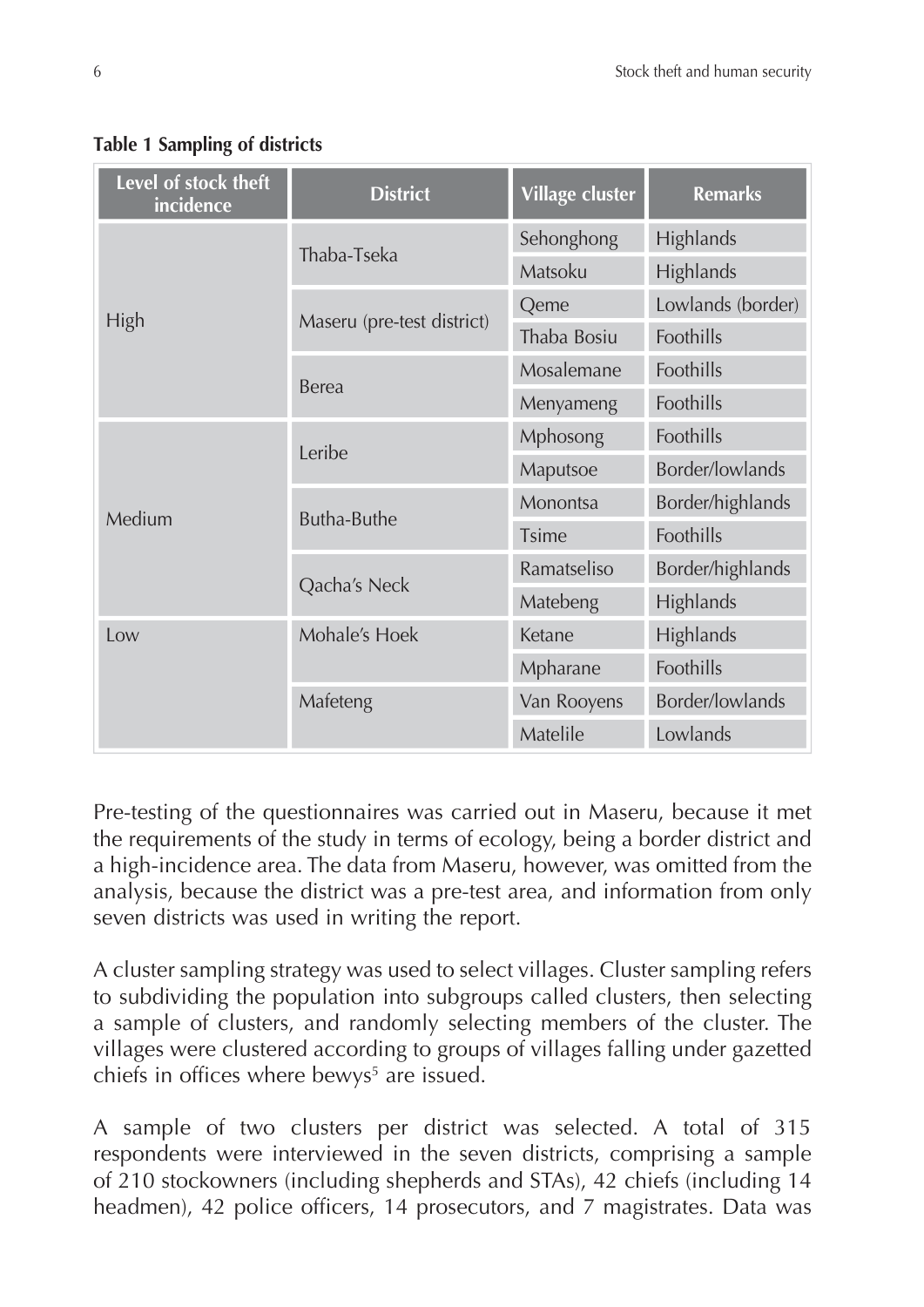collected from directly and indirectly affected categories of respondents as follows:

- at least 15 stockowners in a cluster of villages;
- at least two chiefs with offices where bewys are issued (these were in areas serving the above stockowners);
- one headman under these chiefs;
- one station commander and one patrol officer at the police station serving the selected village clusters; and
- two prosecutors and one magistrate at the local court serving the selected village clusters.

Fifteen closed police dockets were also analysed for each of the sampled districts, using a structured docket analysis form.

Data was captured using EPI-Info and analysed using SPSS (Statistical Package for Social Sciences). Subsequently, the relevant stakeholders were invited to a workshop to validate the findings, build consensus, and develop a way forward.

#### *The sources of data and data-collection strategies*

Pitsos<sup>6</sup> were held for stockowners, shepherds, members of community policing and STAs, and closed and open-ended questionnaires were administered. Police posts, army bases, local courts, gazetted chiefs and bewys writers were selected for the administration of questionnaires. Data was collected from highlands, foothills and lowlands, as well as villages around the South African border. Separate questionnaires were developed for each category of interviewee. Most questions were open-ended to allow the respondents to air their views or give additional information. Names of respondents were not included in the questionnaire to enable them to express their views freely.

The questionnaires were designed to assess the impact of existing strategies in alleviating stock theft. These strategies involved the following:

• community policing (working with the police to exchange information);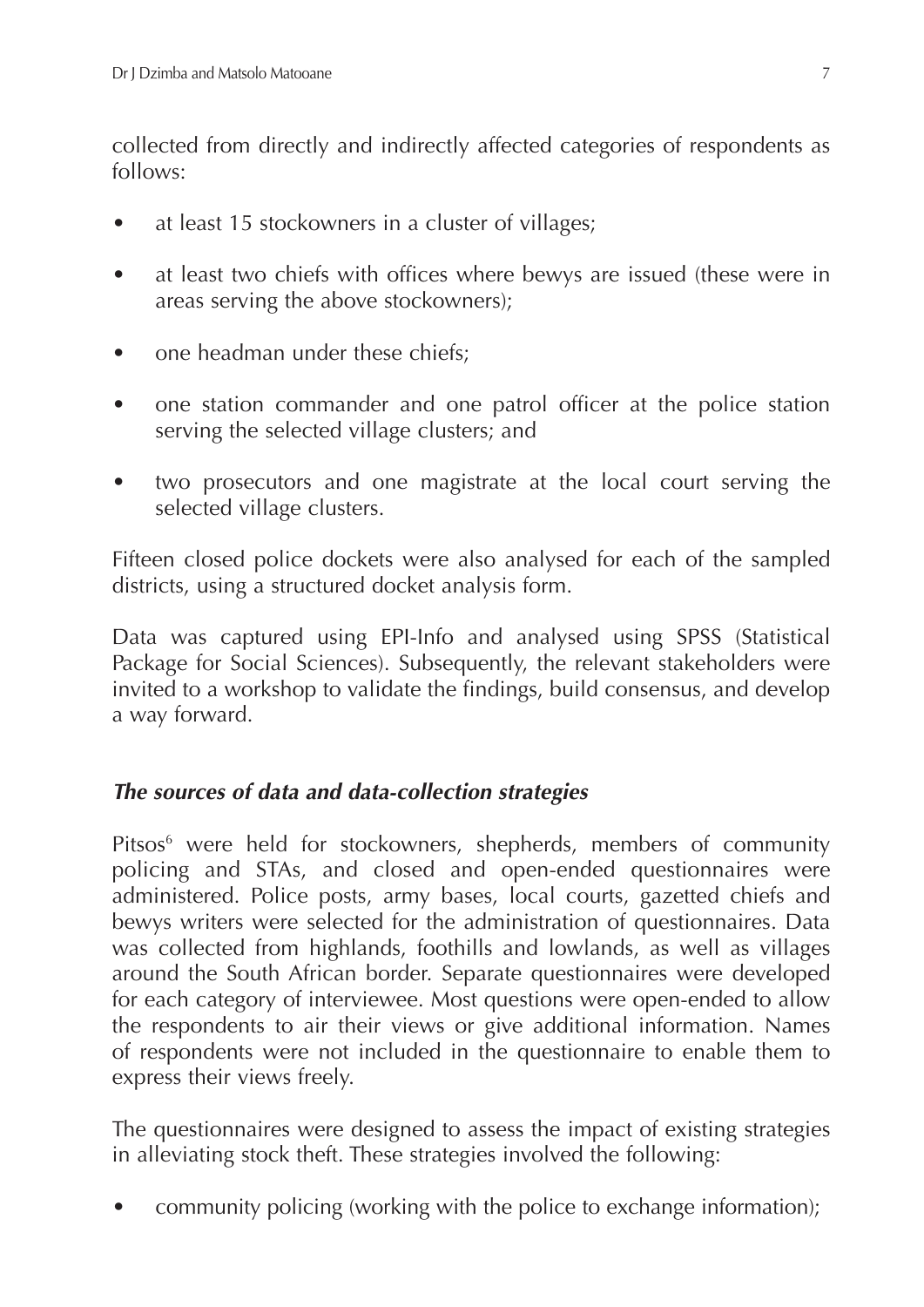- STAs (to exchange information with the police on stock theft);
- border patrols that included both the police and the army:
- the Stock Theft Act No 4 of 2000, which contains measures for combating stock theft. These measures include marking and registration, sale and transportation, and increased powers of search and seizure by police. Penalties for stock theft offenders are harsher.

The questionnaires were designed to assess the following:

- the extent to which stock theft has affected the livelihoods of the rural communities;
- the strengths of the existing strategies in combating stock theft;
- the reason why current strategies have not been successful;
- the causes of the lack of confidence in the police and the courts displayed by communities;
- recommendations to regain the confidence of communities in the police, courts and government; and
- strategies that will curb the problem of stock theft.

#### **Profile of interviewees**

#### *Stockowners*

To analyse the factors that determine the extent or impact of the problem of stock theft, stockowners were used as the first point of contact because they are the primary victims of stock theft and the people most likely to suffer insecurity as a result. Stockowners were interviewed to gather information about their perceptions of the following:

- whether stock theft has become more widespread and/or violent in the last three years;
- whether the marketing channels and uses of livestock make it easier to trade in stolen stock;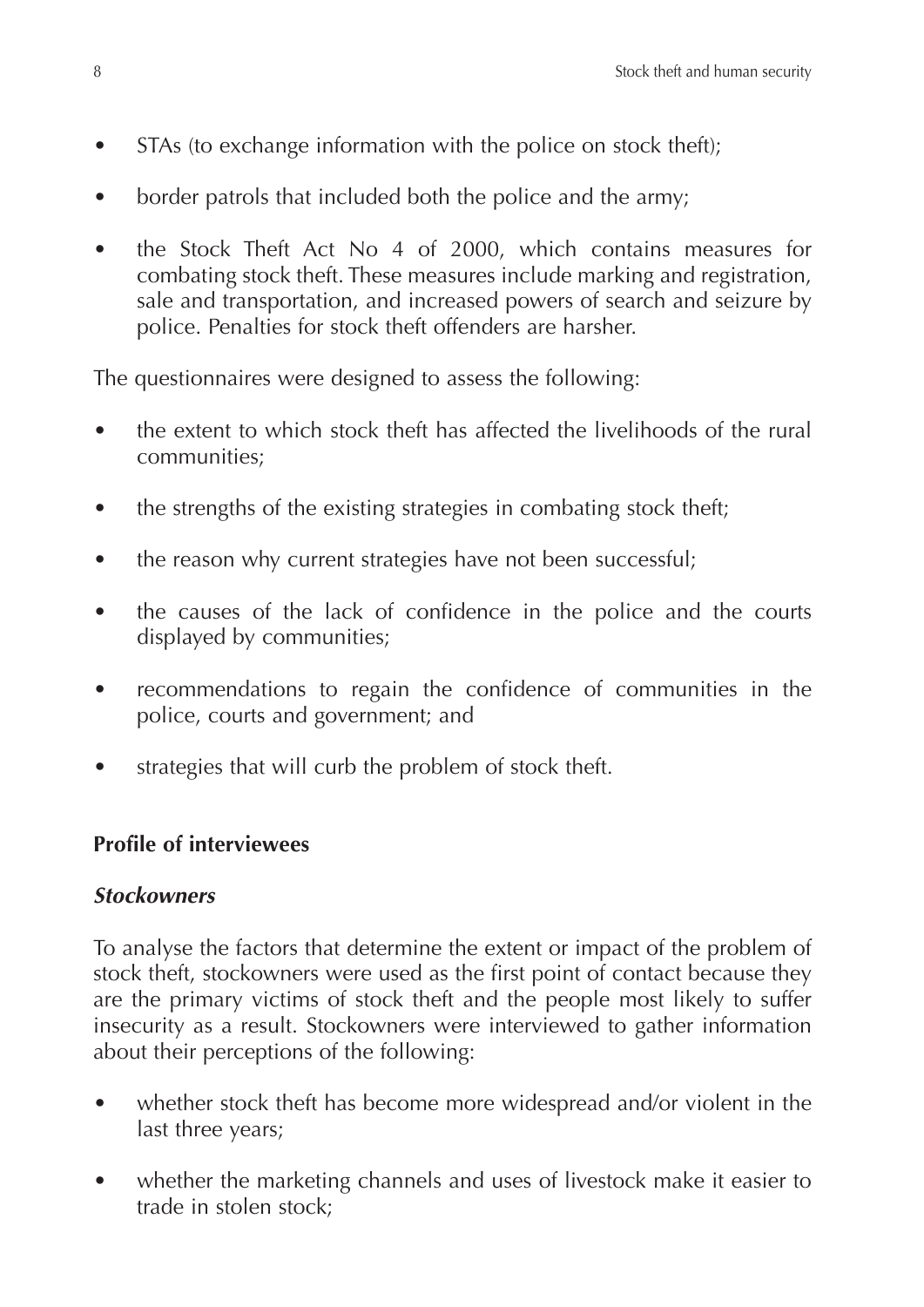- the progress Lesotho has made in developing and implementing sound systems for combating stock theft, focusing on the community infrastructure, technical issues in the policing services and the Criminal Justice System, and institutional arrangements in the police, the community and the courts;
- examining the importance of the rearing of livestock to communities in Lesotho;
- the uses of livestock, how these are affected by stock theft, and how these effects impact on community cooperation, activities and initiatives;
- whether violence has escalated within communities because of stock theft and how this has impacted on community relations and the economic structures within these communities;
- the consequences of escalating stock theft on the processes of social protection and good governance, with particular emphasis on corruption and conflict;
- whether there is any harmony and linking of policy strategies so that human and financial resources are used efficiently and effectively; and
- management and leadership principles that should be emphasised in order to lead to a better partnership among stakeholders.

All these have an impact on the formulation and implementation of strategies to combat stock theft, and understanding these views, opinions and perceptions forms the context for a review of the strategies. For instance, if stock theft has become more violent, then we need to ascertain how this affects strategies such as community policing.

#### *Chiefs*

Chiefs form an important part of the governance system. Their responsibility is to maintain peace, law and order in collaboration with the police. With regard to livestock rearing they are authorised to write bewys as official documents for the transfer of ownership of animals from one person to another. They have the power to arrest and hand over to the police any person who disturbs the peace or breaks the law of the land. When members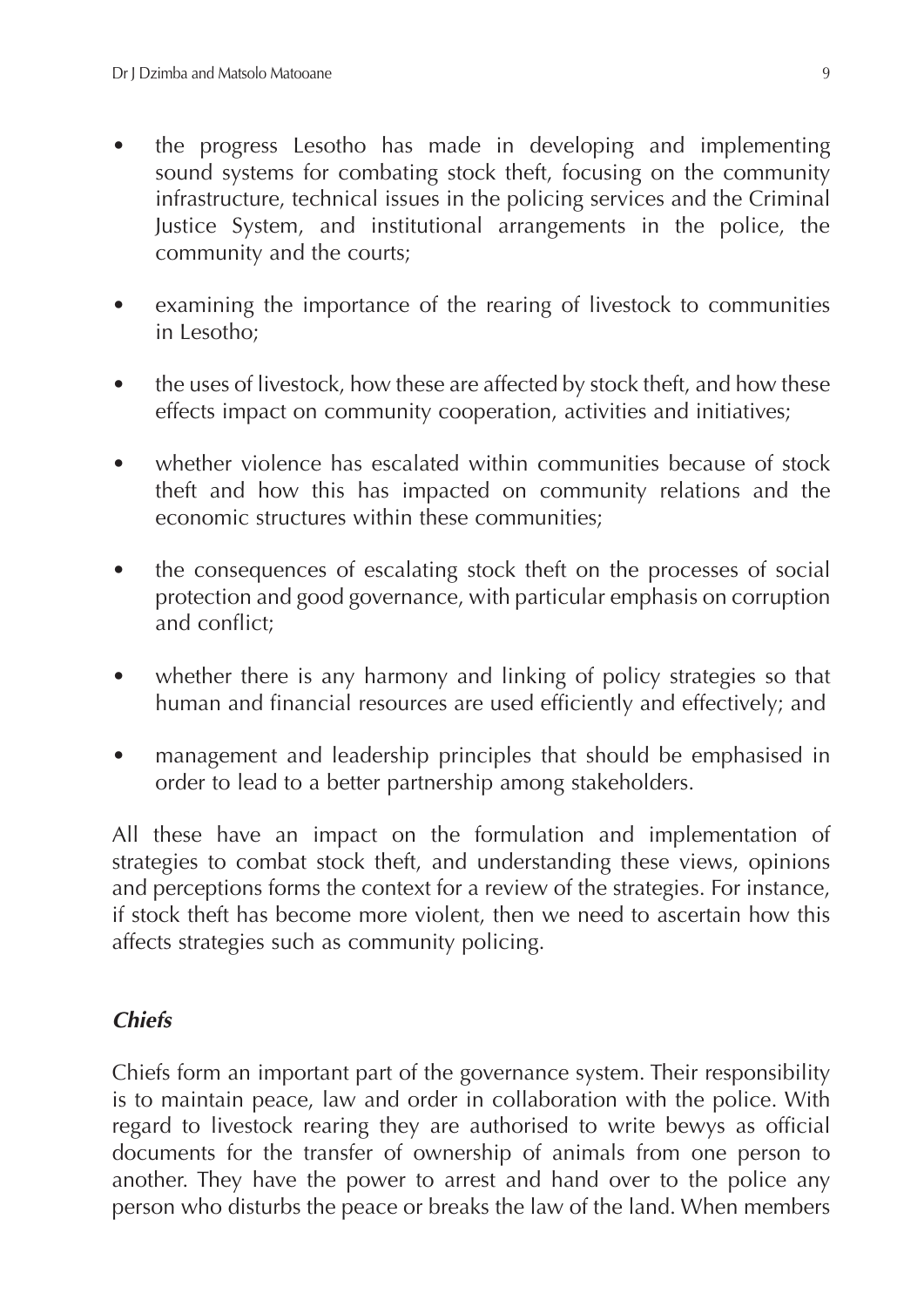of the public have apprehended lawbreakers, they hand them to the chief, who in turn passes them on to the police.

Chiefs live in the communities with the people they rule. This makes them the closest people to the communities. Thus, for issues of crime in general and stock theft in particular they become the first authorities that people report to or seek assistance from. They are strategically placed to be effective in assisting their communities, but can be destructive if they are corrupt. They are also important stakeholders in stock rearing.

For these reasons the study devoted time to chiefs as important stakeholders. Because of their intermediary role between the community and the police, chiefs are summoned as state witnesses in most cases of stock theft and other crimes. Thus they interact regularly with the police and are well placed to give an opinion on the police.

Chiefs were interviewed to determine the following:

- the chiefs' perception of their role in combating stock theft;
- the level of crime in their areas. As the first people to whom communities report crime in villages, the chiefs are the first to know what is happening in their communities;
- strategies that communities employ against crime. As the authority that has to know and approve all legal activities in the village, the chief would know what initiatives have been taken by the community to combat crime; and
- the problems and challenges that they face as intermediaries between the police and the communities they rule. Chiefs liaise with the police in that they refer victims of stock theft to the police for assistance.

When the police go to any village or area, their first contact is with the chief, so the questionnaires tried to determine the levels of communication and cooperation between the communities and the police.

#### *The Lesotho Mounted Police Service (LMPS)*

The police force is central in eliminating stock theft and protecting the citizens from criminals. In dealing with this problem the police have established a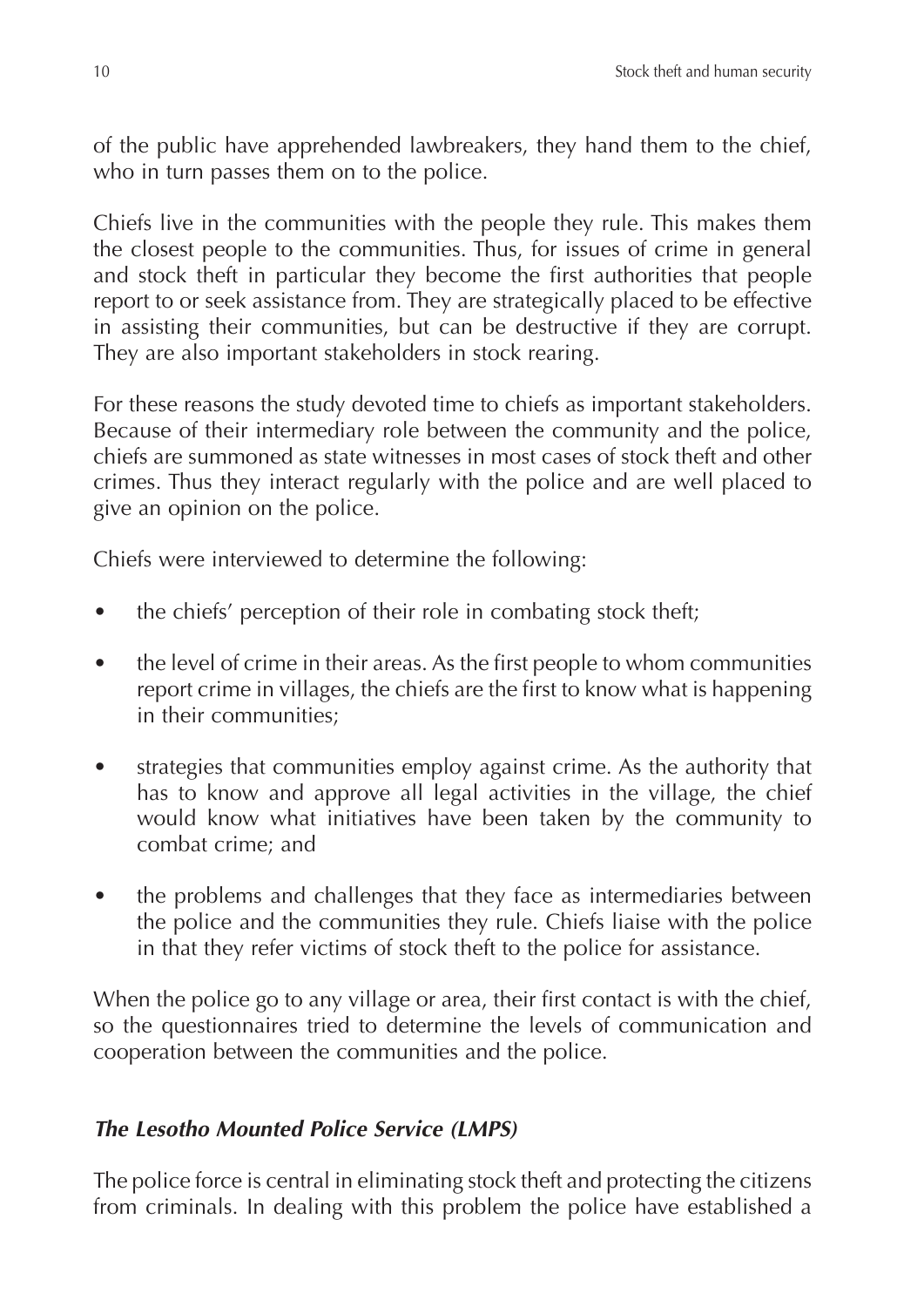stock theft unit and implemented strategies to combat the problem. It was crucial to interview them to find out:

- how the police are managing the problem of stock theft, what structures and operations they have implemented to support the strategies, and the constraints they face in implementing these strategies, in order to have an overview of the magnitude of the problem;
- the reasons for the difficulties in reducing the level of crime and stock theft;
- the working relationship between the agencies in the Criminal Justice System and the problems in working together in the process of justice; and
- how the police work with the communities they protect and how the relationship between the police and the communities – in particular the chiefs – impacts on the social protection of these communities, with the emphasis on stock theft.

#### *Prosecutors and magistrates (the Criminal Justice System)*

Magistrates, prosecutors and the police have to work together to ensure the efficient and effective administration of the judicial system. Because magistrates work closely with the prosecutors, who in turn work closely with the police, they can easily determine whether prosecutors and police are competent in dealing with stock theft cases – particularly with regard to the preparation of the case, the quality of the evidence presented, their knowledge of the relevant legislation, and their experience.

The magistrates are the neutral third parties appointed by the state on the recommendation of the Judicial Service Commission to decide on matters in the case of a conflict. They arrive at decisions according to the principles of fairness and impartiality, while upholding constitutional and fundamental human rights. They are there to enforce the law and ensure that it is applied strictly. Their primary duty is to enforce decisions they have reached. They also decide on legal issues and protect the judicial services.

Interviews were held to determine the following:

• the problems that hinder the efficient and effective administration of justice, particularly pertaining to stock theft;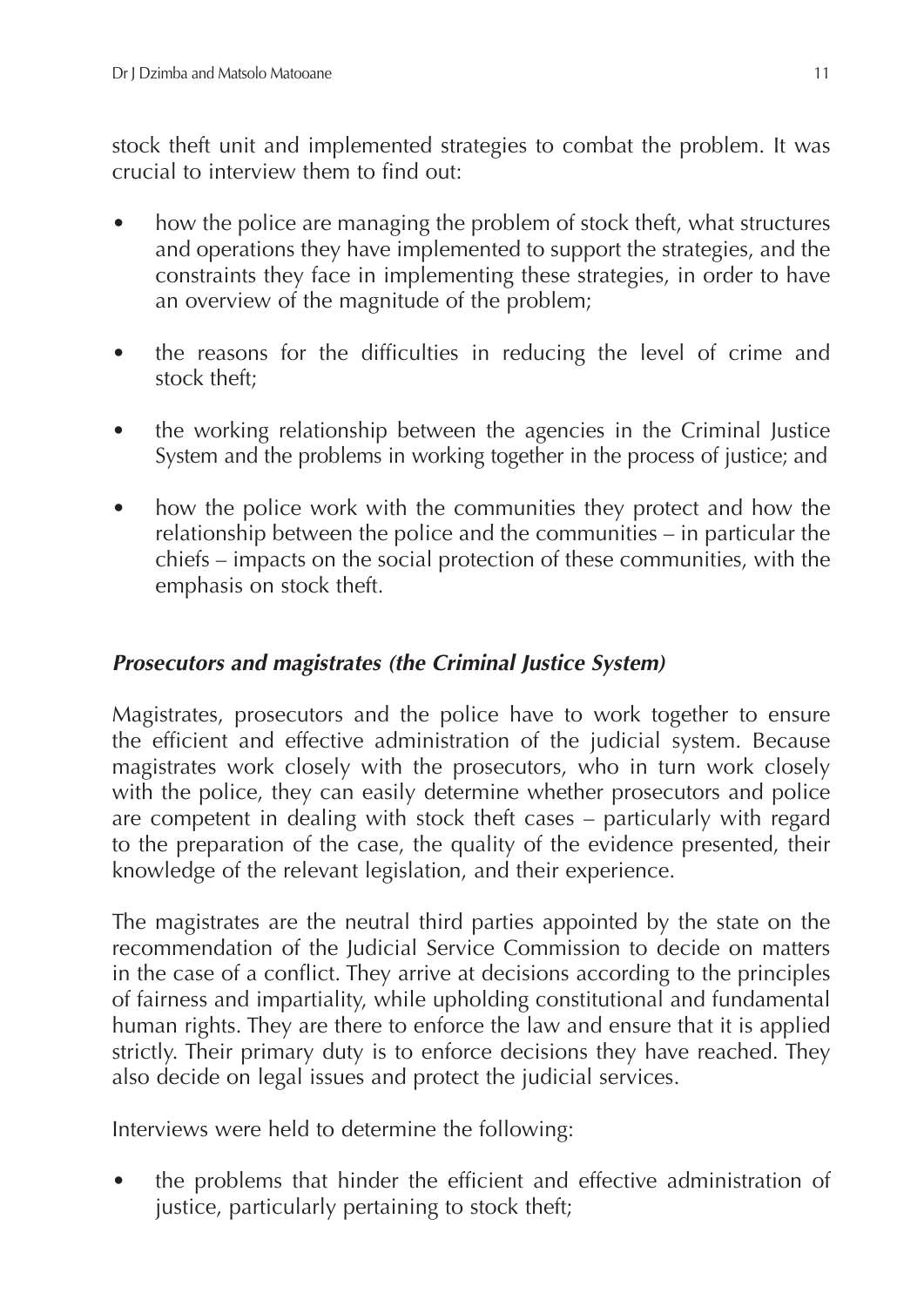- whether the communities' lack of confidence in the courts is justified;
- the reasons for the slow movement of justice in Lesotho's courts, particularly in case handling, the emphasis being on periods of remand of cases.

One of the objectives of the study was to determine the efficiency of the Criminal Justice System in dealing with stock theft. In the process dockets would be researched and analysed to determine whether they are serving their purpose.

Dockets contain the following information/statements: the type of crime committed; the time and place of the crime; background information on victims and perpetrators; and previous convictions of the perpetrators. This information is used as evidence in magistrate's courts.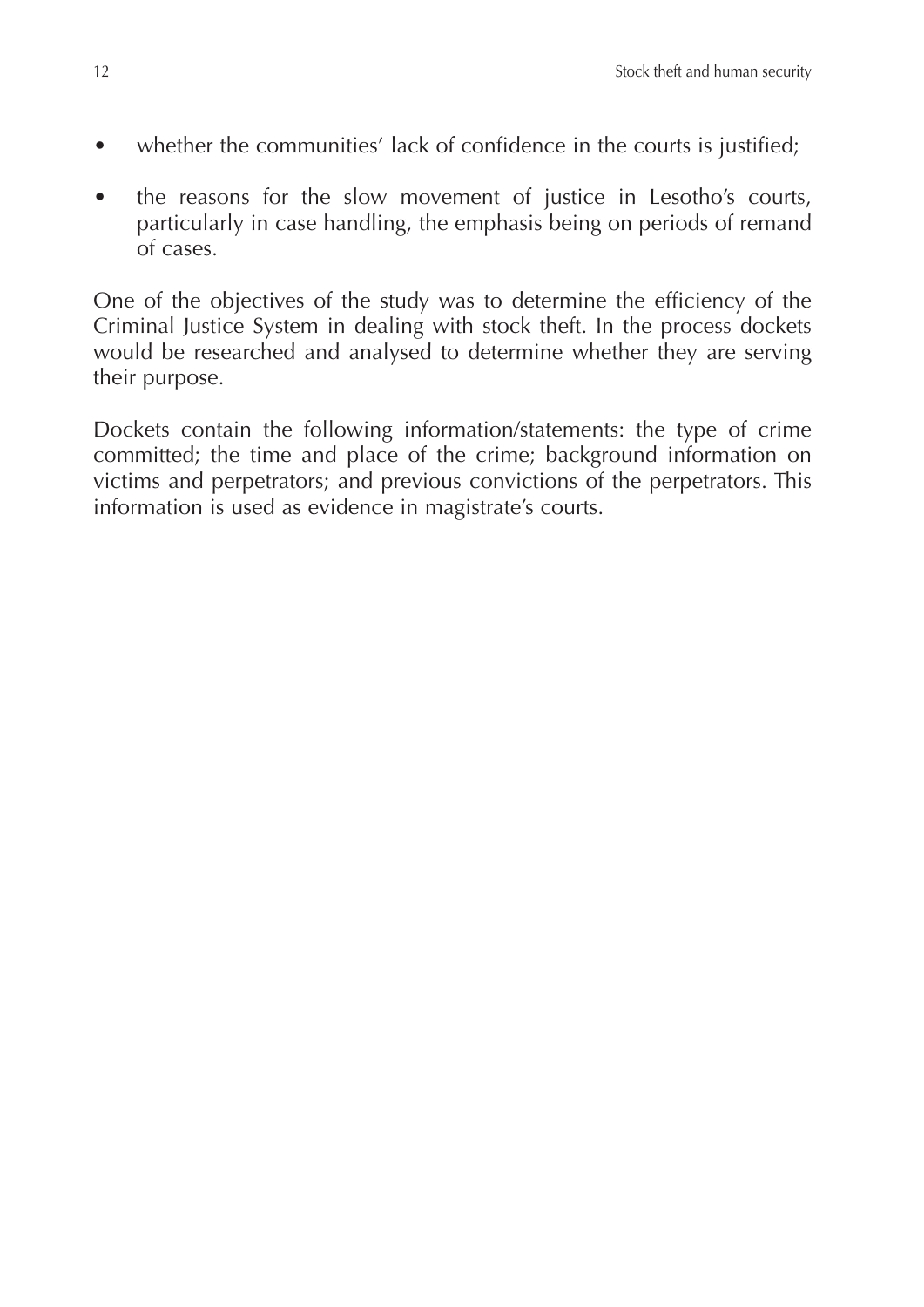### **CHAPTER 2** THE SOCIAL AND ECONOMIC STRUCTURES OF LESOTHO

#### **Socio-economic overview of Lesotho**

In order to conceptualise the importance of the study on stock theft and its impact on human security, one has to take cognisance of the social and economic structures of Lesotho.

Lesotho is a predominantly mountainous country, with an average altitude of more than 1,600 metres above sea level. It covers about 30,350 square kilometres and has limited natural resources. One quarter of the land is lowland and the remainder foothills and highlands. Although it remains one of the least developed countries, it achieved a real annual average gross domestic product (GDP) growth rate of 4.2% between 1980 and 2002 and the national economy has now reached M7.5 billion (approximately US\$1 billion).<sup>7</sup> Lesotho has a population of 2.2 million, which is growing at an average of 2.4% per annum, and the literate but largely unskilled labour force represents the main national resource.<sup>8</sup> It is entirely landlocked within the territory of the Republic of South Africa (RSA) and its economic development centres on its membership and participation in activities of the Southern African Customs Union (SACU), the Common Monetary Area (CMA) and the Southern African Development Community (SADC).

In the period 1998–2002 the GDP measured at current market prices grew by an annual average of 11.2%. In real terms, the GDP declined by 4.6% in 1998, but there was subsequently a gradual increase in the annual growth rate, from 0.2% in 1999 to 1.3% in 2000, 3.2% in 2001 and a provisional figure of 3.8% in 2002.<sup>9</sup> In the same period, the gross national income (GNI) increased in nominal terms by an annual average of 10.0%, but in real terms it fell by 1.2% per annum. In nominal terms, the GNI per capita<sup>10</sup> fell to M3,060 in 1998, but rose in each subsequent year, reaching a provisional value of M4,196 in 2002. However, when expressed in US dollars (utilising the annual average exchange rate), there was a dramatic decline from US\$667 in 1997 to only US\$403 in 2002.<sup>11</sup> It is not surprising that poverty levels in Lesotho remained high despite the relatively strong GDP growth rate registered during this period.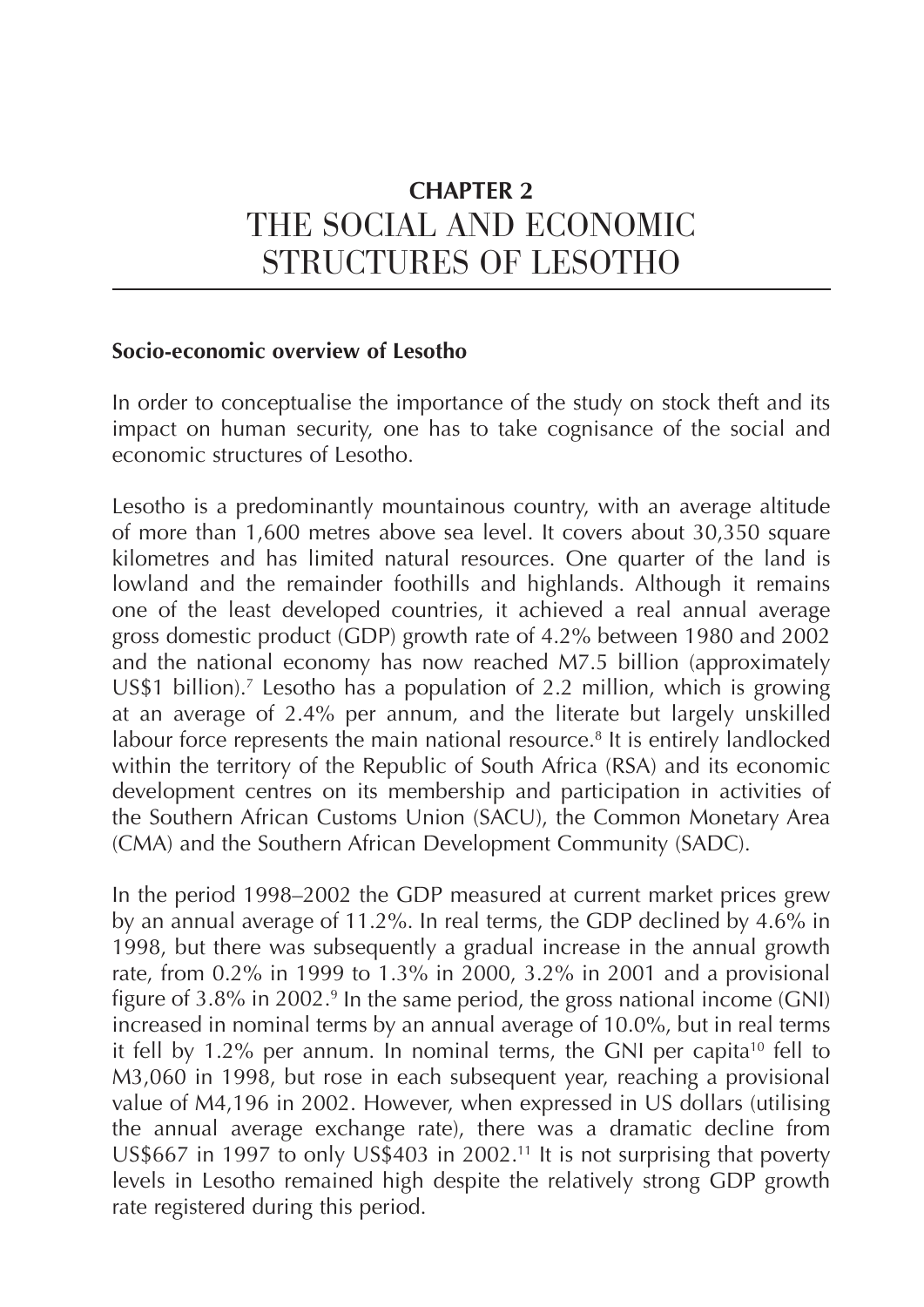Lesotho remains heavily dependent on revenue sources, over which it does not have much control. Domestic revenue has grown more slowly than the GDP at market prices (6.2% per annum versus 9.8% per annum), resulting in a steady reduction from 47.6% of GDP in 1997/98 to 40.3% of GDP in  $2002/03$ <sup>12</sup> However, the establishment of the Lesotho Revenue Authority and the introduction of value added tax (VAT) at 14% in 2003 have helped to broaden the tax base.

Total expenditure and net lending have increased at an average of 9.3% per annum since 1997/98. Recurrent expenditure has grown rapidly and its share of total public expenditure has risen from 62.9% in 1997/98 to 77.4% in 2002/03.13 While wages and salaries and subsidies and transfers have only grown by 8.5% per annum, there has been unsustainable growth in purchases of other goods and services (averaging 26.4% per annum) and it now absorbs  $28.3\%$  of total expenditure (up from only 13.8% in 1997/98).<sup>14</sup> Interest payments have grown by an average of 19.5% per annum and now absorb 5.9% (up from 3.8%).

#### **The significance of migrant labour for the economy**

Lesotho is part of a regional economy that has depended on migrant labour for generations. In the 1970s some 125,000 Basotho worked in the South African mining industry, and it was estimated a further 25,000 were employed in other industries.15 As a result, almost half of the GNI was generated from remittances. The number of mineworkers remained at that level until 1990, but subsequently there was a sustained decline and there are now only approximately 60,000. This decline in mineworkers had a serious impact on the GNI. Since the end of apartheid, the pattern of migration has changed, so that today not only men from Lesotho work in South Africa, but increasingly women of all ages as well. According to a 2001 Lesotho Demographic Survey, 14% of males and 4% of females over the age of 15 work in South Africa, which is equivalent to approximately 120,000 people.16 The disadvantage of these people working in South Africa today is that, unlike mineworkers, there are no remittances. The arrangement is not beneficial to Lesotho's economy, because there is no income.

In recent years the private sector has demonstrated that, under the right circumstances, it has the capacity to stimulate economic growth and rapidly expand employment opportunities. With the introduction of the Africa Growth and Opportunities Act (AGOA), for example, industrialists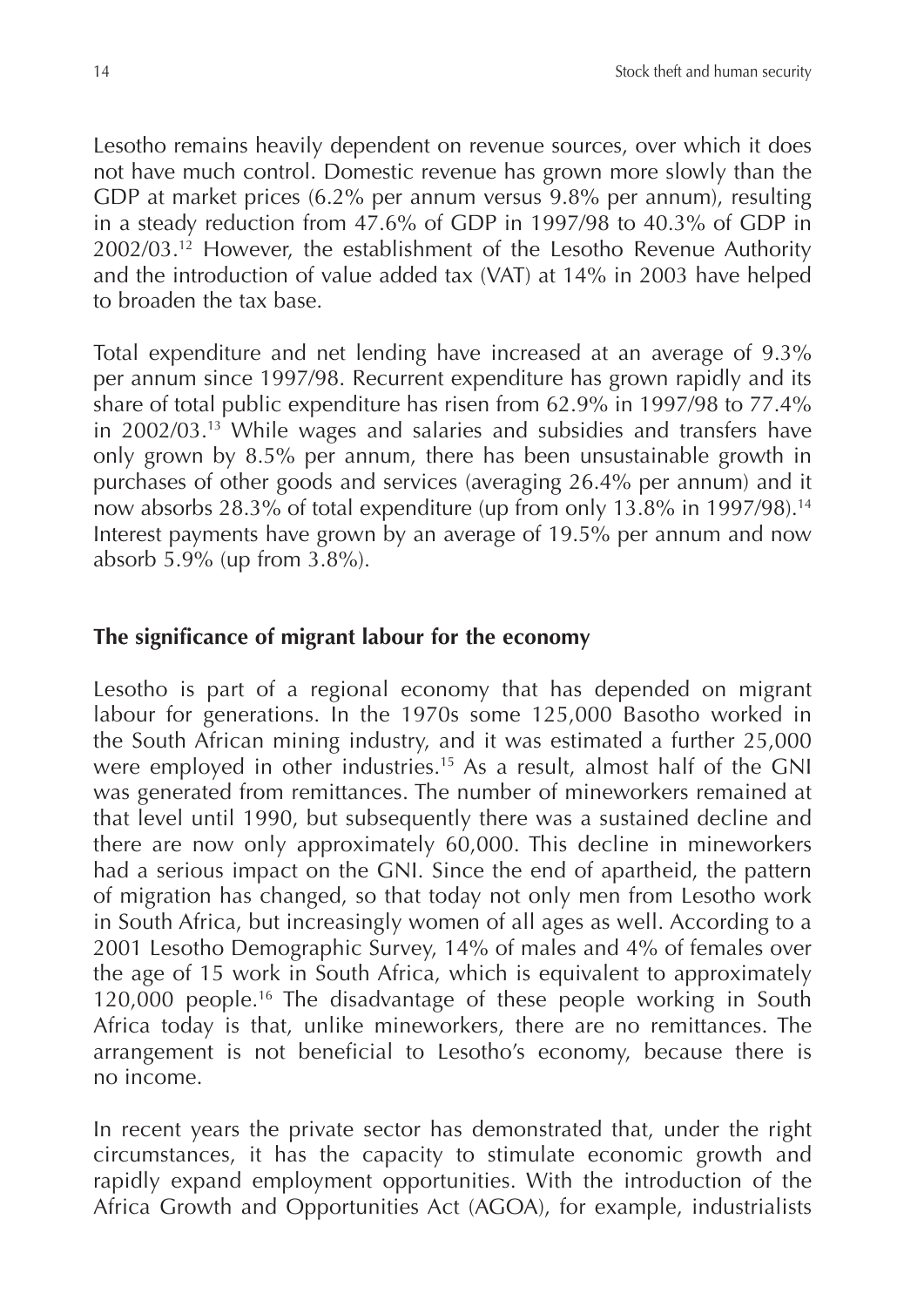based in Lesotho have been able to increase production considerably. The greatest growth has been in the garment sub-sector, which now employs more than 50,000 people, most of whom are from poor households with limited education. If favourable conditions prevail, this growth should be sustained for some time. Indeed, many of the existing industrialists are keen to expand production, while new investors are held back only by lack of serviced sites. This has helped somewhat to ease the rate of unemployment.

The unemployment rate is  $24.3\%$ <sup>17</sup> and the percentage without any form of waged employment is considerably higher. Because of the strong correlation between unemployment and poverty, poverty in Lesotho is very closely associated with the absence of waged employment and income. This is not surprising, as Lesotho has a harsh and erratic climate with rugged terrain and poor soil, all of which make agriculture a risky enterprise. For generations the most secure form of income for Basotho has been migrant labour on the mines of South Africa, but with the number of miners now less than half of what it once was, rural households are struggling to survive. Most miners bought animals after retrenchment because in Lesotho these are traditionally seen as a sign of wealth. Animals are also used to engage in agriculture and are a tool for accessing other goods and services. For Basotho and other Africans, stock is used for paying for education, as a means of transport, and for paying lobola (bride-price). They also slaughter their animals for traditional feasts. There is a notion that the more stock one has, the wealthier one is, and that creates a source of pride and the recognition one enjoys in the community.

Some households have been able to find work, mostly for younger female members, in the new textile industries. These are, however, concentrated in a few of the urban areas, whereas miners were recruited from all over the country. The availability of waged work makes the urban areas more prosperous, but still the standard of living is declining, as evidenced by the rapid closure of luxury goods stores because of the declining purchasing power of the population; moreover, the influx of job seekers far exceeds the number of positions available. As a result, conditions in the fast-growing peri-urban areas are in decline: services are overstrained and the quality of life is deteriorating.

However, it is clear that people perceive poverty as being associated with broader issues relating to peace, good governance, security and justice, which they see as being basic requirements.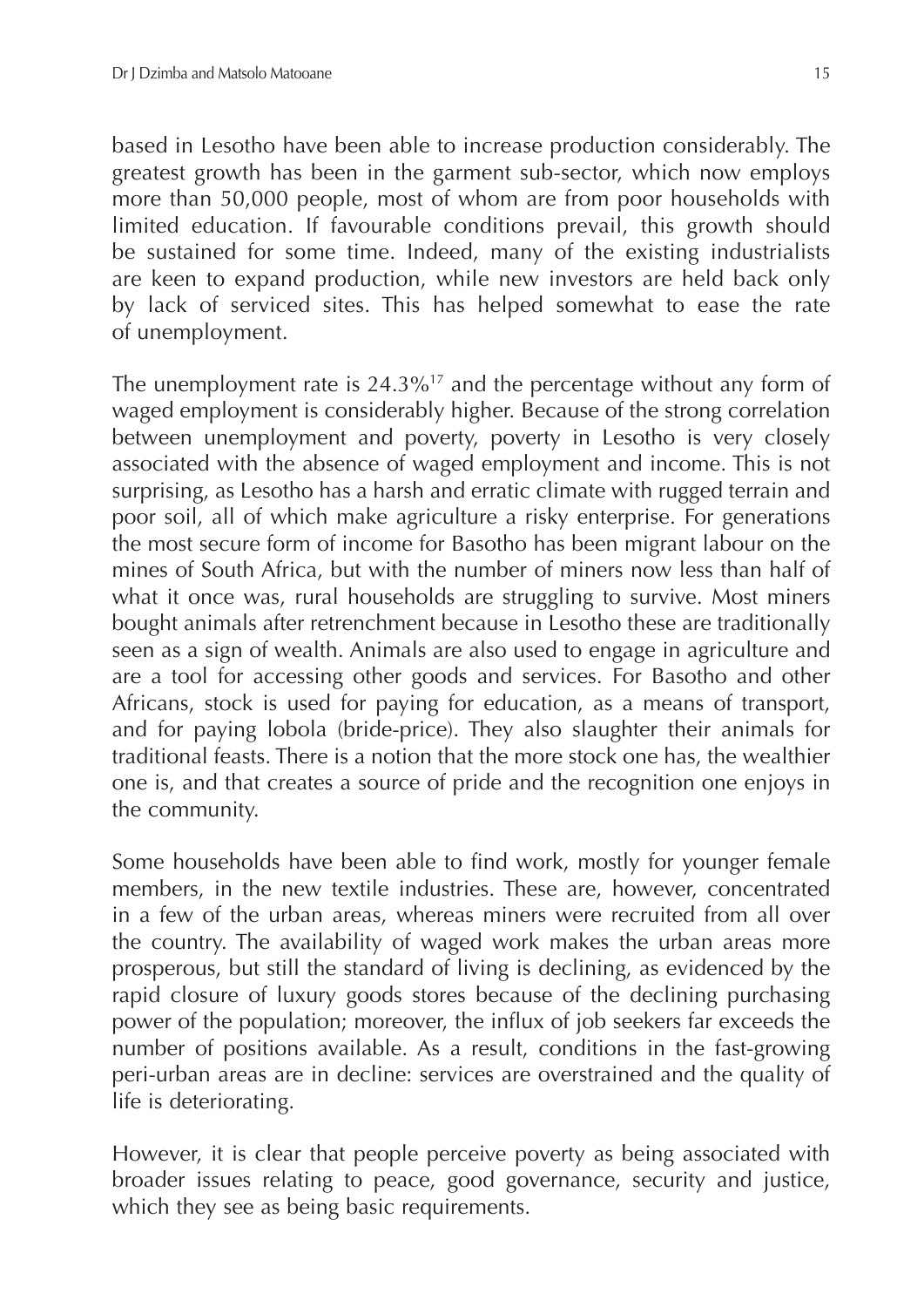#### **The relationship between agriculture and stock**

Lesotho has not been in a position to grow enough food to feed its population for decades. National food self-sufficiency is unattainable, because the country simply does not have the necessary fertile, arable land to feed its growing population. Past interventions, to a certain extent, may have worsened the situation by creating new dependencies.

It is not only government that has been subsidising cereal crop production. Over the years households have subsidised ploughing and planting costs by diverting income from other sources – such as mine remittances – to crop production. Because few households keep proper records, they are not aware that their costs often exceed their returns. However, a costbenefit analysis of crop production in the lowlands, where there is greater dependency on mechanised traction and purchased inputs, shows that most households are making a loss.<sup>18</sup> In the mountains, where direct costs are lower because people tend to use animal traction, manure and their own seeds, crop production is profitable, but the amounts grown fall far short of the requirements. Indeed, in total, fewer than 5% of households nationwide produce enough cereals to feed their families throughout the year, with the remainder having to purchase part or all of their cereal needs.<sup>19</sup>

A combination of factors – including population growth, limited arable land, erosion, degradation of the soil, variability of climate, the decline of stock, mine remittances and HIV/AIDS taking its toll on productive farmers – has had an impact on food production, as far fewer households have the necessary income to invest in the required inputs. These factors have serious impacts on agriculture and food security in the country. For poor households the annual practice of procuring the required inputs for cereal production is almost insurmountable. In the past this would have been overcome through sharecropping with other households, but as the number of people without waged employment grows, the prospects for sharecropping have declined.

#### **Distribution of livestock**

In developing programmes to assist the poor, cognisance must be taken that the proportion of households that own livestock is declining (between 1993 and 1999 cattle ownership fell from 48% to 39% while ownership of sheep and goats fell from 32% to 26%).20 The average number owned is low (1.43 for cattle and 3.96 for small stock) with very limited variation across income quintiles. However, a small percentage of rich households own large herds.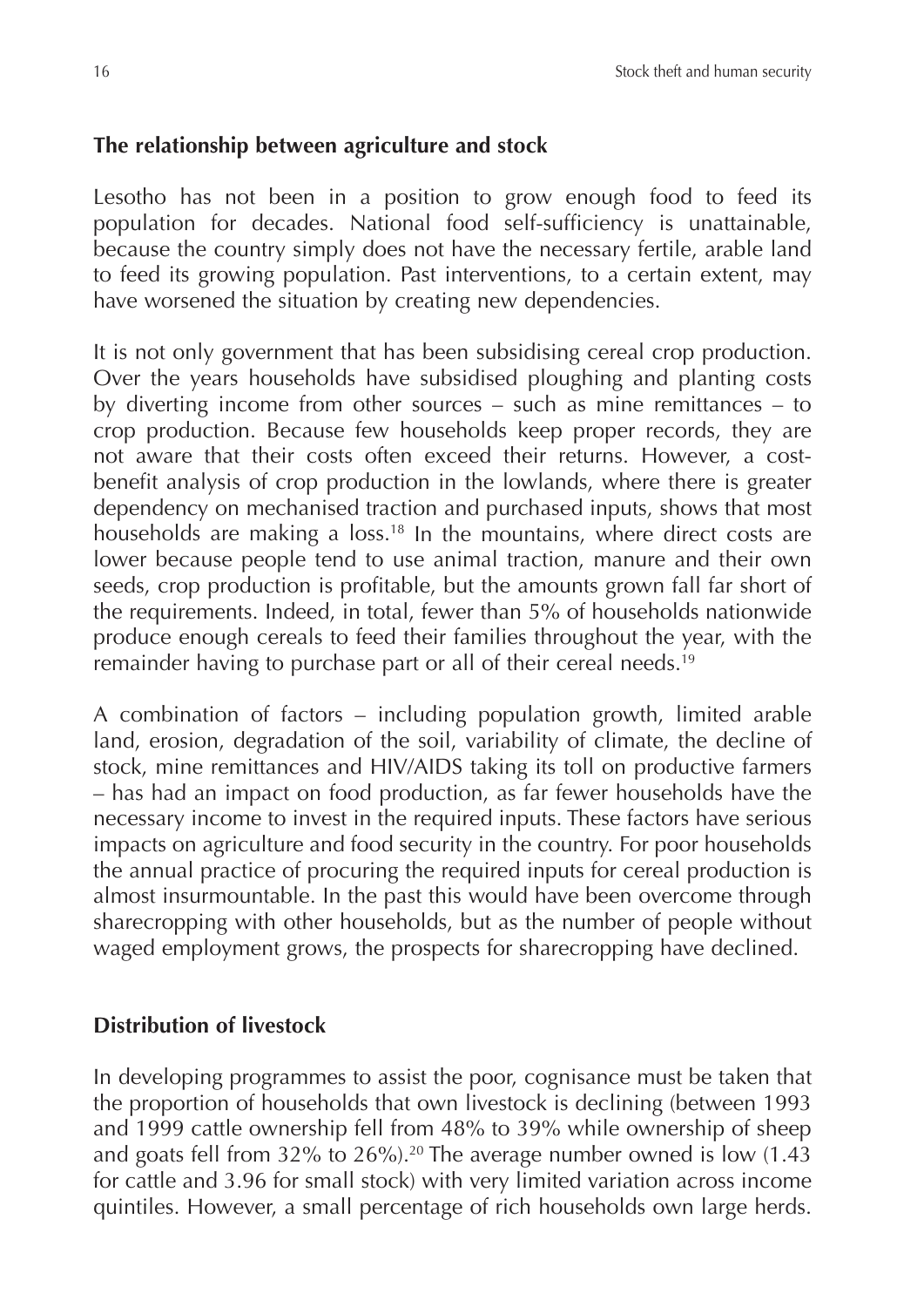These wealthier members of the community are able to benefit more from the communal resource than those who do not own any livestock. In the early 1990s an attempt was made to introduce locally managed grazing fees, which would have resulted in livestock owners effectively paying their communities something for the use of range land, but this failed owing to lack of popular support and the absence of proper implementation structures. The issue of unequal access to natural resources remains and it is necessary to work towards consensus with the various stakeholders about the way forward.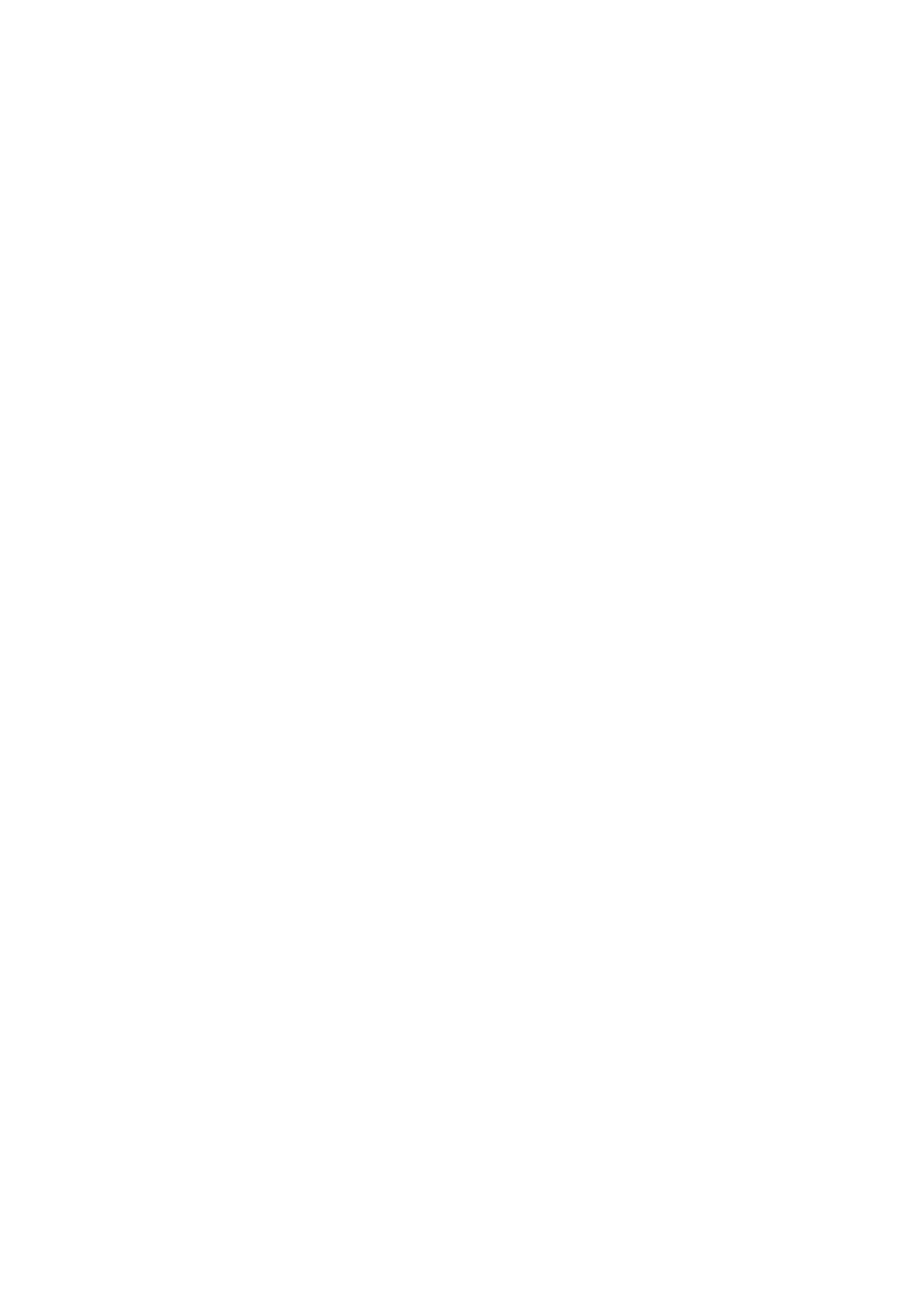### **CHAPTER 3** STOCK THEFT AS A THREAT TO HUMAN SECURITY IN LESOTHO

#### **Stock theft nationally and regionally**

The incidence of stock theft is serious in Lesotho and the rest of the SADC sub-region. In 1999 this led the Council of Ministers to agree that all member states should embark on sound livestock identification, trace-back and information systems. Subsequently Lesotho conducted a feasibility study on the National Livestock Registration, Marking and Information systems. Lesotho is at a disadvantage compared with South Africa, Botswana, Namibia and Zimbabwe, which have already developed and implemented systems for combating stock theft.

Lesotho is currently implementing a livestock registration, marking and information system with a view to curbing and managing stock theft within and across its borders. The Ministry of Agriculture is currently procuring equipment and supplies as a follow-up to the Stock Theft Act of 2000. The provisions of the Act are being implemented as the registration comes into effect. It is hoped that there will be a significant reduction in theft, increased recoveries, arrests, and sentencing of offenders.

Stock theft has become a national crisis in Lesotho. The Bureau of Statistics<sup>21</sup> estimated that there were 580,000 cattle, 1,132,000 sheep, 749,000 goats, 98,000 horses and 163,000 donkeys in Lesotho in 1998/99. Cattle numbers have remained stable, while sheep have declined significantly in Lesotho and South Africa in the same period. The primary reason for the decline of livestock was given as stock theft. This has also adversely affected the wool yields from 2.9 kg to 2.4 kg per sheep as stockowners disinvest in the livestock sector.<sup>22</sup>

According to the National Livestock Development Study Phase 1 report of March 1999, stock theft has reached epidemic proportions throughout Lesotho. However, there has been a decline in stock theft since 2000. Table 2 represents the incidence of stock theft and recoveries between 2000 and 2004. The average recovery of livestock is 38%. This table clearly depicts the problematic nature of stock theft. However, there has been a decline in stock theft and increasing recovery up to 50%.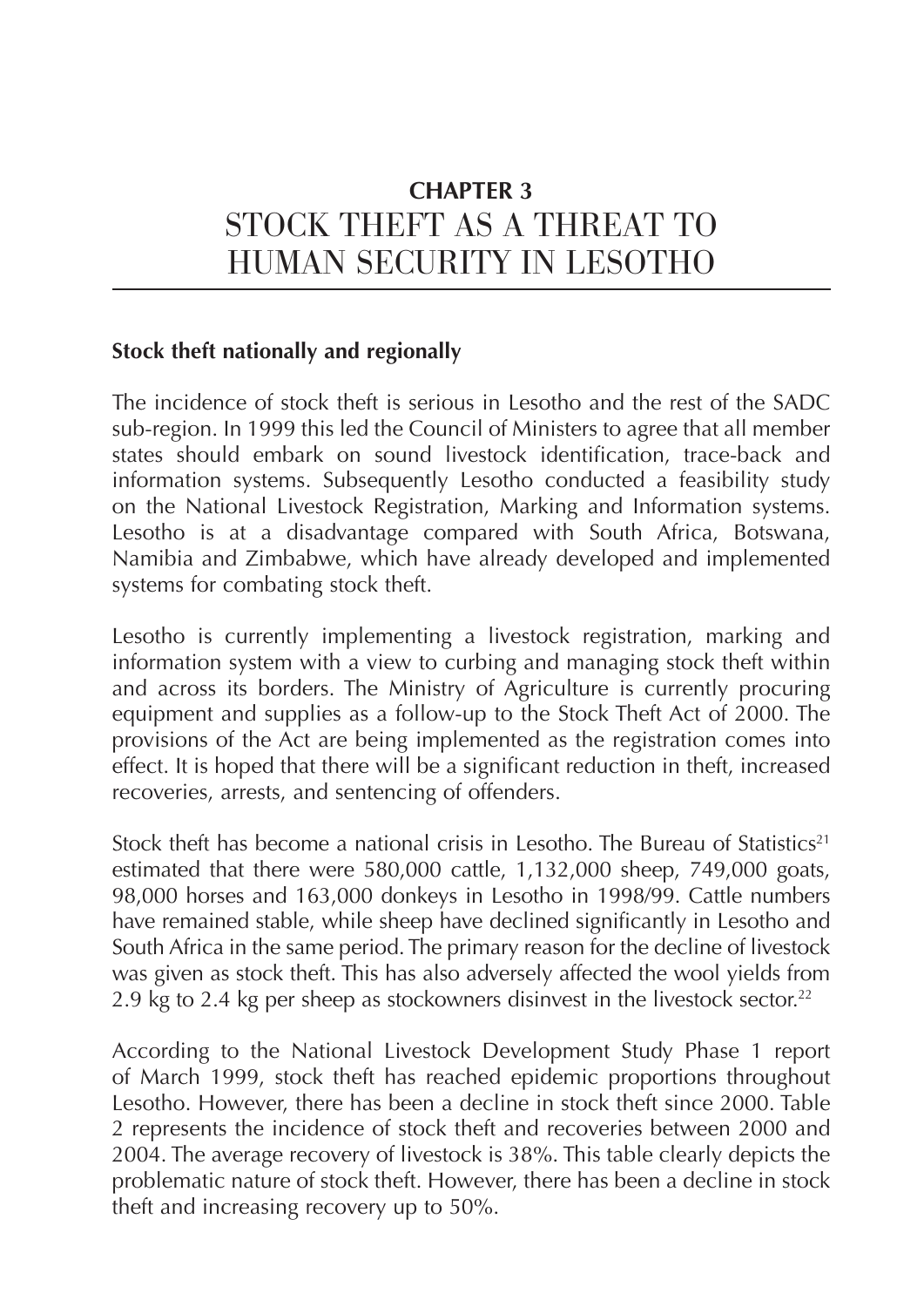|              | Number of animals stolen | Number of animals recovered | $\frac{9}{6}$ Recovery |
|--------------|--------------------------|-----------------------------|------------------------|
| 2000/01      | 33,950                   | 11,150                      | 33                     |
| 2001/02      | 30,105                   | 11,074                      | 36                     |
| 2002/03      | 26,678                   | 13,369                      | 50                     |
| 2003/04      | 18,442                   | 7,847                       | 43                     |
| <b>TOTAL</b> | 109,268                  | 41,862                      | 38                     |

**Table 2 Summary of livestock theft and recovery for 2000–200422**

According to the study conducted by Kynoch et  $a^{24}$  the fundamental cause of stock theft is poverty. The distribution of income is biased against most of the population in rural areas. This situation has been aggravated by the reduction in agricultural productivity and high unemployment. The rate of unemployment has been increased by the retrenchment of Basotho mineworkers in RSA. While the Lesotho government hoped that the Lesotho Highlands Water Project (LHWP) would offset the retrenchment of mineworkers, Phase II of the project – which employed a lot of manual labour from the ranks of the retrenched mineworkers – has been scrapped. This in essence means that agriculture remains the primary means of livelihood for rural communities in Lesotho.

It is for these reasons, among others, that the escalating stock theft presents such a challenge to the consolidation of the fragile democracy in the kingdom. Stock theft impoverishes people and causes conflicts within and between villages, which in turn threatens stability and efforts to achieve the long-term National Vision 2020.<sup>25</sup>

# **Magnitude of the problem of stock theft**

In a study of 147 respondents in ten villages in southern Lesotho, Kynoch et al26 found that the following features characterise stock theft:

- Stock theft is not new in that border zone. It became more widespread, organised and violent in the 1990s. Some 71% of the Basotho stockowners have reported having had stock stolen since 1990, many more than once. Over 40% of non-stockowners say they do not have animals because of stock theft.
- Since 1990, 85% of stockowners in the border villages have lost animals to thieves compared with 49% from non-border villages. Shepherds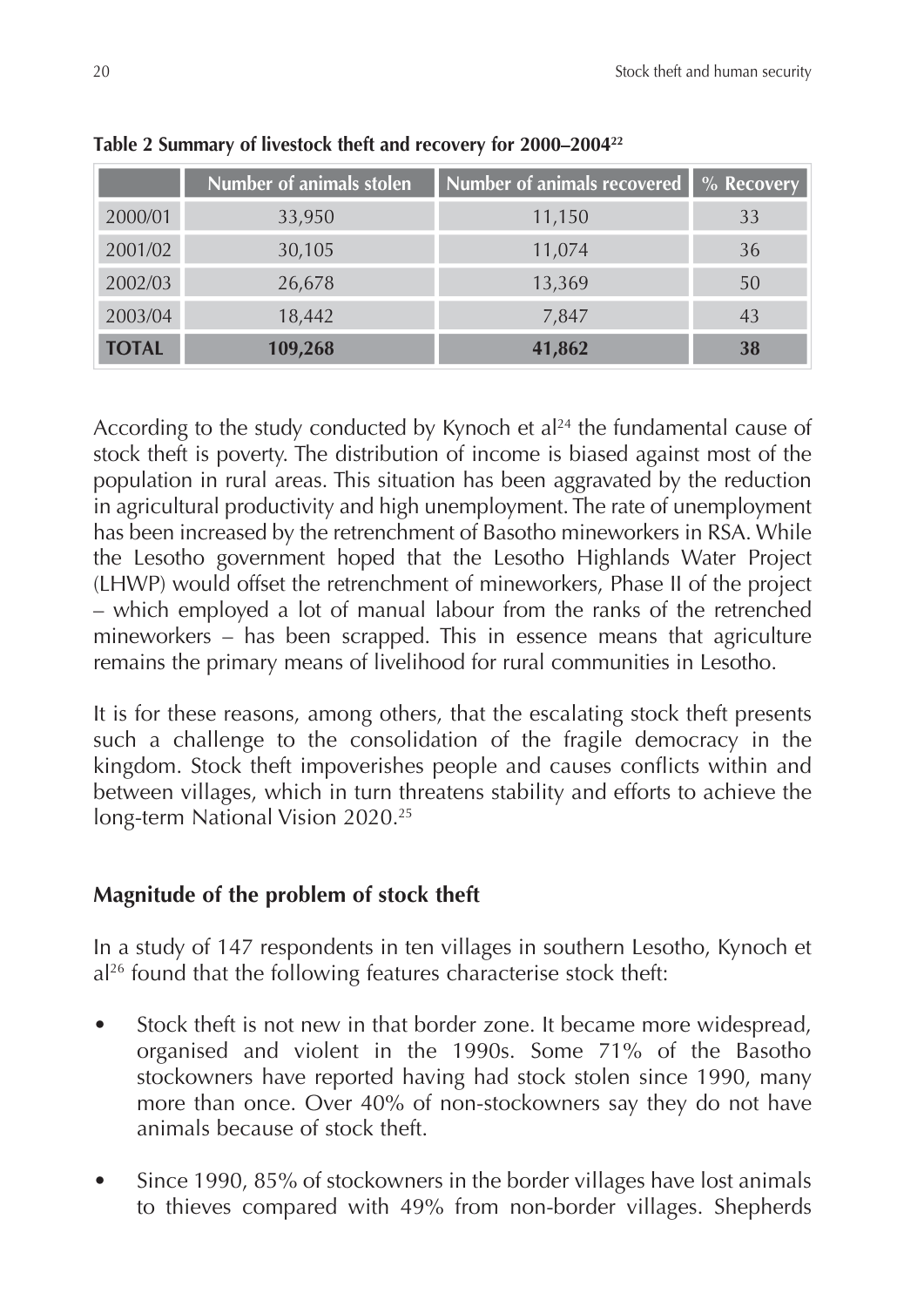from border villages reported a higher rate of victimisation (83%) than those further removed from the border (50%).

- Most cattle and sheep are stolen from cattle posts where only shepherds guard them. Stock is also taken from kraals, and on occasion whole villages have been attacked and all livestock driven away.
- Cattle are stolen more frequently than other animals, but this is because more people own them. Sheep are stolen in greater numbers, probably a result of the larger numbers of sheep owned. In 40% of thefts cattle were stolen. Theft of sheep occurred in 30% of thefts, goats in 13%, horses in 13%, and donkeys in 4%.
- The study identified seasonal variations in stock theft. It was found, for example, that this situation obtained for two villages where cross-border accessibility was largely determined by the level of the Senqu River. These villages reported that theft was much worse in winter, when the river was low.

## **Consumption patterns of stock**

It is estimated that household slaughtering accounts for 2%, 5%, and 4% for cattle, sheep and goats respectively, which explains the varying decline in the levels of cattle, sheep and goats.27 Current slaughter trends are likely to vary, but do indicate higher percentages owing to increasing deaths from the HIV/AIDS pandemic. This is because of the traditional practice of slaughtering animals in the event of deaths or funeral ceremonies. The increase in HIV/AIDS-related deaths also puts pressure on poor families who cannot afford to buy animals for slaughtering and end up stealing from more affluent families. Furthermore, cattle are used for lobola (payment for a bride), payment of school fees, and festive celebrations. Stockowners sell their stock to meet these obligations. For an ordinary Mosotho, stock is his or her finance bank.

Livestock production contributes to the economic development in Lesotho in many ways. Animals are:

- a source of barter for other commodities;
- a source of food;
- a source of household fuel, particularly in the rural areas;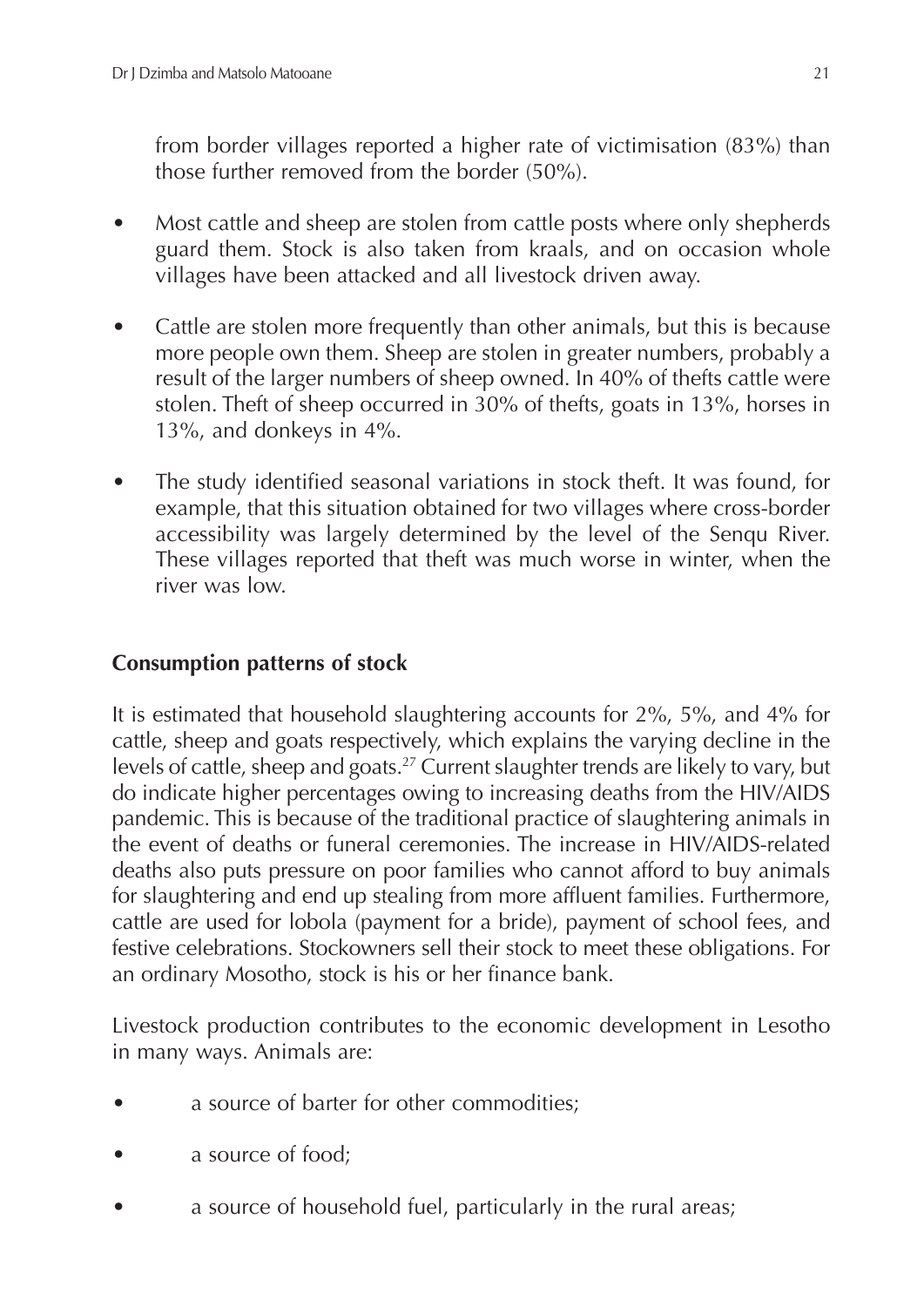- a source of draught power and transport; and
- a readily marketable asset for meeting household financial needs.

The formal marketing channels, which were supported extensively, are in the process of being privatised. Livestock owners sell directly to traders, butchers and individual buyers. Currently 15 auction sites are organised by Livestock Produce and Marketing Services (LPMS). These auctions are experiencing less and less support from buyers and sellers in favour of informal channels.28 Most stockowners are not commercial operators. Animals on the hoof are regarded as live wealth with which owners are loath to part. Stockowners do not plan their sales and only sell when there is an urgent need for cash, such as paying school fees. Recently, informal channels have seemed to attract stock thieves, as owners are willing to part with stock urgently and readily accept the buyers' price.

## **Socio-economic aspects**

Livestock production is one of the economically viable and sustainable sectors in the agricultural industry. This is primarily because of the favourable topography and climate, which renders Lesotho free of major diseases. According to livestock census figures published in 2002 there were 3,050,522 animals in Lesotho in 2000/01.

In cases of theft the livestock owner loses all these economic values of livestock and is left destitute. This affects the entire household, the community, and the country. In Lesotho syndicates from both sides of the border often steal the animals at gunpoint, thus the risk of keeping livestock has become unacceptably high. In addition, there is an increasing attraction in exchanging stolen livestock for guns, vehicles and drugs.<sup>30</sup> This form of barter system has detrimental effects on the socio-economic development of the nation. There is increasing suspicion and mistrust among stockowners. Also, violence has escalated within villages because community members do not know who the thieves are, who harbours thieves, and who are informants for thieves.<sup>31</sup> Bribery and corruption impede justice and the recovery of stolen animals.

## *Cross-border relations*

Cross-border stock theft has resulted in high levels of violence, causing injuries and death. The Kroon Report<sup>32</sup> equates the situation with a regional disaster. Shepherds experience high levels of victimisation, particularly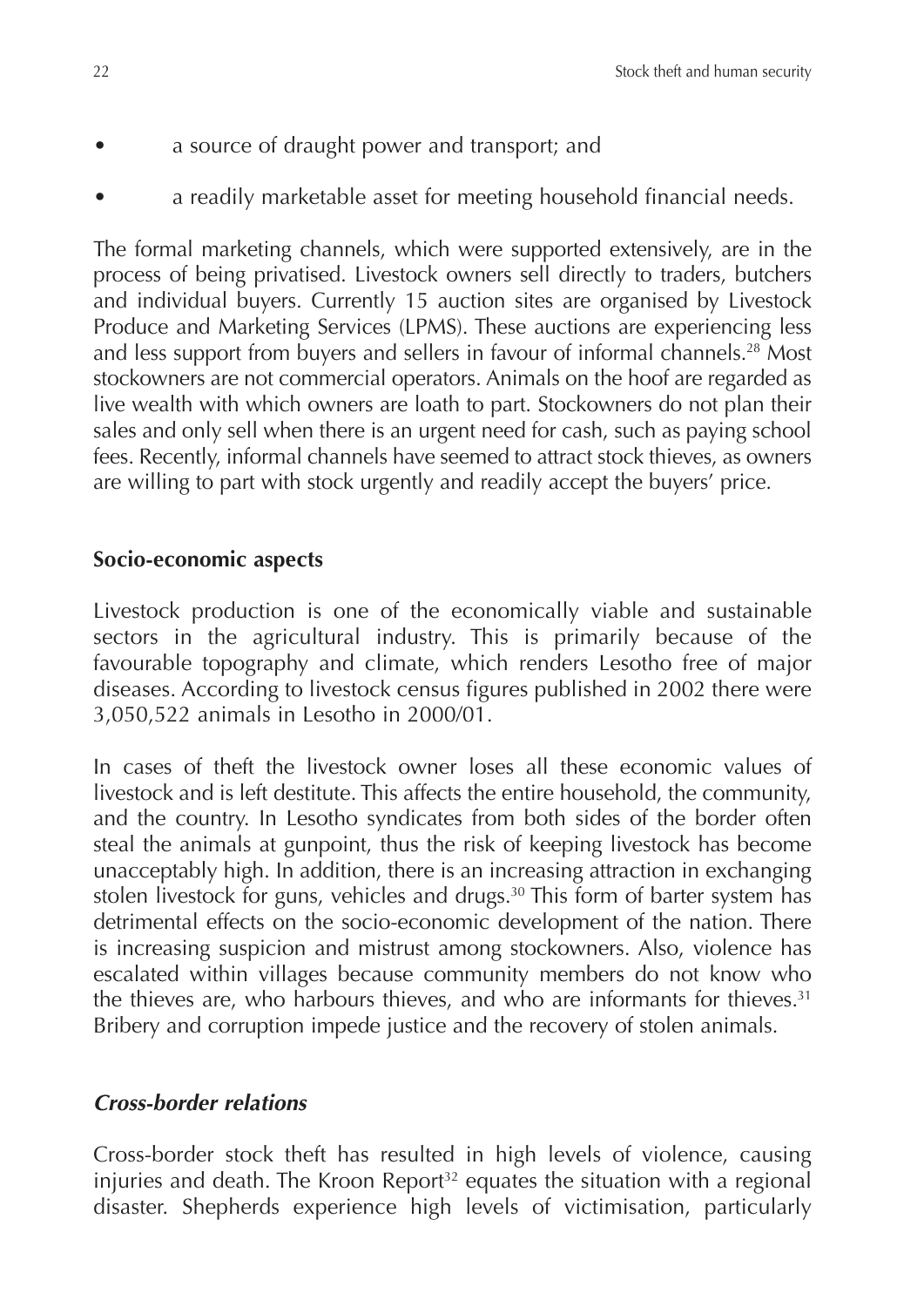| <b>District</b>     | <b>Cattle</b> | <b>Sheep</b> | <b>Goats</b> | <b>Pigs</b> | <b>Horses</b> |         | <b>TOTAL</b> |
|---------------------|---------------|--------------|--------------|-------------|---------------|---------|--------------|
| Butha-Buthe         | 39,065        | 59,945       | 41,645       | 5,140       | 4,325         | 11,510  | 161,630      |
| Leribe              | 129,875       | 108,450      | 119,500      | 21,625      | 16,625        | 30,750  | 426,825      |
| Berea               | 86,625        | 60,250       | 37,875       | 29,250      | 5,625         | 26,250  | 245,875      |
| Maseru              | 128,125       | 153,700      | 88,875       | 35,000      | 16,875        | 28,250  | 450,825      |
| Mafeteng            | 79,894        | 138,564      | 55,938       | 14,750      | 6,313         | 22,688  | 318,147      |
| Mohale's Hoek       | 55,750        | 86,645       | 150,750      | 14,125      | 10,125        | 17,375  | 334,770      |
| Quthing             | 43,500        | 99,375       | 96,125       | 8,250       | 6,750         | 7,625   | 261,625      |
| <b>Oacha's Neck</b> | 22,675        | 52,200       | 14,800       | 2,800       | 3,975         | 4,500   | 100,950      |
| Mokhotlong          | 43,875        | 165,125      | 72,250       | $\Omega$    | 8,875         | 11,000  | 301,125      |
| Thaba-Tseka         | 80,500        | 192,375      | 152,500      | 4,125       | 17,250        | 2,000   | 448,750      |
| <b>TOTAL</b>        | 709,884       | 1,116,629    | 830,258      | 135,065     | 96,738        | 161,948 | 3,050,522    |

**Table 3 Livestock census 2000/01 28**

in cattle posts. Thieves often cannot distinguish stockowners from nonstockowners and terrorise the whole village. They steal animals, rape women, loot homes, and kill villagers indiscriminately. This has resulted in a number of villages being abandoned.<sup>33</sup>

#### *Inter-village relations*

There is also suspicion and mistrust among villagers. One village suspects that the other village helps thieves to steal animals. People are no longer free to visit other villages. Any unknown person is regarded with suspicion.<sup>34</sup>

Donkeys and horses are no longer readily lent for transportation to those who do not have animals. Furthermore, some farmers who do not have animals are unable to plough their fields. Women generally prefer to sell stock to secure scarce resources and meet their basic needs rather than keep the animals for thieves and invite possible injuries or death. Spouses engage in serious conflicts over the sale and retention of stock.

Cow dung is used for fuel in the rural areas and stock theft has resulted in households resorting to wood for fire. It is not uncommon for women to spend up to six hours a day collecting firewood, in addition to other duties. Deforestation has caused major soil erosion problems.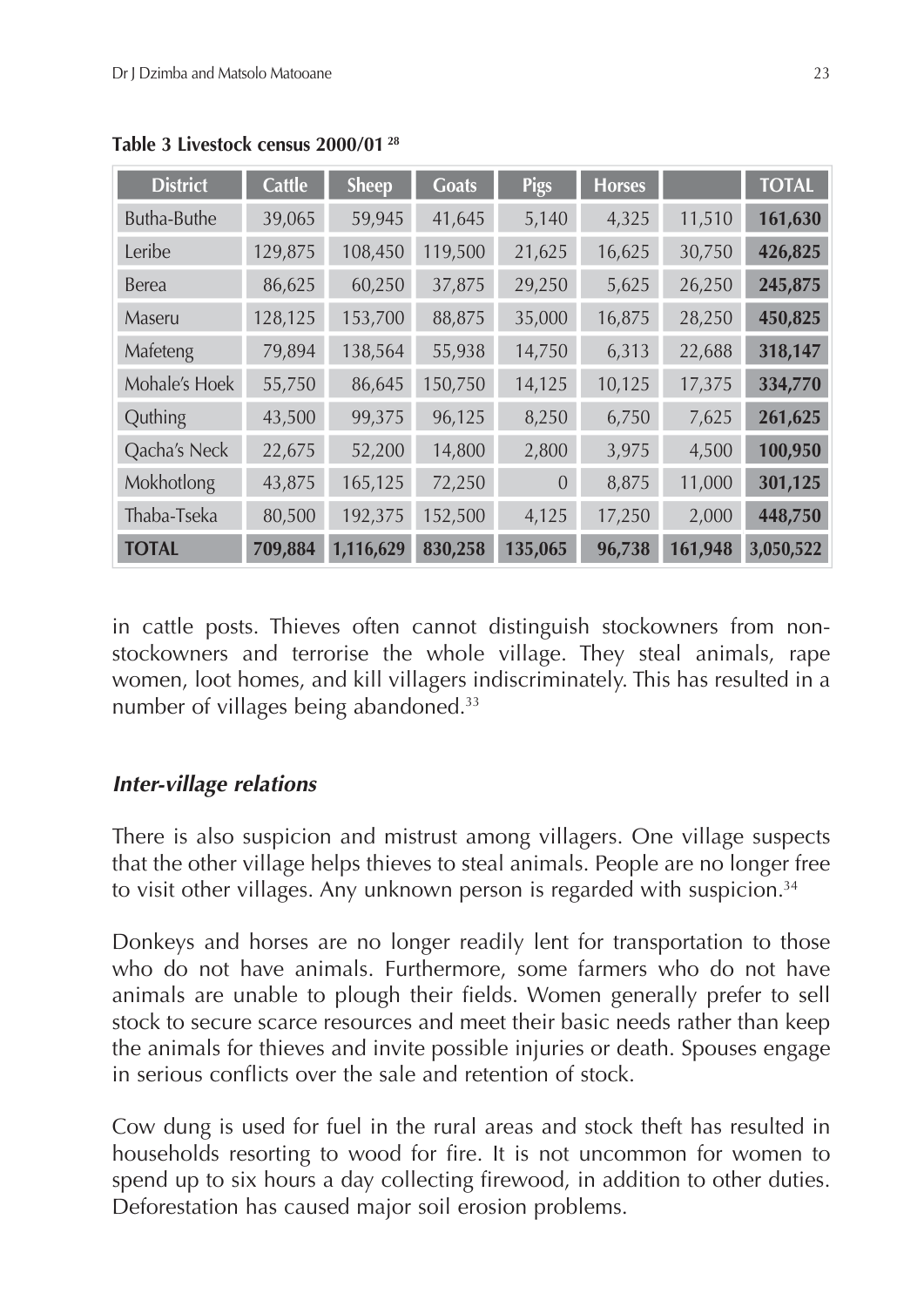Most of the above studies indicate that the economic status of about 90% of households in rural areas has been negatively affected by stock theft. There are reports of the entire wealth and livelihood of a household being wiped out in one stock theft operation. This has resulted in loss of income from the sale of milk, animals, wool, mohair and hides.

Grazing patterns have been affected by stock theft. Animals have been removed from grazing areas around the borders to the hinterland, where high stock densities have resulted in the poor condition of animals and severe land degradation.

#### *Intra-village relations*

Stock theft has affected relations within villages on a number of different levels. The level of mistrust among villagers has reportedly increased. This mistrust is not targeted at any neighbour in particular, but manifests itself in underlying tensions among villagers.<sup>35</sup> People are afraid to quarrel with neighbours because of the fear that if quarrels break out, animals may be lost. Neighbours are discouraged from having visits from strangers, as they are viewed with suspicion.

#### **Economic and social impacts of stock theft**

Stock theft, which the communities perceive as a significant cause of poverty, is limiting the growth of herds. Although this allows some recovery of range lands in certain places, this is little consolation to those households that have lost their livelihoods overnight. Some members of communities demonstrate how they have been thrown into poverty and hunger through stock theft. Descriptions of the thefts suggest high levels of organisation, implying that the thieves are fully resourced with sound financial and asset backing (in some cases trucks were involved in moving the animals). Moreover, there is a strong perception that some police, chiefs, officials and businessmen are involved in these criminal networks. In border areas there are clear indications of international dimensions to stock theft that will need to be addressed if any progress is to be made.<sup>36</sup>

Stock raiding has major negative impacts on households, communities and cross-border interaction. These impacts extend to the national economy. In the Qacha's Neck and Quthing districts, production of wool and mohair has fallen significantly in the last five years. Livestock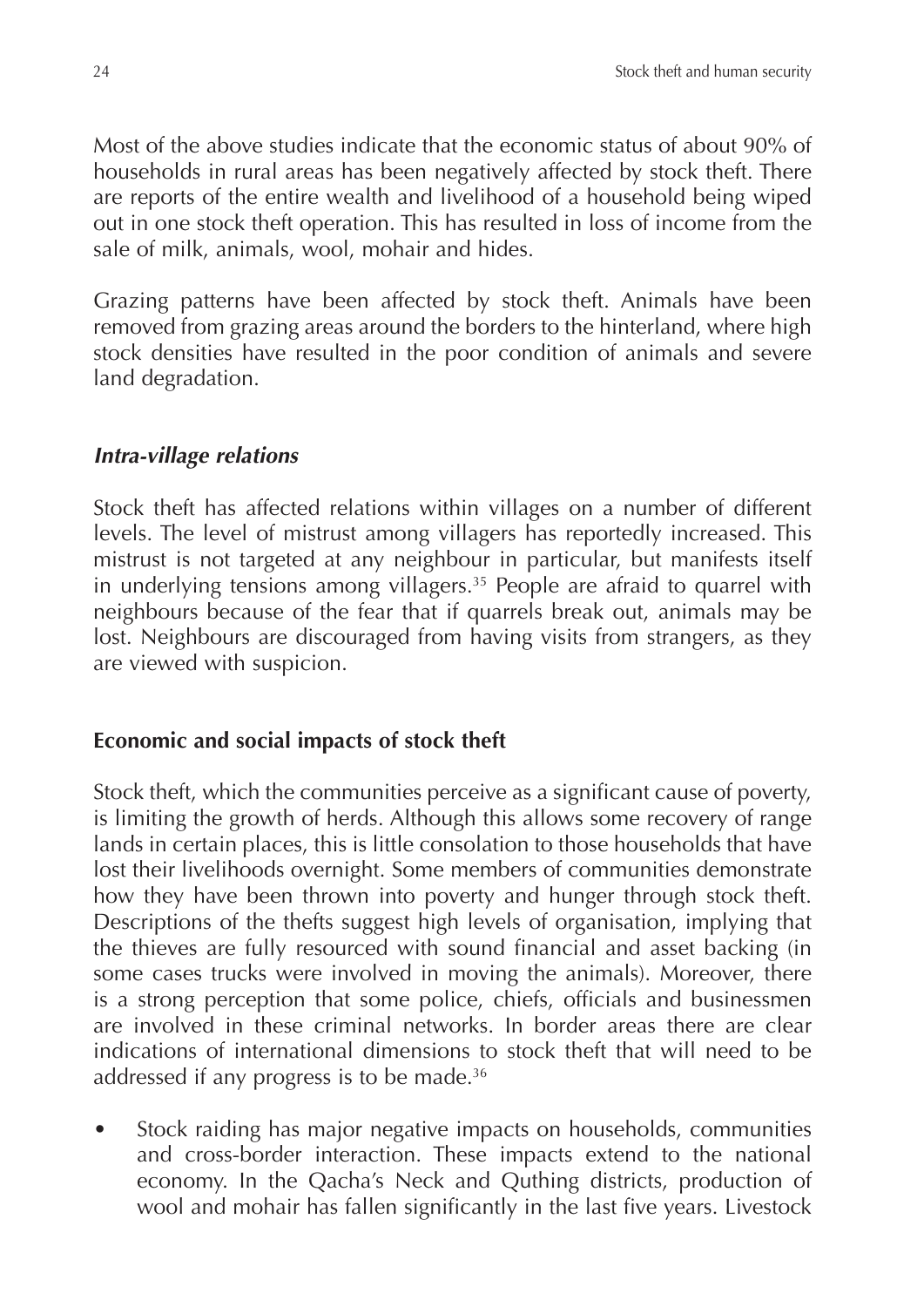holdings have dropped and the number of stockless households has increased. The negative impact of stock theft on the income of households and the government has reduced stockowners to a poverty level that places strain on the economy.

- Farmers are reluctant to invest in breeding cattle and households debate the merits of getting rid of their cattle.
- Escalating stock theft and related violence have profound social consequences, bringing fear and insecurity to ordinary people. People are abandoning their villages and migrating to towns and to South Africa to look for work.
- Community relations have become fraught with tension and suspicion. Nearly half of the stockowners interviewed suspected that certain individuals in their villages were involved in the theft of animals – acting either as informants or as thieves. It is the poor who are fingered and stigmatised. Lending for ploughing and Mafisa $37$  is in steep decline, as are cultural activities and celebrations that involve the slaughter of animals.
- Cross-border cooperation, activities and initiatives have collapsed and there is considerable animosity and hatred between the communities on either side of the border. Even casual visiting and shopping have all but ceased.

## **Current trends in stock theft**

Stock theft has become more violent and organised. Studies conducted by Kynoch et al indicate that stock theft syndicates transport animals from one village to another and eventually to local butcheries and market outlets in South Africa.38 Stolen animals can be transported easily within Lesotho's rugged terrain and readily exchanged for cash, dagga and guns. This renders stock theft a lucrative venture.

The inability of the police, prosecutors and magistrates to apprehend and convict thieves aggravates the problem of stock theft. Some sources even indicate that police and justice officials are partially responsible for the raids and counter-raids across the border between Lesotho and South Africa. Some community members have expressed concern over the granting of bail to stock thieves by courts of law, as thieves subsequently continue to steal animals.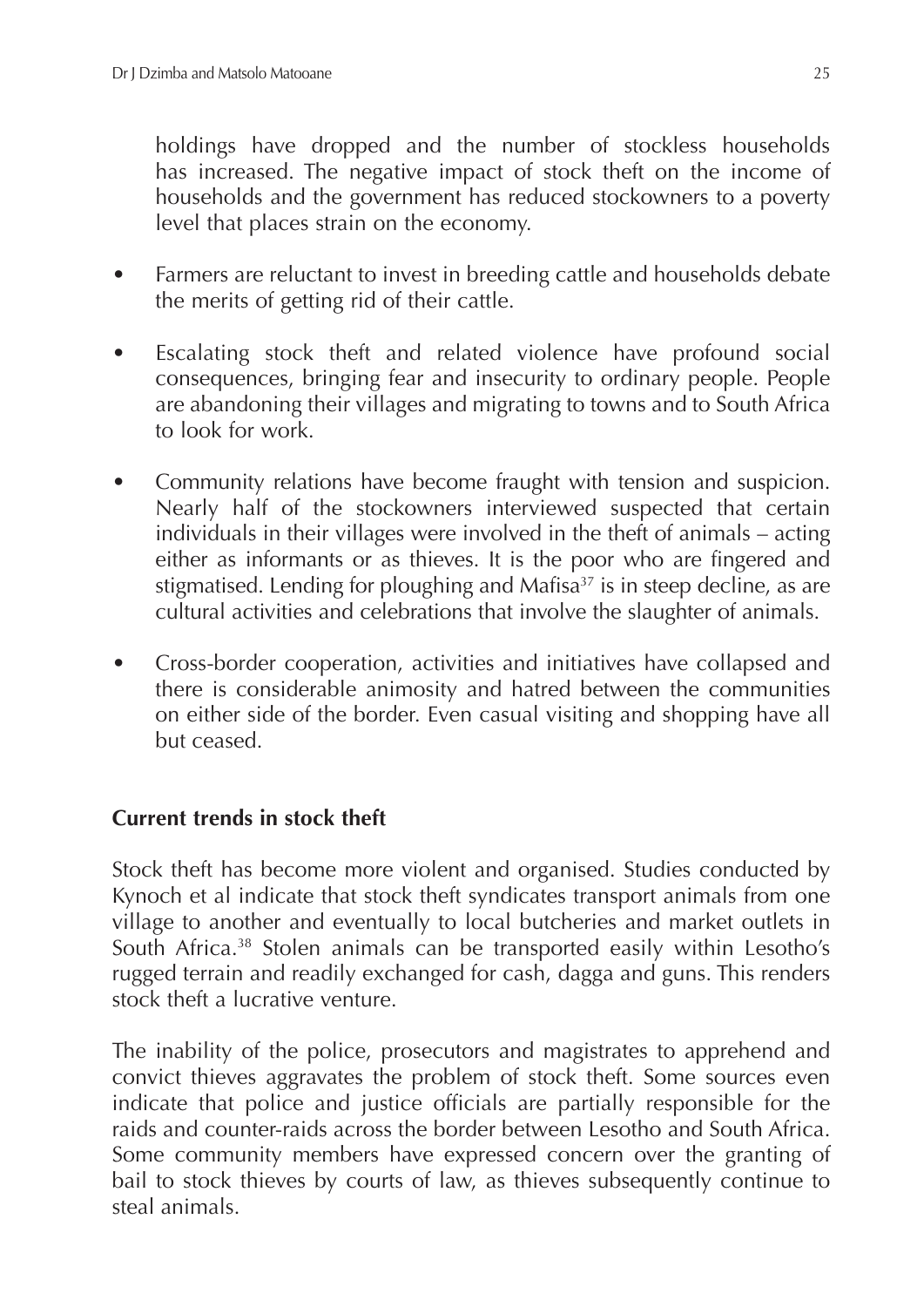There is a perception of preferential treatment by chiefs for rich owners rather than the poor. The chief sends his representative to accompany men in search of stolen animals only for wealthy stockowners. Poor villagers search for their animals on their own.

Some Basotho graze their stock in South Africa. This has resulted in South Africans capturing Basotho stock along the border. A series of raids and counter-raids of stock theft and murder have been reported. The escalating cross-border conflicts have become a regional concern that calls for joint initiatives between the South African and Lesotho governments.

Border villages are more prone to stock theft than villages in interior parts of the country. Studies have shown that 85% of stockowners in border villages had their animals stolen, compared with 49% of stockowners in non-border villages.39 Cattle are stolen more frequently than other animals, because more people own cattle. Sheep are stolen in larger numbers because they are owned in larger numbers than any other stock.<sup>40</sup> Most animals are stolen from cattle posts where only shepherds guard them.

However, some stock are also stolen from village kraals. Most stock thieves are armed with guns; therefore in most cases attempts by stockowners to trace and recover animals on their own have been risky and futile.

## *Corruption*

There are perceptions that police and the army orchestrate stock theft operations and that they are involved in registering, transporting and marketing stolen animals. Some farmers across the border hire thieves and buy stolen animals. Unemployed youth and retrenched miners are often used for this purpose. Some chiefs contribute to the problem in various ways, from turning a blind eye to stolen animals in their villages to protecting and harbouring thieves and providing false documentation for stolen stock.

## *Slow prosecution*

Closely related to the issue of corruption is the tedious and slow prosecution process. The police are experiencing serious problems and cannot respond promptly to crimes. They take too long to investigate thoroughly and consequently there is a delay in handing dockets over for prosecution. There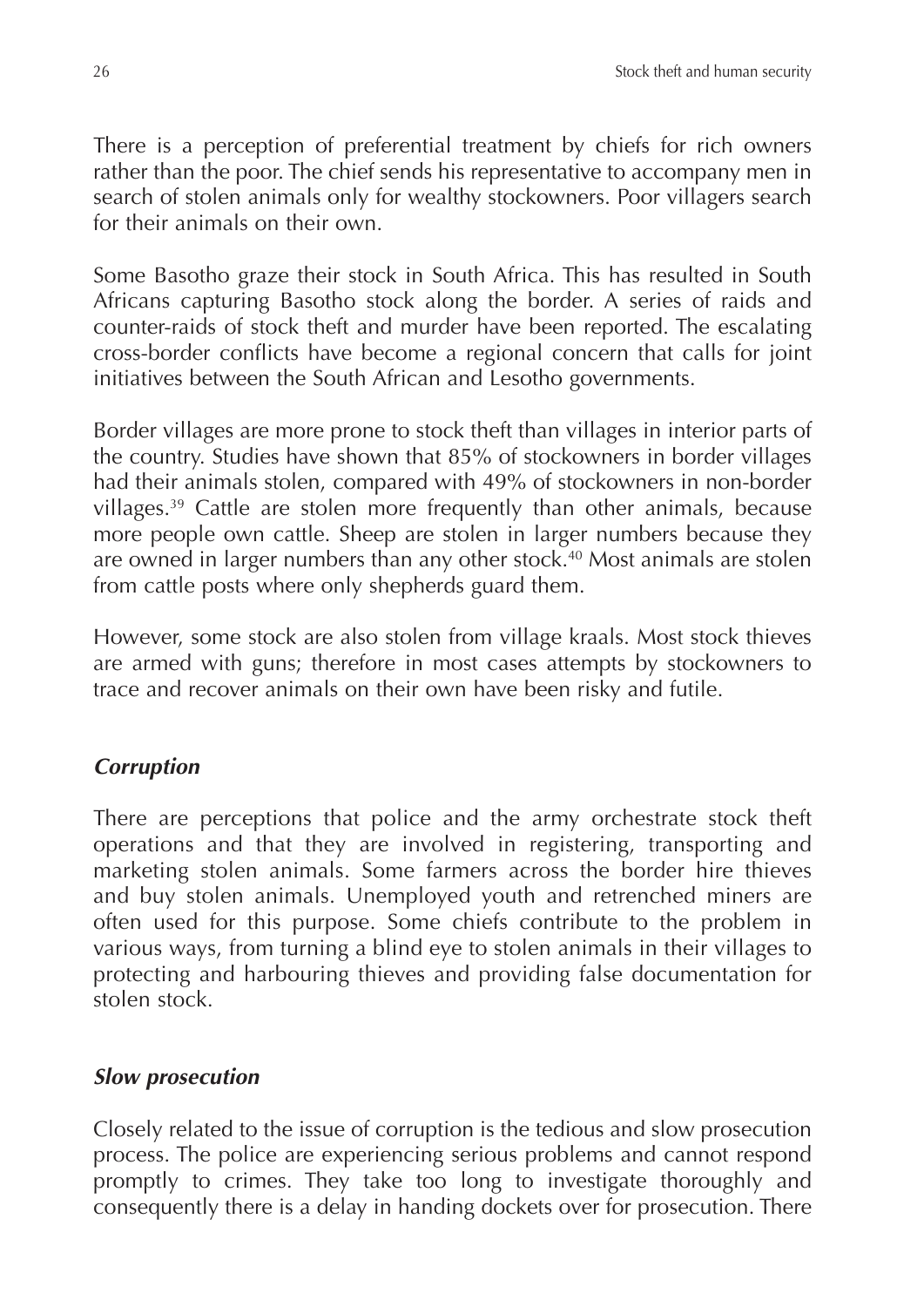are huge backlogs and suspects either have to remain in custody for a long time before they start serving their prison term or are acquitted. This worsens the problem of prison overcrowding. Many suspects lose their means of livelihood and are more likely to turn to serious crime. Thus families are negatively affected psychologically, economically and socially.

#### **Inefficiency of the courts in attending to stock theft cases**

Most cases of stock theft require great expertise. This pool of expertise can be harnessed from High Court judges, but the fundamental problem with the distribution of judicial services in Lesotho is that the High Court is centralised and that there are not enough judges to attend to cases timeously. Most of their time is spend reviewing cases that have already been heard in the lower courts. On the other hand, the lower courts are subject to hierarchy, are understaffed, or lack expertise. In addition, offices and courts are inadequate, so that there is no time to address judicial matters properly. More often than not, the courts lack facilities for the safe storage of exhibits, and valuable evidence is lost or misplaced. There is no modern case record management mechanism in place and cases often drag on for years. Quite often witnesses, victims, perpetrators and their relatives have to attend court for lengthy periods of time, which affects their productivity. People want speedy delivery of justice: if they have to wait too long for this to happen, they lose confidence in the judicial system. Often they take the law into their own hands. This has led to feuds, killings and destruction of property, leaving countless families destitute.

#### *Current interventions on stock theft*

A number of strategies and systems have been developed in Lesotho to combat stock theft, but with very little success. The most important of these strategies fall under the "Local partnership: A practical guide to crime prevention", which was developed and spearheaded by police authorities. It is a guide that incorporated approaches for dealing with crime in communities.

The interventions are set against the background that it is not the sole responsibility of the police to tackle crime, because crime affects all, at individual and community level. 'Current interventions on stock theft' identifies the need for the public to help authorities to combat crime, and indeed, a working partnership can reduce fear of crime and improve community safety, thereby producing excellent results.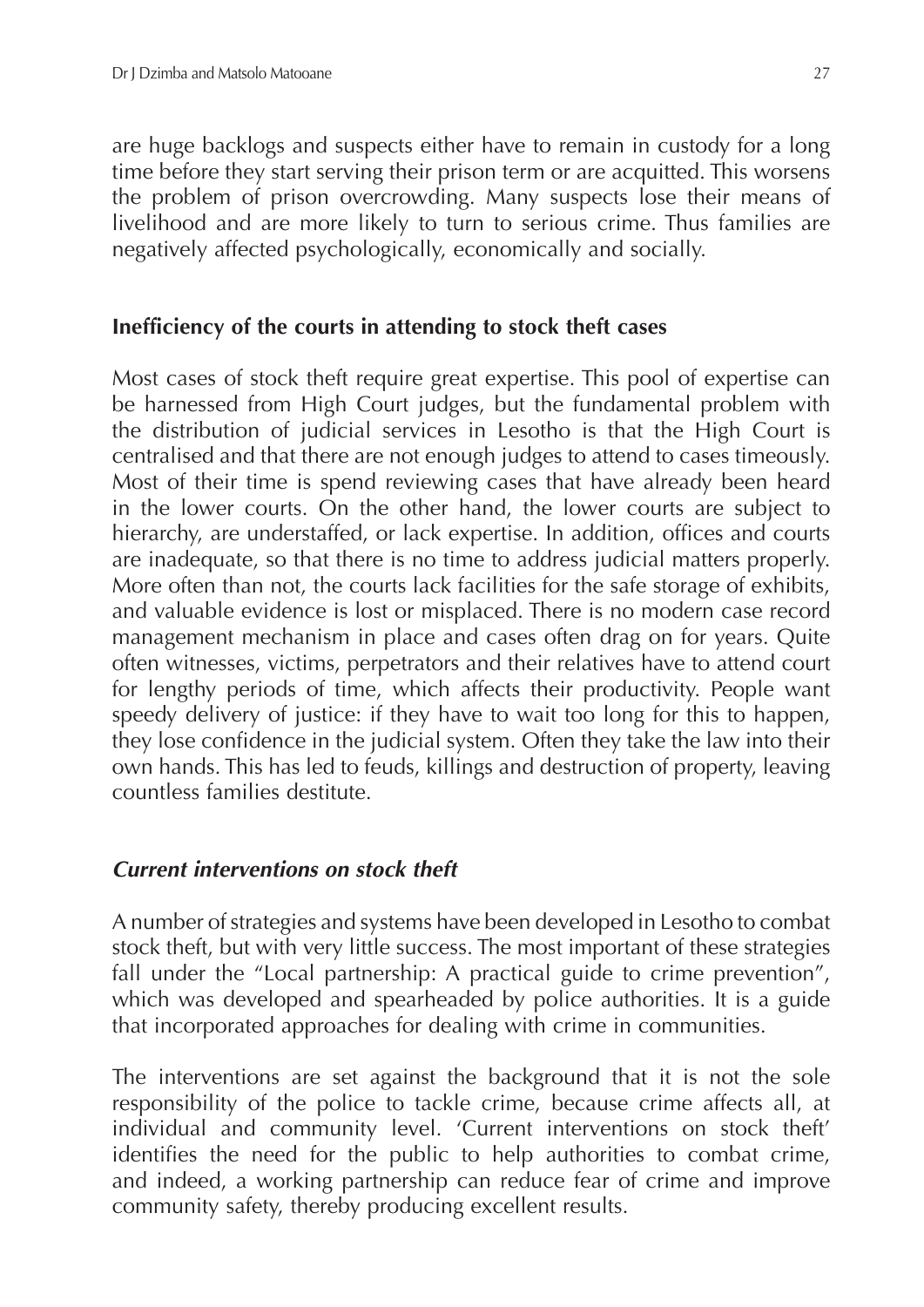These initiatives date as far back as 1993 with the establishment of crime prevention committees. The general interventions document describes what works in crime prevention and how to make it work by operating in partnership. This is followed by approaches to crime prevention in general and is specifically targeted to orient those who are to promote a partnership approach to crime prevention in the community.

Current partnership approaches and interventions include:

- review of the legislation and introduction of the Stock Theft Act 2000, as amended;
- community-police cooperation through establishment of crime prevention committees; and
- patrols by the army or the police and joint patrols

The vigorous role set for communities in the intervention strategies discussed below demonstrates that the role of state has been widened to include all of society, not only the policymakers. A secure environment is not created by the state through security officers, but the duty is also vested in the members of the community to assist authorities. Current intervening units have a tripartite nature involving the state (policies), community members and the state authorities (the courts of law, army officials or police officers).

In the context of stock theft and related crimes, partnerships are forged and a crime profile drawn up to devise an operational plan for addressing the areas of greatest need. The validity of the programme spells out how actions are implemented and evaluated for success and failure. This recognises that the partnership approach is a consulting agency that reviews policies and practices and evaluates the situation in the identified areas. The steps are:

- considering the operational plan;
- prioritising the problem of stock theft;
- developing options for dealing with the matter;
- appraising options to choose the most suitable;
- preparing an operational plan based on the selected option; and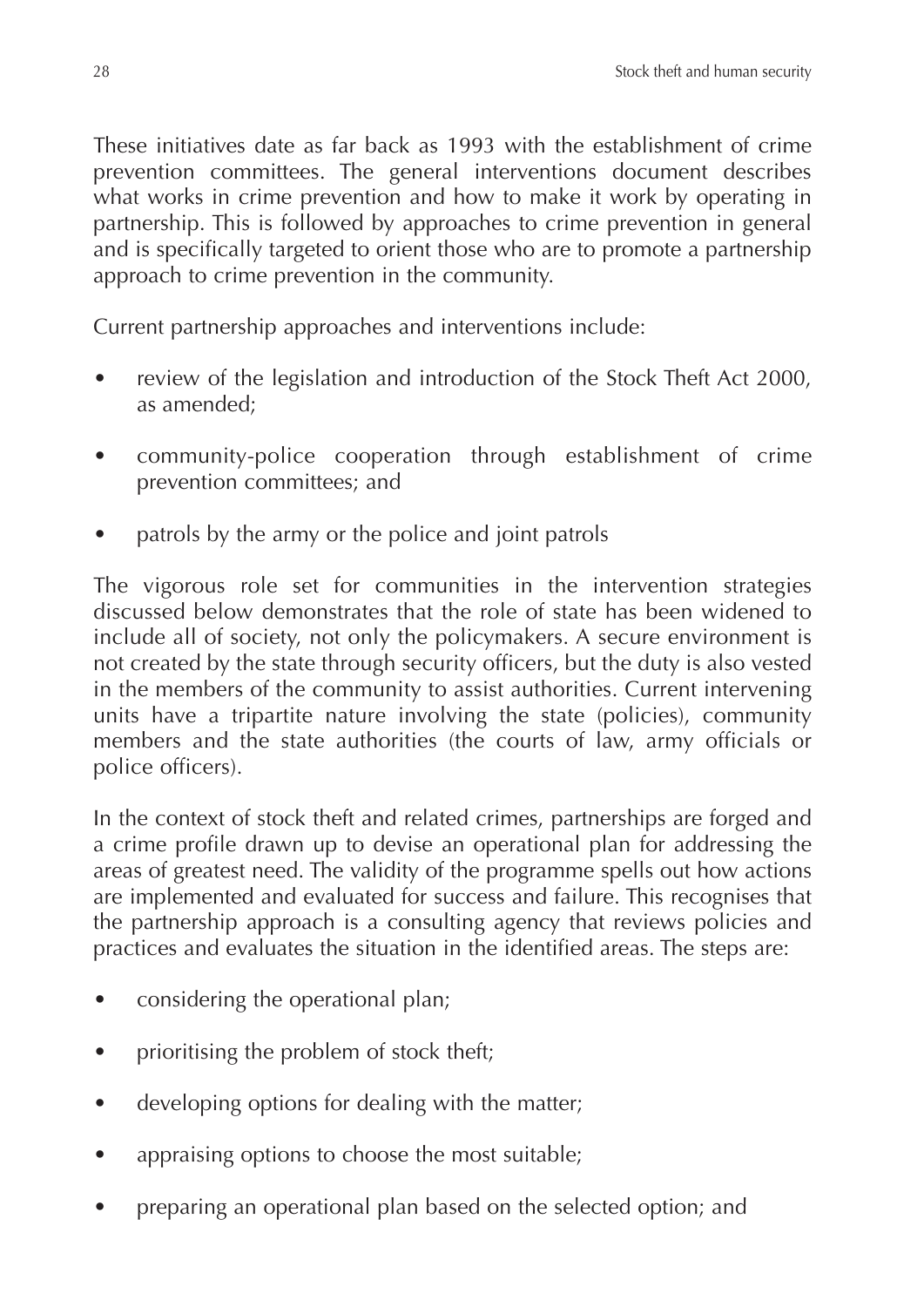having the task force implement the plan.

At the end of every year since the implementation, an evaluation committee has reviewed the programme and pinpointed strengths and weaknesses, if any, as well as the need for work plan adjustments. This initiative recognises that stock theft is not limited to theft of property. Its philosophy is that theft is not restricted to crime involving moveable property, but includes crime that threatens the security of individuals, including threats to their social and economic wellbeing, their health and safety, and their fundamental freedoms and self-determination. Government and security officials should therefore pay great attention to the implementation of these interventions. The issue of interventions in stock theft sets the pace in addressing the administration of justice to promoting peace and security of individuals in communities.

#### *Community policing*

Some members of the community hold regular meetings to develop strategies for combating crime. They patrol their villages at night. The idea of community policing stems from the concept of social crime prevention. It is a strategy that focuses on combating and preventing crime through the Criminal Justice System as well as community agencies. Community policing is a response to a social need for the protection of lives while reducing the incidence of crime. Ascription and membership are built by community chiefs who nominate teams of trustees to join these programmes. Professionalism is guaranteed through training provided by police officers. Activities in community policing aim at reducing, deterring or preventing the occurrence of specific crimes. The LMPS influences this line of thinking by prioritising crime prevention through targeted visible policing, enhancing cooperation with external roleplayers such as local authorities and crime prevention committees, and building partnerships that will address the root causes of stock theft.

The government has a major stake in this endeavour and is focusing on:

- researching and developing accessible sources of information;
- developing policies and programmes for social crime prevention;
- coordinating the delivery of social crime prevention programmes;
- developing programmes based on research that tries to deal with the economic causes of stock theft as a crime; and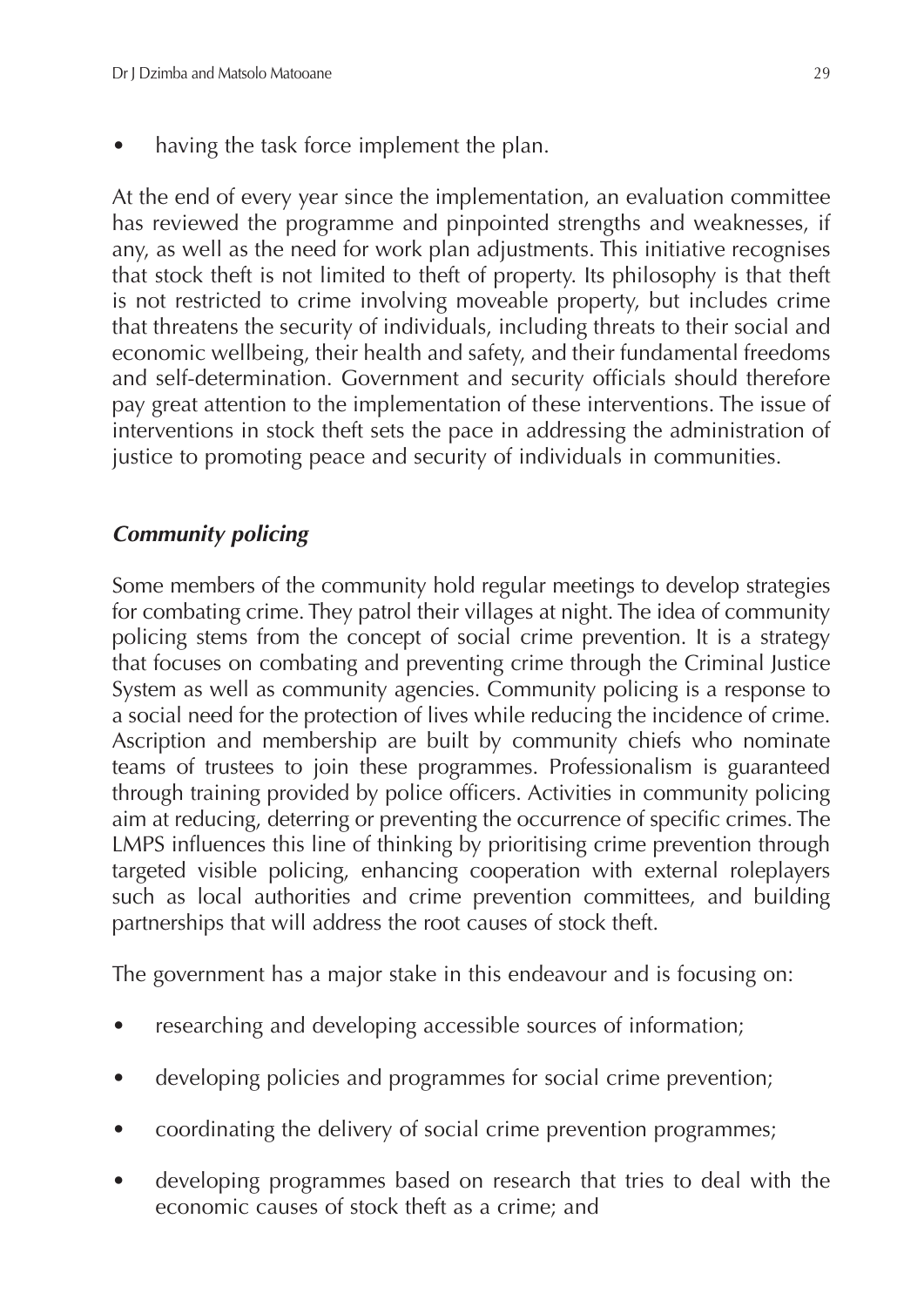monitoring the effectiveness of social crime prevention programmes.

This initiative is approached in a manner permissible enough to set joint  $c$ rime prevention priorities while agreeing on strategies to ensure their implementation. It identifies flashpoints, crime patterns and community anti-crime priorities and communicates these to the police with the due participation of the local authorities in problem-solving activities. Local government structures effect government policies that are already in place through the mobilisation of resources and organisation of community campaigns to make sure that approaches to stock theft prevention are understood. Conventionally, the most effective way of dealing with crime is through the Criminal Justice System, which focuses on punishing and rehabilitating the offender. Using many different ways ultimately requires the involvement of the community and multiple stakeholders in order to think and work creatively. In community policing the role of the police officer is that of a peace officer rather than a law enforcement officer on crime patrol. In community policing the police not only enforce the law, but also prevent crime, promote public order, resolve conflict, enhance police community relations and render general assistance to the public. This improves communication and helps to combat crime in partnership with those who are greatly affected.

#### *Stock theft associations / crime prevention committees*

The primary tasks of these associations are to search for stolen animals and to investigate issues related to stock theft, and hand over thieves to the police. They also hold regular meetings to discuss strategies for reducing stock theft and patrol villages at night to guard against theft. Membership fees are used to defray expenses incurred in their operations. This study shows that collaboration of stock theft associations from neighbouring villages increases the recovery of stolen animals. However, they are sometimes rendered ineffective by thieves who join these associations. In some instances stock theft associations cease to operate because of clashes with police and murder of members by armed thieves.

However, the main intention of this sort of association is to promote community policing in general. Community policing is an initiative recommended by the police services and involves guarding the community against attack or theft or crime, thereby promoting public order and protecting the community against any threat. This kind of policing is carried out by community members and coordinated by a chief, who consults with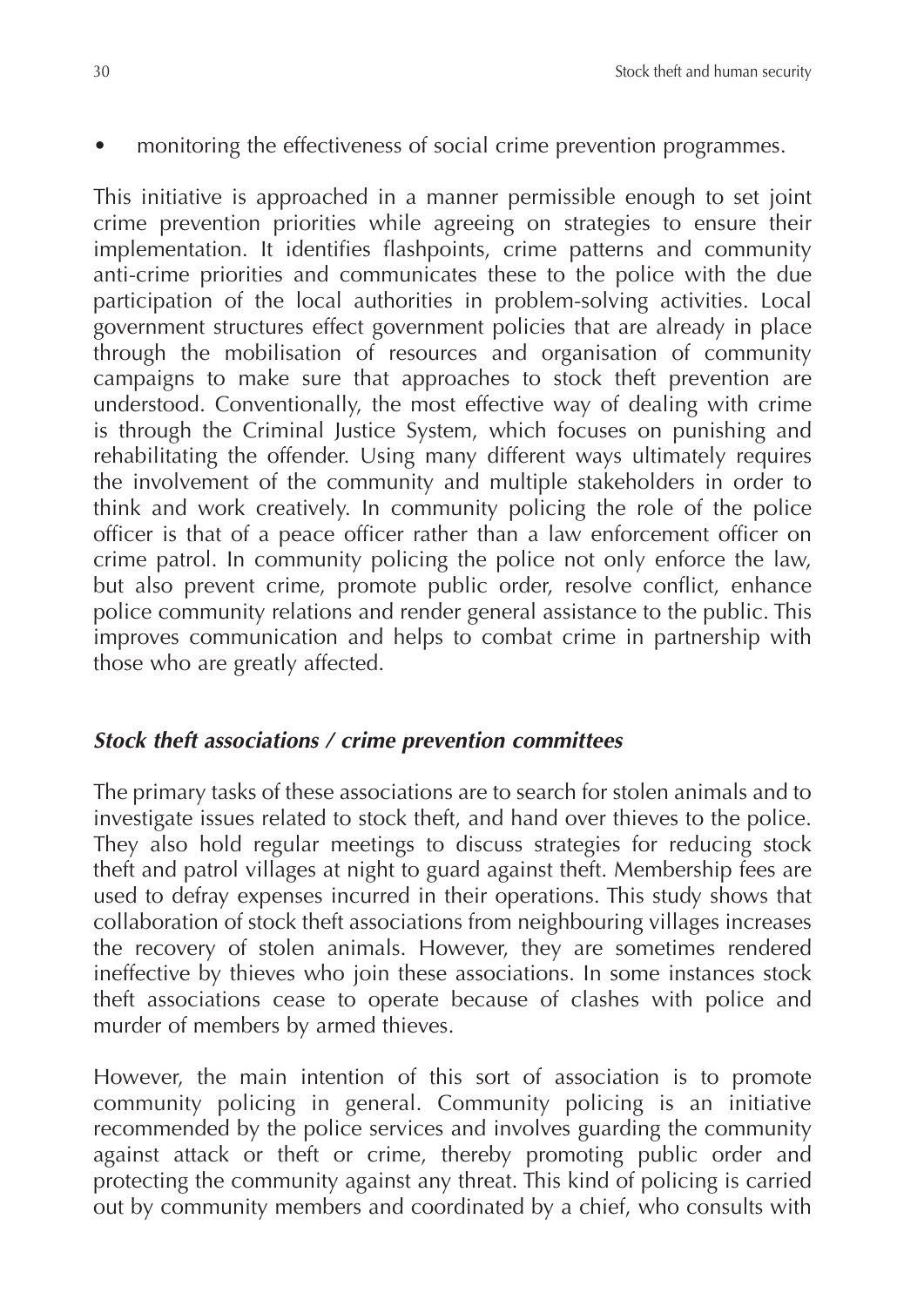police officers. It is based on a few strategies, the principal one being crime prevention. These strategies include:

- monitoring crime and crime patterns;
- disseminating information to authorities on criminal behaviour and crime;
- promoting public awareness through organised public gatherings;
- promoting active participation by the public in crime prevention strategies;
- combating crime and criminal behaviour through referrals to the relevant authorities;
- restoring social security and the safety of the community; and
- enforcing law and order.

Lately, the status of stock theft associations has been reduced to that of crime prevention committees, since they have been infiltrated by perpetrators. Members of these forums are trained in protecting, policing and combating crime syndicates.

The police authorities initiated this project to encourage communities to establish community kraals closer to grazing posts. This is intended to group members of the community together so that an army officer or police official can be deployed at each grazing post or community kraal to protect them. The process of implementing these approaches to crime prevention is under way. The primary role of these committees is to report to the authorities where they suspect offences are imminent. As per Section 26 of the Criminal Procedure and Evidence Act of 1981, like all other citizens, members of these committees are empowered to arrest and apprehend suspects, with immediate follow-up action to be taken by the police authorities.

## *Police patrols*

Police patrols are based on the Police Act, which prescribes the primary role of the police authorities as protecting the property and lives of all citizens.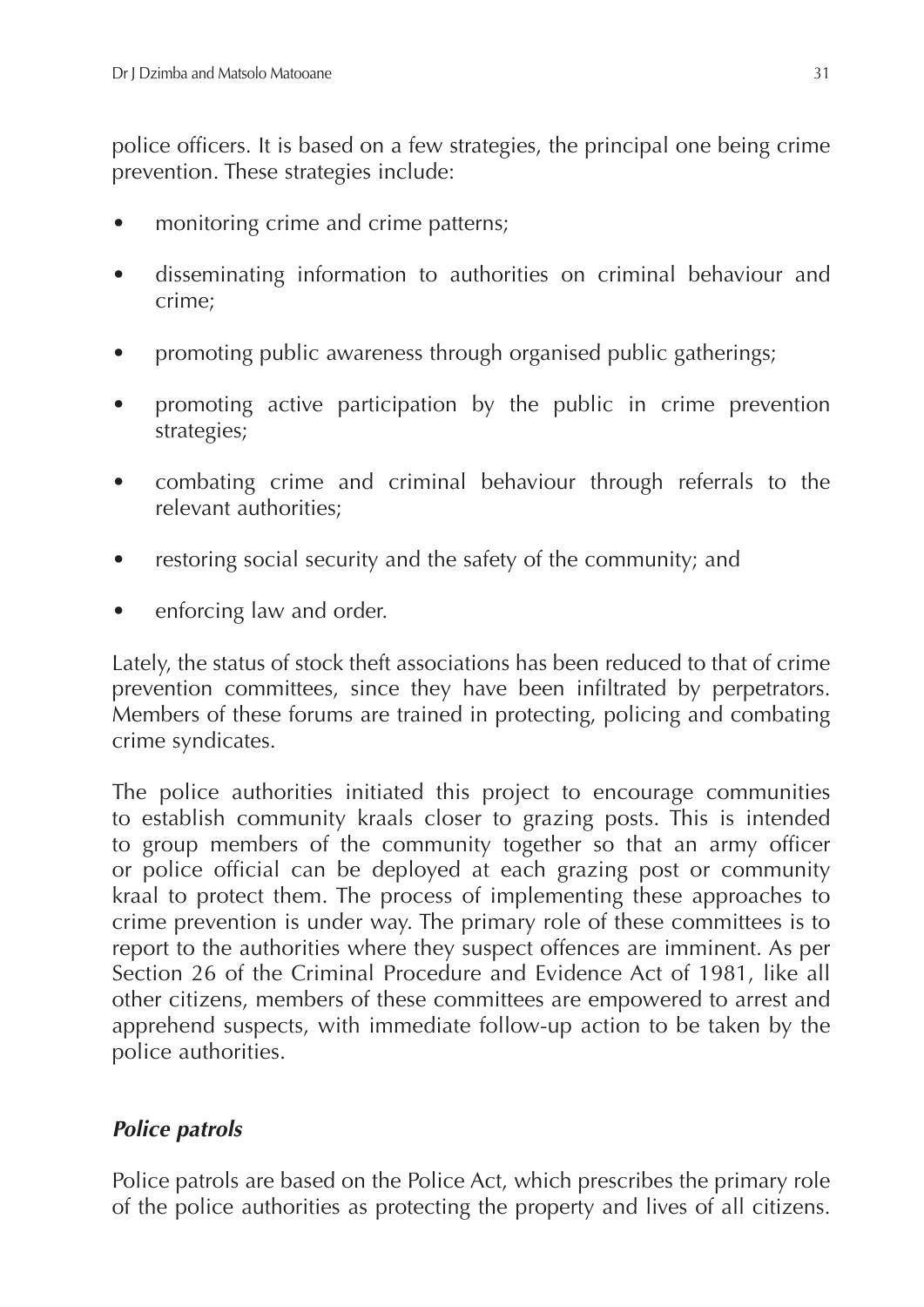Stock theft is property theft and citizens must be protected. The Stock Theft Unit of the LMPS is responsible for managing and reducing stock theft. However, patrols are not carried out regularly, possibly because of a lack of human and material resources.

The police often reach the crime scene long after the thieves have gone. Stock theft from cattle posts are reported to the villages and subsequently to the police. Distances and poor communication prohibit timely response. The credibility of the Lesotho police is weakened by their inability to deal effectively with South African raiders. The police are sometimes out-gunned by thieves from South Africa. Patrols attempt to reduce crime related to stock theft, including robbery, murder, and rape. They are visible at all points of the beat area, especially in giving directions to passers-by. Primarily they demonstrate the importance the authorities have attached to community policing and forge good relations with the community.

Police patrols work in consultation with community policing structures in the beat areas. This usually necessitates arrest and apprehension of suspects and offenders.

The intervention of police patrols has a substantial impact on the trends of stock theft and related crimes, negative and positive.

- At one end of the spectrum, transport shortages hit these initiatives negatively. This is witnessed on rainy days or when patrols need to be carried out in areas inaccessible by road. But the services need to go on as offenders usually take advantage of the situation.
- Lack of communication aids such as portable radios means that helpful information is received late or patrols are late in reaching the scene of the crime. The patrols therefore seem to be unprofessional.
- Lack of arms and ammunition has a serious impact on patrols, especially where serious crimes have been committed. Police personnel are unable to apply self-defence and safety precautions.

Despite these difficulties, patrols on beat areas are usually carried out for 24 hours with armed men in uniform deployed at each strategic area. Each point is given a portable radio to facilitate communication. All things being equal, the beat crew are supposed to be regularly checked by a sergeant on patrol, but in some cases this is impossible owing to the above constraints.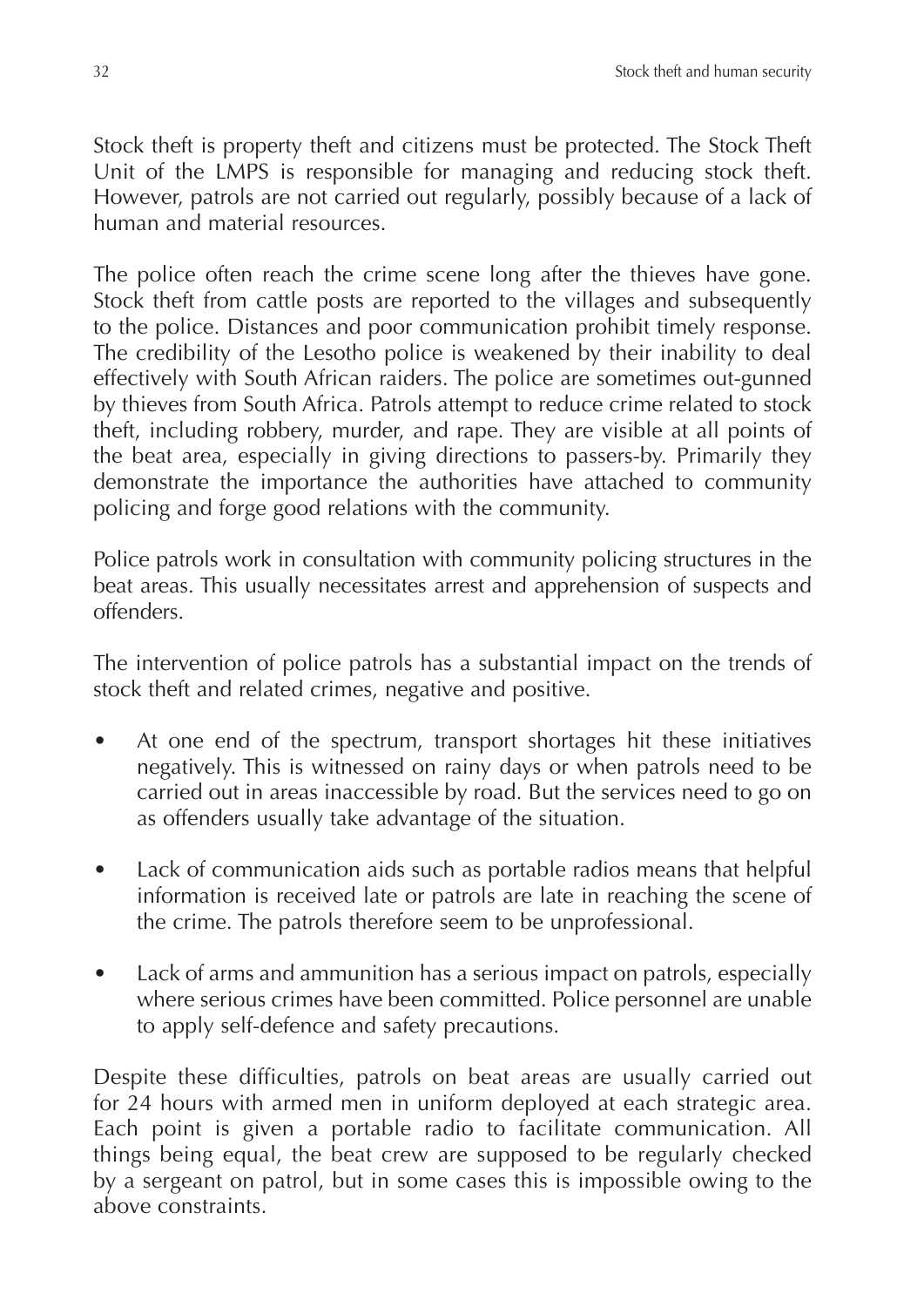#### *Army patrols*

The purpose and importance in police patrols also applies to army patrols. Army patrols are responsible for controlling illegal cross-border movements. In most cases they play a key role in protecting communities from cross-border attacks. Villagers have applauded their presence because they are a deterrent to raiders. The distinguishing factor in the two patrols above is that the army has always had an image that brought fear to the perpetrators; hence army patrols sometimes appear to be more successful than the police. When they do not achieve their objective, it is primarily because members of the community who have inside information alert the offenders that patrols will be undertaken.

#### **Courts**

Courts are responsible for the administration of justice; however, their role may sometimes be challenged by the lack of human and material resources. In most districts there are only two prosecutors and one magistrate. When one considers the incidence of stock theft, it becomes clear that three administrators of justice will find it difficult to handle the resultant workload. Thus understaffing is a major concern.

Certain other factors influence the performance of the courts, including the judicial structure and the line of responsibility of the courts.

Current legislation designates subordinate courts / magistrate's courts as the courts of first instance in the handling of stock theft matters. However, owing to the way in which investigating authorities handle the cases, stock theft cases are often dismissed on the grounds of insufficient evidence. Investigating authorities often use methods of investigation that are not acceptable, and as a result the evidence is usually discarded in the formal courts of law as circumstantial. Traditional courts, on the other hand, accept circumstantial evidence, so stock theft cases may ultimately be heard in these courts. Thus traditional courts have become the preferred forum for dealing with stock theft matters, although they do not have statutory authority to hear these cases.

#### **Stock Theft Act No 4 of 2000**

The purpose of the Act is to combat the theft of stock. It provides for compulsory national registration and marking of stock to curb theft. It encourages farmers to invest in livestock, improve the quality of their herds,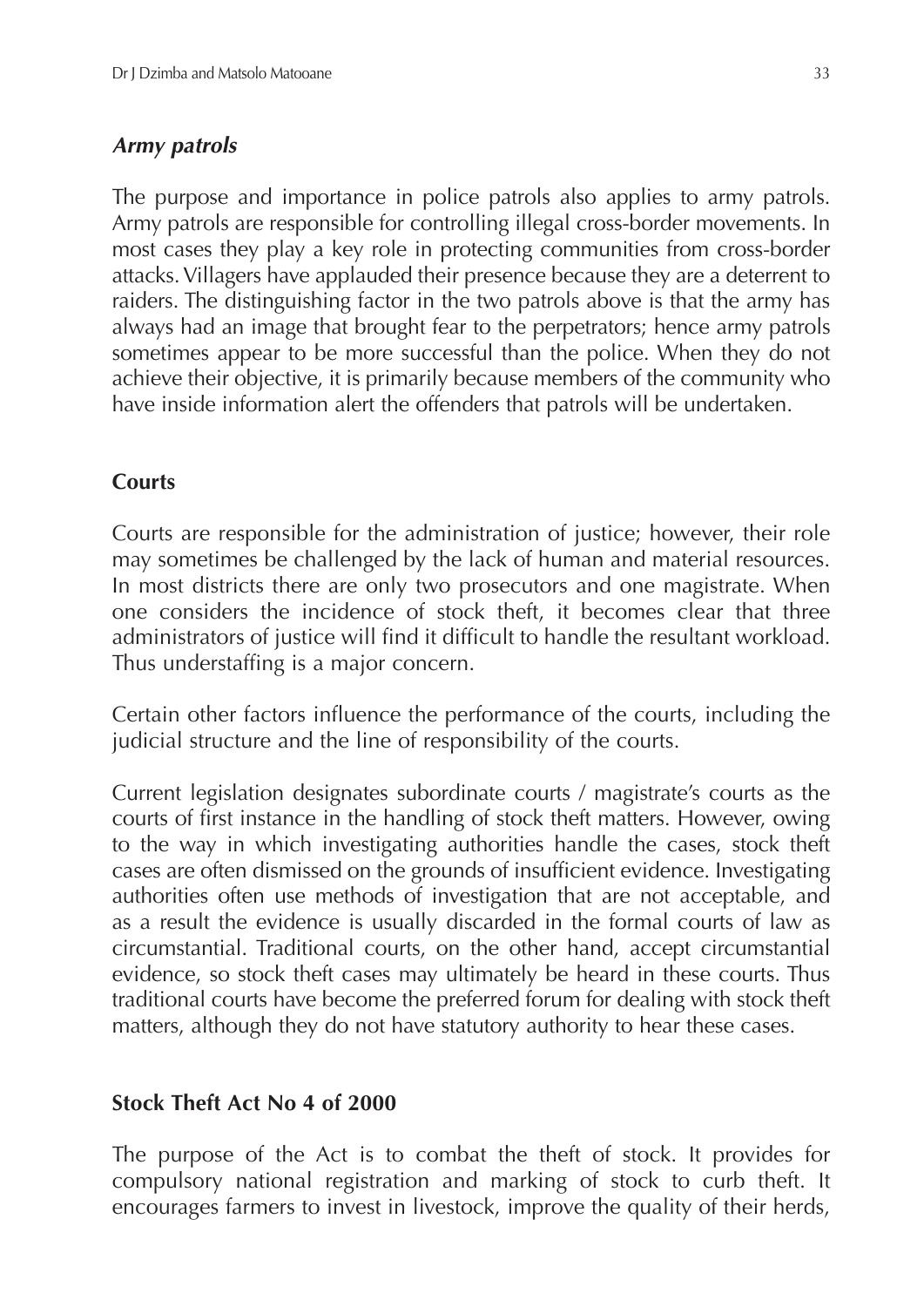and implement national livestock tracking numbers for better range-land management and animal health planning programmes.

The definitions in the Act subsume the wrongful taking, retention, and disposition of the property of another with the intention of depriving the owner of it permanently. If this is accompanied by violence or use of force, it becomes robbery. The practical interpretation of these definitions seems to be that receiving stock in the knowledge that it has been stolen constitutes theft; similarly accepting the meat of animals that the recipient knows to have been stolen constitutes wrongful conduct.

The above interpretation clearly constitutes ordinary theft.<sup>41</sup> But punishments in Section 8 read in conjunction with Section 13 are disproportionate to the jurisdiction to try matters placed in the magistrate's courts. According to Section 16 of the Laws of Lerotholi, $42$  the actions that are related to stock theft are treated as common theft. Nowadays disposition, retention and permanent deprivation connotes intention to steal, and this applies to the related offence of stock theft, though certain elements may vary slightly. For these variations, the Stock Theft Act of 2000 places the jurisdiction to hear such matters in the magistrate's courts, but these are far from the remote areas where this crime seems to be high, and only traditional authorities exist there. A lot of petty decision work has to be administrated by magistrates, although traditional courts could handle these matters. The Criminal Justice System has therefore become overloaded with stock theft cases from the hinterland.

Stock theft is defined as violations of Section 8 and Section 13, which include

- making a false statement in a bewys;
- disposal without a bewys or with a bewys that does not state the particulars of stock;
- inciting, hiring, abetting, directing, tampering with, altering, forging and making additions to a bewys;
- falsely declaring stock or produce;
- conveying without a bewys;
- conveying, delivering or accepting stock at night; and
- threatening or using violence to take stock.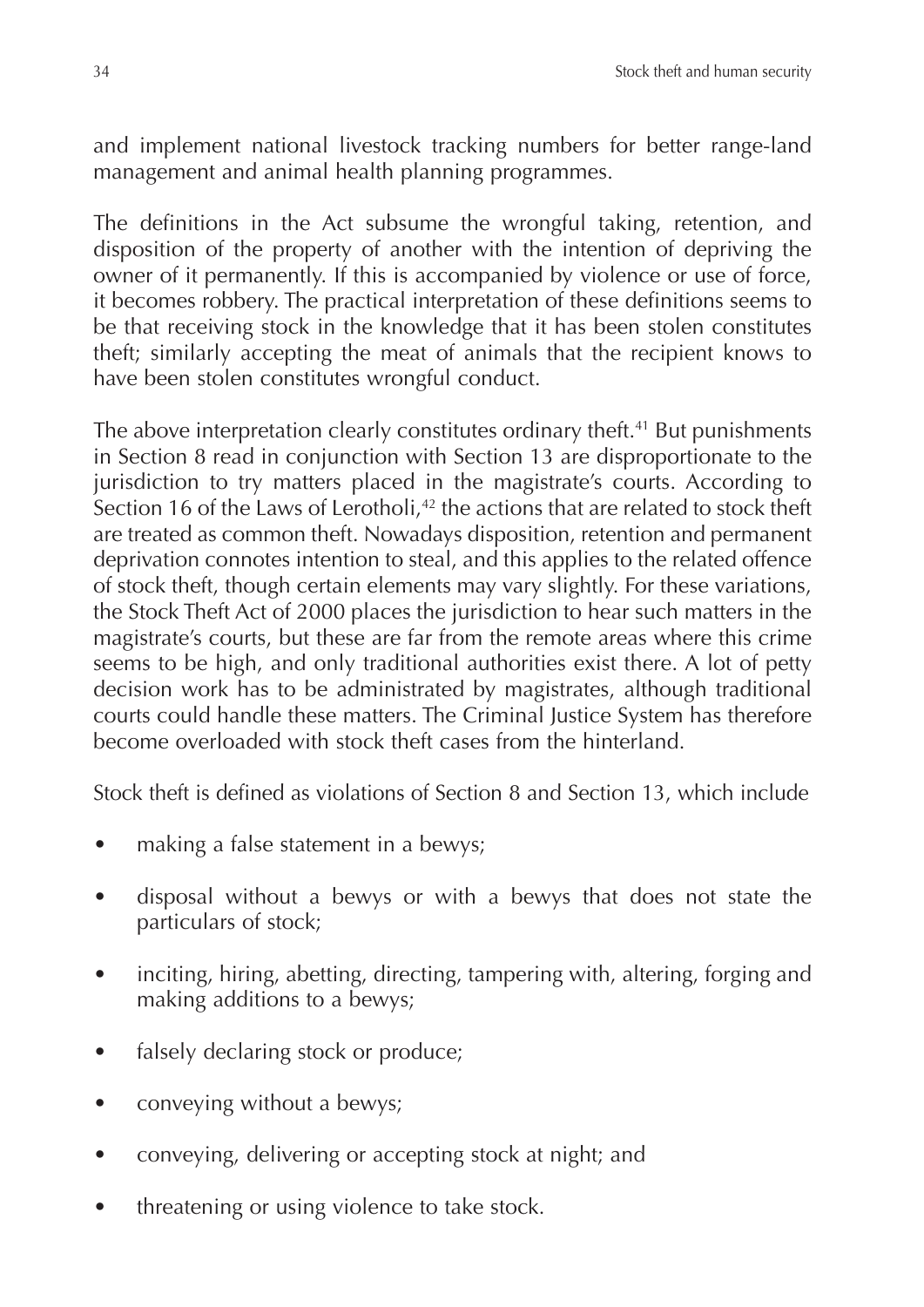Current trends in the implementation of this law show that borrowing without the intention of retaining permanently does not constitute theft *(Makalakaqa vs Ramatseku JC 54).*

It is difficult to establish the truth of the matter, however. In addition, when stock stray and and attempts to restore them to the rightful owner are unsuccessful, this constitutes a strict liability case. From this perspective apparent stock theft can be defended if it can be proved, for example, that one was the agent of someone else. The court may impose a fine or imprisonment or both.

The Act itself prescribes a scale of fines and periods of imprisonment for offences under Section 13. If the prosecution cannot dispute that stock was lost and kept without the intention of restoring the animals to their rightful owner, this constitutes misappropriation, which is an offence; but if it is reported, it may be restored to the rightful owner without imprisonment or fine. The Act was intended to punish stock theft and related crimes stringently, but seems to be sabotaged by procedural inconsistencies and inapplicability in practice. The penalties prescribed in Section 13 cannot be operational as this theft occurs among ordinary people. It is also strange that we administer this legislation together with the traditional laws of punishment, thus confusing the law enforcers.

However, the stock theft legislation under which the accused is normally charged prescribes minimum penalties that exceed the magistrate's penal jurisdiction. In many cases, magistrates decide to invoke the provisions of Section 293 (1) of the Criminal Law and Evidence Act No 7 of 1981, which commit such case to the High Court for sentencing. The penalties prescribed in the Stock Theft Act indicate that magistrate's courts do not have the necessary penal jurisdiction and consequently do not have sufficient power to try stock theft cases. Stock theft matters are therefore reviewed in the High Court. In protection of humanity, magistrate courts give proportionate sentences that compensate for the lack of legal training and invest the courts with the necessary institutional legitimacy. The sentences spelt out by the Stock Theft Act are outrageous to the ordinary Mosotho and are likely to evoke public scorn and anger and bring the administration of justice into disrepute. It appears that the increased penal jurisdiction of central and local courts is not tenable. But stock theft cases must be heard and determined. As stated, the penalties prescribed under Section 13 are grossly disproportionate, with no regard for the ability to pay the fines. A period of 25 years is excessive, even for a crime of violence. Penalties laid down by Section 13 therefore conflict with the provisions of Section 8 (1) of the constitution. The Act thus is at variance with other legal instruments in stipulating what is appropriate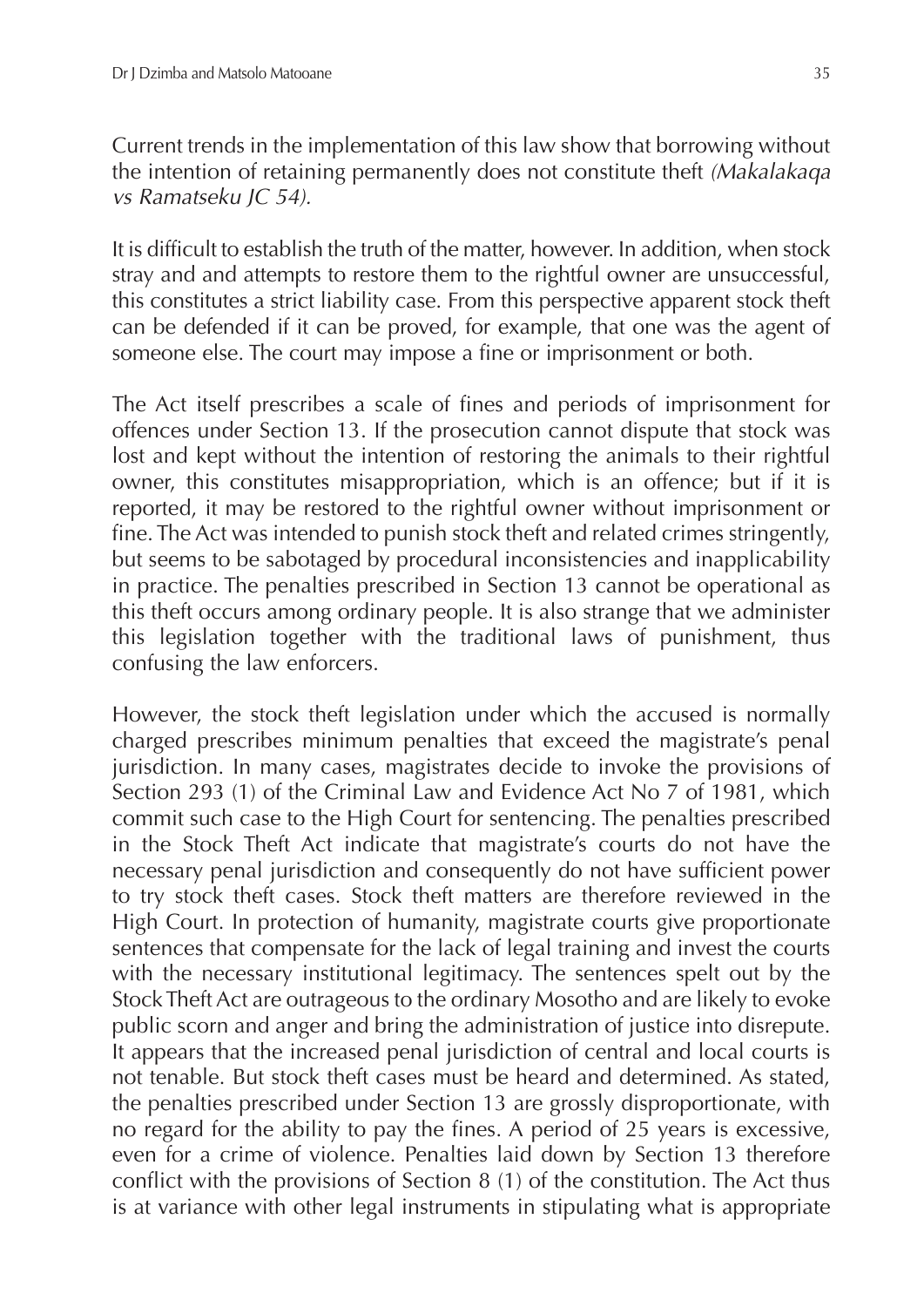for enforcing the law. Human rights must be considered but the enjoyment of these rights should not prejudice other rights and freedoms. Section 13 is likely to nullify most of the trials in stock theft and proceedings will be set aside.

## *Acquisition of stock and produce*

The Act stipulates the procedure for acquiring stock or stock produce, the conditions under which a bewys could be provided, and those under which delivery, conveyance or acceptance of stock or stock produce could be made.

## *Registration of stock*

Stockowners should register the stock with their chief within seven days of taking possession of it. The chief, on request of the owner, will verify ownership and will register such stock concurrently in the stock register and in the master stock register.

#### *Marking of stock*

A person who owns stock shall mark his stock for identification in the presence of his chief, who shall enter the identification mark in the stock register concurrently with the master stock register. The chief should ensure that there is a difference in the brand used, and anyone who receives stock bearing an identification mark should not mark the stock. Offspring should be earmarked within three months of their birth. Earmarking in the form of stamps shall no longer be used as identification marks.

#### *Tampering with stock or produce*

A person who tampers or helps to tamper with an earmark is committing an offence.

#### *Bewys*

A bewys writer shall, upon request by the owner and having verified owners of stock, issue bewys for the stock.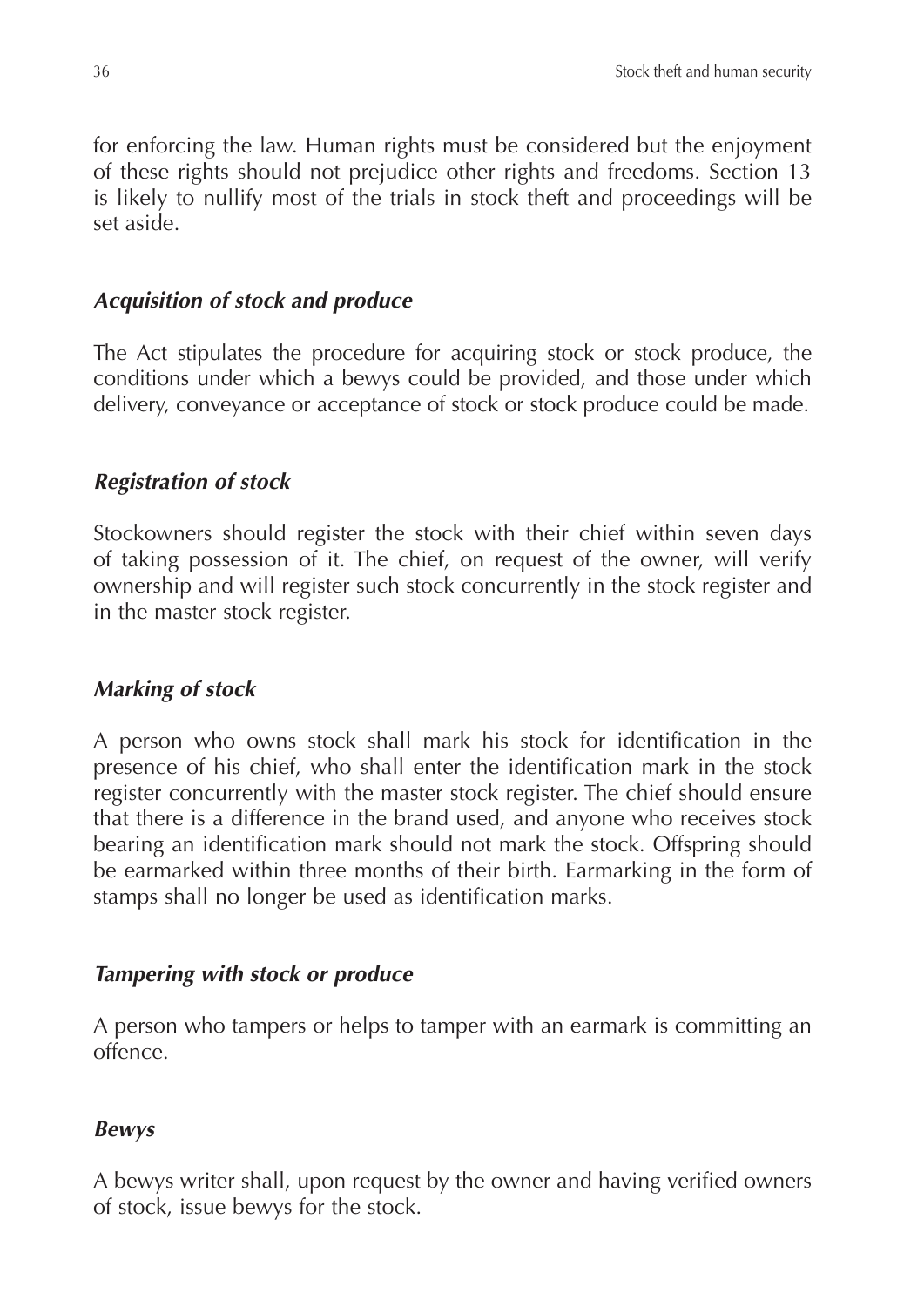#### *Authority to convey stock*

A person shall not convey stock from one area to another unless that person has bewys for the stock.

#### *Night conveyance, delivery or acceptance of stock*

No conveyance or delivery of stock is allowed between sunset and sunrise. The powers of police officers have been enhanced to enable them to make arrests and confiscate animals regardless of their rank. A person who contravenes provisions of the law or makes false statements is committing an offence.

#### *Costs, compensation and restitution*

The court may award compensation to a person who has suffered damage, but not exceeding the market value of the lost stock.

#### *Offences and penalties*

Harsher penalties for stock theft offences range from fines of M7,000 to M40,000, or from three to twenty years' imprisonment.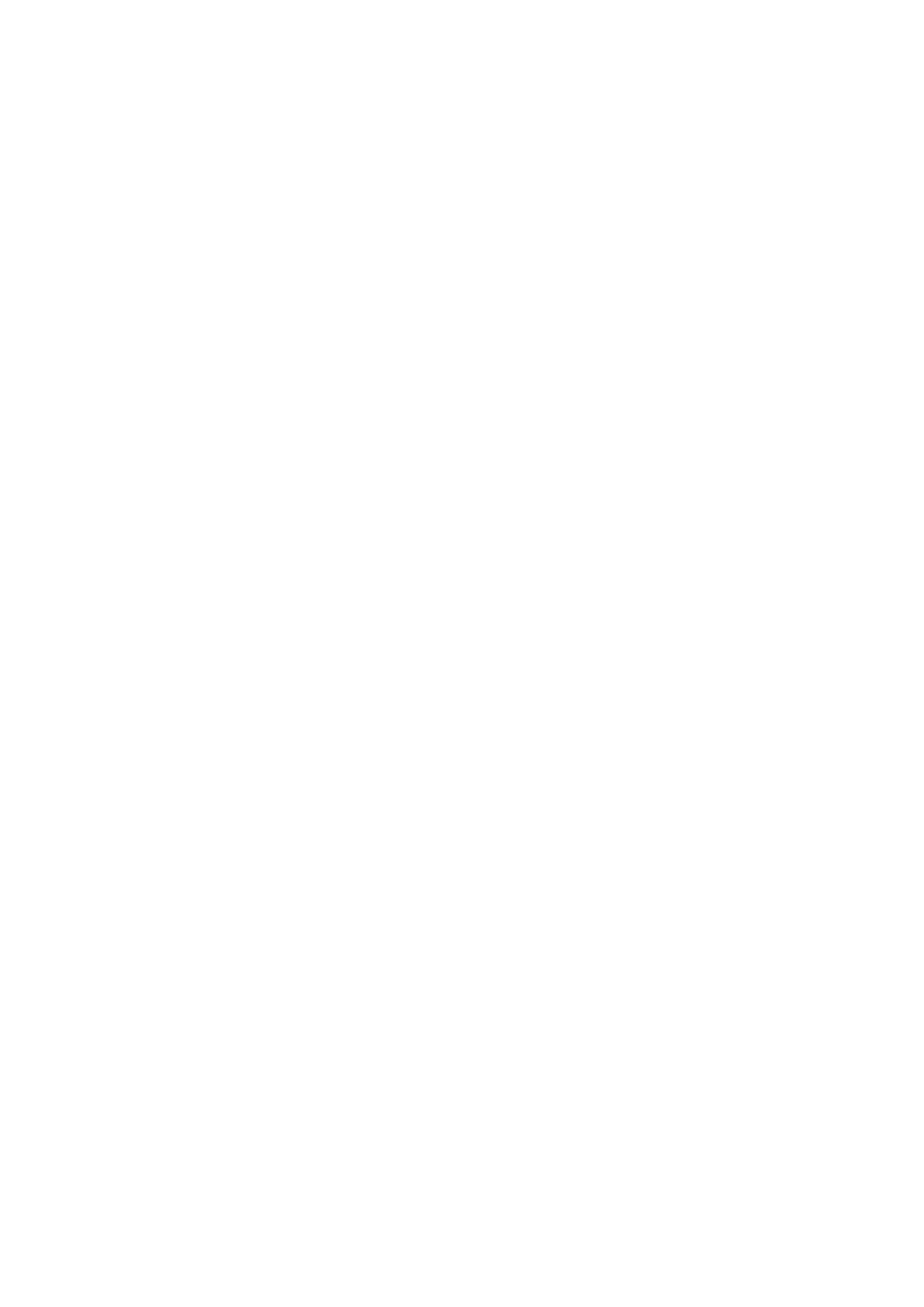# **CHAPTER 4** FINDINGS OF THE STUDY

#### **SECTION A: STOCKOWNER INTERVIEW RESULTS**

## **Background: Socio-economic profiling of stockowners**

The study found that 92.9% of stockowners resided in rural areas, while only 7.1% were urban dwellers. A total of 92.9% owned cattle in the last two years, while 7.1% did not, a situation that can be attributed to stock theft. Stockowners are mostly rural dwellers, which means that any strategies that are implemented must be targeted at rural community infrastructure. In addition, 92% of the stockowners had lived in the areas for more than 20 years and 97.5% owned property.

The study revealed that all respondents had houses. The main materials used to build houses varied, with over half of the respondents building their homes with traditional materials (mud, unburnt bricks, cow dung, etc). However, more than a third (37.4%) of the homes were permanent houses, built with burnt bricks, stones or blocks. A few were permanent shacks built from corrugated iron, timber, etc. The most commonly used roofing material was traditional (grass thatch), which was used by 56.1% of the respondents; and 41.9% of the respondents used permanent roofing (corrugated iron sheets and tiles). These results are significant in determining the migration patterns of stockowners and verifying the economic losses that are incurred in abandoning homesteads due to violence.

When asked what kind of transport they used, only nine out of 198 (4.5%) reported that they owned a car in working condition. Six other respondents owned a van/truck/minibus and two owned bicycles. Most respondents (29.7%) used horses as their primary means of transportation, 16.5% used public transportation, followed by those who walked at 6.1% or used scotch carts (6.0%). Cattle, donkeys or horses are used to pull the scotch carts.

Slightly more than a third of the respondents (35.9%) were Roman Catholic, 27.3% belonged to the Lesotho Evangelical Church (LEC), and 6.6% were members of the Anglican Church. The rest were members of churches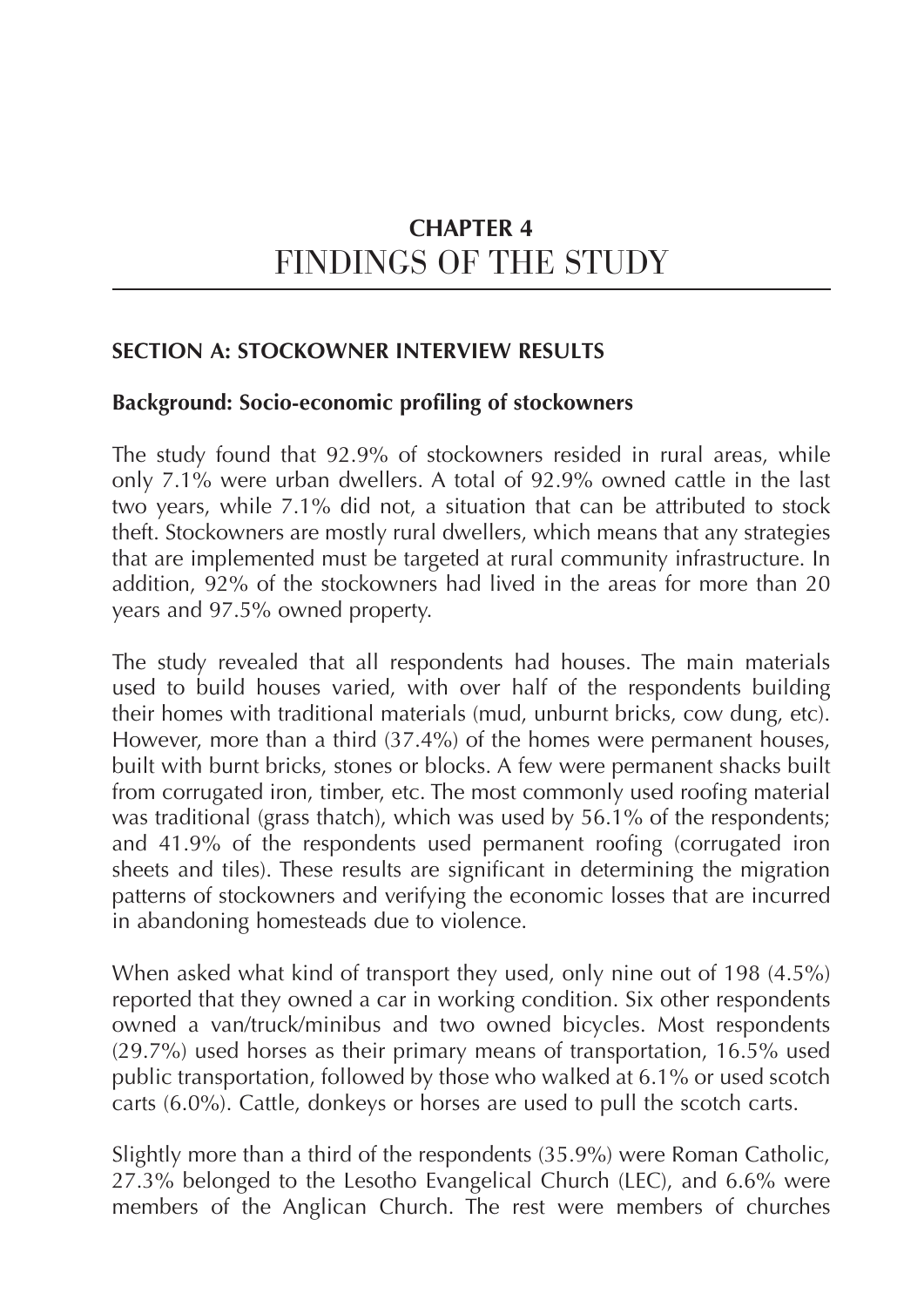

**Figure 1 Area and levels of vulnerability to stock theft**

such as Methodist, Apostolic, Baptist, and Zion Christian Church (ZCC). Religious beliefs affect views, opinions and perceptions. When respondents were asked about the most important measure they had taken to protect themselves against crime and violence, 12.6% said prayer and 56.1% said they had not taken any measures to protect themselves and could only hope and believe that God would protect them.

#### **Individual and community views and responses to crime**

The study tried to ascertain where the theft occurred in order to determine the vulnerable areas.

The highest numbers of cattle are stolen from kraals, followed by cattle posts, then the veld. Community kraals are the safest place for animals. What is disturbing is that criminals are not afraid go into villages and steal stock from a kraal outside the homes of stockowners. This causes a lot of insecurity among villagers, who are unprotected against armed stock thieves.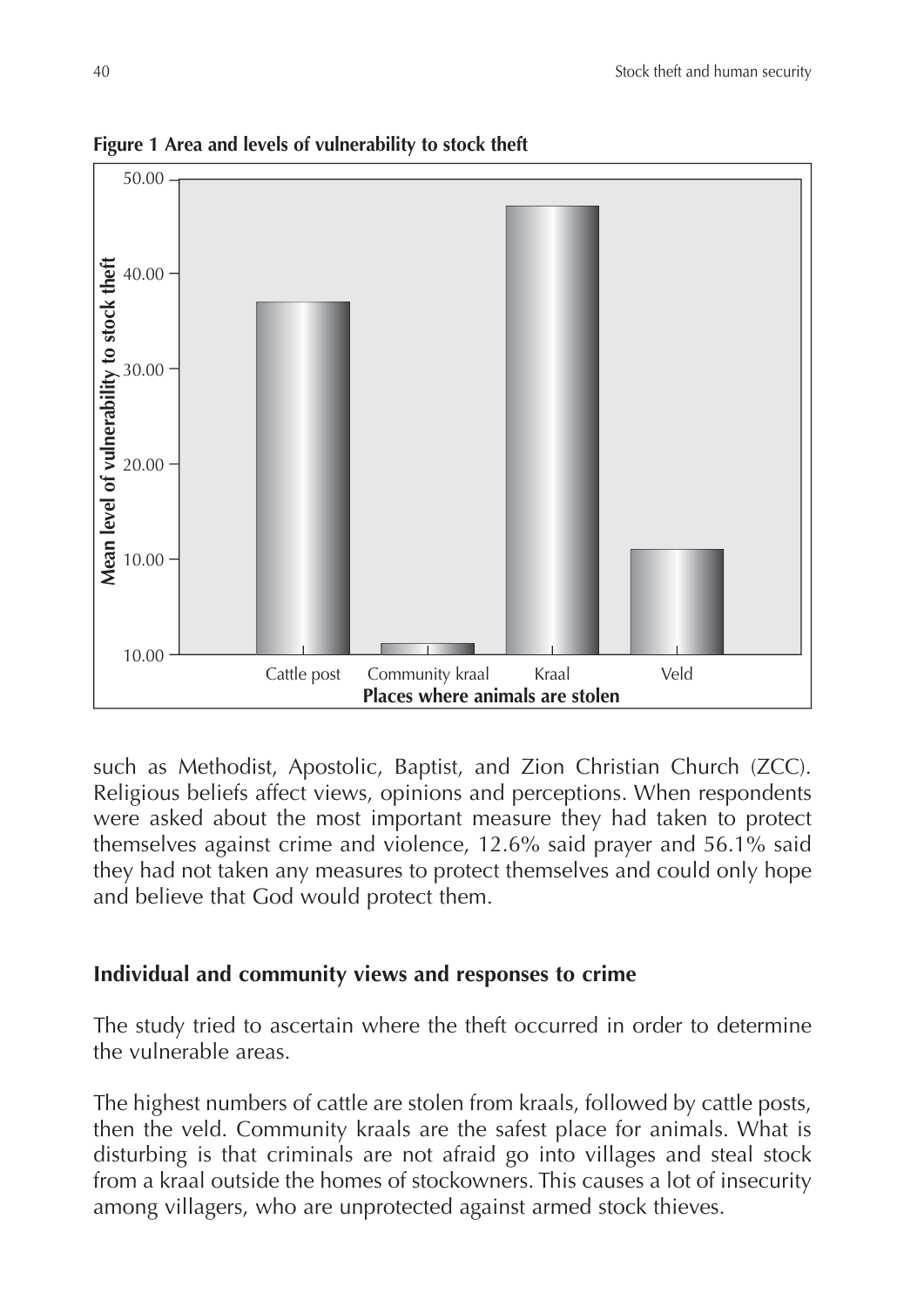

**Figure 2 Levels of property crime by district**

Stock is also stolen from cattle posts. This is because shepherds are young boys who are a long way from villages where they could get help in the event of attack by thieves. Some stockowners reported that they now look after their own stock and keep them close to their homes because herdboys are reluctant to live in cattle posts.<sup>43</sup>

#### *Violence and stock theft*

When asked what type of crime occurs most in their area/village, 64.6% of the respondents said livestock theft. When asked which crime they were most afraid of, the majority (53%) said stock theft. This is evidenced in the increase of stock theft in the country.

The data shows that overall property crime is on the increase but that this does not necessarily translate into an increase in stock theft. For instance, Mafeteng has the lowest incidence of stock theft but has a high level of property crime. The conclusion is that the reduction in stock theft in Mafeteng is not necessarily due to better social protection strategies and systems, but to environmental and ecological factors and smaller numbers of animals.

Stockowners reported that they were vulnerable and could not protect themselves against armed thieves. This vulnerability is conducive to vigilantism and is the primary reason for increased violent conflict in villages. For instance, when asked what the government could do to make their villages safer, respondents gave answers that ranged from "Allow us to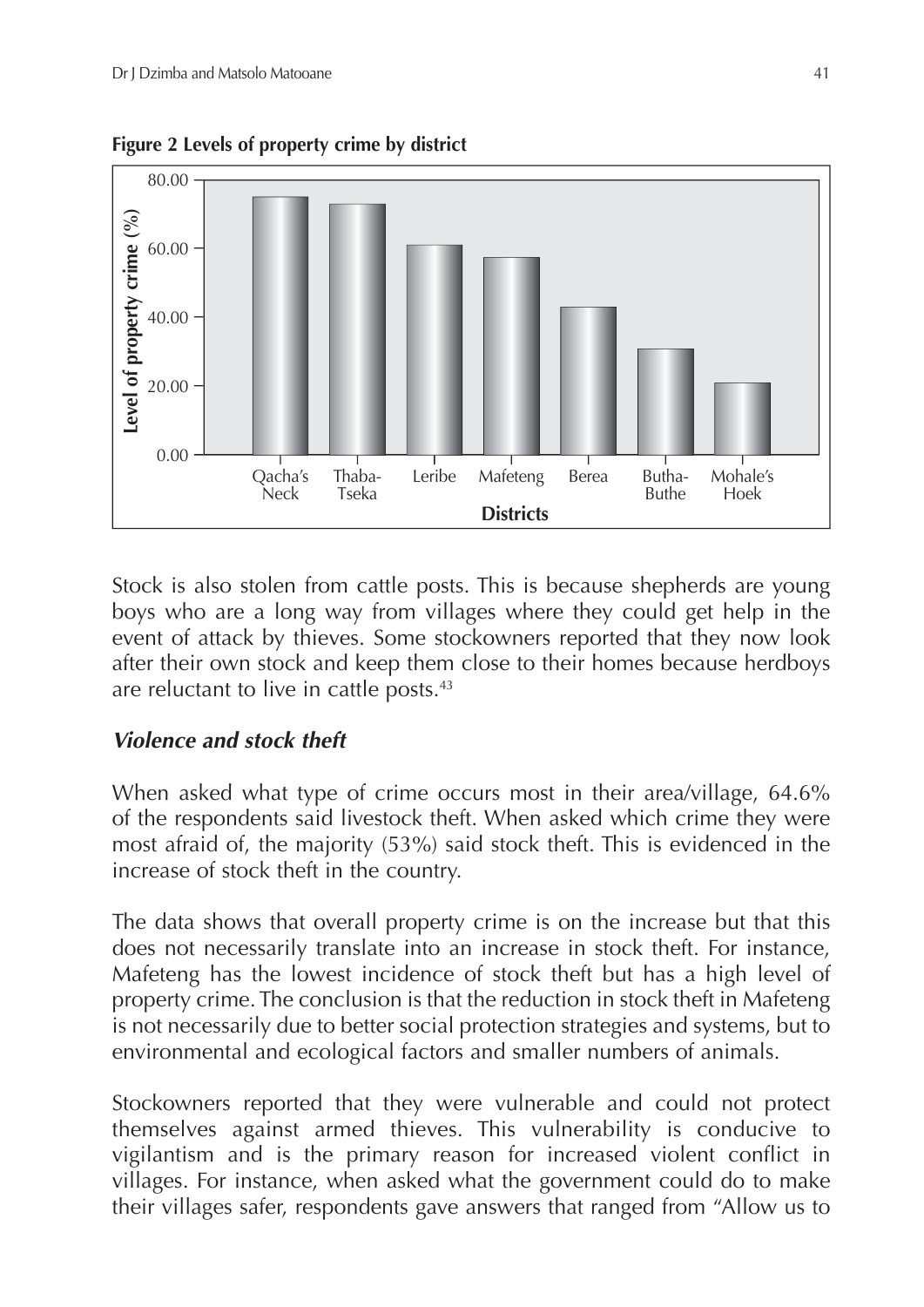

**Figure 3 Levels of livestock theft by district**

kill thieves" and "Give us authority to kill perpetrators" to "We should be given guns". These are all signs of the desperation of people whose lives are threatened every day.

Of the respondents, 30.8% feel that the youth are most likely to commit crime, 25.8% that people living in their areas were the ones who committed crimes, and 16% that Basotho from outside their villages committed crimes. Only 0.5% of the respondents are of the opinion that police and chiefs are involved in crime and only 7.6% feel that the perpetrators are organised crime syndicates. However, the respondents do feel that "the youths are usually led by older men who organise them".

The majority of the respondents (82.3%) do not feel that poverty is the motivating factor for committing crime. They consider the motivating factors to be unemployment (21.7%), jealousy (19.7%) and drugs (5.6%), among others.

## **Magnitude of the problem**

Respondents were asked whether any of their livestock had been stolen between January 2000 and December 2002, and between January 2003 and January 2005. This was to determine whether there had been an increase or decrease in the number of stock thefts in those two periods. The investigation included the type of livestock stolen, such as cattle, sheep, goats, horses, donkeys, mules, pigs, domesticated ostrich and poultry.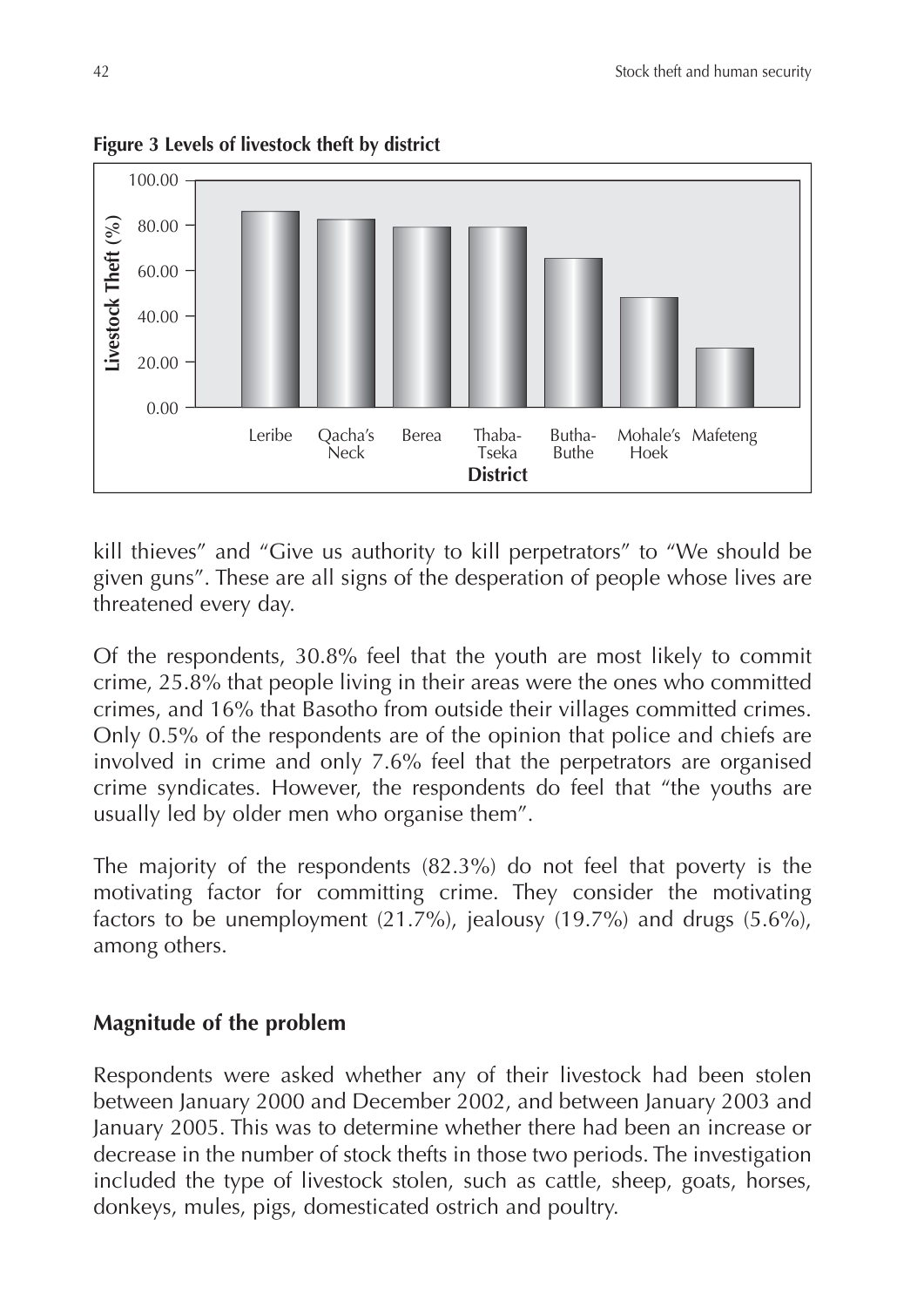

**Figure 4 Levels of violent crime by district**

The results show that there was a decrease of 3.6% in cattle theft, from 33.1% to 29.5%. There was also a decrease in the theft of donkeys, from 10.1% to 5.1%. There was no difference in the number of sheep stolen. This supports statistics that show that cattle numbers have remained stable in Lesotho, while the number of sheep has declined significantly.

There has been a decline in stolen cattle, which could be because cattle are harder to sell and buyers do not have ready cash of between R1,200 (US\$200) and R5,000 (US\$ 840) (the going price of cattle). This makes it difficult for the thieves to dispose of cattle quickly. Sheep are a much better deal for stock thieves, as they are found in larger numbers and are easier to sell informally at lower prices of around R250 to R400.

#### **Government intervention**

There seems to be general apathy among communities regarding government intervention in the problem. When asked what the government could do to make their villages safer, 28.3% of the respondents said "nothing", while 25.3% believed that the government has no way of dealing with this issue other than to give them the means to make their own communities safer. They suggested the following ways: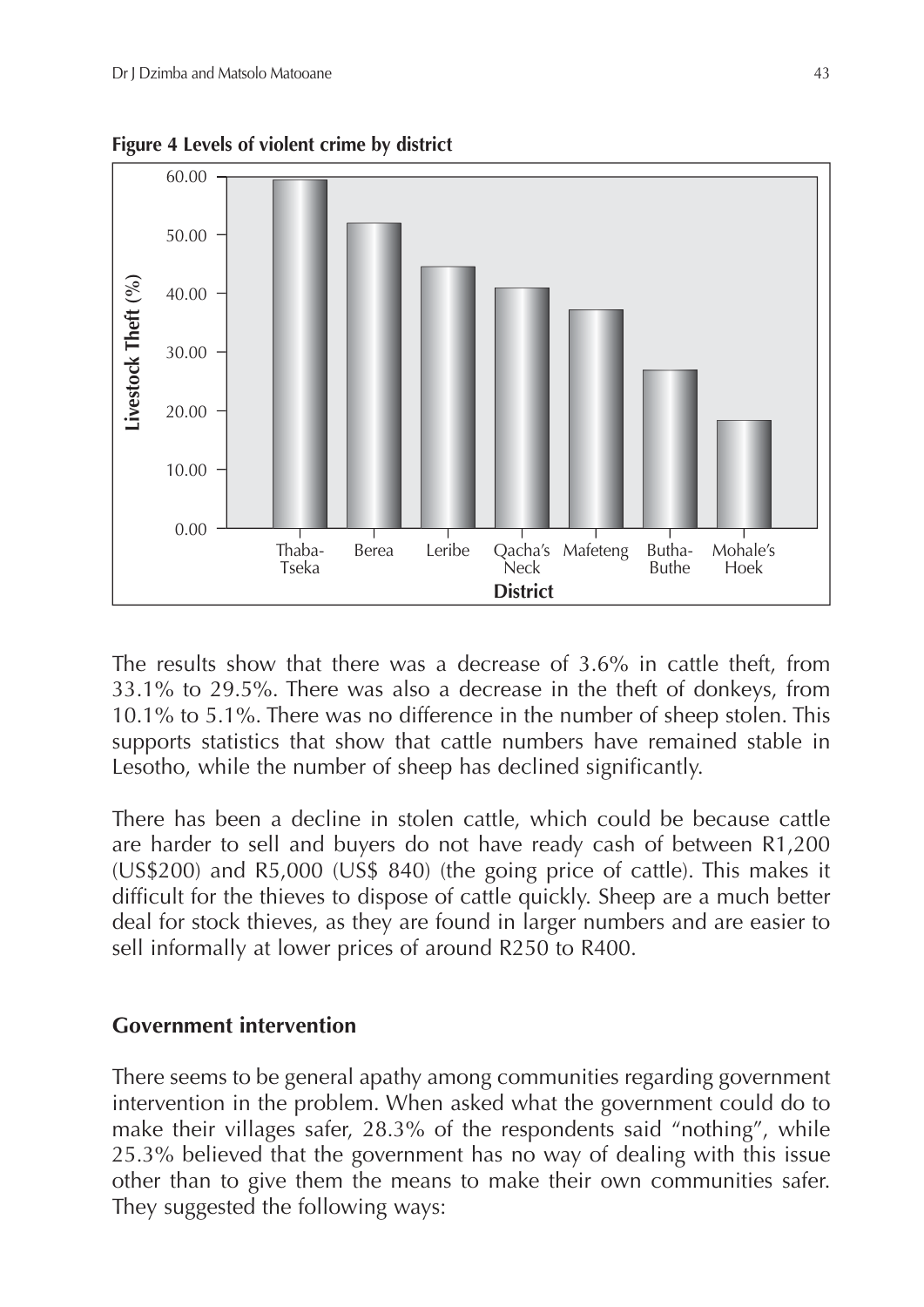- allow them to kill thieves:
- give them the power to arrest thieves;
- give them guns
- give them means of communicating with the police, such as cellphones and walkie-talkies;
- help them to start stock theft associations and arm them; and
- train their neighbourhood watch groups.

The next largest group of respondents (22.2%) said that the government should increase visible police units in these areas.

#### **Community policing**

It seems that communities are taking responsibility for their own protection and becoming involved in neighbourhood watches and anti-crime associations and committees (ACCs). A total of 61.6% of the respondents said that an organisation or a group other than the police provided protection against crime in their communities. Of these, 54.5% said the organisation was a volunteer group and 36.9% admitted to paying a fee for their services.

A total of 48% of respondents said that there were stock theft associations in their villages and 29.3% said that there were anti-crime committees. Therefore some villages have both a stock theft association and an anti-crime committee, while other villages have only a stock theft association. Of the respondents who have a stock theft association or an anti-crime committee in their village, 75.5% participated in the activities of the group.

When asked about the task of the stock theft associations and/or anti-crime committees, only 29.2% said they searched for stolen animals and/or recovered stolen animals. A total of 7.5% of the respondents said that the groups assisted with police/community communication and 6.1% said the associations/ committees held meetings to discuss stock theft reduction. Only 4.5% of the respondents said the groups were 'helping' the police to deal with crime.

While the tasks of the stock theft associations and anti-crime committees were seen as, first, searching for and recovering stolen animals (29.3%);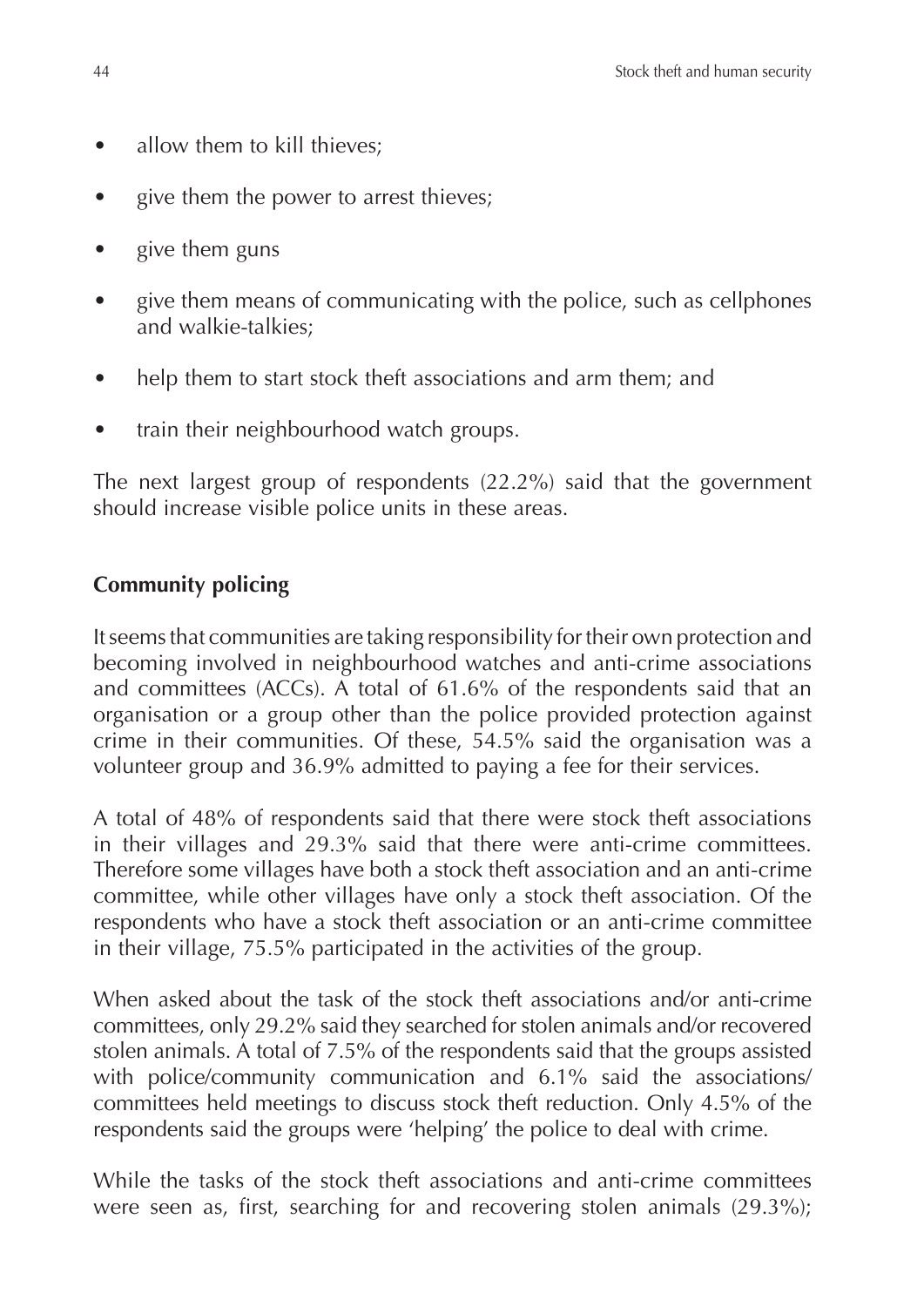second, protecting the community (20.7%); and third, arresting thieves and handing them over to the police (14.1%), only 31.8% of the respondents had witnessed a suspect being apprehended by these groups.

#### *Stock theft associations and anti-crime committees*

On the whole, stock theft associations and anti-crime committees are considered very effective: 70.1% of the respondents who have such groups in their villages consider them effective. The 29.9% who consider them ineffective gave the following reasons:

- corruption members are bribed by thieves to be informants;
- lack of community commitment members are not paid, so fail to commit;
- mistrust the respondents do not believe that some of the members are genuine and think they are informants for thieves;
- safety issues members are afraid of being shot by armed thieves; and
- poor organisation.

To make these groups more effective, the respondents feel that members of these groups should have a way of communicating with police and other members using cellphones and shortwave radios when they need it. They also feel that they should be given firearms to protect themselves. Respondents support the idea that members should be registered and then fully trained so that they can be recognised as part of the formal protection services sector. They indicated that they should be given the power to shoot and be given protection under the law should they kill thieves. Formalising these groups would allow members to be paid for the work they do, hence advancing their effectiveness.

#### **Perceptions and opinions of the protection services**

It is the view of 52% of the respondents that the police are doing a relatively good job. They feel that the police are committed (53%); respond on time  $(25\%)$ ; come to the scene of the crime  $(10\%)$ ; are trustworthy  $(8\%)$ ; and patrol high-activity areas (4%). The 39.9% who feel that police are doing a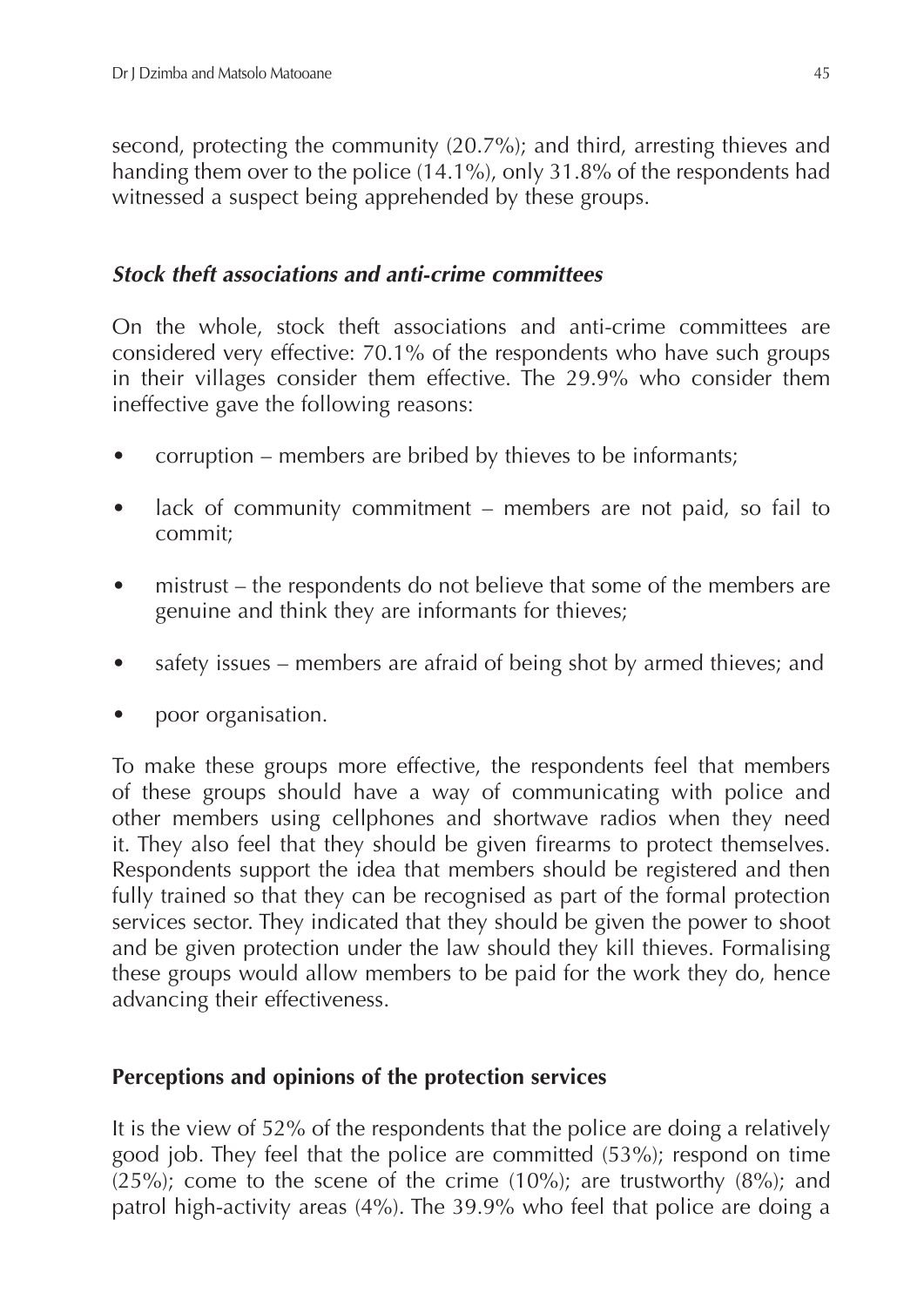poor job say the police are corrupt  $(20.5\%)$ ; never respond on time  $(18.1\%)$ ; are lazy (12%); cooperate with thieves (10.8%); do not come to the scene and release criminals early (9.6% respectively); and are harsh towards victims and never recover goods (6% respectively).

These results are based on the service that the police have given to the respondents at one time or another. To ascertain whether their opinions were based on actual experience, respondents were asked if they had ever been to their police stations, to which 91.7% answered yes. Of these, 59.4% said their opinion of the police had been positively affected, while the opinion of 26.9% had been negatively affected.

# *Joint army/police patrols*

In the last five years there has been a marked increase in joint army/police patrols in Lesotho, and 46% of the respondents indicated that there had been joint patrols in their villages. Of these, 98.9% indicated that the patrol had been in the last 1-5 years. According to the respondents joint patrols in Berea are the most visible, with 82.1% of respondents in this district confirming that there had been joint patrols in their areas. The least visible patrols district is Thaba-Tseka, with only 17.9% of the respondents indicating that they were aware of joint police/army patrols in their villages.

Of the respondents who had had army patrols in their areas, 79% indicated that joint patrols had reduced crime in their area. Their comments included:

- $^{\circ}$  Reports of crimes go down while patrols are taking place (73.4%).
- º People stop moving around at night during these patrols (10.9%).
- º People know that the army/police are serious about cracking down on crime (7.8%).
- º Stolen stock is recovered during these patrols (2%).

The 20.5% who felt that army/police patrols have not reduced crime in their areas gave the following reasons:

- Crime is still on the increase (54.2%).
- The operations happen only once in a while (20.8%).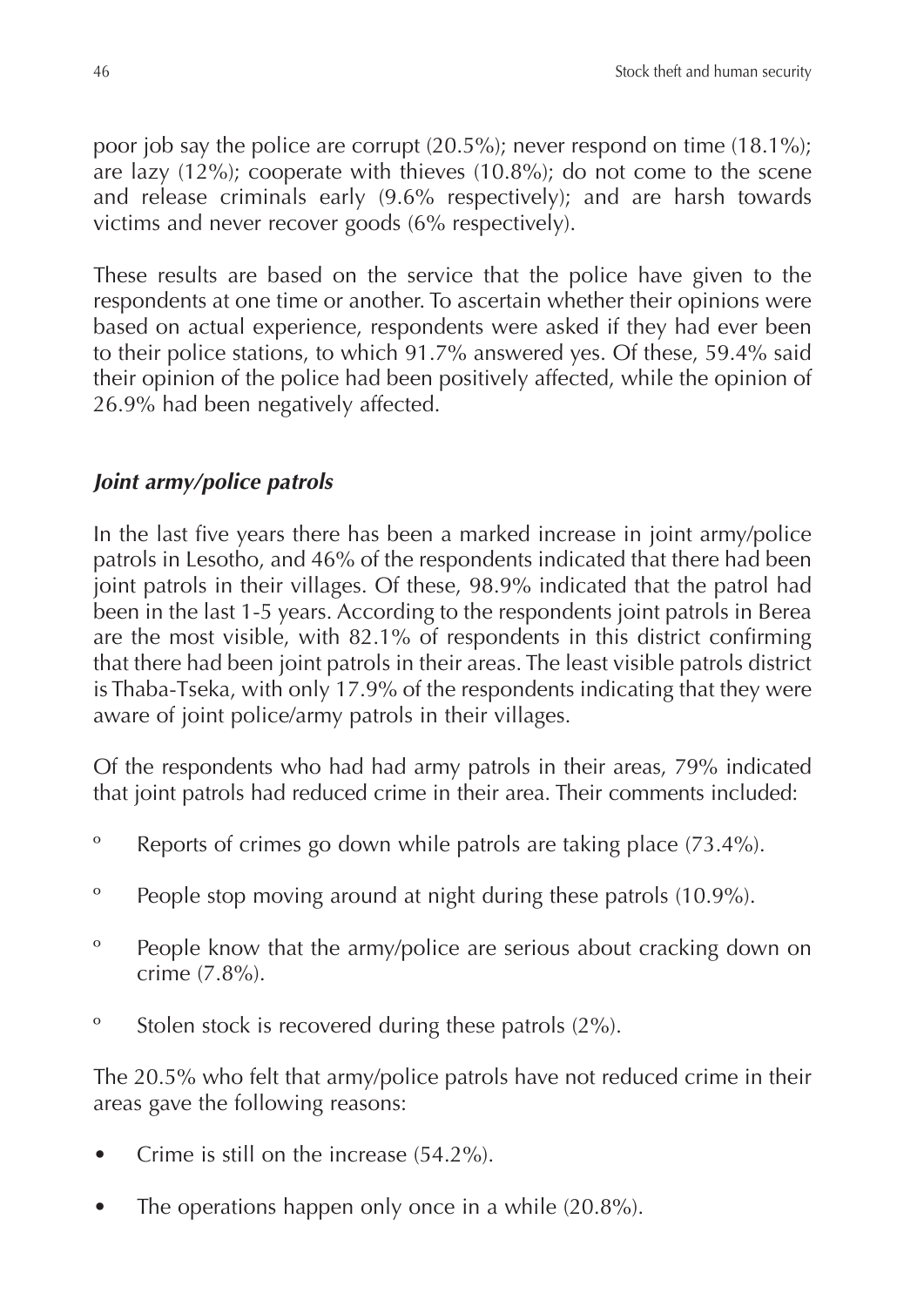

**Figure 5 Levels of joint army/police patrols by district**

Army patrols, although considered effective, do not have any real impact. For instance, Berea has had numerous joint army/police patrols, but still has the highest incidence of stock theft. This is an indication that there is no correlation between joint army/police patrols and incidences of stock theft. The strategy may be worth exploring, but only if operations take place more often than they do at present.

#### **Perceptions and opinions of the judicial system**

When asked whether they had ever been to court, 62.1% of the respondents answered in the affirmative and 37.9% indicated that they had not. The respondents went to court as parties to cases (65.8%), as witnesses (20.5%) and just to attend court (12.8%). A single respondent went to court to complain about cases being postponed. Most of the respondents (73.7%) seemed to know the location of the magistrate's courts that serve their areas. However, since some had not been there personally, only 69.9% of the respondents could suggest how long it would take them to get to the magistrate's court – 45% said it took three hours or more. This data is significant when one examines the time it takes to complete a case and the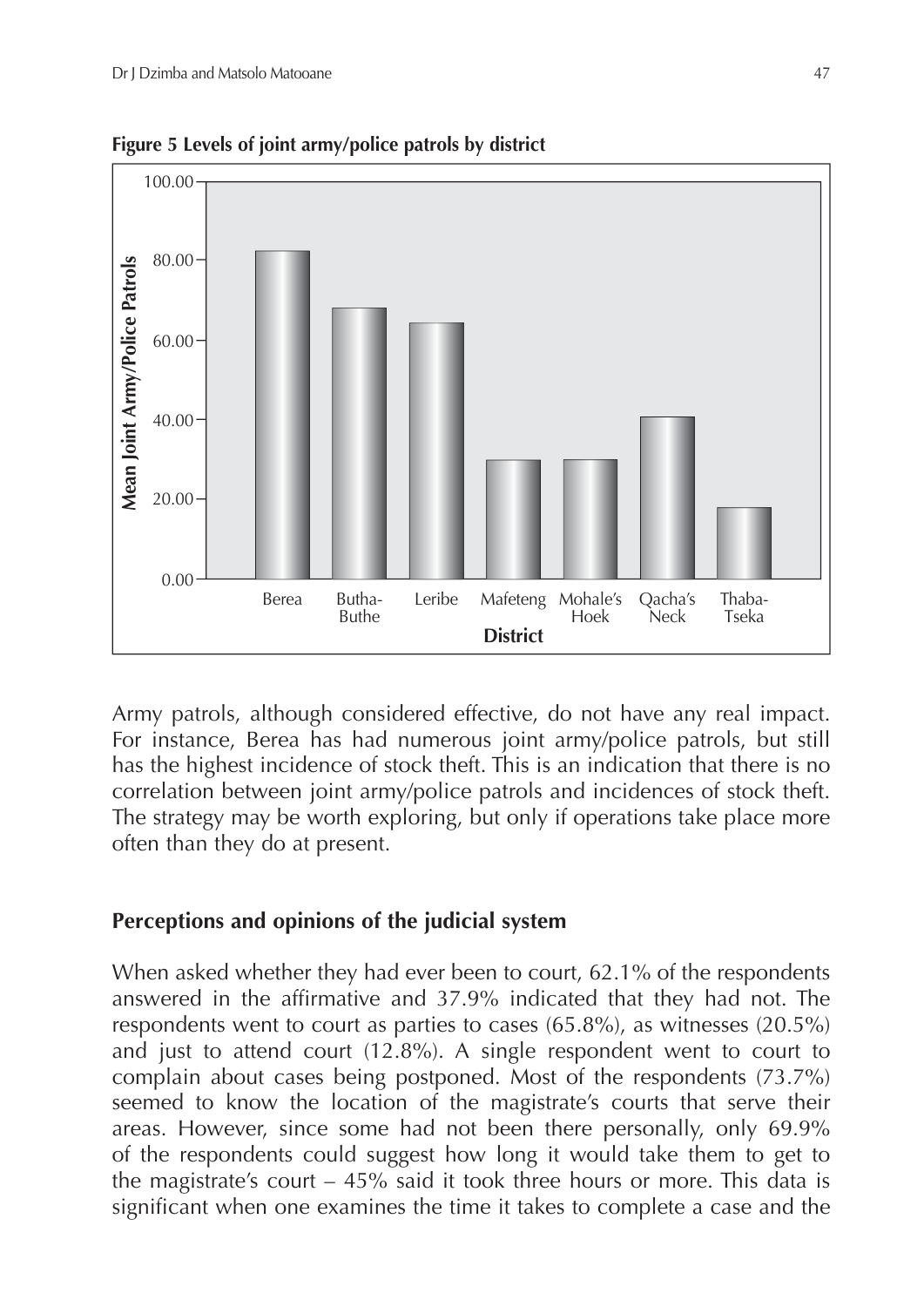distance the stockowners would need to travel to attend court proceedings. Because this sometimes takes a day, more and more stockowners are taking cases of stock theft to traditional courts, which do not have the jurisdiction to handle these cases effectively. They do not have the power to impose fines of more than M1,000.00 or jail sentences, meaning that the most victims can hope for is that the perpetrator will be beaten or told to return the stolen animals.

A total of 47.9% respondents thought that the courts generally performed their duties adequately because they made fair decisions, were hard on criminals, were impartial, and were not corrupt. Another 33.3% were of the opinion that courts were not performing adequately because they took too long to complete cases; were lenient towards criminals; lacked resources; were inconsistent in their handling of cases; showed favouritism; and did not supply information to the parties involved in a case. The rest of the respondents could not comment as they said they did not have direct knowledge of how the courts worked.

With regard to sentencing, 61.1% of the respondents were happy with the sentences handed down by courts, citing that they were fair in handling cases, gave punishments that fitted the crime, and were efficient. The 38.9% of respondents who were not happy with sentencing cited corruption in the courts, the length of time it takes to complete a case, the short notice given of hearings, leniency towards criminals, and the release of criminals on bail as reasons for their unhappiness.

## **SECTION B: INTERVIEW RESULTS OF THE CHIEFS**

## **Economic standing of chiefs**

Most chiefs have the economic standing of an average Mosotho with their livestock ranging from one to twenty herds of cattle, one to two horses, and five to fifty sheep. In addition to rearing animals, gazetted chiefs receive a salary from the government. According to the study most chiefs use horses and oxen-drawn trailers as means of transport. Only one chief out of those interviewed owned a car in working condition. With regard to religion, 35% of the chiefs are Roman Catholic, 14% belong to the LEC, and 14% belong to the Anglican Church, while members of other denominations make up the rest.

Most chiefs use stones and thatch grass to construct their houses, while some use block bricks and corrugated iron. Like any Mosotho homestead,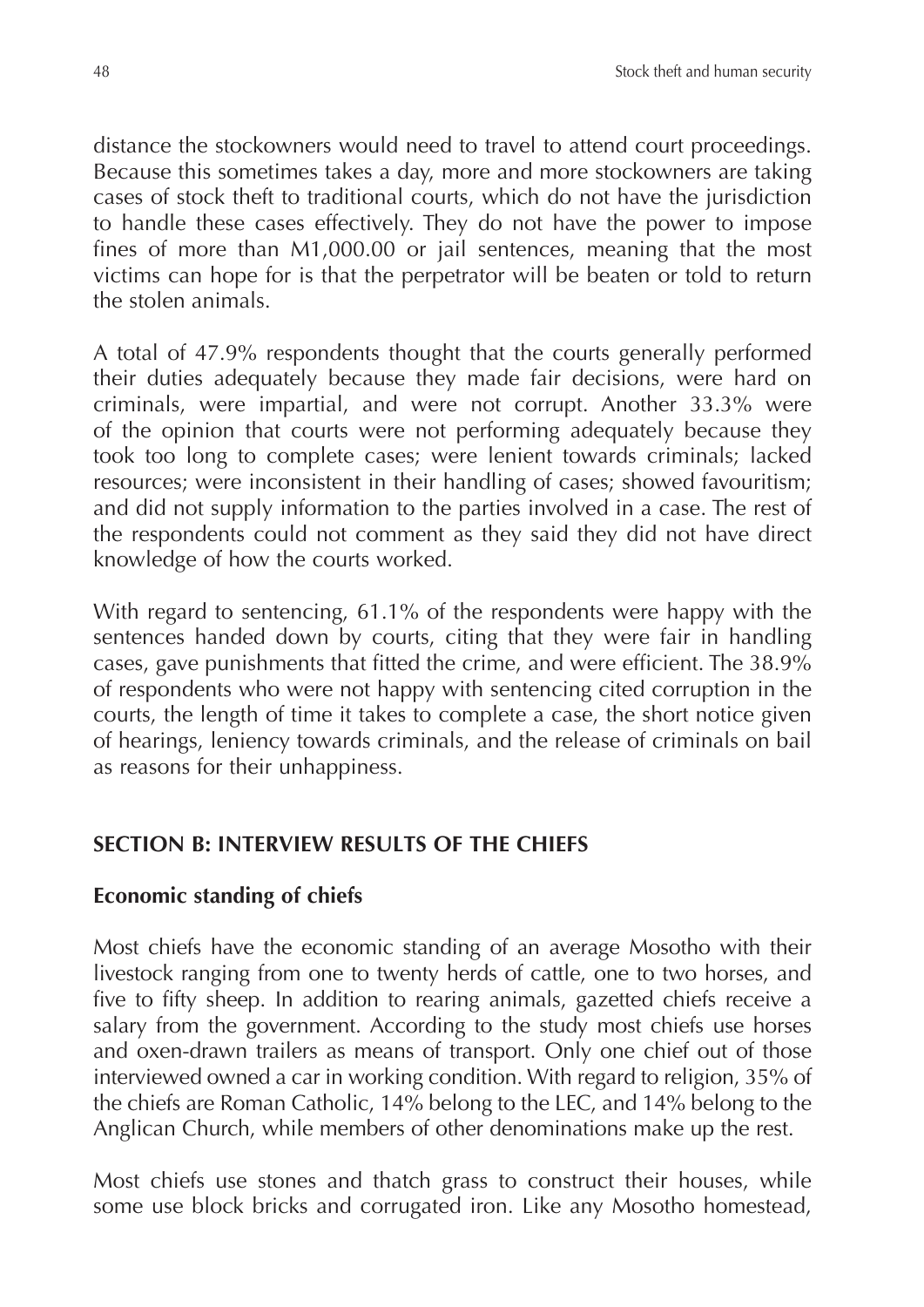a typical chief's homestead consists of grass-thatched stone-huts and a flat corrugated-iron-roofed two- to three-roomed house. Only one of the 36 chiefs interviewed had water piped into his house, 14 got water from community taps, and 15 obtained drinking water from wells/springs. A total of 68% used pit latrines, while 22% did not have any toilet facilities. They used the bush or dongas for ablutions.

While some chiefs, like the ordinary Basotho, cannot afford toilets, the presence or absence of a toilet is not a reliable measure of economic standing in rural Lesotho, because many people do not attach much significance to them.

## **The level of crime in communities**

Forty three per cent of the chiefs believed that the level of crime in general had increased in their areas in recent years, while 46% thought it had decreased. Despite mixed responses to crime in general, stock theft remains one of the most feared crimes in the rural communities. This is corroborated by 54% of the chiefs, although 16% of them argue that assault occurs more. A total of 66.6% of the chiefs know of local residents who earn a living from crime or supplement their income by committing crime. They attribute the rampant crime to unemployment and lack of skills development centres to absorb high-school leavers.

In relation to government intervention, 32% would like government to increase armed police patrols, while 14% feel that if government created employment, crime would automatically be reduced. Other suggestions include control of drug consumption, increased efficiency of the police, and payment for STA members.

## **Strategies for dealing with crime**

Communities deal with crime through such strategies as establishing crime prevention committees and stock theft associations (STAs), and building communal kraals. STAs are not formally registered in terms of the Law of Associations. Their main purpose is to prevent stock theft through neighbourhood patrols and to search for stolen stock.

Seventy six per cent of the chiefs indicate that they have a form of STA or community protection organisation in their areas. Most of the associations were formed with the assistance and encouragement of the police, together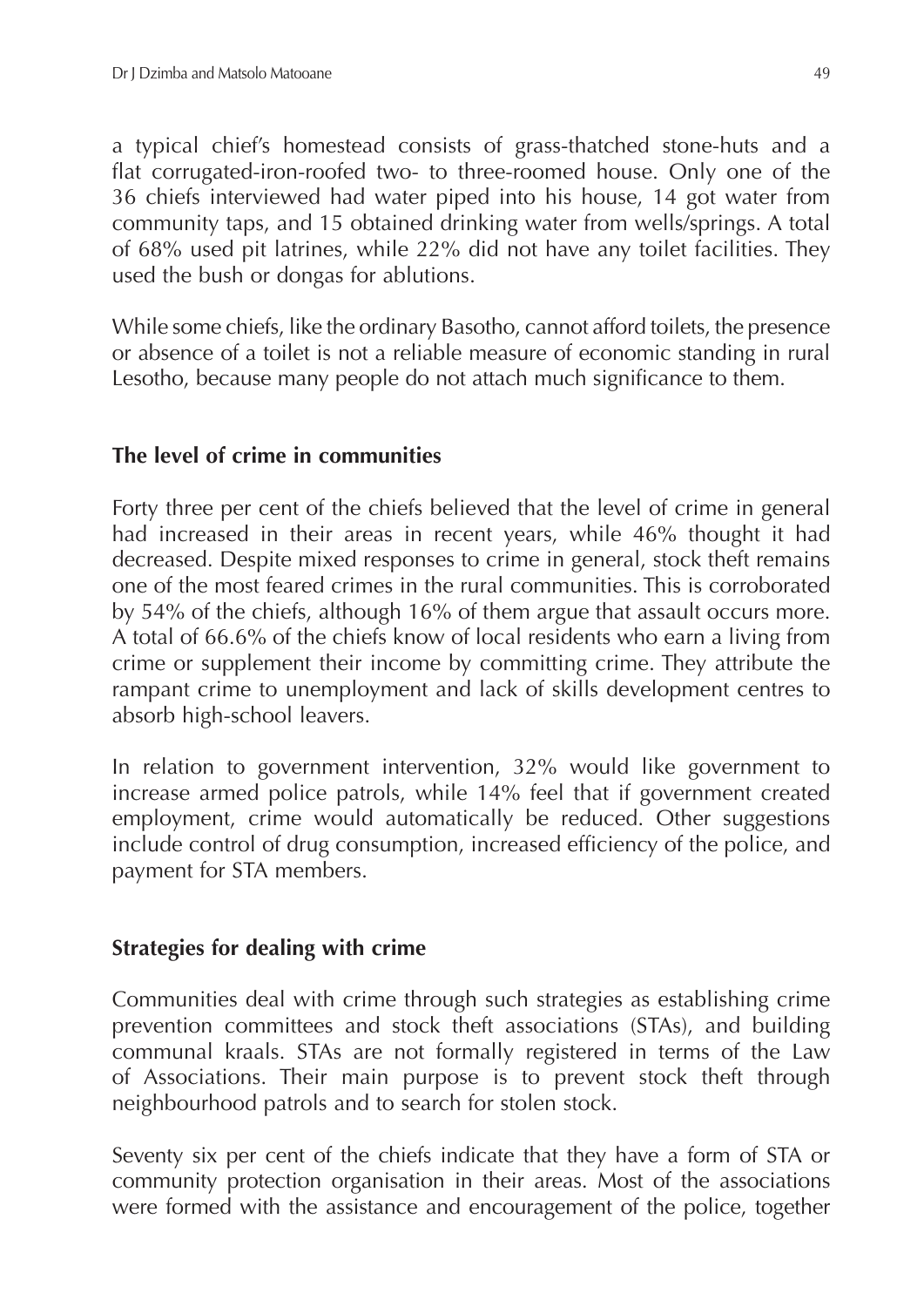with chiefs. They do not usually mete out punishment to the suspects but apprehend them and hand them over to the chiefs for transmission to the police. Statistics show that 50% of the chiefs participate in the activities of the STAs. In response to a question relating to the effectiveness of STAs, 84.2% of the chiefs pointed out that they are effective, while 15.7% thought they are not effective. Their main reason is that the STAs have to deal with armed thieves, whereas they (STA members) are not armed. Besides, most of the members are unemployed and despondent, so motivation is a serious issue, even before they join STAs. Some cite lack of commitment from community members as a source of ineffectiveness. This is reflected in their desire to be paid for their STA activities even though this is for their own safety and security.

The strategy of building communal kraals and having cattle posts in close proximity has not been very successful, particularly because in most villages kraals are still under construction. In others there is reluctance from individual stockowners because they are closely attached to their livestock. Persuading them to let their animals go to community kraals is an on-going process.

#### **Chiefs' perception of the police**

Most chiefs believe that the police are doing a good job in reducing stock theft, and 63.8% of the chiefs are satisfied with the performance of the police. However, 27.7% of the respondents feel that the police are performing poorly in their areas. The main source of unhappiness is that the police do not respond to community calls on time. They all feel that the police could improve their service delivery if they had adequate resources. Respondents pointed out that more police stations are needed, because people still walk long distances to get to a police station.

According to the chiefs, joint patrols between the army and the police are a resounding success. These patrols usually discover more illegal firearms that are used by perpetrators of stock theft and more stolen animals are recovered during these operations. Stock thieves regard the police differently during combined patrols with the army, who are allowed to use force. Their only complaint is that the patrols are carried out so seldom.

#### **Performance of the courts**

Most chiefs believe that there is a huge backlog of stock theft cases at the courts of law. They feel that bail makes the police despair because they keep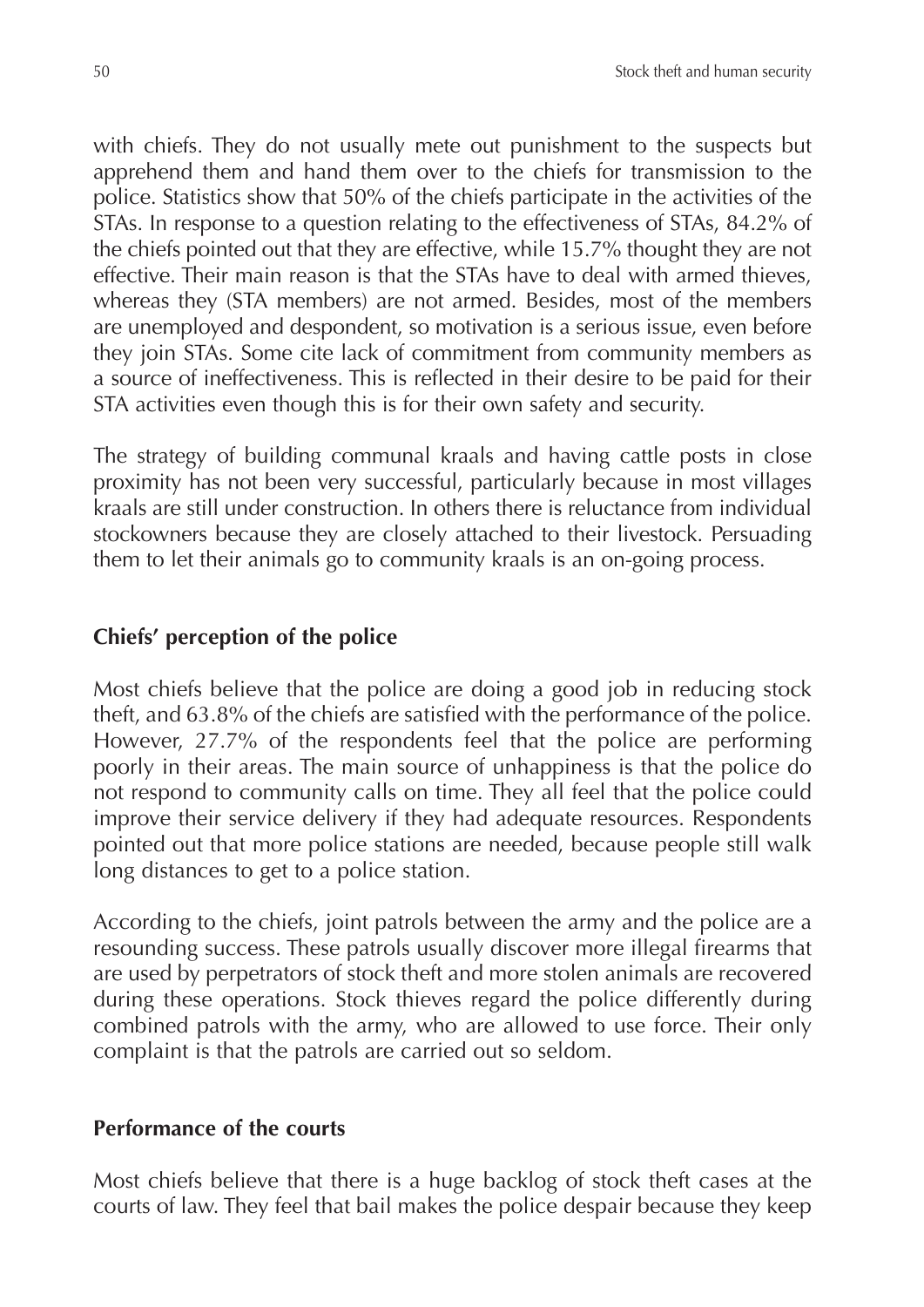chasing the same perpetrators. Moreover, communities become agitated when perpetrators return to the villages shortly after they have been arrested. Consequently some members of the public take the law into their own hands and kill the perpetrators. A total of 58.3% are satisfied with the performance of the courts, but 33.3% think that the courts are not performing adequately. Those who are satisfied believe that the courts are impartial, give fair judgments, and are hard on criminals.

The respondents who are not happy with the performance of the courts point out that the courts are inconsistent in the way in which they handle cases, they take too long to complete a case, and court authorities show favouritism towards people they know. A total of 76% of the interviewed chiefs go to court frequently as witnesses or as parties to cases, while 22% have never been to a magistrate's court.

# **Chiefs' experience of stock theft**

Most chiefs own livestock in the categories of cattle, sheep and goats. Like other members of the public, they experience stock theft. In 2003 most chiefs were victims of stock theft: about 58% were personally affected by it.

The recovery rate of stolen animals is very low. Animals are mostly recovered by the police, and in some instances STAs are instrumental in the recovery. The percentage of cases involving chiefs that go to court is very low and does not indicate preferential treatment for chiefs.

# **SECTION C: INTERVIEW RESULTS OF THE POLICE**

## **Profile of the Lesotho Mounted Police Service**

The police force is structured in a bottom-heavy way. The entrance point is at the level of trooper. This level forms 52.4% of the service. The next larger percentage is at sergeant level (21.4%). The higher echelon of the service constitutes a very small percentage. The stock theft unit forms 54.8% of the service and the general unit 40.5%.

These percentages show that the larger portion of the service is engaged in the prevention of stock theft. The rural deployment is 54.8% compared with 42.9% urban deployment. This means that most members of the service are deployed in rural areas, where stock theft is most problematic.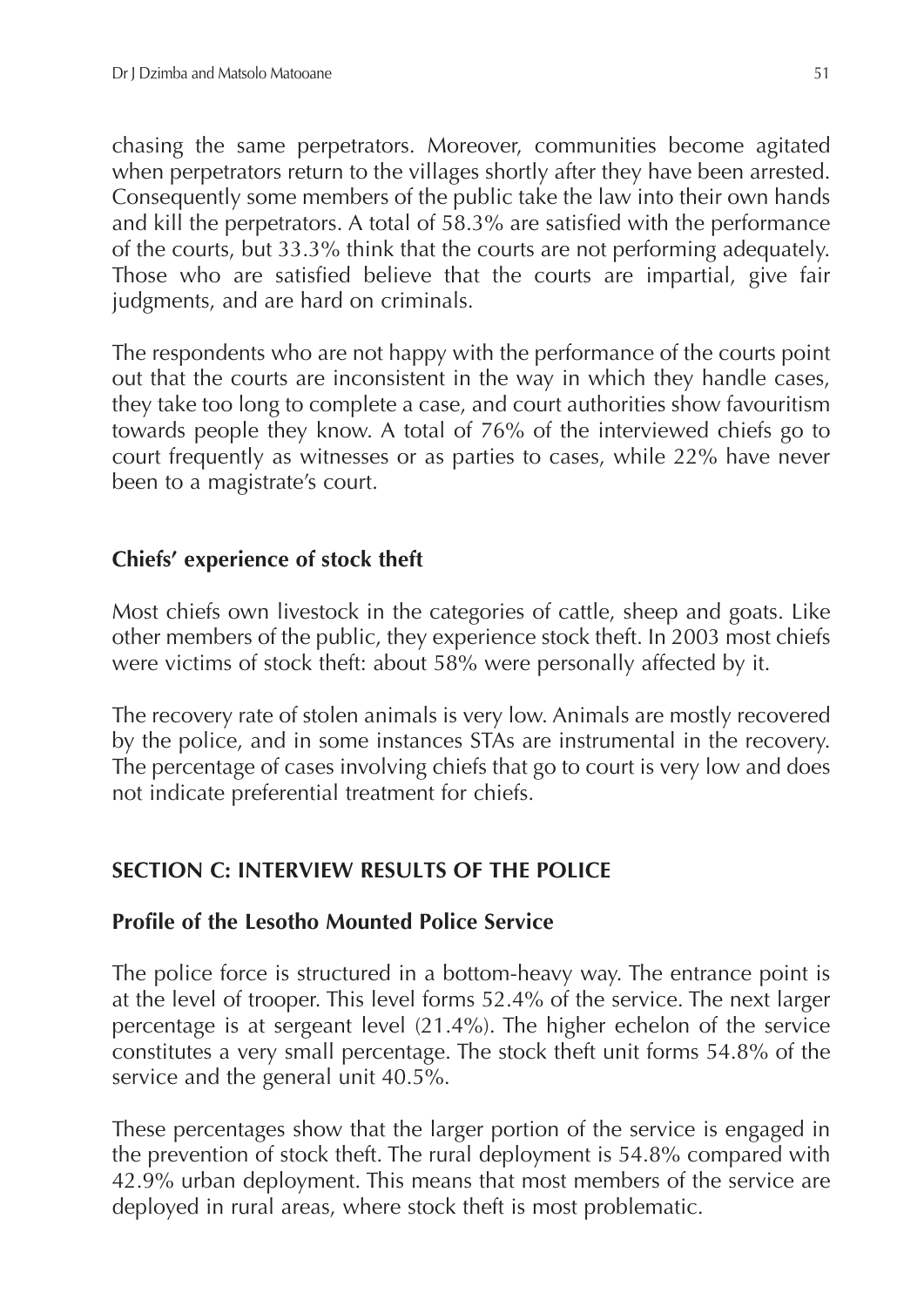Most members of the police (26.2%) have worked in the force for between one and five years. A relatively smaller number (23.8%) have worked for 21 years or more. Generally 47.6% of the service deal with the stock theft problem and they have worked in this unit for between one and five years. Stock theft is caused mainly by unemployment because of retrenchment. This is illustrated by the 42.9% of the police who cite reasons for stock theft as being drought causing lack of food and laziness, while others do not know the best way to make a living. Another 21.4% trace the problem to poverty and hunger as poor people provide a market for cheap stolen stock even when they are not directly involved in theft.

## **Causes of stock theft**

Fifty seven per cent of police members interviewed believed there has been a decrease in stock theft in the last five years, while 43% argue that it has increased. Both groups justify their argument with reduced or increased numbers of reports of stolen animals, and 76% attest that Basotho men are the perpetrators of stock theft.

Those who argue that stock theft has increased attribute this to the proliferation of illegal firearms in rural communities, among other reasons. They indicate a correlation between the increase in stock theft, the increase in illegal weapons, and dagga trafficking.

In 2002/03–2003/04 there has been a decline in stock theft. This is confirmed by 57.1% of the police, despite 43% observing that the problem is escalating. Most police believe that police patrols have contributed to the decline in the number of cases. This is confirmed by 61.9% of the police, although 31% believe that the problem is increasing, citing an increase in reported cases to substantiate their argument.

Strategies to reduce the incidence of stock theft vary from STA/community policing – which 35.7% of the police view as effective – to awareness campaigns (26.2%), while 21.4% argue that police raids, patrols and arrests contribute to preventing incidents.

#### **Stock theft prevention strategies**

Joint patrols between the army and the police have proved very successful: 76% of the police believe that these patrols have been very successful,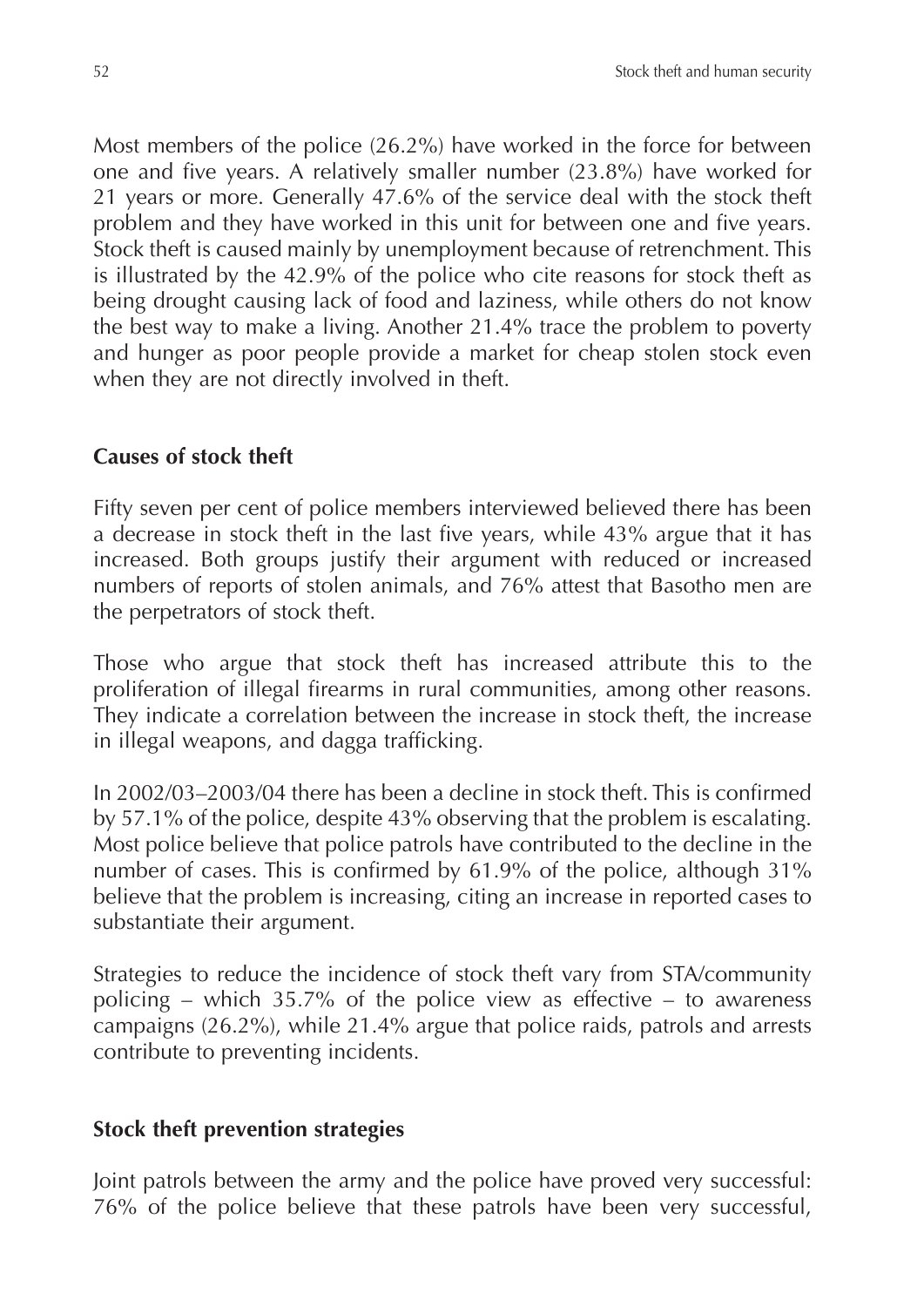although 24% feel that they are not very successful. These patrols are not regular and are conducted for various crimes. The patrols are important for various reasons, such as deterring potential perpetrators and holding meetings to advise communities. In addition, the army is not as restrained as the police in the use of force when dealing with criminals.

Other crime prevention strategies include community policing, stock theft associations, and communal kraals. The statistics show that most communities responded very positively to the suggestion by the police that they form STAs to engage in community protection and search for stolen stock. Of the STAs, 57% were established by the villagers with the assistance of the police, while 19% were formed by chiefs together with villagers. Most of the associations were formed in 2000. Everyone in the village usually becomes a member. However, in a few cases only stockowners could become members.

The data indicates that STAs are relatively effective: 76% of police respondents believe that they are effective. However, in some areas they have become dormant and ineffective after the initial enthusiasm. The establishment of communal kraals is intended to make it easy for STAs to guard them against theft. The associations also report theft and suspicious-looking people to the police. They hold successful raids, arrest and hand perpetrators over to the police, but they need to be monitored closely, as at times they have been infiltrated by thieves. Police meet monthly with STAs to discuss methods of reducing crime.

Forty three per cent of the police indicate that the most critical constraint is shortage of resources: clothing, storage units, food when going on patrol, helicopters, bullet-proof vests, sleeping bags and vehicles. For example, 73% said their police stations did not have a secure exhibit storage room/ cupboard, as opposed to 26% who said they did. Seventy per cent say they did not have 4 x 4 vehicles, while 30% say they did. There are plenty of horses: 85% indicate that they have horses and they are mostly used in the mountainous areas.

Other constraints are armed criminals, delay by victims in reporting stolen stock, problems of tracking stolen animals due to the issuing of bail to suspects, and suspects fleeing to South Africa. These constraints can be overcome by accessing the resources listed above. The government should devote more resources to addressing the problem of stock theft through mobile police stations and give the public telephone numbers so they can inform the police about crimes as soon as possible. The constraints can be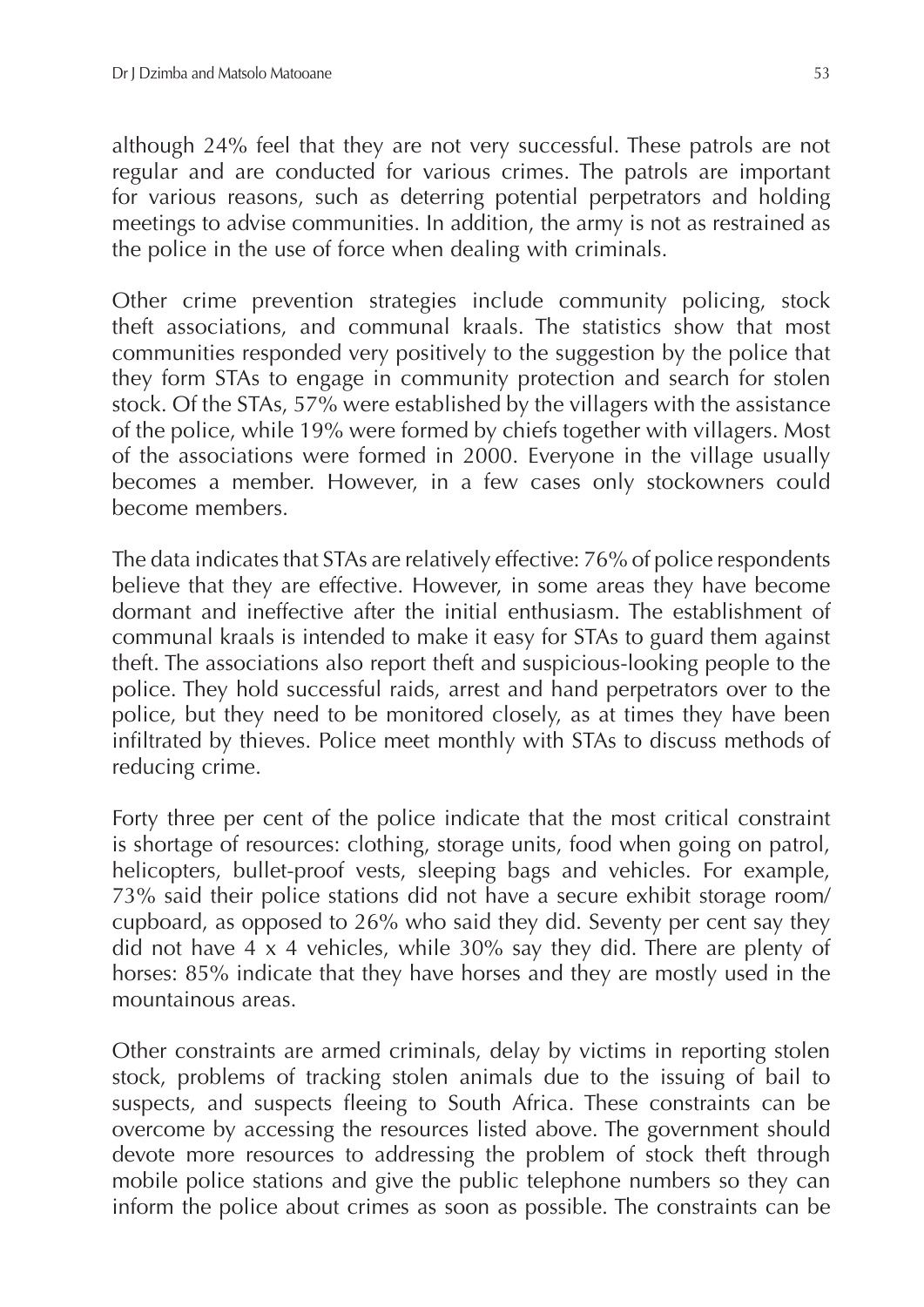overcome by applying several options, such as forcing people by law to report cases, following up where they receive tips, and encouraging people to give evidence.

Eighty one per cent of the police interviewed said that they have good relations with the chiefs; 98% indicated that they consult chiefs regarding strategies to prevent stock theft. This relationship is crucial, because the police and the chiefs are important stakeholders in the fight against stock theft. The chiefs are closer to the communities and are trusted, they invite the police to public gatherings to motivate the STAs, they share information that helps to combat the problem, and they call public gatherings to discuss crime in general. Most headmen are open to new ideas and hold pitsos about rearing animals legally. They play an important role in the prevention of stock theft by arresting criminals together with STAs. The chiefs are the first to be consulted when new legislation is to be introduced. That is why they are role models in demonstrating the marking of stock. In all the districts, the chiefs were au fait with the Stock Theft Act, particularly regarding the compulsory marking of stock. Chiefs are responsible for keeping the master stock register and showing the community how to mark and register stock. As primary agents of the national government, they are officers of law by duty and guardians of the community by right.

#### **Police perception of the criminal justice system**

The police rate prosecutors' and magistrates' handling of stock theft cases positively: 60.0% in Berea and in Leribe, 62.2% in Mohale's Hoek, 100% in Qacha's Neck, and 57.1% in Thaba-Tseka. Butha-Buthe and Mafeteng are rated at 16.7% and 25% respectively. This means that according to the police, magistrates and prosecutors in these districts handle stock theft cases poorly.

With regard to severity in dealing with stock theft cases the police rate prosecutors and magistrates positively in only two districts, namely Berea (100%) and Qacha's Neck (80%). The rest are rated negatively: Butha-Buthe 25%, Leribe 40%, Mafeteng – unrated, Mohale's Hoek 25%, and Thaba-Tseka 42.9%.

In relation to the quality of cases presented, Qacha's Neck rated 80%, Mohale's Hoek 80% Butha-Buthe 66.7%, Berea and Leribe 50%, Thaba-Tseka 16.7%, and Mafeteng 33.3%. Mafeteng is consistently negative in the three variables. This is cause for concern for the judicial authorities.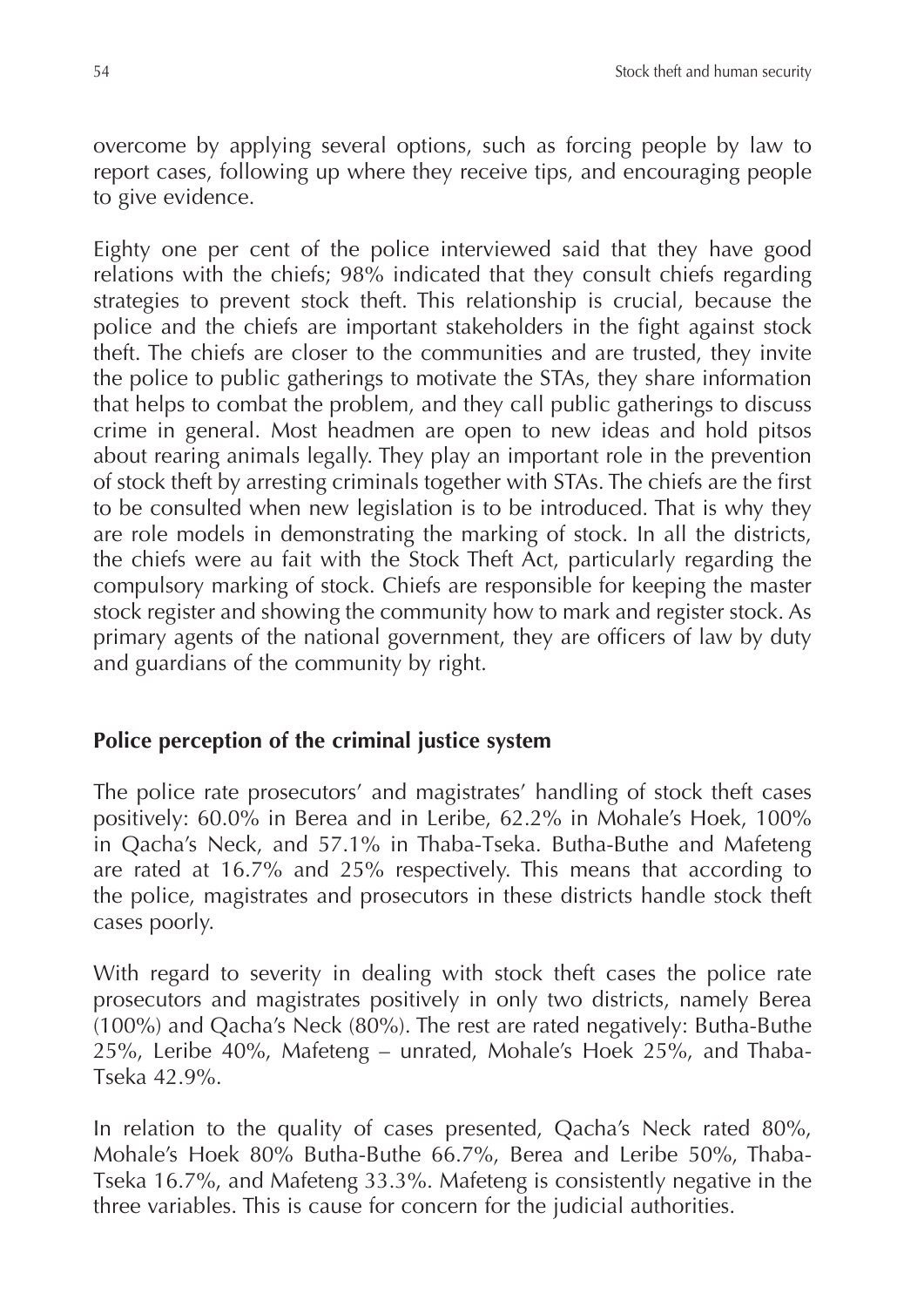Fifty two per cent of the police interviewed believed that the sentences handed down to perpetrators of stock theft were too lenient, while 21% considered them fair. Their reasons included the suspension of some sections of the Stock Theft Act by the Chief Justice because they were in conflict with the constitution in the penalties they were prescribing. This leaves a gap in terms of standard penalties. Moreover, some police suspect that the court authorities are offered bribes.

#### **Legislation**

All the police respondents were aware of the legislation that compels stockowners to mark their livestock. They indicated that chiefs mark their own livestock. Of the respondents, 97% said they examined the master stock register regularly; 36% indicated that the master stock register kept by the chief is not always up to date, and 55% said that the master register is up to date every time they check it.

Some stockowners do not abide by the time limitations in the legislation for transporting livestock. This was revealed in the 42% of police who indicated that stockowners do not abide by the law, although 58% indicated that stockowners did so.

With regard to selling and buying stolen livestock, 74% of the interviewees believed that stolen animals were bought and sold in their areas. Shooting usually ensues if the perpetrator comes into contact with the owner during the theft.

#### **SECTION D: INTERVIEW RESULTS OF MAGISTRATES AND PROSECUTORS**

#### **The experience of magistrates with regard to the handling of stock theft cases**

Lesotho has three chief magistrates and ten magistrates (one per district). Magistrates are overloaded with work, because they preside over hundreds of cases per year while having to deal with different types of crime in the vast areas under their jurisdiction. In addition, most magistrates are not very experienced, which creates its own problems. Data indicates that three of the magistrates have 1-5 years' working experience, one has 6–10 years, and two have one year or less.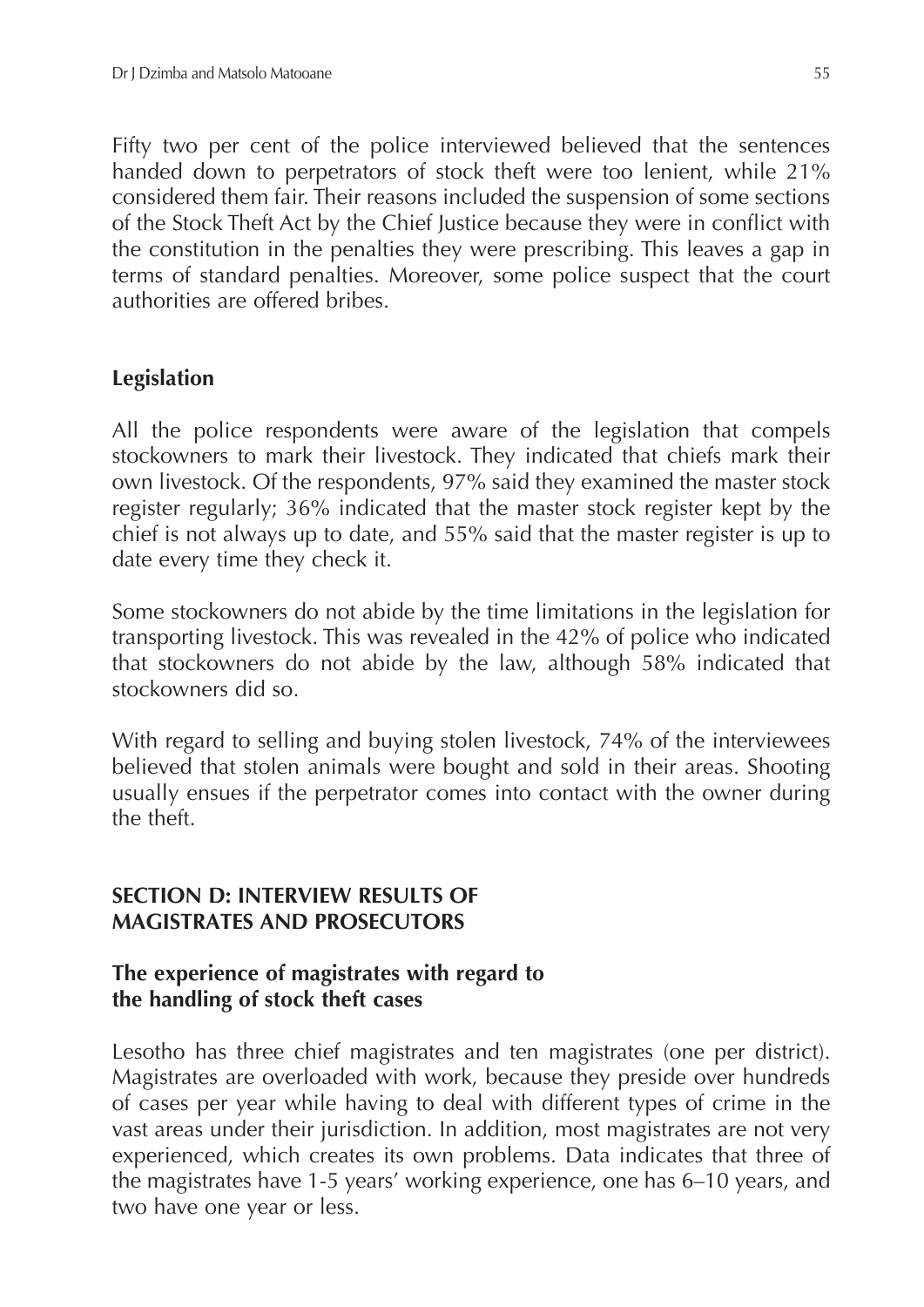



Four magistrates said they deal with fewer than five cases of stock theft per month, one magistrate said he deals with 15-20 cases per month, and one magistrate deals with 6-10 stock theft cases monthly. These results show that stock theft cases are given less attention by the magistrate's courts.

Two of the magistrate's courts take more than a month to finalise stock theft cases, one takes up to a month, and one takes between one and five days. But many reported stock theft cases have to be dealt with and most of them are left unattended. Having one magistrate to deal with all the criminal cases in a district impacts negatively on the quality of services provided.

#### **Adherence to the sentences for stock theft prescribed in the legislation**

Three magistrates indicated that they do not adhere to the sentences prescribed in the Stock Theft Act of 2000, for various reasons. One said that sentences imposed in the Act are too harsh; one said the Act is no longer constitutional; another is of the opinion that the law prescribes sentences beyond one's sentencing powers; and the remaining one was frustrated by the constitutional law changes.

According to two of the magistrates they are adhering to the Act; one indicated that if the court fails to adhere to the Act, the perpetrator or the suspect could appeal against unjust treatment in the higher courts. One magistrate said that he adheres to the law because it is mandatory, so that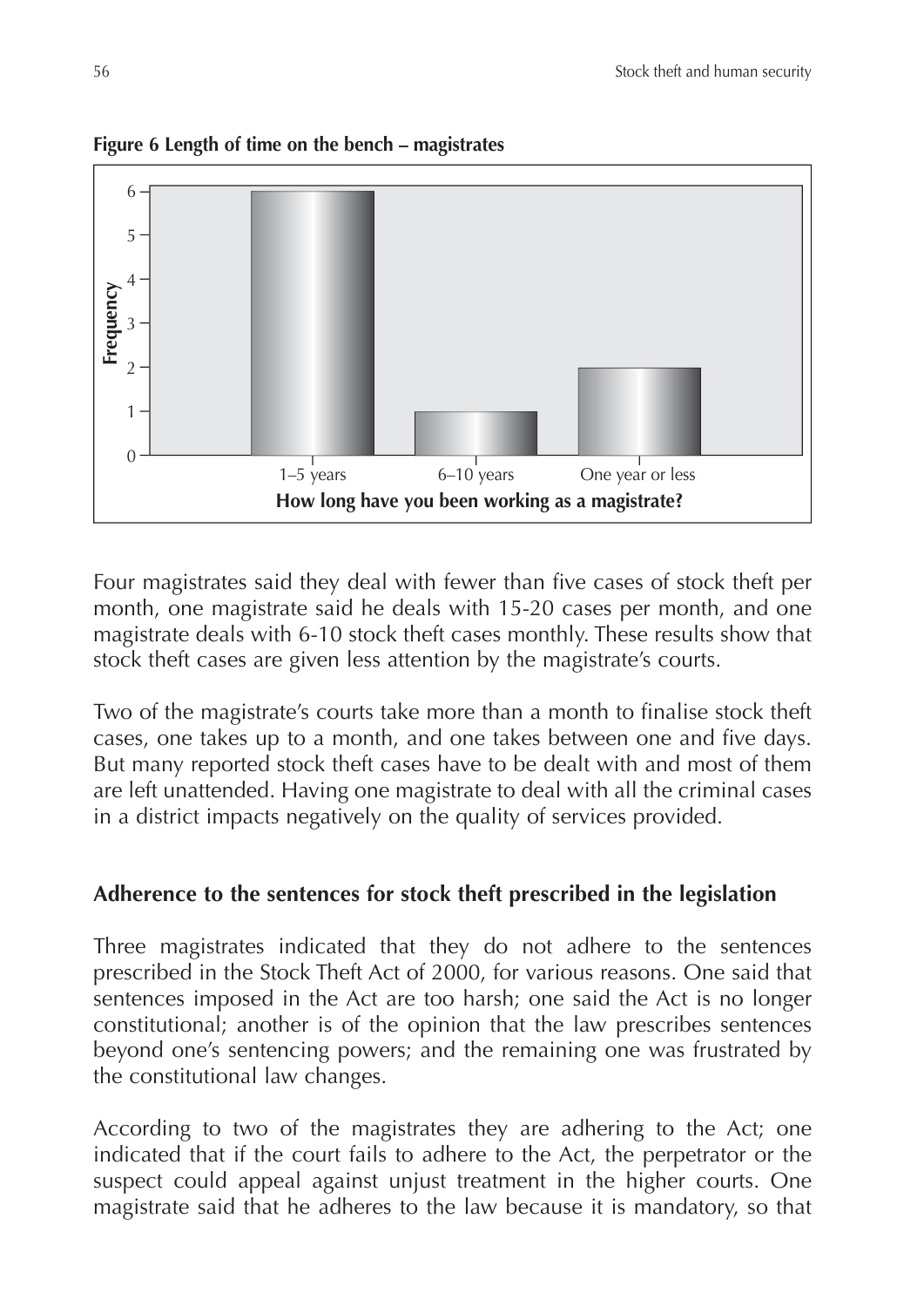the prosecutor does not have discretionary power to decide which cases are taken to court.

#### *Fines and sentences*

Different magistrates approach the imposition of a fine from different angles. One tries to determine how rife the crime is in the area it was committed, and another indicates that he looks at the seriousness of the offence. One looks at what the suspect earns and other mitigating factors, another considers whether the stock was found, whether force was used, and whether the correct number of animals had been returned to the owner.

The sentences handed down to stock theft perpetrators must discourage them from being convicted again for the same kind of offence. But in most cases, perpetrators continue to steal livestock, regardless of the possible sentence. Four magistrates said that stock theft perpetrators are sentenced to three and more years in prison; one magistrate said they are sentenced to imprisonment without the option of a fine, and the other magistrate attested to perpetrators being fined.

The sentence depends on the discretion of the judge. For instance, a perpetrator may have to pay M5,000.00 for stealing a goat as prescribed by the Act. This is attested to by 70% of the prosecutors.

Five of the magistrates said that they adhered to the sentence prescribed in the Stock Theft (Amendment) Act of 2003. The remaining magistrate believed that a constitutional court judgment precluded sentences prescribed in the Act, as they are considered unconstitutional. The magistrates were also asked whether sentences handed down by courts deter perpetrators of stock theft – to which four magistrates disagreed and two agreed. Of those who disagreed, one said that perpetrators think about punishment before committing a crime but continue to commit stock theft. Another believed that the sentences would not deter people as long as current economic conditions prevail.

#### **Causes of stock theft**

Two of the respondents felt that one of the major causes of stock theft was poverty, one respondent thought that poor people resorted to stock theft because they want to get rich quickly, and another indicated that pride and jealousy were the causes of stock theft. Two of the respondents cited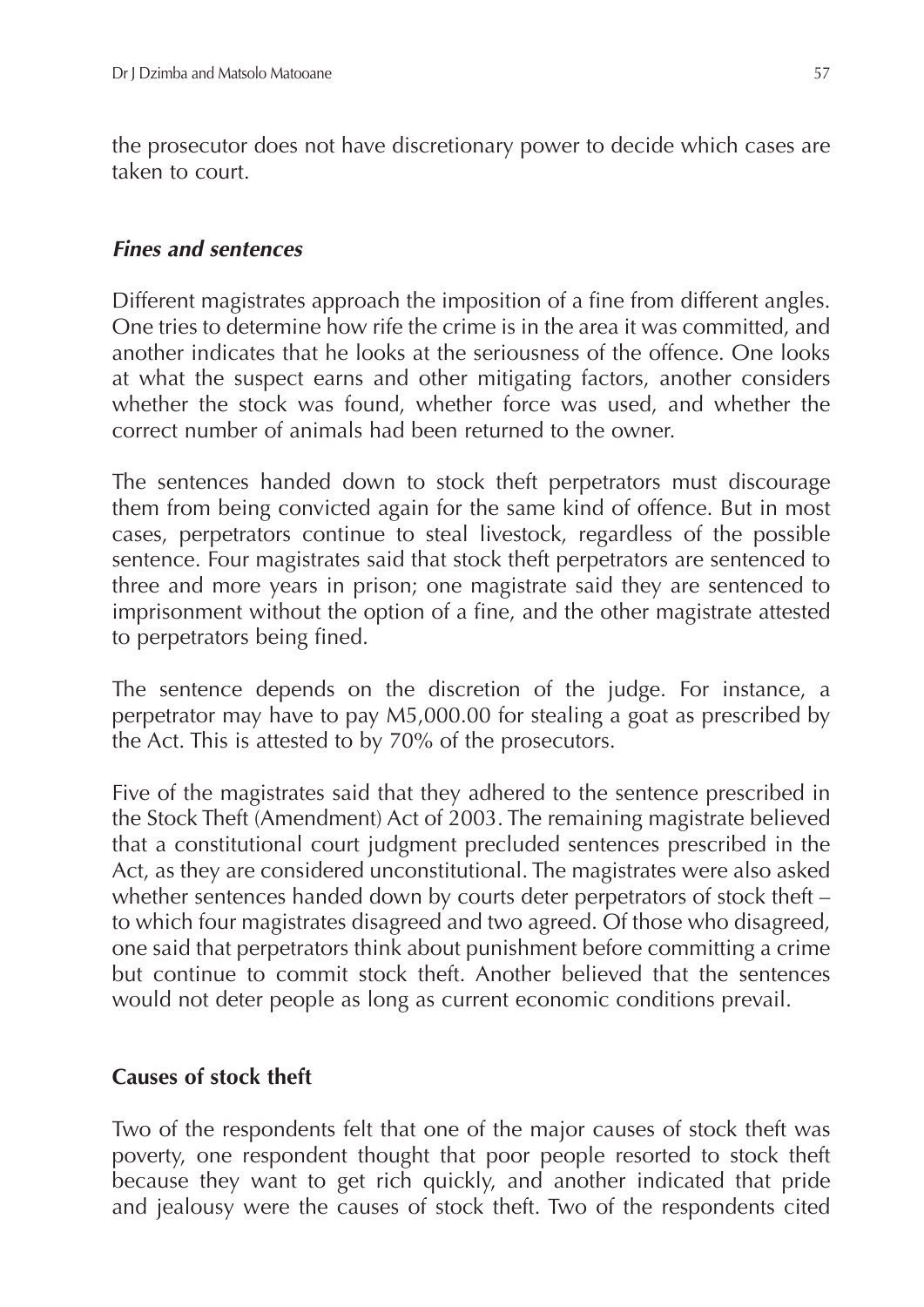unemployment, greed and poverty, especially when one had to perform social and cultural ceremonies that required an animal to be slaughtered.

# **Perceptions of the way prosecutors handle stock theft cases**

According to four of the magistrates, prosecutors are doing relatively satisfactory work in presenting their cases, that is, their presentations are neither good nor bad. Two of the magistrates thought that prosecutors are good at presenting their cases, while one magistrate felt that the quality of cases presented by the prosecutors is bad.

The respondents were of the opinion that the kind of evidence the prosecutors bring before the court is credible, they present their cases well and try their best. Prosecutors also familiarise themselves with information in police dockets and the law before going to court.

Prosecutors make an effort to get to know their witnesses, which helps witnesses to give proper evidence and testimony before the court.

# **Perceptions of prosecutors' knowledge of the relevant legislation**

Most of the prosecutors are relatively conversant with the legislation pertaining to the cases they present in court. Lack of training and facilities was blamed for prosecutors who are not abreast of the legislation.

# **Perceptions of the way police handle stock theft cases**

Magistrates believe that the police present their cases well in court and rarely send cases to court that cannot be won. Most have been involved in police matters for more than five years. One magistrate said that the more police are exposed to stock theft cases, the more skills they acquire for handling such cases.

Magistrates felt that the police's knowledge of the relevant legislation is good, with only one magistrate disagreeing. They said that police often have to explain the reasons for their arrest to suspects, as well as the type of crime that has been committed. The police are well read and can quote the relevant sections of the law. They know the law and charge suspects with the section of the law that has been contravened.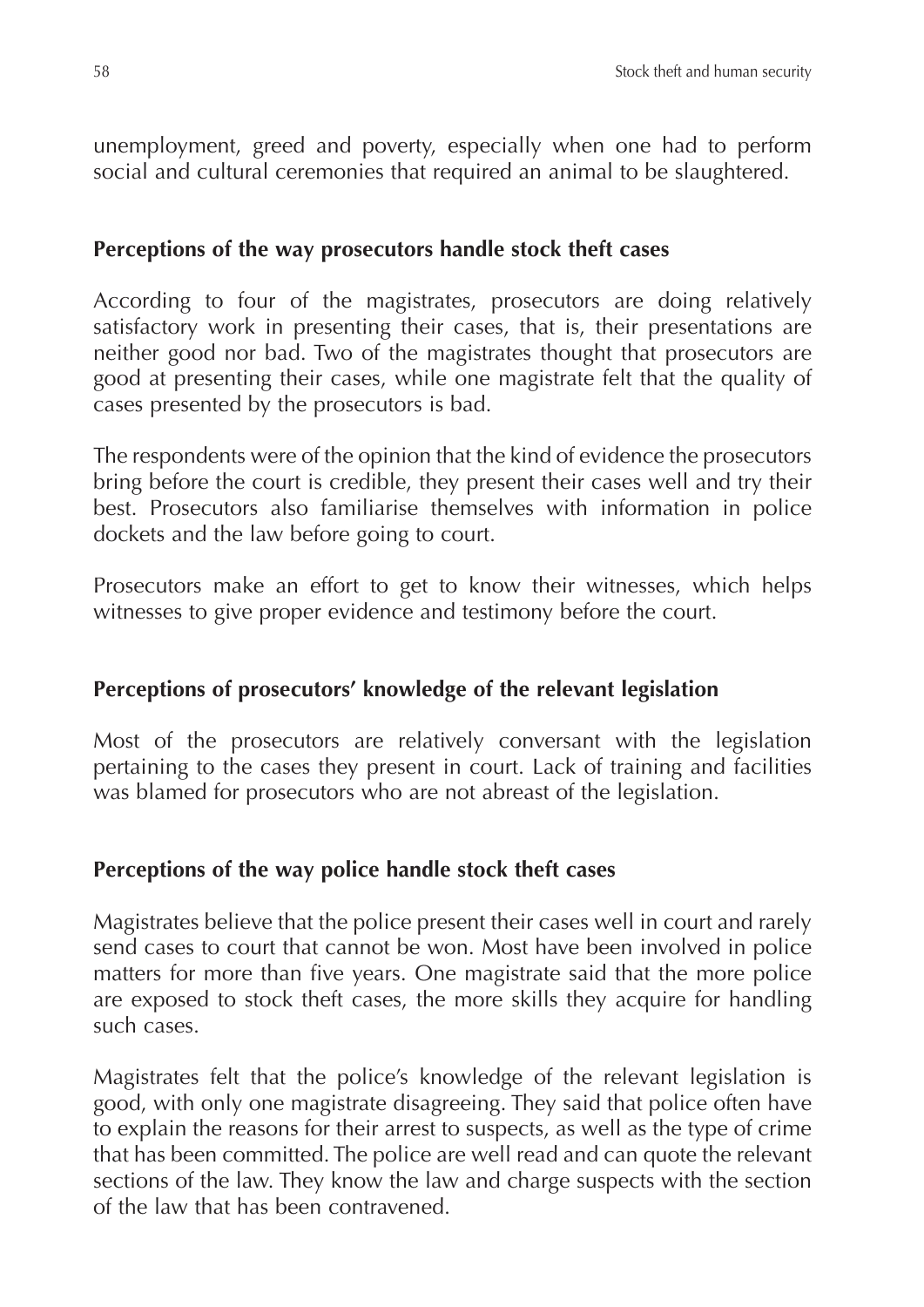

**Figure 7 Challenges in the prosecution of stock theft cases**

## *What the police are doing to reduce incidences of stock theft*

One of the magistrates indicated that the police must be equipped with helicopters, vehicles and cellphones in order to do their work as quickly as possible. One of the respondents said the police should hold public gatherings in their communities. Another suggested that police should investigate thoroughly and arrest suspects, bringing them before the court. Another suggested that police should be given more vehicles and more training. One of the respondents said the only way the police could reduce the incidence of stock theft was to talk to stakeholders and hold public gatherings to discuss strategy. Another suggested that the police should work with the communities and guide stockowners on how to protect their stock.

#### **SECTION E: DOCKETS**

#### **The socio-economic profiling of perpetrators of stock theft**

A total of 73.1% of stock theft offenders are males; only 1% are females. The gender of 5.8% of offenders was not recorded and the gender of the rest of the offenders is unknown. Most of the thieves were between 16 and 25 years, followed by the group between the ages of 26 and 35 and those between 36 and 45 years. Most of the stock thieves are unemployed, or are stockowners who steal from other stockowners. Some are shepherds. Basically, the stock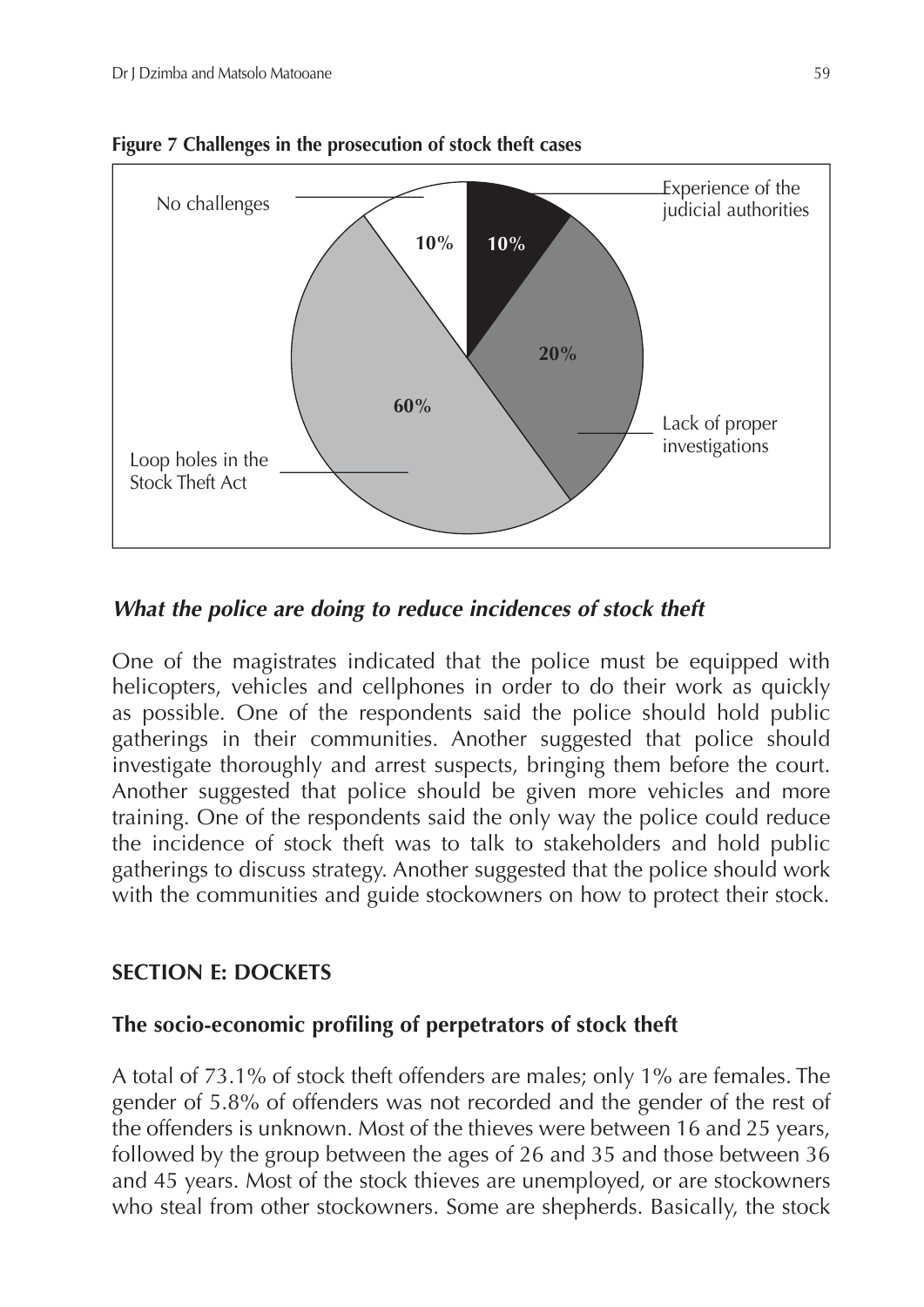



thieves are unemployed and steal from their fellow villagers. Some of the thieves form syndicates or gangs to enhance their 'effectiveness'.

#### **Recovery of stolen stock**

Although the police lack human and material resources to do their work efficiently, the rate at which they manage to recover stock under these conditions is amazing: 48.1% of the stock was recovered by the police, 16.3% by the villagers themselves, 1.2% by the army, and the remaining 14.4% by people whose status was not mentioned. Most of the stolen stock was found in the village where the theft had occurred.

#### **Reliability of dockets**

Docket analysis revealed that a lot of information is omitted from dockets. For instance, the time of day or night when the crime was committed is not systematically recorded, and in 52.9% of the dockets the time that the crime was committed was omitted.

A previous study by Kynoch showed that most animals are stolen from cattle posts where they are guarded by shepherds. However, the present study showed that this is not the case as 50% of stock is stolen from kraals outside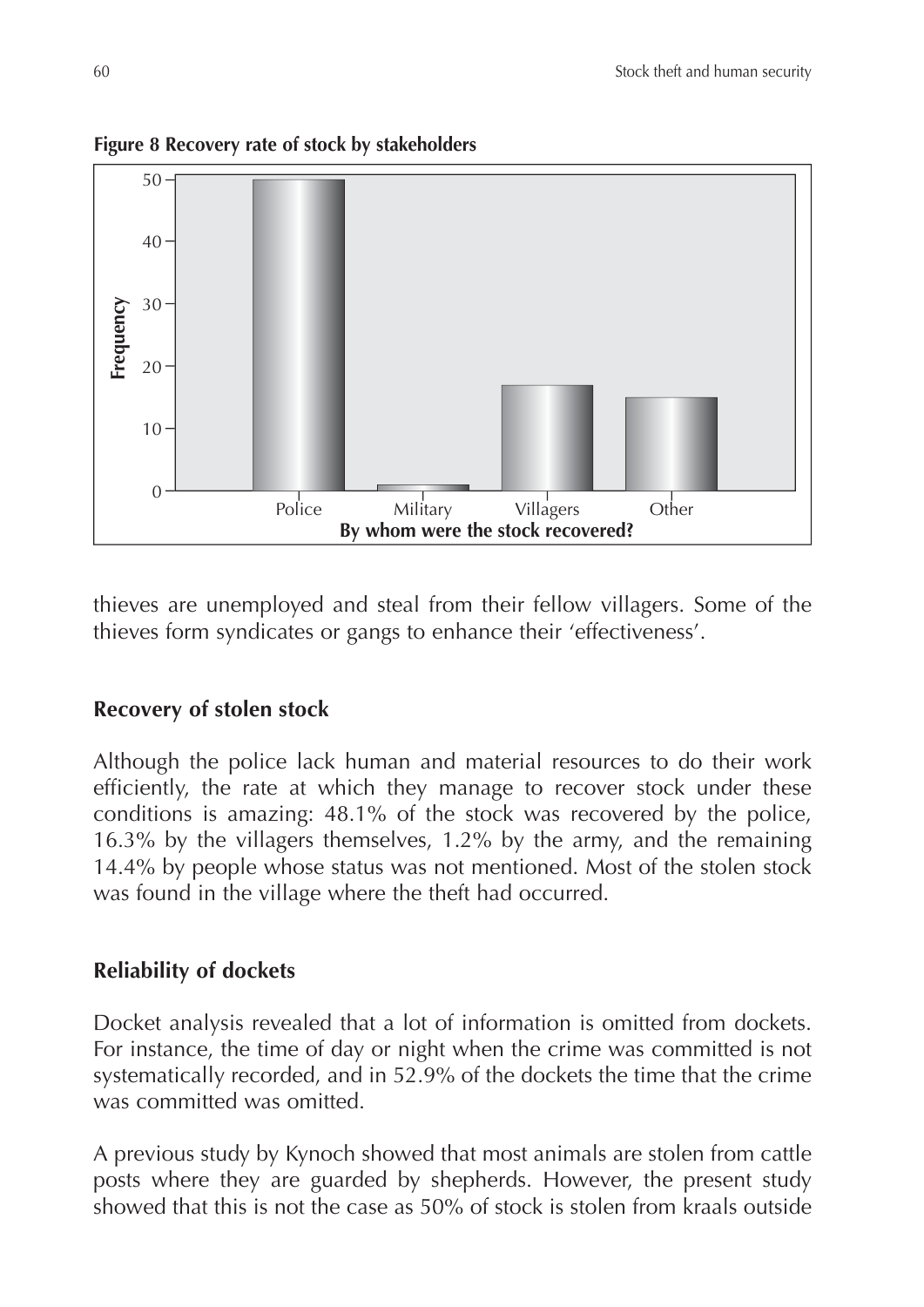

**Figure 9 Areas of vulnerability to stock theft**

the home, 11.6% from cattle posts, 7% from grazing land, and 1.2% from the communal kraal, while 1.2% is driven off property during attacks. (The remaining statistics on where animals were stolen is not recorded, hence the category "Other".)

This is a clear indication that stock theft perpetrators are no longer targeting cattle posts and are not afraid to go into villages to steal from kraals. The results also show that the communal kraal is an effective strategy used by stockowners to combat stock theft.

#### **Levels of violence**

Most stock thieves are armed with guns, and in some incidents stockowners are killed by thieves. One would expect the police to look at the level of violence during stock theft, but the findings indicate that the police do not record whether violence was involved when stock are stolen. For example, 87.1% of the dockets that were analysed did not reflect whether violence was used; 1.2% showed that shepherds sustained injuries and 8.7% of the shepherds were intimidated when the stock were stolen. Less than 5% of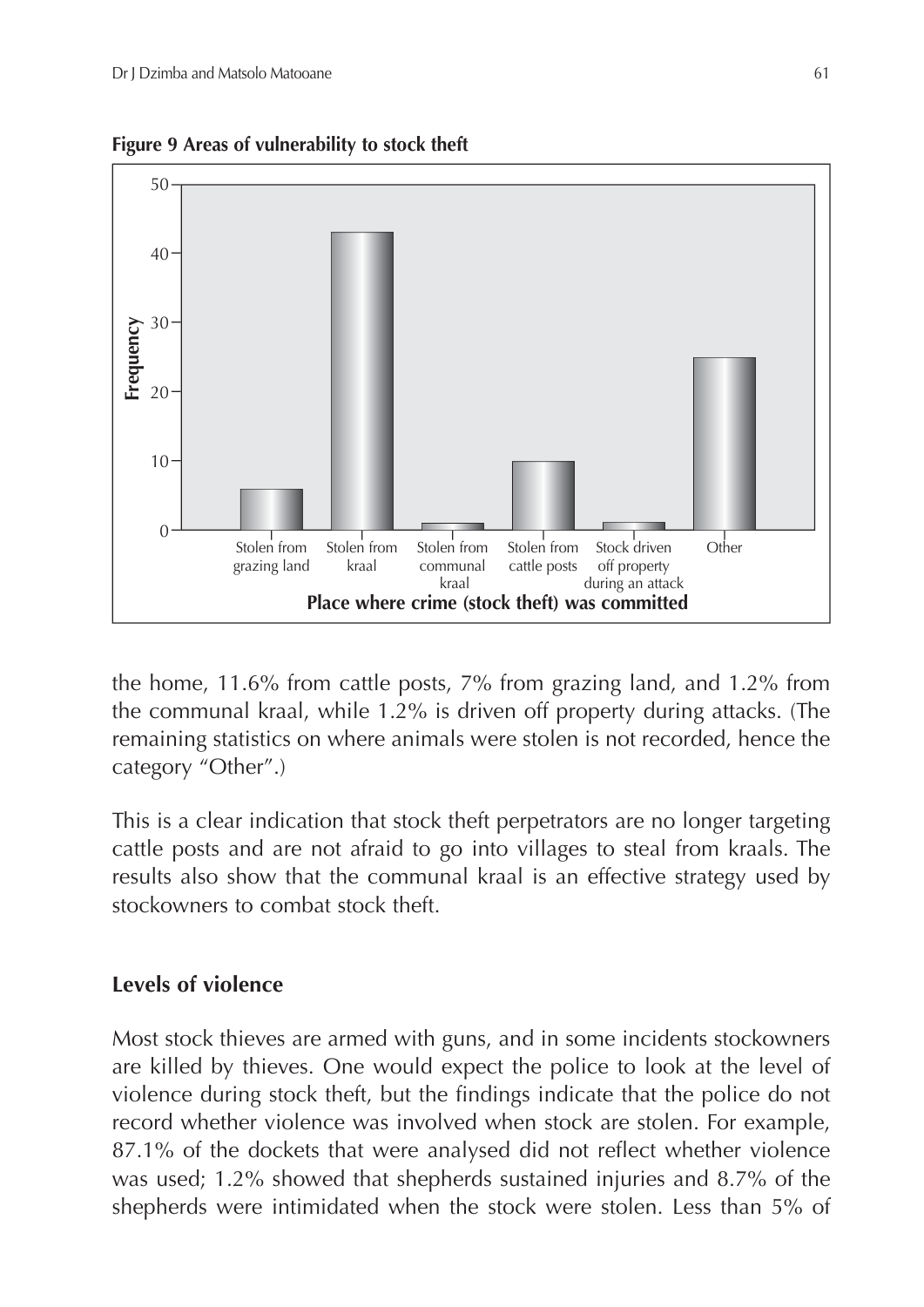

**Figure 10 Police records on level of violence during stock theft**

dockets reflected the use of guns and knives in stock theft even though stock theft is said to be synonymous with violence.

# **The courts**

Although most stock theft offenders are arrested, they are given bail and affordable fines. The findings also indicate the following:

- 69.2% of the thieves were arrested, while 25% were not  $-$  it was not recorded whether the other 5.8% were arrested;
- 62.5% of stock theft cases proceed to court, while 31.7% fail to proceed to court, for various reasons;
- in 9.6% of cases the prosecutor declined to prosecute;
- 8.7% of cases could not be tried because of insufficient evidence;
- 2.9% of prosecutions failed because the suspect escaped;
- 3.8% of prosecutions failed because the victim agreed to be compensated by the suspect for the stolen stock; and
- the remaining 2.9% of cases were withdrawn by the accused.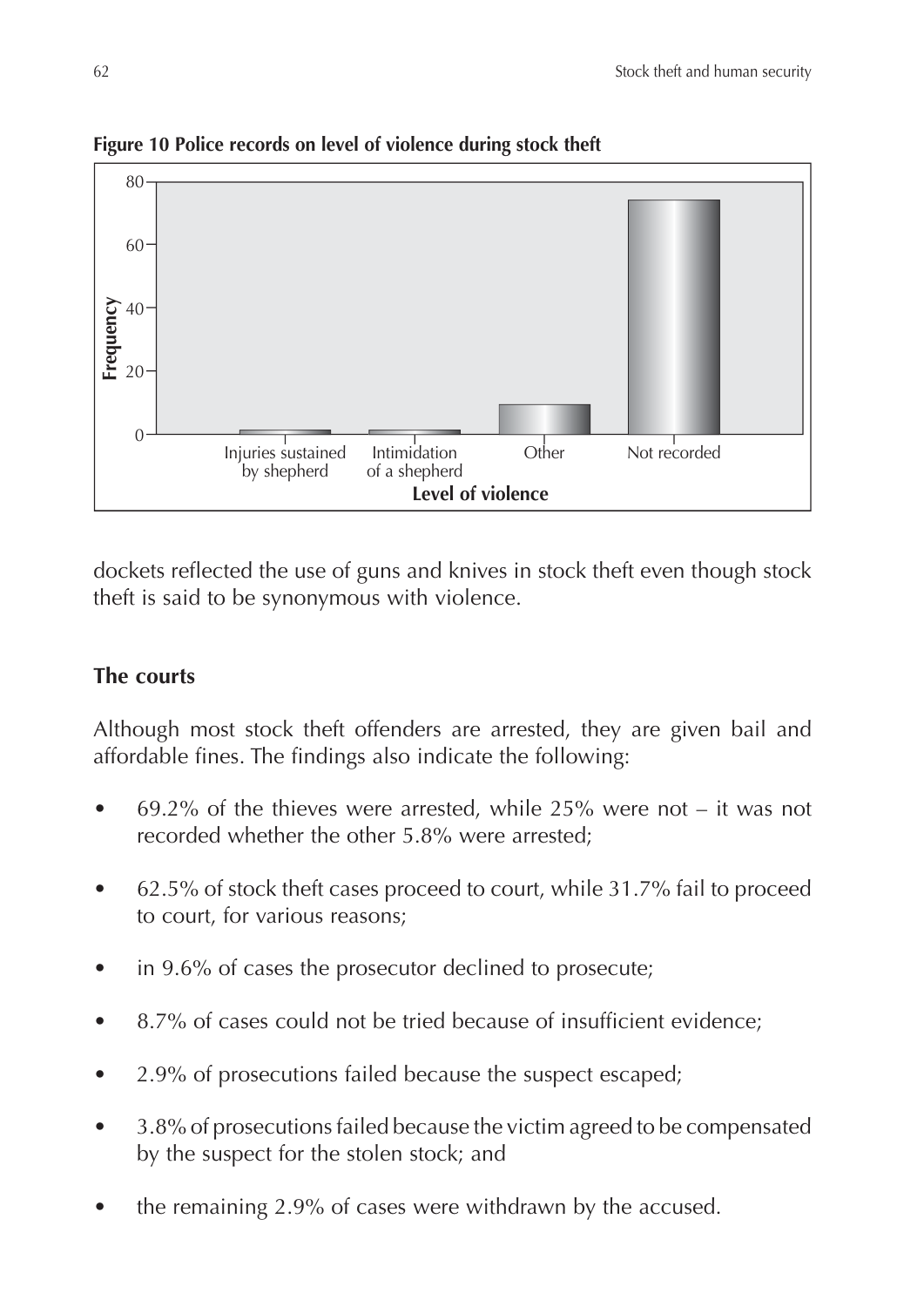In addition, the findings indicate:

- There is poor handling of stock theft reports by the police.
- Courts are confronted with the problem of trying cases which lack sufficient evidence for conviction.
- Prosecuting authorities fail to inspire confidence in handling stock theft cases.

The failure to administer justice in these cases makes victims lose confidence in the judicial system.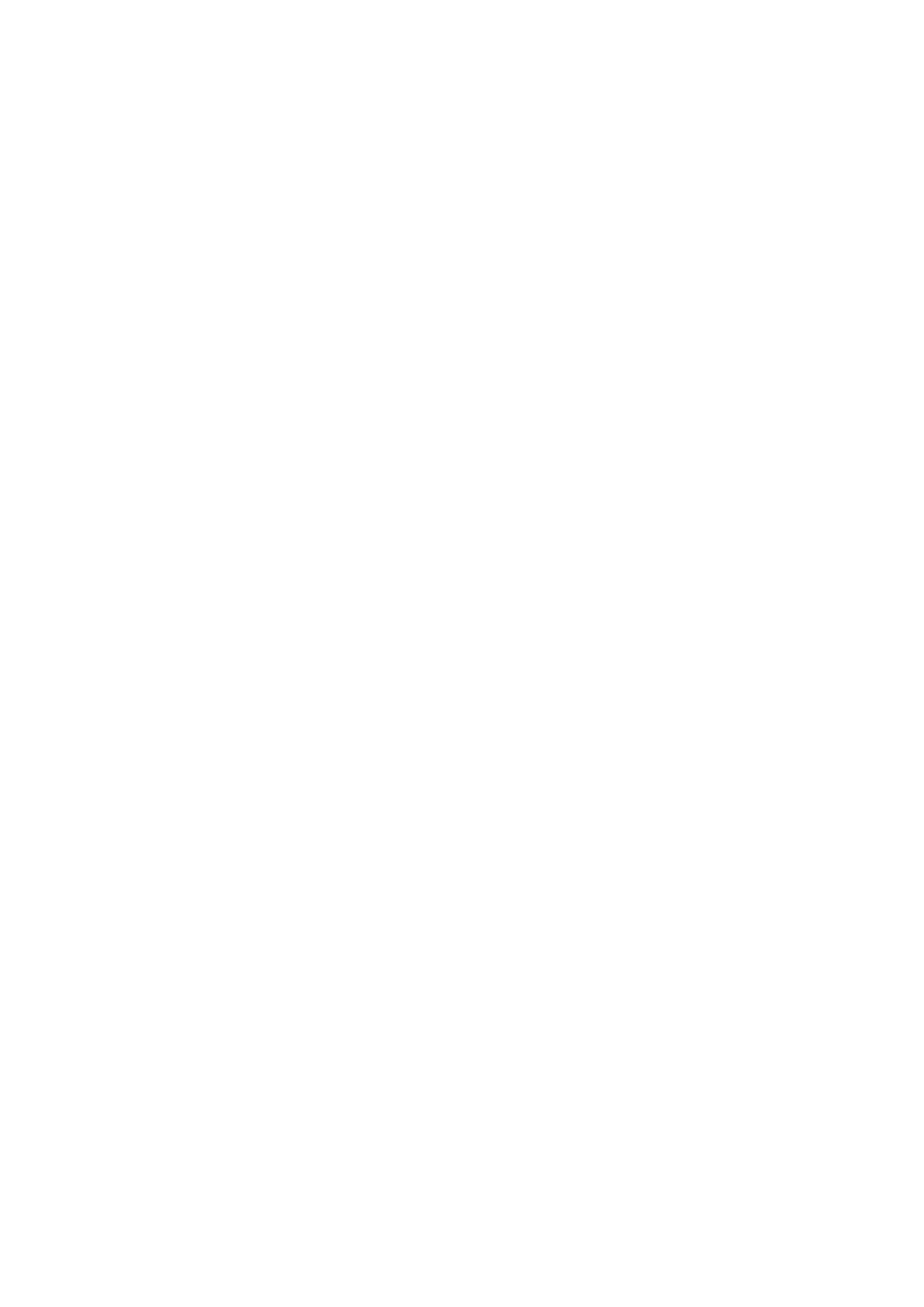# **CHAPTER 5 CONCLUSIONS**

#### **Dynamics of stock theft**

- • *Stock theft is on the increase, and so is related violence:* Violence related to stock theft is perpetrated not only by thieves, but by community members against suspected thieves. Violence is bound to increase as more community members call for arms in order to defend themselves.
- • *Unemployment is the leading cause of stock theft:* Stock theft is committed by unemployed young men, not because they are poor and have nothing to eat, but because they do not have much to do. Their pride as the traditional providers for their families is being eroded as they are not able to obtain jobs and the number of animals that was traditionally used as a measure of their status is on the decline. Consequently they try to regain their status through stock theft.
- • *The marketing channels of stock make it easier to trade in stolen stock:* Most of the stock in Lesotho is sold to individuals for use in funerals, wedding celebrations, and other communal celebrations. It is customary to buy animals to be butchered informally. With the increase in demand engendered by funerals, more stock for butchering is bought without the necessary documentation and stolen stock is cheaper. Documentation is only required when the animals are to be kept.
- • *Most stolen stock is herded into inhospitable terrain to make it more difficult to track:* Stock in Lesotho is primarily herded, and the inhospitable terrain makes it impossible for police to track animals, even with off-road vehicles.
- • *Religious beliefs have an impact on the responses of communities to crime:* Most stockowners seem to depend on prayer when it comes to crime.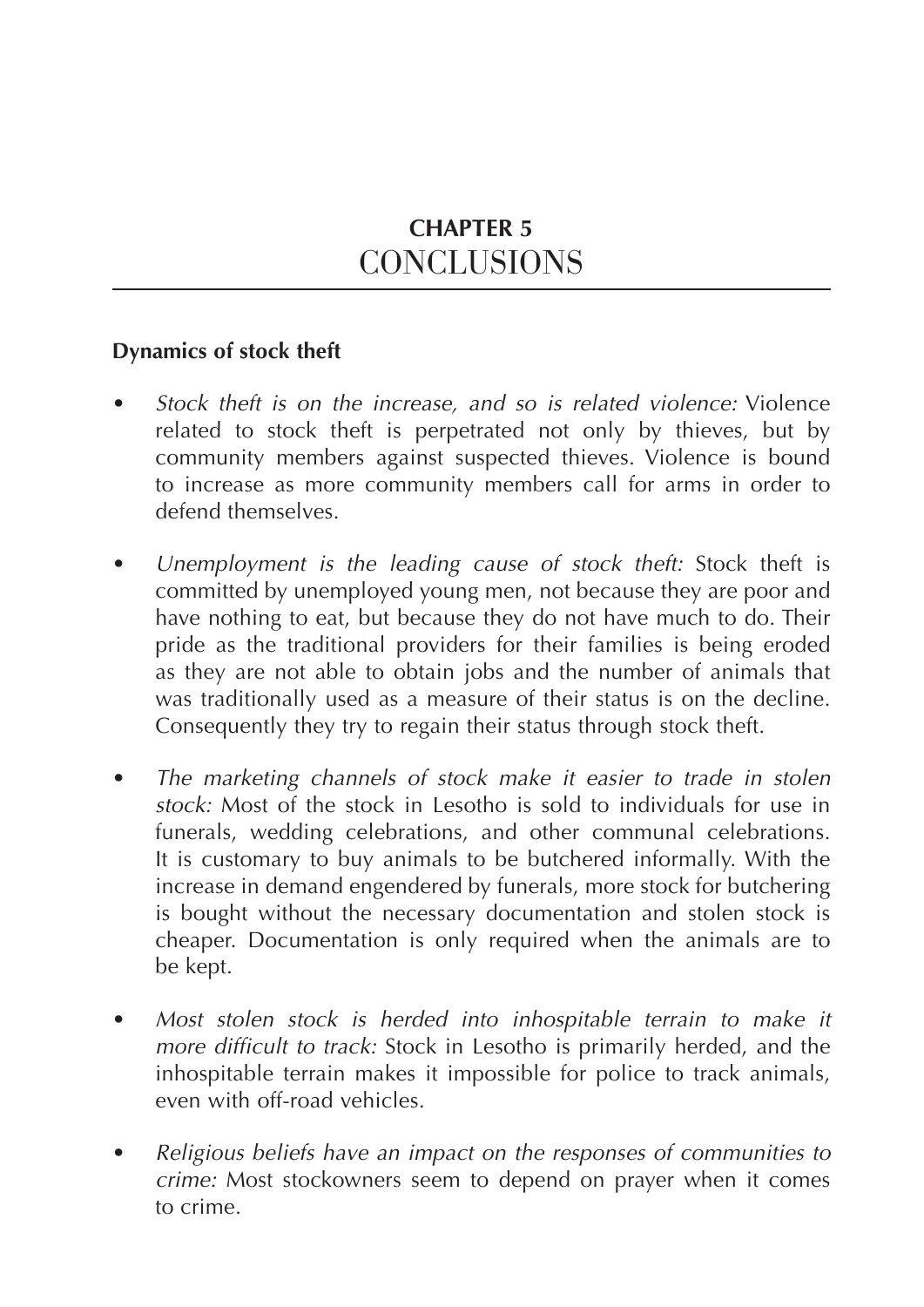## **Socio-economic impact of stock theft**

- • *Loss of mobility as animals are used for transport:* Over 70% of the respondents rely on animals for transport, either for pulling carts or for riding. Community members are unable to travel any distance when their main form of transport is taken away from them. Lack of road infrastructure means animals remain the most important form of transport for the Basotho. Animals are also the cheapest form of transport for disadvantaged communities.
- • *Loss of earnings:* Sheep and goats are stolen in larger numbers. These animals provide earnings not only when they are sold, but also from sales of wool and mohair. Cattle are stolen most frequently, and this entails a huge loss of earnings for stockowners. Cattle sell for between M1,200 and M5,000. Even when the cattle are used by the family, money can be earned from the sale of the leather.
- • *Loss of lives:* The escalating violence related to stock theft is causing more deaths; usually of young men, who are not only the primary providers for their families, but also the protectors.
- • *Decreasing levels of education:* More and more children are leaving school early because parents are unable to pay for their schooling.

# **Stock theft interventions**

- *The roles of the different stakeholders are not clear with regard to stock theft issues:* The roles of the police and the chiefs are not adequately defined. For instance, the chief writes a letter of introduction to the police for a victim of stock theft, who then goes to the police with the letter, only to be given a letter from the police to the chief that says the stockowner is given permission to search for his or her own animals (this letter serves as an introduction in villages that the stockowner visits to search for his or her stolen stock). The officer then investigates, after which he questions the victim. The chief then believes his role is only to write letters and the police are of the view that their role is to take down statements and, where possible, help search for stolen stock. (A lack of resources hinders the ability of the police to engage in prolonged searches for stolen animals.)
- • *The mandate of the various stakeholders in dealing with stock theft issues is not clear:* Because the roles are not defined, the mandates of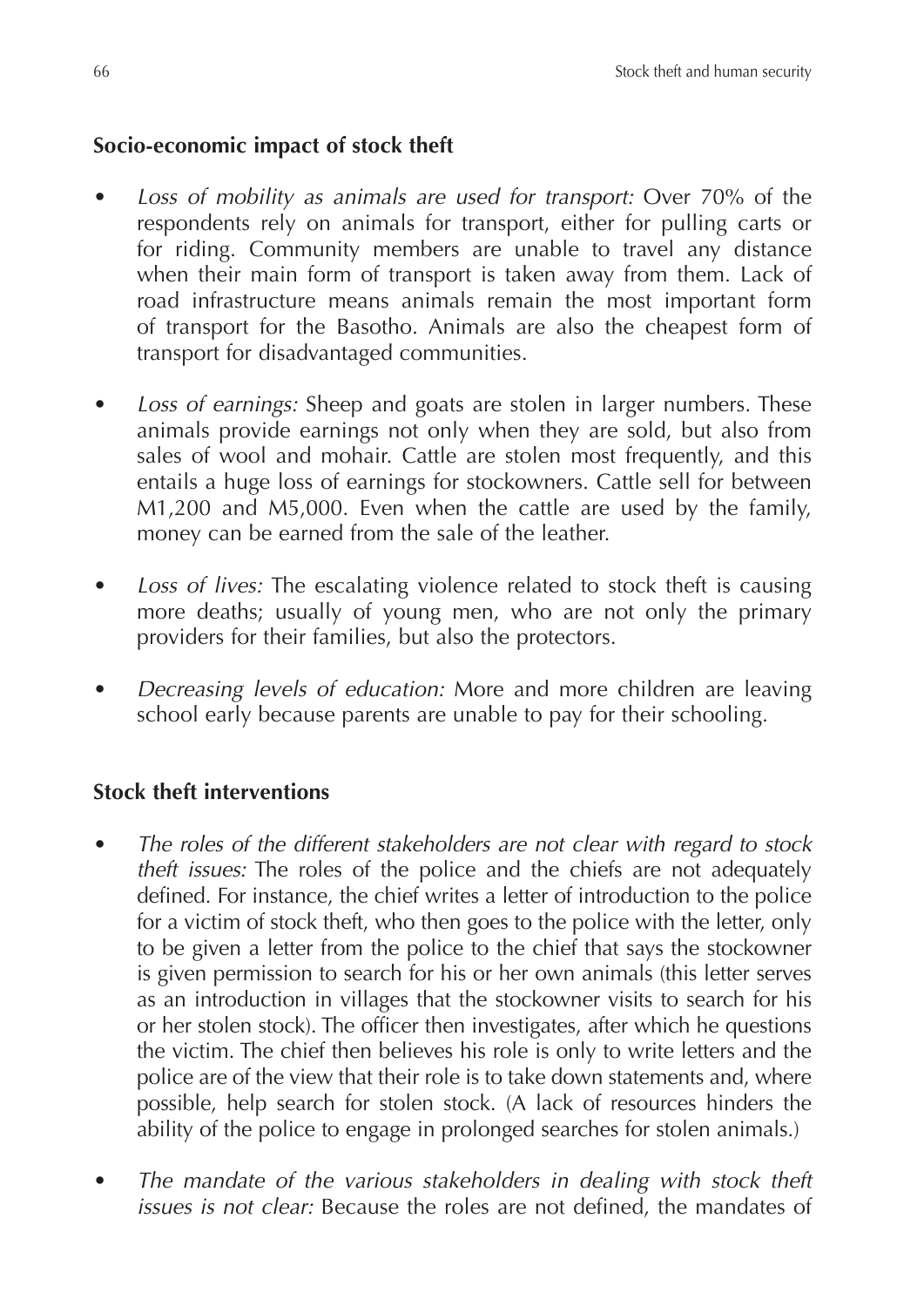the stakeholders are not clear either. For instance, the STAs think that their mandate is to search for stolen stock, catch the perpetrators, and hand them over to the police. The police think their mandate is to take statements, fill in dockets and act as witnesses in court. Prosecutors view their role as going to court with a docket that has been completed by the police. The stakeholders have carved niches for themselves and do not try to address the problem in its entirety.

- *The lack of resources hinders implementation of the strategies:* STAs and police patrols do not have the money to conduct extended operational searches for stolen animals. They lack essential equipment such as flashlights, bullet-proof vests, dry rations and shortwave radios.
- • *STAs are rendered ineffective by violence:* STAs are ceasing to exist as members fail to patrol at night because they are afraid of stock thieves. Also, the inability of members to defend themselves against armed stock thieves means that even when they patrol, they can do nothing to prevent thieves from taking stock.
- • *Lack of means of communicating with police makes it impossible to report stock theft in time for the police to respond:* For communities that are far from police stations, it is impossible to report crime in time for an effective response from the police. Reporting crime is at an all-time low as villagers feel it is futile.
- • *Community policing is failing because of a lack of organisation:* Because of the lack of formalised structures and remuneration, communities cannot agree on responsibilities.

#### **The Lesotho Mounted Police Service (LMPS)**

- • *The lack of resources hinders performance:* The police need off-road vehicles to deal effectively with stock theft. They also need a helicopter for regions that are impenetrable, except on foot. The lack of weapons, bulletproof vests, dry rations, tents and cold weather clothing makes their job difficult. The only resources they have in abundance are horses, but these are inadequate long-distance search operations.
- • *The police are committed to the social protection of the communities they serve:* The reason that the police are not doing stellar work is not because they are lazy or lack commitment, but because they are not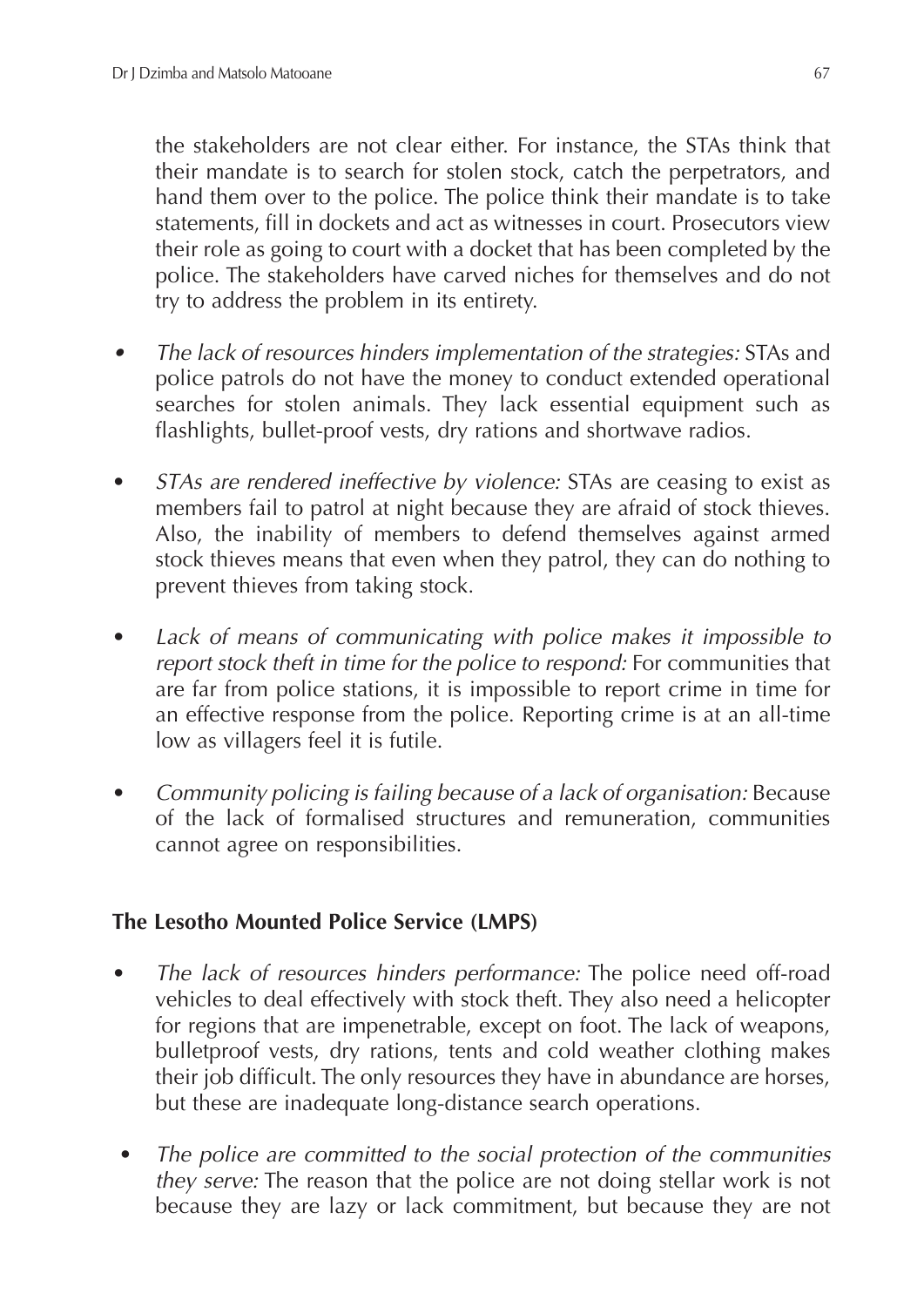motivated. The relationship between the police and the communities they serve is very good, showing that they make an effort to be involved in the communities they serve.

- • *The police crime prevention policy has not been implemented:* There is no problem identification, or prioritising of areas that need urgent attention or operational planning. This means the already limited resources are not used efficiently. For example, district headquarter stations have off-road vehicles, while the stations where they are needed, in rural areas, do not.
- • *Police records are a major weakness in the police procedural system:* Police dockets do not contain the information that prosecutors need for convictions. The procedures and processes followed in opening and maintaining records are inadequate. For instance, dockets are not assigned to particular officers – everyone in the department may deal with cases as and when he or she pleases. Even if officers are assigned cases, any officer in the station can open, change or add to the case docket if the officer in charge of that case is not available.
- • *Police are vulnerable to corruption:* That the police do not have the requisite tools for their work makes them vulnerable to corruption. In most cases when they go on patrol or on a mission, no sleeping arrangements are made for them, nor are they provided with food. Once they are hungry and desperate it becomes easy to accept bribes from thieves. If basic resources are provided, the police should be able to improve delivery and their vulnerability to corruption reduced tremendously.

# **The Criminal Justice System of Lesotho**

- • *The practical application of the law as it stands is not clear:* The Stock Theft Act places jurisdiction to try cases in the magistrate's courts. However, the question of proper jurisdiction is regularly disputed, because the penalties in the Act are either minimal or are outside the jurisdiction of the magistrate's courts. This attracts referrals of stock theft cases to the High Court. Confidence is lost in the Criminal Justice System simply because it is difficult to establish through Sections 8 and  $13$  where the statute places the power to try and confer penalties in the related offences.
- • *Case law has developed judicial precedence that gives magistrate's courts jurisdiction to try stock theft cases (Fatane and Others v Rex cc*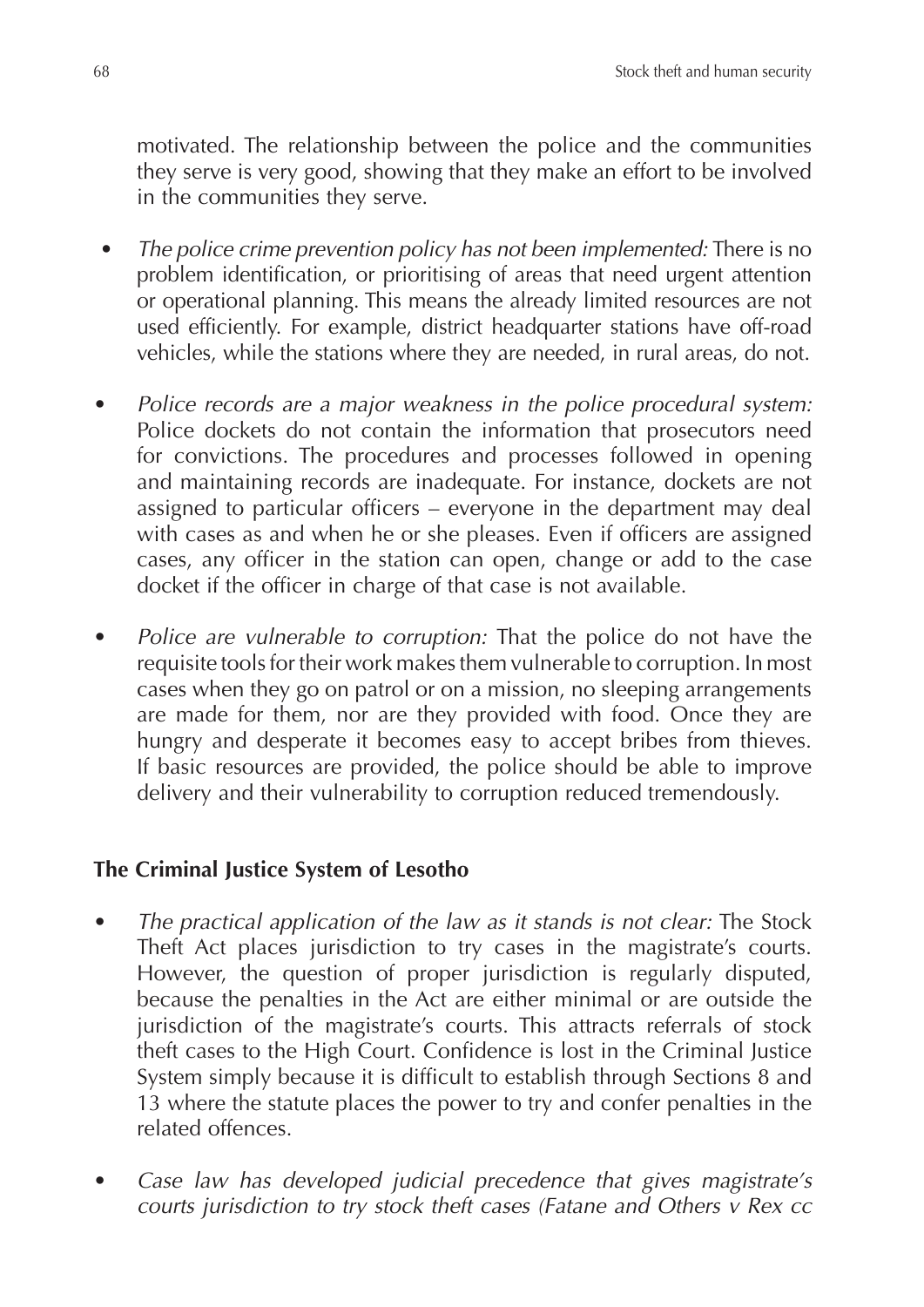*03/2004)*: There has been a significant shift from the severe punishments prescribed in the statutes to more humane and enlightening sentencing policies. For instance, one cannot comprehend why a person who fails to mark livestock timeously could be sent to prison for 25 years or pay a fine of M25,000, as the Stock Theft Act provides. Even a person suspected of this is required to pay bail of M20,000. The objective of the Stock Theft Act is made ineffective by this anomaly.

- • *Conflict of laws:* The Criminal Procedure and Evidence Act No 7 of 1981 gives magistrate's courts the power to impose penalties in stock theft cases. This conflicts with the Subordinate Courts Order of 1988, which indicates that magistrate's courts cannot try cases with penalties exceeding M20,000. This leaves the High Court as the court of jurisdiction to try stock theft cases. The conflict of these statutes creates another problem of constitutional and fundamental human rights as per the provisions of Section 12(2) of the constitution. For instance, the Stock Theft Act gives powers to the authorities to apprehend suspects without a warrant when no reasonable cause is shown. This is contradictory to the provision in the constitution, which demands a warrant of apprehension when an arrest is made.
- Central or Basotho courts do not even administer an oath. This is spelt out in Rule 17(2) of the Basotho Courts and Procedure Rules, which provides that "oaths shall not be administered to witnesses in the Basotho courts". If this law is enforced, then perjury in matters such as lying under oath cannot be punished, which brings about a conflict in the application of the laws.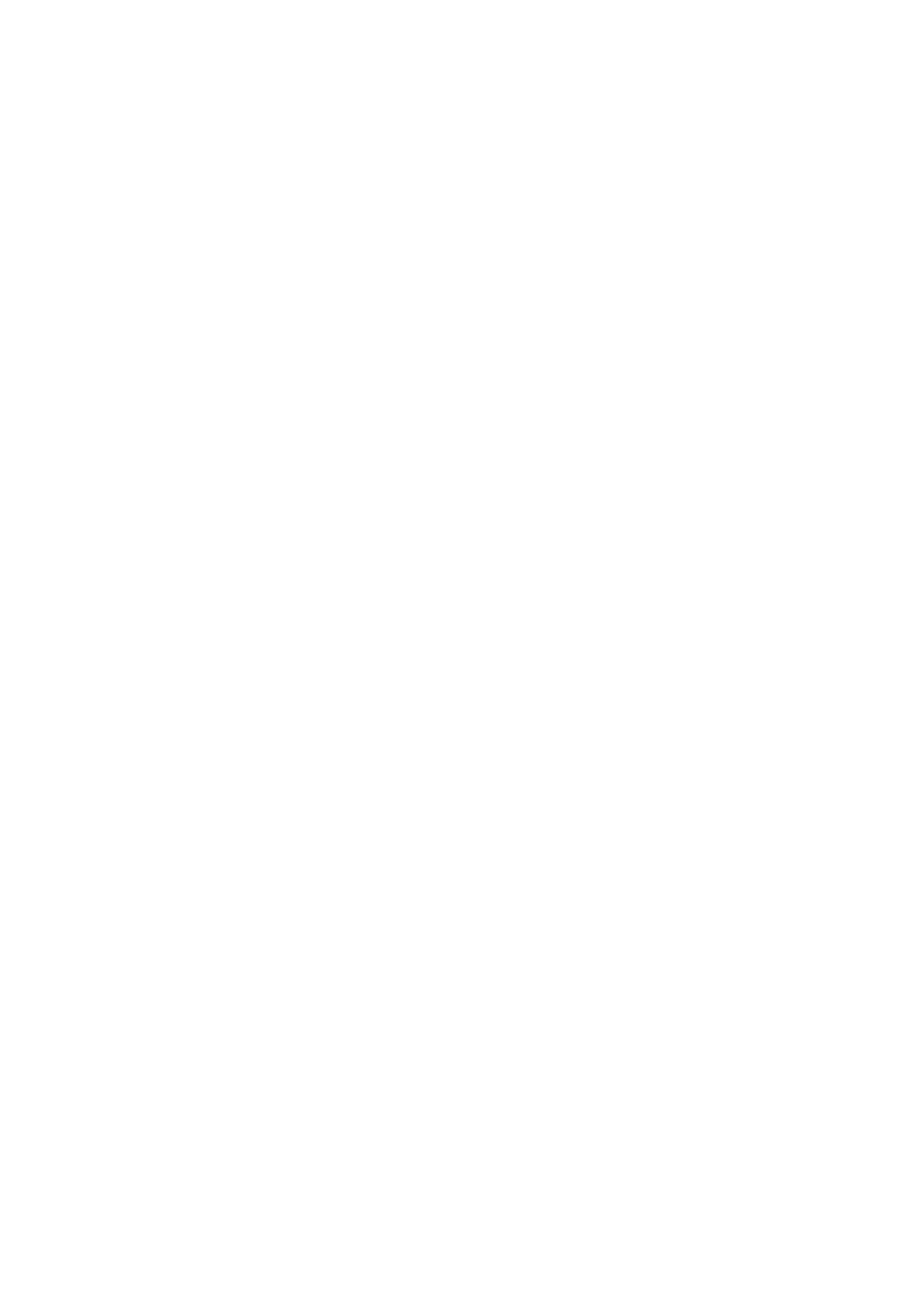# **CHAPTER 6** RECOMMENDATIONS

# **Communities**

- STAs and ACCs should be registered by the Ministry of Home Affairs as part of the protection services with inclusive benefits from July 2005 to December 2005.
- Training should be provided to STAs and ACCs. The police can do this after the associations have been registered and operational planning for this can be done using the register as a map. Training can start in April 2006 as it is budgeted for in the next financial year.
- More formalised avenues of communication should be opened between communities and the police.
- The communities should be included in any operational plans that are made by the police, as they can be of great assistance.
- Stock theft associations should be renamed anti-stock theft associations or another name that reflects that they are intended to combat stock theft.
- An incentive should be provided to communities to make STAs more effective. A standardised fee for services should be investigated by the Ministry of Home Affairs by the end of 2006.
- The Ministry of Home Affairs, through the police, should include plans for combating stock theft through communities in their annual work plan.

#### **Police**

• Even a single helicopter for the police would be invaluable. The Ministry of Home Affairs, the Ministry of Justice and the Ministry of Defence could investigate whether they could buy a helicopter for joint use.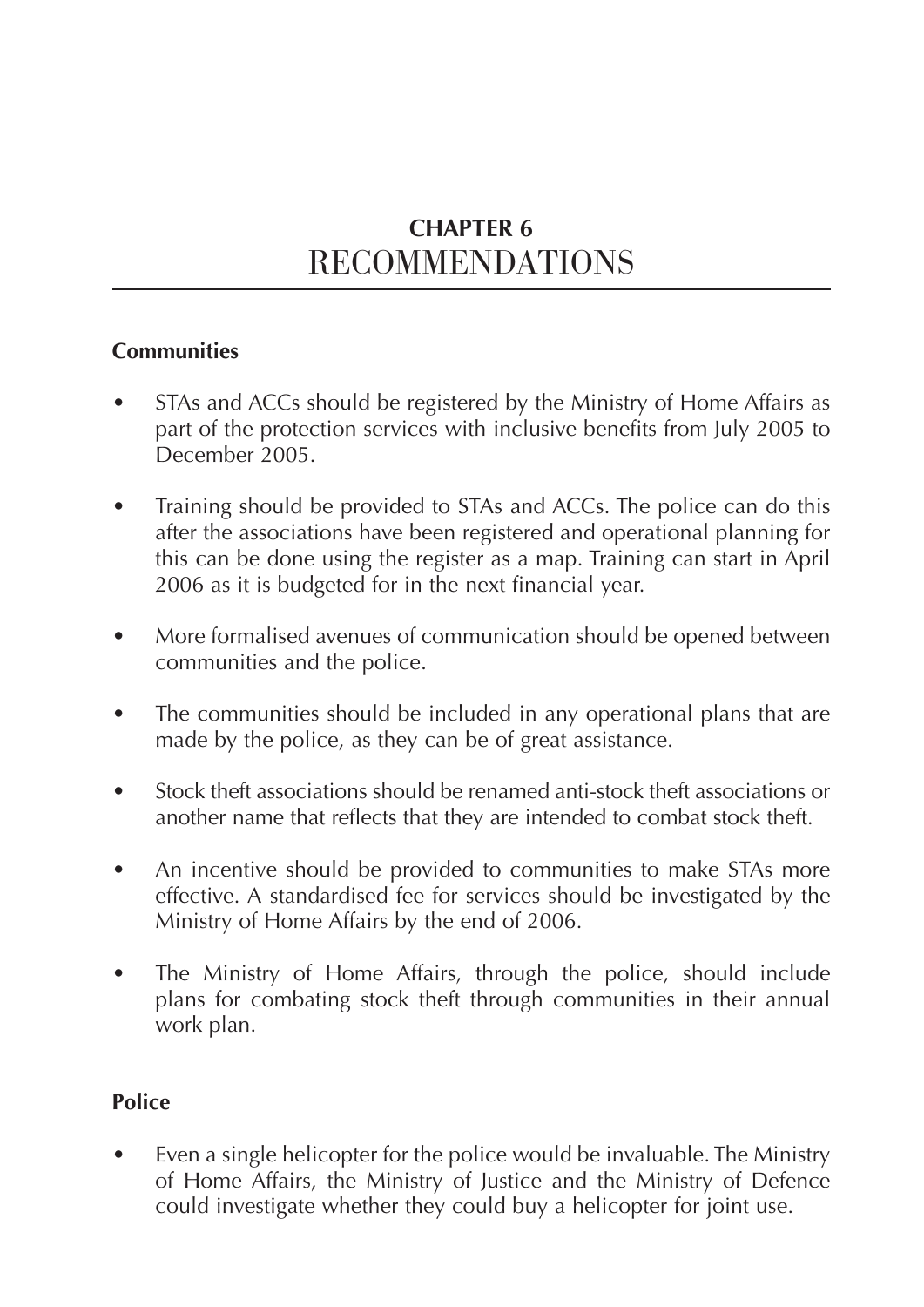- Establish many police stations to cut the distance people walk to report crime.
- Undertake joint patrols and missions between the army and the police more often throughout the country.
- Increase the number of vehicles available to the Stock Theft Unit.
- Increase trucks in each district to confiscate and transport stock.
- Buy motorcycles and horse trailers.
- Stock Theft Unit members should have dry rations for long pursuits.
- A special allowance should be provided for Stock Theft Unit members.
- More training should be provided for Stock Theft Unit members. This could include comprehensive docket entry.
- The Stock Theft Unit should be headed by an Assistant Commissioner for Stock Theft to give the problem a higher profile.
- Office space and remuneration (including a risk allowance and a subsistence allowance) should be reviewed to ensure that the police are motivated to service this difficult area with enthusiasm and to reduce corruption.
- To fast-forward the process of implementing micro-chipping, computers should be allotted to the Stock Theft Unit to keep track of all stock. The micro-chips should be made available to stockowners at a subsidised rate  $44$
- Review the format of data entry on dockets.

Strengthening crime prevention and reducing the high crime rate is the best means of addressing the impacts of stock theft on communities. Priority should therefore be given to the strengthening of crime prevention strategies in the following ways:

• Crime prevention committees (equipped with two-way radios) should be established at community level. These committees should be based on guidelines and mutual support mechanisms involving police-public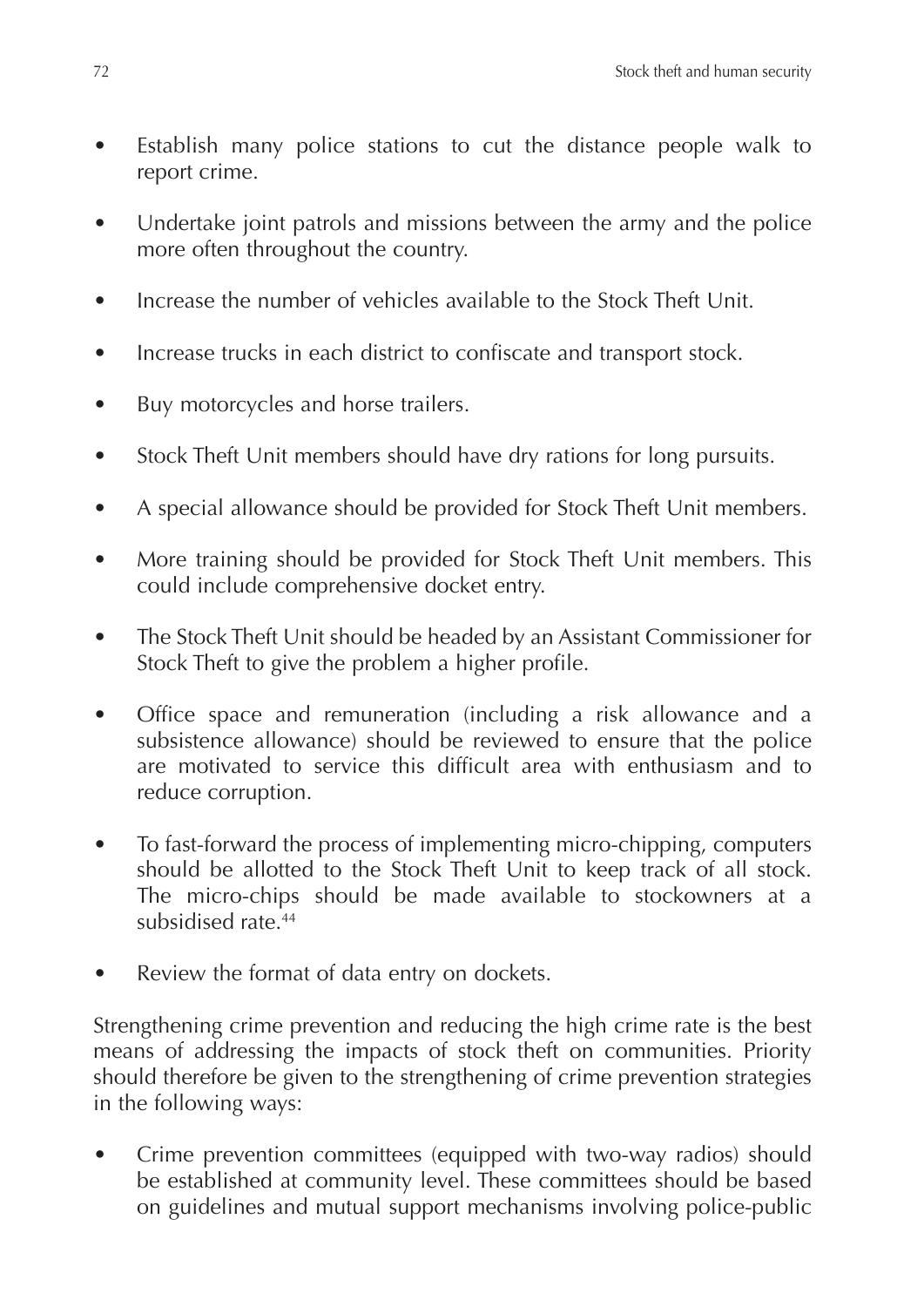partnerships (models for this exist in Morija, Pitseng, Mapholaneng, Ha Mofoka and Matelile), which will be evaluated before up-scaling.

- Livestock registration and marking should be expanded to curb the high rate of livestock theft and to sensitise communities along both sides of the border to cross-border crime and stock theft. The micro-chips should also be made available to the stock owners at a subsidised rate
- Strategic locations should be identified where there is a need for police stations and appropriate facilities should be provided.
- Facilities at existing police stations should be improved.

# **Magistrates**

- The number of magistrates in districts must be increased to enhance the effectiveness and efficiency of the judicial system.
- Magistrates should specialise, so that they are equipped to deal with the particular challenges that are inherent in the society. For instance, magistrates should head specialised courts that deal with different matters.
- Increase offices and court space for magistrates.

While these systems are being put into place, three roving courts could be established (one south, one north and one central in the country) and magistrates together with specialised prosecutors should try stock theft cases in these courts.

#### **Prosecutors**

- Prosecutors should undertake specialisations in aspects of the law to deal with cases in their field of speciality.
- A special programme should be set up to familiarise prosecutors with the communities they serve and help them understand the challenges faced by the witnesses and victims that they deal with.
- Prosecutors should be more accessible to the police. Better information sharing between the police and prosecutors and a closer working relationship should be developed.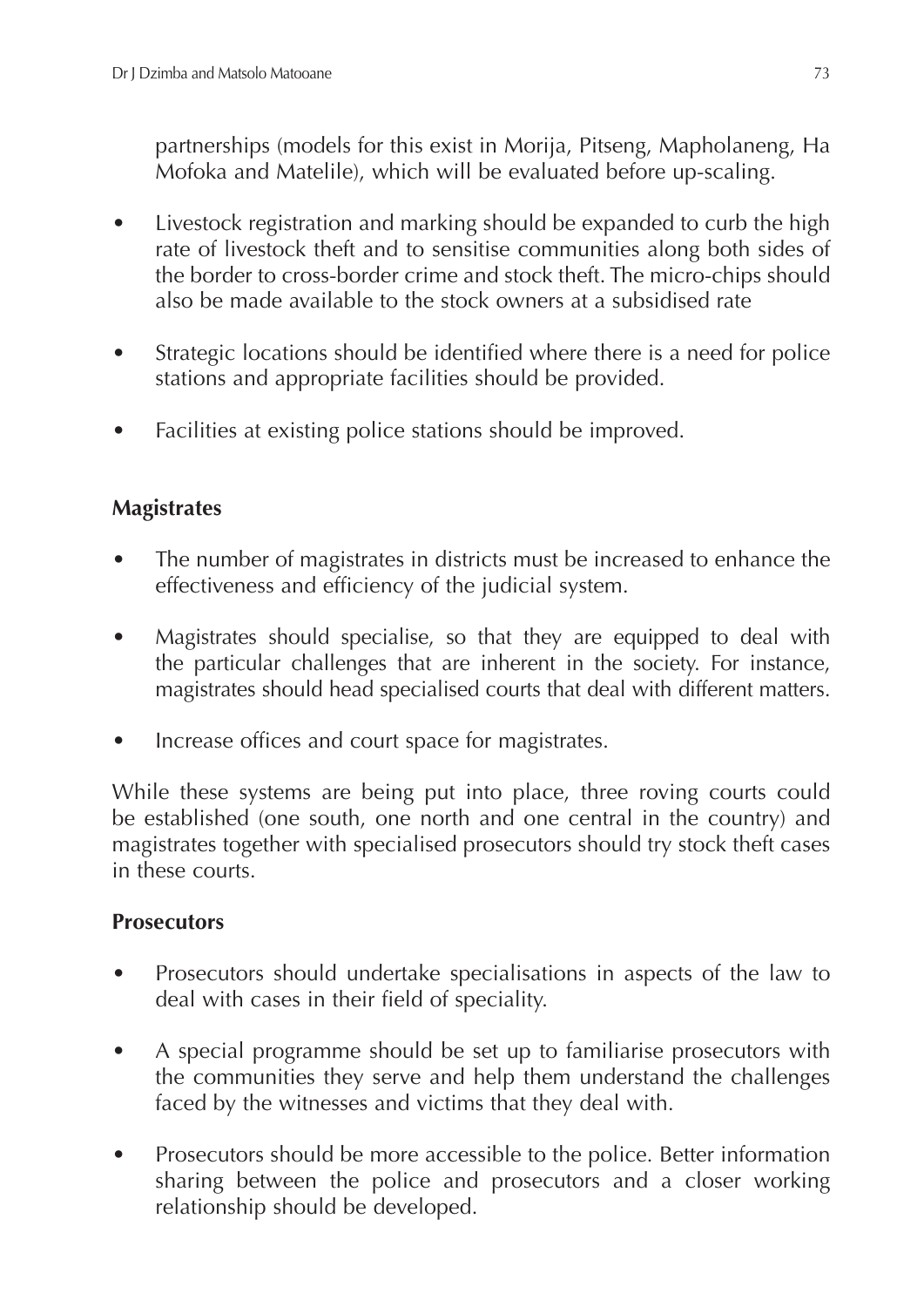• Prosecutors should be provided with gazettes through a library. The library should also contain judgments on cases of stock theft so that there can be uniformity of knowledge.

The steps that are recommended for prosecutors and magistrates are ultimately intended to improve case management. This is essential to maintain human rights and promote confidence in the judicial system. Specific actions to be implemented are:

- Develop a case management policy and implement the Speedy Trials Act.
- Train police to compile dockets properly and to transfer these dockets effectively to the prosecution office.
- Improve the existing registers tracing movement of dockets and establish complaint mechanisms to deal with unsatisfactory cases.
- Develop an effective case-tracking system that is transparent to all key stakeholders.
- Maintain staff motivation and curb turnover by improving working conditions.

#### **Government**

- Government should change the marking of animals to include livestock with particular symbols in addition to earmarking and branding (perhaps enhance micro-chipping).
- Government needs to consider the seriousness of stock theft and accord it priority on its agenda.
- The Stock Theft Act should be reviewed in terms of the sentences and fines handed down.

The primary responsibility of government is to establish a restorative judicial and rehabilitation system. The emphasis of such a 'pro-poor system' should not be on punishment, but on compensating victims for their losses and ensuring that offenders are rehabilitated and returned to society armed with skills and an understanding of what they can contribute. This requires radical reforms that will take many years. Steps to consider include: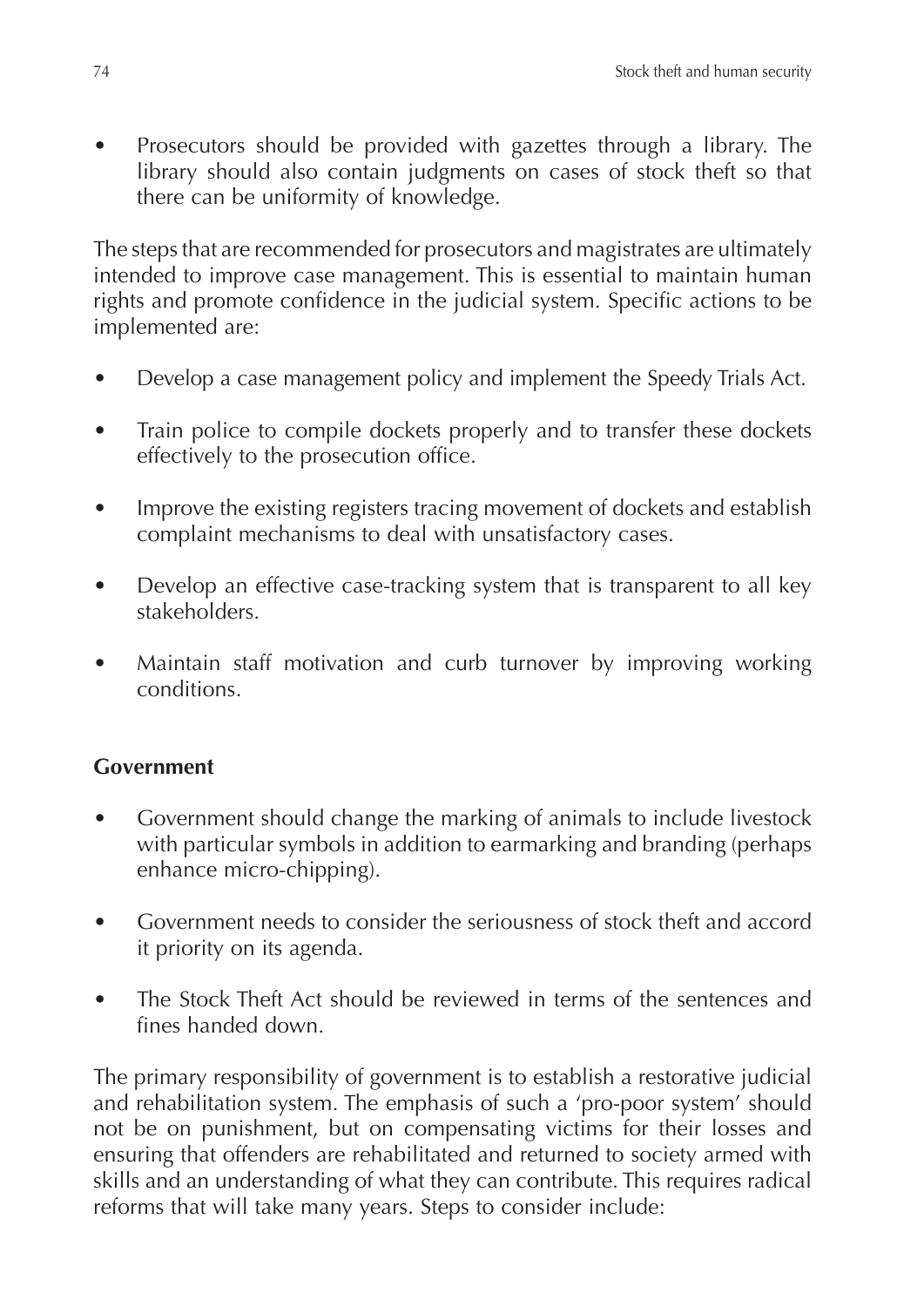- establishing an inclusive task force to define restorative justice;
- orienting and training legal practitioners and other stakeholders in the effective implementation of a restorative judicial system;
- reconstructing and improving the central prison and constructing two more open camp prisons;
- training inmates to acquire functional literacy and numeric skills, as well as vocational skills:
- implementing alternative post-sentence measures to custody and release eligible inmates on parole where possible; and
- establishing community-based structures for restorative justice.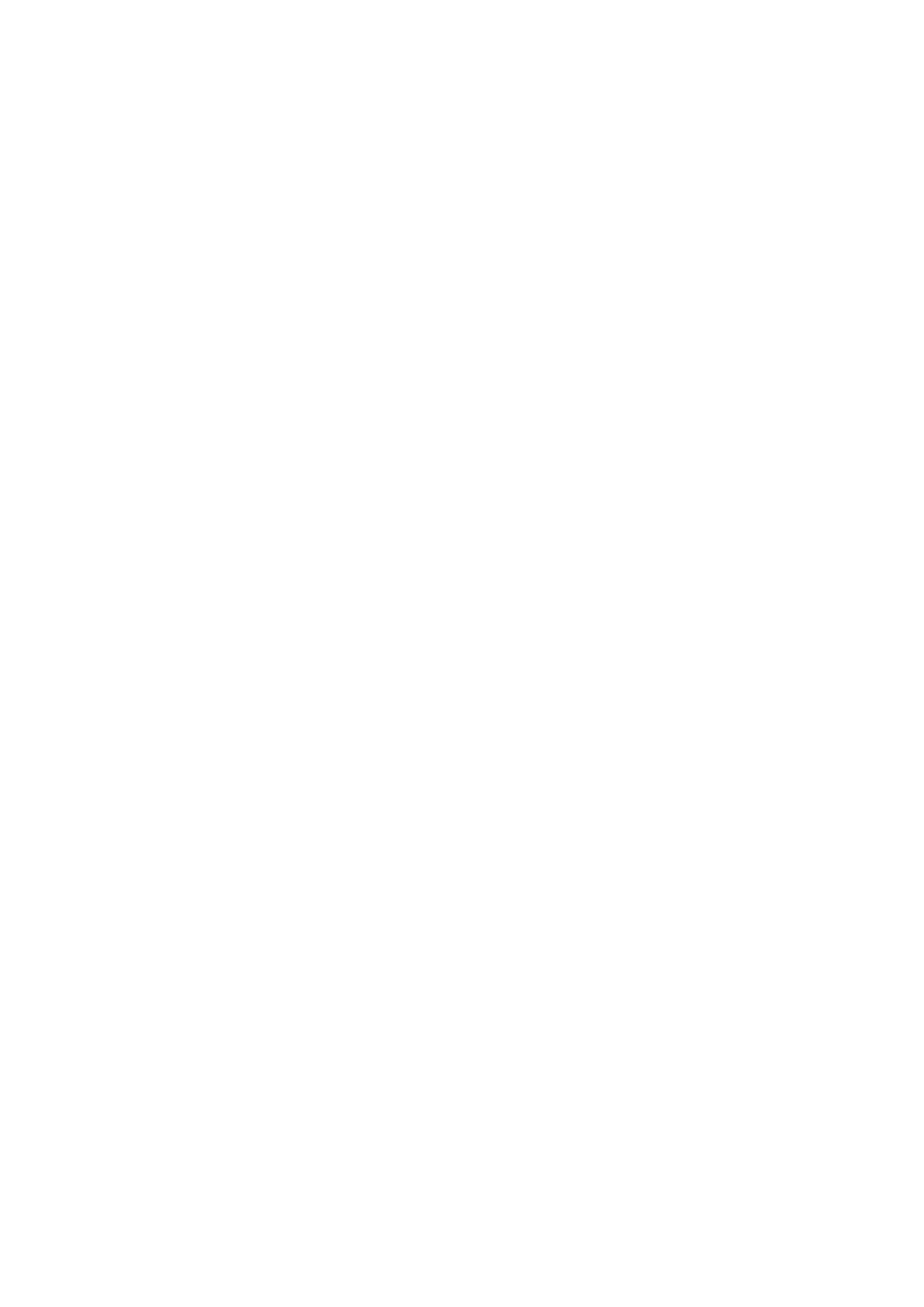# **APPENDIX** LESOTHO STOCK THEFT STATISTICS

| <b>District</b>     | <b>Cattle</b> | <b>Sheep</b> | Goats   | <b>Pigs</b> | <b>Horses</b> | <b>Donkeys</b> | <b>TOTAL</b> |
|---------------------|---------------|--------------|---------|-------------|---------------|----------------|--------------|
| Butha-Buthe         | 39,065        | 59,945       | 41,645  | 5,140       | 4,325         | 11,510         | 161,630      |
| Leribe              | 129,875       | 108,450      | 119,500 | 21,625      | 16,625        | 30.750         | 426,825      |
| Berea               | 86,625        | 60,250       | 37,875  | 29,250      | 5,625         | 26,250         | 245,875      |
| Maseru              | 128,125       | 153,700      | 88,875  | 35,000      | 16,875        | 28,250         | 450,825      |
| Mafeteng            | 79,894        | 138,564      | 55,938  | 14,750      | 6,313         | 22,688         | 318,147      |
| Mohale's Hoek       | 55,750        | 86,645       | 150,750 | 14,125      | 10,125        | 17,375         | 334,770      |
| <b>Quthing</b>      | 43,500        | 99,375       | 96,125  | 8,250       | 6,750         | 7.625          | 261,625      |
| <b>Oacha's Neck</b> | 22,675        | 52,200       | 14,800  | 2,800       | 3,975         | 4,500          | 100,950      |
| Mokhotlong          | 43,875        | 165,125      | 72,250  | $\Omega$    | 8,875         | 11,000         | 301,125      |
| Thaba-Tseka         | 80,500        | 192,375      | 152,500 | 4,125       | 17,250        | 2.000          | 448,750      |
| <b>TOTAL</b>        | 709.884       | 1.116.629    | 830.258 | 135.065     | 96.738        | 161.948        | 3.050.522    |

## **Table 1 Livestock census, 2000/01**

#### **Table 2 Summary of livestock theft and recovery, 2000–2004**

|              | Number of<br>animals stolen | Number of<br>animals recovered | $\%$<br><b>Recovery</b> |
|--------------|-----------------------------|--------------------------------|-------------------------|
| 2000/01      | 33,950                      | 11,150                         | 33                      |
| 2001/02      | 30,105                      | 11,074                         | 36                      |
| 2002/03      | 26,678                      | 13,369                         | 50                      |
| 2003/04      | 18,442                      | 7.847                          | 43                      |
| <b>TOTAL</b> | 109,268                     | 41,862                         | 38                      |

#### **Table 3 Trend of stock theft by year and district**

| <b>District</b> | 2000/01 | 2001/02 | 2002/03 | 2003/04 | <b>TOTAL</b> | <b>RANK</b>    |
|-----------------|---------|---------|---------|---------|--------------|----------------|
| <b>BB</b>       | 2,239   | 2,169   | 1,458   | 1,005   | 6,871        |                |
| <b>LR</b>       | 2,179   | 1,562   | 3,577   | 1,739   | 9,057        |                |
| <b>BR</b>       | 3,117   | 3,382   | 4,318   | 2,215   | 13,032       | $\overline{4}$ |
| <b>MSU</b>      | 4,785   | 6,469   | 6,329   | 3,877   | 21,460       |                |
| <b>MFT</b>      | 1,342   | 1,033   | 1,222   | 1,087   | 4,684        | 8              |
| <b>MH</b>       | 476     | 287     | 811     | 390     | 1,964        | 10             |
| OT              | 546     | 565     | 516     | 727     | 2,354        | 9              |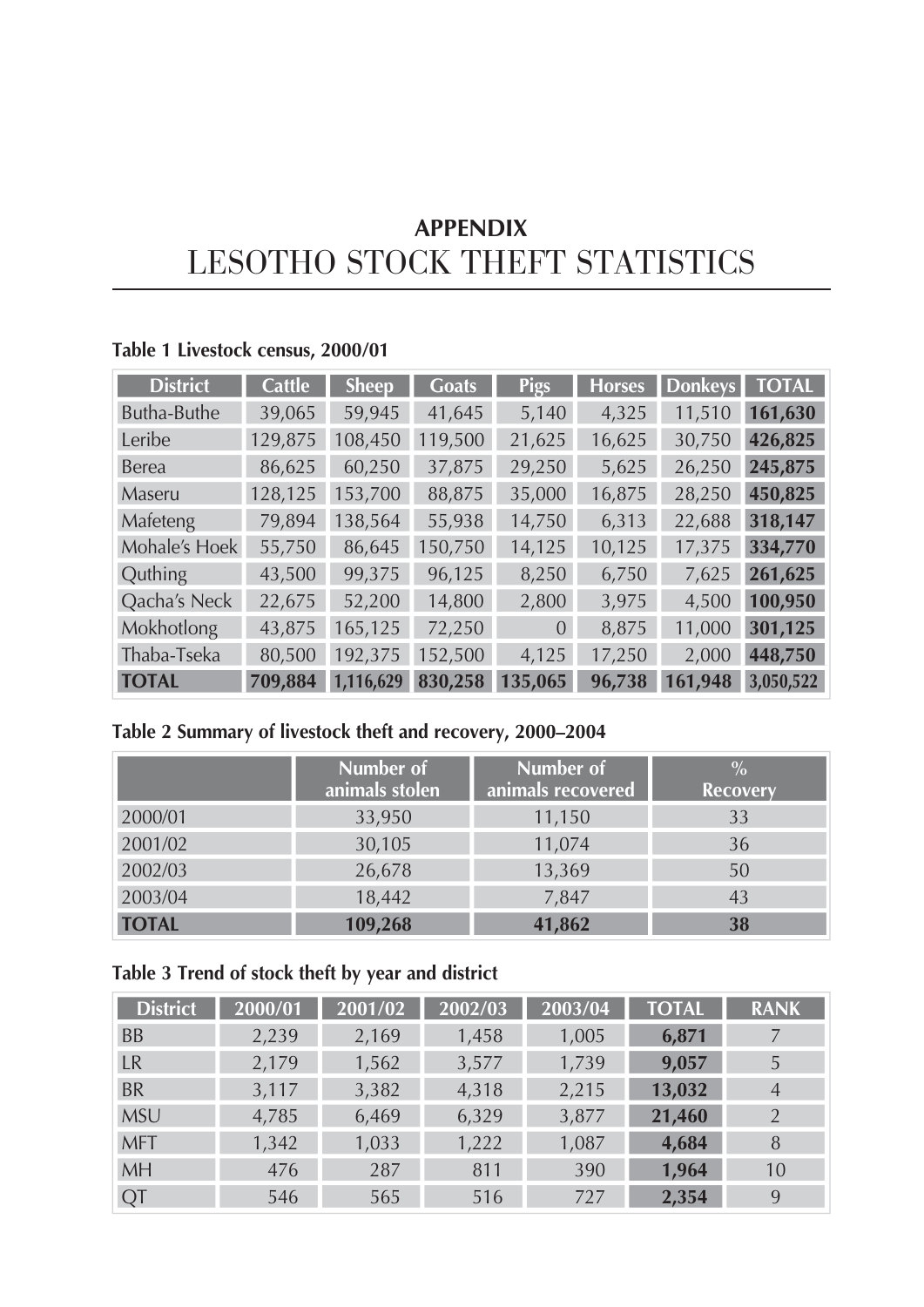| <b>District</b> | 2000/01 | 2001/02 | 2002/03 | 2003/04 | <b>TOTAL</b> | <b>RANK</b> |
|-----------------|---------|---------|---------|---------|--------------|-------------|
| <b>ONEK</b>     | 3.332   | 1,639   | 1.586   | 1.850   | 8.407        |             |
| <b>MKG</b>      | 7.231   | 4.949   | 2.280   | 2.889   | 17.349       |             |
| TT              | 8.703   | 8.050   | 4.581   | 2.663   | 23.997       |             |
| <b>TOTAL</b>    | 33,950  | 30,105  | 26,678  | 18.442  | 109,175      |             |

**Table 4 Number of animals stolen during 2000/01**

| <b>District</b> | <b>Cattle</b> | <b>Horses</b> | <b>Donkeys</b> | <b>Sheep</b> | <b>Goats</b> | <b>Pigs</b>    | <b>Mules</b>   | <b>TOTAL</b> |
|-----------------|---------------|---------------|----------------|--------------|--------------|----------------|----------------|--------------|
| <b>BB</b>       | 611           | 107           | 75             | 944          | 499          | 3              | $\overline{0}$ | 2,239        |
| <b>LR</b>       | 1,023         | 88            | 69             | 607          | 390          | $\overline{2}$ | $\overline{0}$ | 2,179        |
| <b>BR</b>       | 1.240         | 108           | 136            | 1.089        | 544          | $\overline{0}$ | 0              | 3,117        |
| <b>MSU</b>      | 1.812         | 246           | 175            | 1.508        | 1.036        | 8              | $\overline{0}$ | 4.785        |
| <b>MFT</b>      | 332           | 37            | 27             | 775          | 171          | $\Omega$       | $\overline{0}$ | 1,342        |
| <b>MH</b>       | 139           | 16            | $\mathcal{P}$  | 141          | 177          | 1              | $\Omega$       | 476          |
| QT              | 202           | 102           | 47             | 172          | 222          | $\overline{2}$ | 1              | 546          |
| <b>QNEK</b>     | 704           | 340           | 90             | 1.475        | 722          | $\Omega$       |                | 3,332        |
| <b>MKG</b>      | 1.196         | 641           | 217            | 4.509        | 665          | $\overline{0}$ | 3              | 7.231        |
| ТT              | 1,533         | 567           | 237            | 5,125        | 1.241        | $\Omega$       | $\overline{0}$ | 8,703        |
| <b>TOTAL</b>    | 8,792         | 2,252         | 1.075          | 16,345       | 5,667        | 16             | 5              | 33,950       |

**Table 5 Number of animals recovered in 2000/01**

| <b>District</b> |       |     | Cattle   Horses Donkeys   Sheep |       | <b>Goats</b> | <b>Pigs</b>    |                |        | Mules TOTAL <sup>%</sup> Recovery |
|-----------------|-------|-----|---------------------------------|-------|--------------|----------------|----------------|--------|-----------------------------------|
| <b>BB</b>       | 102   | 28  |                                 | 162   | 28           |                | $\Omega$       | 328    | 15                                |
| <b>LR</b>       | 534   | 23  | 45                              | 805   | 596          |                |                | 2,005  | 92                                |
| <b>BR</b>       | 513   | 51  | 22                              | 143   | 65           | $\Omega$       | $\Omega$       | 794    | 25                                |
| <b>MSU</b>      | 788   | 97  | 43                              | 437   | 211          | $\overline{2}$ | $\Omega$       | 1,578  | 33                                |
| <b>MFT</b>      | 33    | 5   | 5                               | 85    | 12           | $\overline{2}$ | $\Omega$       | 142    | 11                                |
| <b>MH</b>       | 100   | 10  | $\mathfrak{D}$                  | 63    | 80           | 0              | $\Omega$       | 255    | 54                                |
| QT              | 287   | 49  | 31                              | 89    | 96           | 0              | $\Omega$       | 552    | 101                               |
| QNEK            | 560   | 177 | 44                              | 1,246 | 66           | 0              |                | 2.094  | 63                                |
| <b>MKG</b>      | 509   | 155 | 85                              | 223   | 124          | $\Omega$       | $\overline{2}$ | 1.098  | 15                                |
| ТT              | 446   | 222 | 87                              | 1.083 | 466          | $\Omega$       | $\Omega$       | 2.304  | 26                                |
| <b>TOTAL</b>    | 3,872 | 817 | 371                             | 4.336 | 1,744        | 6              | 4              | 11,150 |                                   |
| % Recovery      | 44    | 36  | 35                              | 27    | 41           | 25             | 80             |        | 33                                |

# **Table 6 Number of animals stolen during 2001/02**

|           |     |    | District   Cattle   Horses   Donkeys   Sheep   Goats   Pigs   Mules   TOTAL |        |       |  |                 |
|-----------|-----|----|-----------------------------------------------------------------------------|--------|-------|--|-----------------|
| <b>BB</b> | 560 | 56 | $-107$                                                                      | $-903$ | - 543 |  | $0 \quad 2.169$ |
| LR        | 680 |    | 44                                                                          | 546    | 219   |  | 1.562           |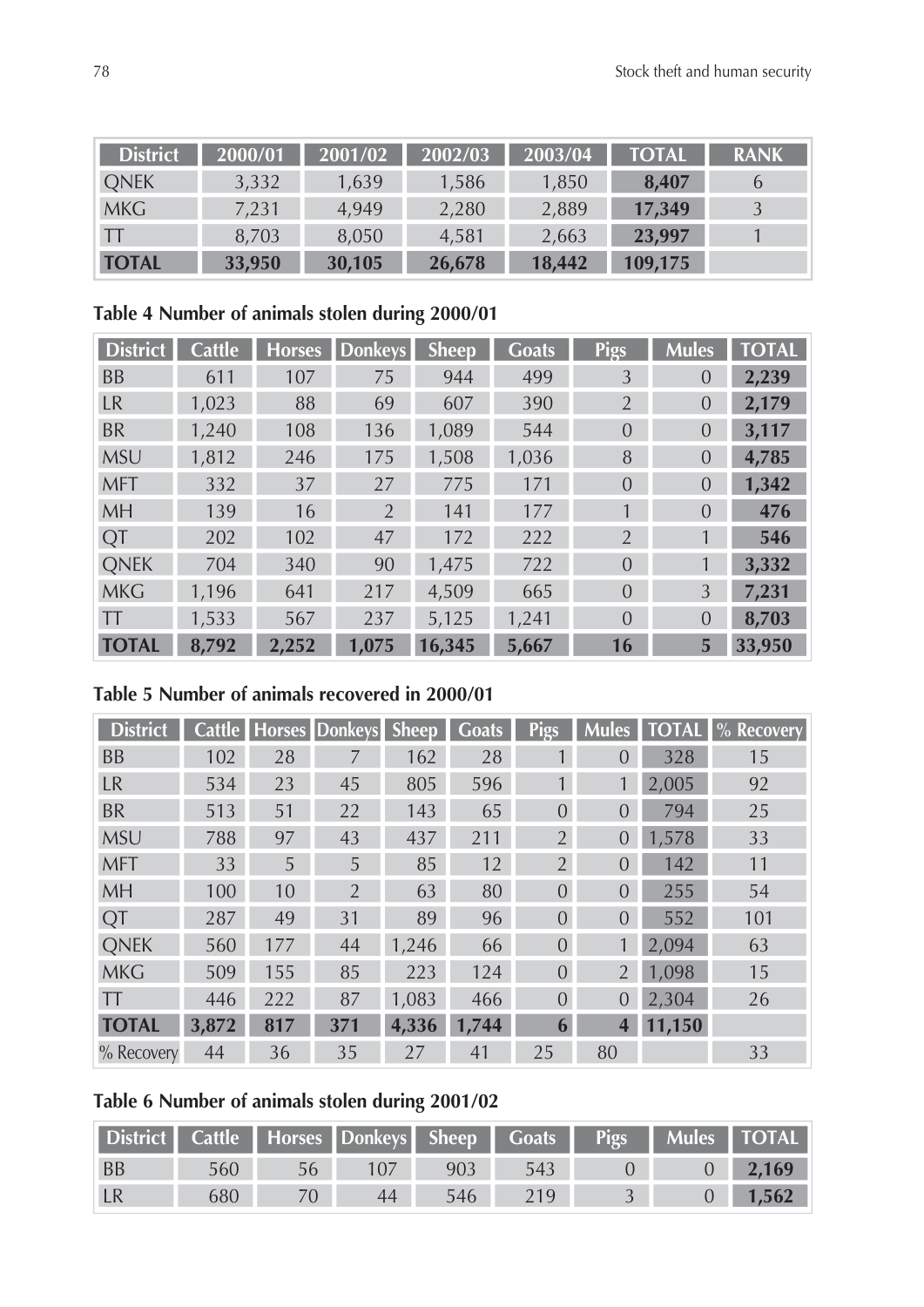| <b>District</b> | <b>Cattle</b> | <b>Horses</b> | <b>Donkeys</b> | <b>Sheep</b> | <b>Goats</b> | <b>Pigs</b>    | <b>Mules</b>   | <b>TOTAL</b> |
|-----------------|---------------|---------------|----------------|--------------|--------------|----------------|----------------|--------------|
| <b>BR</b>       | 1.597         | 143           | 129            | 1,155        | 356          | $\overline{2}$ | $\overline{0}$ | 3,382        |
| <b>MSU</b>      | 2,594         | 335           | 237            | 2,186        | 1,108        | 9              | $\overline{0}$ | 6,469        |
| <b>MFT</b>      | 214           | 25            | 17             | 644          | 129          | $\overline{4}$ | $\overline{0}$ | 1,033        |
| <b>MH</b>       | 65            | 12            |                | 163          | 46           | $\Omega$       | $\overline{0}$ | 287          |
| QT              | 181           | 53            | 52             | 153          | 125          |                | $\overline{0}$ | 565          |
| <b>QNEK</b>     | 557           | 243           | 49             | 466          | 324          | $\Omega$       | $\overline{0}$ | 1,639        |
| <b>MKG</b>      | 840           | 598           | 120            | 3,138        | 250          | $\Omega$       | 3              | 4.949        |
| ТT              | 1,561         | 608           | 226            | 4,893        | 761          | $\Omega$       |                | 8.050        |
| <b>TOTAL</b>    | 8.849         | 2.143         | 982            | 14.247       | 3,861        | 19             | 4              | 30,105       |

**Table 7 Number of animals recovered during 2001/02**

| <b>District</b> |       |                |          |       |       |                |                |        | Cattle Horses Donkeys Sheep Goats Pigs Mules TOTAL % Recovery |
|-----------------|-------|----------------|----------|-------|-------|----------------|----------------|--------|---------------------------------------------------------------|
| <b>BB</b>       | 176   | 12             | 21       | 110   | 110   |                | $\Omega$       | 430    | 20                                                            |
| <b>LR</b>       | 222   | 34             | 16       | 173   | 117   |                | $\Omega$       | 563    | 36                                                            |
| <b>BR</b>       | 342   | 42             | 12       | 189   | 38    |                | $\Omega$       | 624    | 18                                                            |
| <b>MSU</b>      | 1,062 | 131            | 99       | 923   | 349   | $\overline{2}$ | $\Omega$       | 2,566  | 40                                                            |
| <b>MFT</b>      | 9     | $\mathfrak{D}$ | $\Omega$ | 83    | 21    | $\Omega$       | $\Omega$       | 115    | 11                                                            |
| <b>MH</b>       | 55    | 11             | 3        | 125   | 14    | $\Omega$       | $\Omega$       | 208    | 72                                                            |
| QT              | 364   | 73             | 83       | 56    | 158   | $\Omega$       | $\Omega$       | 734    | 130                                                           |
| <b>QNEK</b>     | 377   | 102            | 27       | 162   | 214   | $\Omega$       | $\Omega$       | 882    | 54                                                            |
| <b>MKG</b>      | 889   | 282            | 71       | 1.423 | 131   | $\Omega$       | $\overline{4}$ | 2.800  | 57                                                            |
| TT              | 565   | 101            | 86       | 1,170 | 230   | $\Omega$       | $\Omega$       | 2.152  | 27                                                            |
| <b>TOTAL</b>    | 4,061 | 790            | 418      | 4,414 | 1,382 | 5              | 4              | 11.074 |                                                               |
| % Recovery      | 45    | 36             | 43       | 31    | 36    | 25             | 100            |        | 36                                                            |

**Table 8 Number of animals stolen during 2002/03**

| <b>District</b> | Cattle | <b>Horses</b> | <b>Donkeys</b> | <b>Sheep</b> | <b>Goats</b> | <b>Pigs</b>    | <b>Mules</b>   | TOTAL  |
|-----------------|--------|---------------|----------------|--------------|--------------|----------------|----------------|--------|
| <b>BB</b>       | 464    | 77            | 94             | 600          | 220          |                | $\overline{2}$ | 1,458  |
| <b>LR</b>       | 1,509  | 129           | 112            | 1,238        | 585          | 3              |                | 3,577  |
| <b>BR</b>       | 2,155  | 85            | 127            | 1,339        | 608          | $\overline{4}$ | $\overline{0}$ | 4,318  |
| <b>MSU</b>      | 2.790  | 220           | 226            | 2,856        | 231          | 6              | $\overline{0}$ | 6,329  |
| <b>MFT</b>      | 218    | 17            | 19             | 785          | 182          | 1              | $\overline{0}$ | 1,222  |
| <b>MH</b>       | 198    | 47            | 27             | 339          | 200          | $\Omega$       | $\Omega$       | 811    |
| QT              | 198    | 49            | 50             | 144          | 74           | 1              | $\Omega$       | 516    |
| <b>QNEK</b>     | 448    | 216           | 43             | 596          | 282          |                | $\Omega$       | 1,586  |
| <b>MKG</b>      | 528    | 298           | 72             | 1,231        | 151          | $\overline{0}$ | $\overline{0}$ | 2,280  |
| TΤ              | 1.319  | 407           | 113            | 2,150        | 591          | $\Omega$       |                | 4.581  |
| <b>TOTAL</b>    | 9.827  | 1.545         | 883            | 11.278       | 3.124        | 17             | 4              | 26,678 |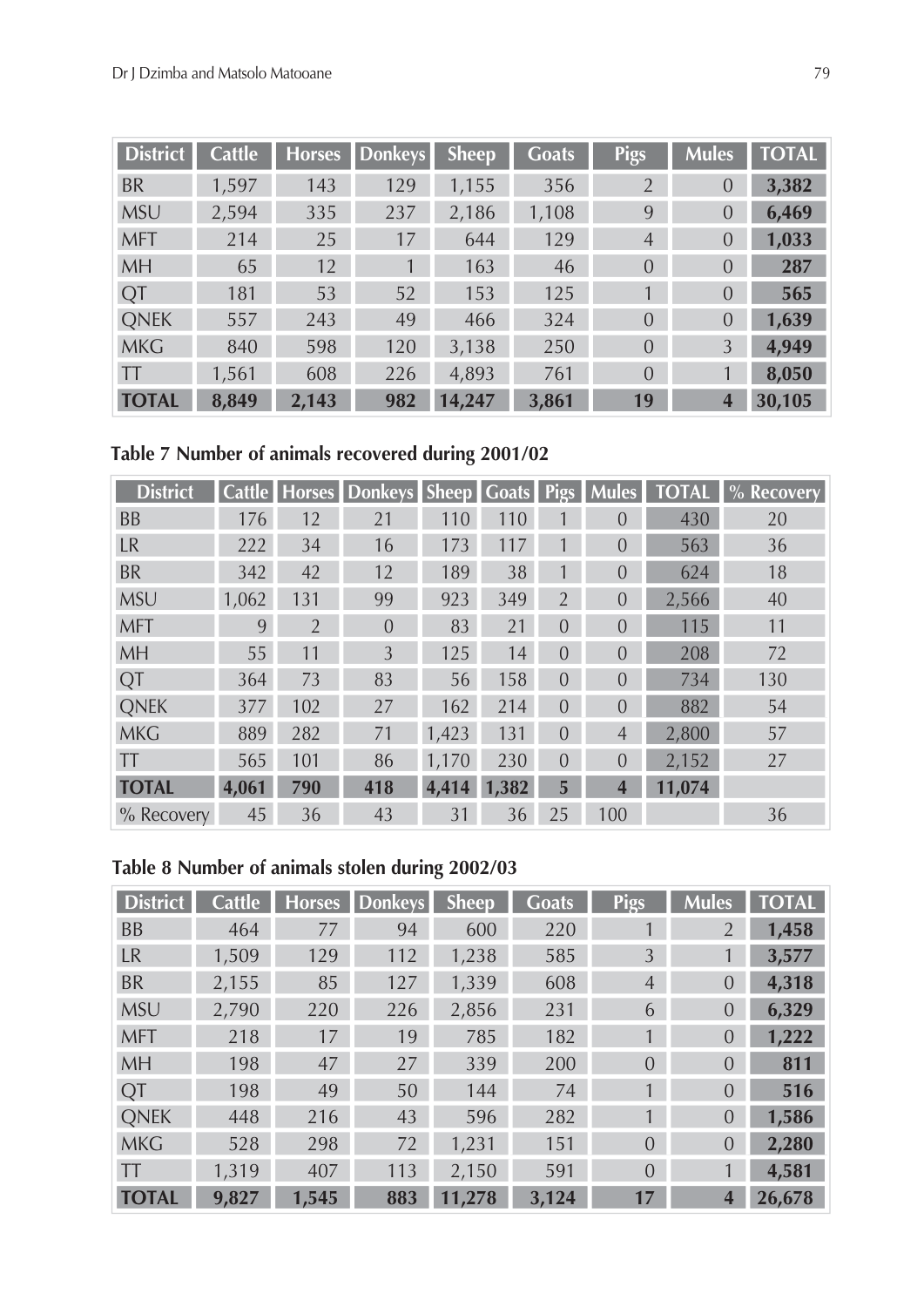| <b>District</b> |       |     |     |       |                |                |                |        | Cattle Horses Donkeys Sheep Goats Pigs Mules TOTAL % Recovery |
|-----------------|-------|-----|-----|-------|----------------|----------------|----------------|--------|---------------------------------------------------------------|
| <b>BB</b>       | 278   | 40  | 23  | 235   | $\overline{4}$ |                | $\Omega$       | 581    | 40                                                            |
| <b>LR</b>       | 849   | 79  | 59  | 338   | 543            | $\overline{2}$ | $\Omega$       | 1.840  | 51                                                            |
| <b>BR</b>       | 600   | 38  | 30  | 392   | 62             | $\Omega$       | $\Omega$       | 1,132  | 26                                                            |
| <b>MSU</b>      | 914   | 78  | 70  | 2,207 | 612            |                | $\Omega$       | 3,880  | 61                                                            |
| <b>MFT</b>      | 30    | 11  | 8   | 231   | 82             |                | $\Omega$       | 363    | 30                                                            |
| <b>MH</b>       | 83    | 62  | 6   | 166   | 86             | $\Omega$       | $\Omega$       | 403    | 50                                                            |
| QT              | 340   | 48  | 55  | 113   | 112            | $\Omega$       | $\Omega$       | 668    | 132                                                           |
| <b>ONEK</b>     | 491   | 112 | 41  | 24    | 151            | $\overline{2}$ |                | 822    | 52                                                            |
| <b>MKG</b>      | 653   | 141 | 72  | 985   | 344            | $\left($       | $\overline{4}$ | 2.095  | 92                                                            |
| TΤ              | 490   | 183 | 85  | 484   | 218            | $\left($       | $\Omega$       | 1.370  | 30                                                            |
| <b>TOTAL</b>    | 4,728 | 792 | 449 | 5,175 | 2,214          |                | 5              | 13,369 |                                                               |
| % Recovery      | 48    | 51  | 51  | 46    | 71             | 41             | 125            |        | 50                                                            |

**Table 9 Number of animals recovered in 2002/03**

**Table 10 Number of animals stolen in 2003/04**

| <b>District</b> | Cattle | <b>Horses</b> | Donkeys | <b>Sheep</b> | <b>Goats</b> | <b>Pigs</b> | <b>Mules</b>   | <b>TOTAL</b> |
|-----------------|--------|---------------|---------|--------------|--------------|-------------|----------------|--------------|
| <b>BB</b>       | 402    | 24            | 50      | 322          | 204          |             | $\overline{2}$ | 1,005        |
| <b>LR</b>       | 686    | 43            | 69      | 564          | 361          | 15          |                | 1,739        |
| <b>BR</b>       | 1.138  | 78            | 86      | 624          | 285          | 3           |                | 2,215        |
| <b>MSU</b>      | 1,325  | 180           | 126     | 1,623        | 617          | 6           | $\overline{0}$ | 3,877        |
| <b>MFT</b>      | 149    | 28            | 19      | 811          | 80           | $\Omega$    | $\overline{0}$ | 1,087        |
| <b>MH</b>       | 77     | 13            | 5       | 224          | 71           | $\Omega$    | $\overline{0}$ | 390          |
| QT              | 206    | 83            | 90      | 225          | 123          | $\Omega$    | $\overline{0}$ | 727          |
| <b>ONEK</b>     | 340    | 219           | 79      | 831          | 372          | $\Omega$    | 9              | 1.850        |
| <b>MKG</b>      | 616    | 304           | 90      | 1,655        | 224          | $\Omega$    | $\overline{0}$ | 2,889        |
| TΤ              | 690    | 169           | 121     | 1,373        | 309          |             | $\Omega$       | 2,663        |
| <b>TOTAL</b>    | 5,629  | 1.141         | 735     | 8.252        | 2,646        | 26          | 13             | 18.442       |

**Table 11 Number of animals recovered in 2003/04**

| <b>District</b> |     |    |                |     |     |                  |          |      | Cattle   Horses   Donkeys   Sheep   Goats   Pigs   Mules   TOTAL   % Recovery |
|-----------------|-----|----|----------------|-----|-----|------------------|----------|------|-------------------------------------------------------------------------------|
| <b>BB</b>       | 219 | 21 | 19             | 181 | 52  | $\overline{0}$   |          | 493  | 49                                                                            |
| LR              | 433 | 19 | 25             | 140 | 153 | $\left( \right)$ |          | 772  | 44                                                                            |
| <b>BR</b>       | 492 | 42 | 44             | 102 | 99  | $\overline{2}$   | $\Omega$ | 781  | 35                                                                            |
| <b>MSU</b>      | 446 | 49 | 13             | 416 | 218 | $\overline{4}$   | $\Omega$ | 1149 | 30                                                                            |
| <b>MFT</b>      | 38  | 26 |                | 145 | 56  | $\Omega$         | $\Omega$ | 172  | 16                                                                            |
| <b>MH</b>       | 73  | 9  | $\mathfrak{D}$ | 60  | 27  | $\overline{0}$   | $\Omega$ | 169  | 43                                                                            |
| ΟT              | 239 | 83 | 60             | 144 | 178 | $\Omega$         | $\Omega$ | 704  | 97                                                                            |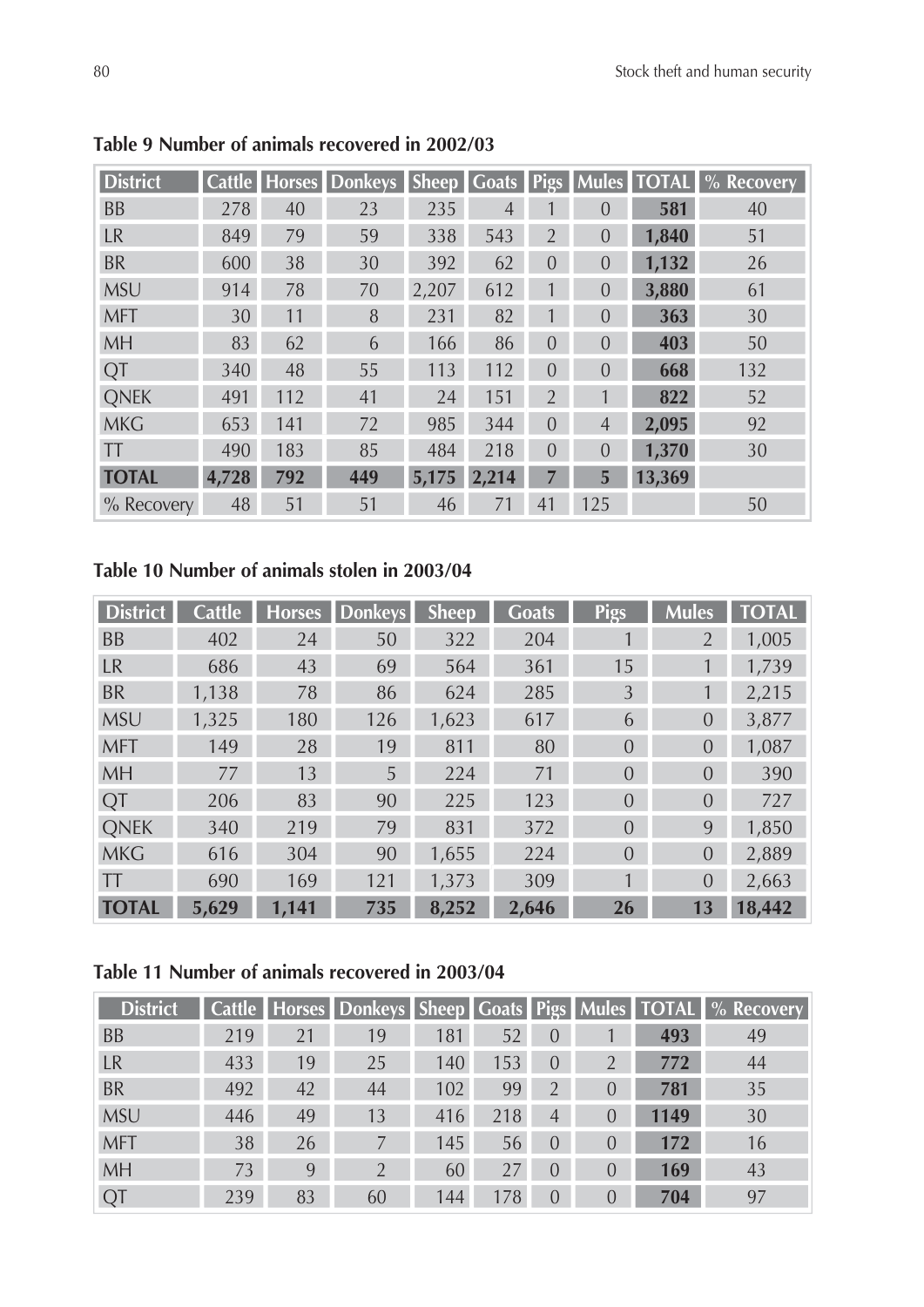| <b>District</b> |       |     |     |     |             |          |    |       | Cattle   Horses   Donkeys   Sheep   Goats   Pigs   Mules   TOTAL   % Recovery |
|-----------------|-------|-----|-----|-----|-------------|----------|----|-------|-------------------------------------------------------------------------------|
| <b>ONEK</b>     | 502   | 229 |     | 333 | 249         | $\Omega$ |    | 1.384 | 76                                                                            |
| <b>MKG</b>      | 371   | 91  |     | 760 |             |          |    | 1.470 | 51                                                                            |
| TT              | 169   | 37  | 20  | 325 | 99          |          |    | 653   | 25                                                                            |
| <b>TOTAL</b>    | 2.982 | 606 | 332 |     | 2.606 1.308 | 9        | 4  | 7.847 |                                                                               |
| % Recovery      | 53    | 53  | 45  | 31  | 49          | 35       | 31 |       | 42                                                                            |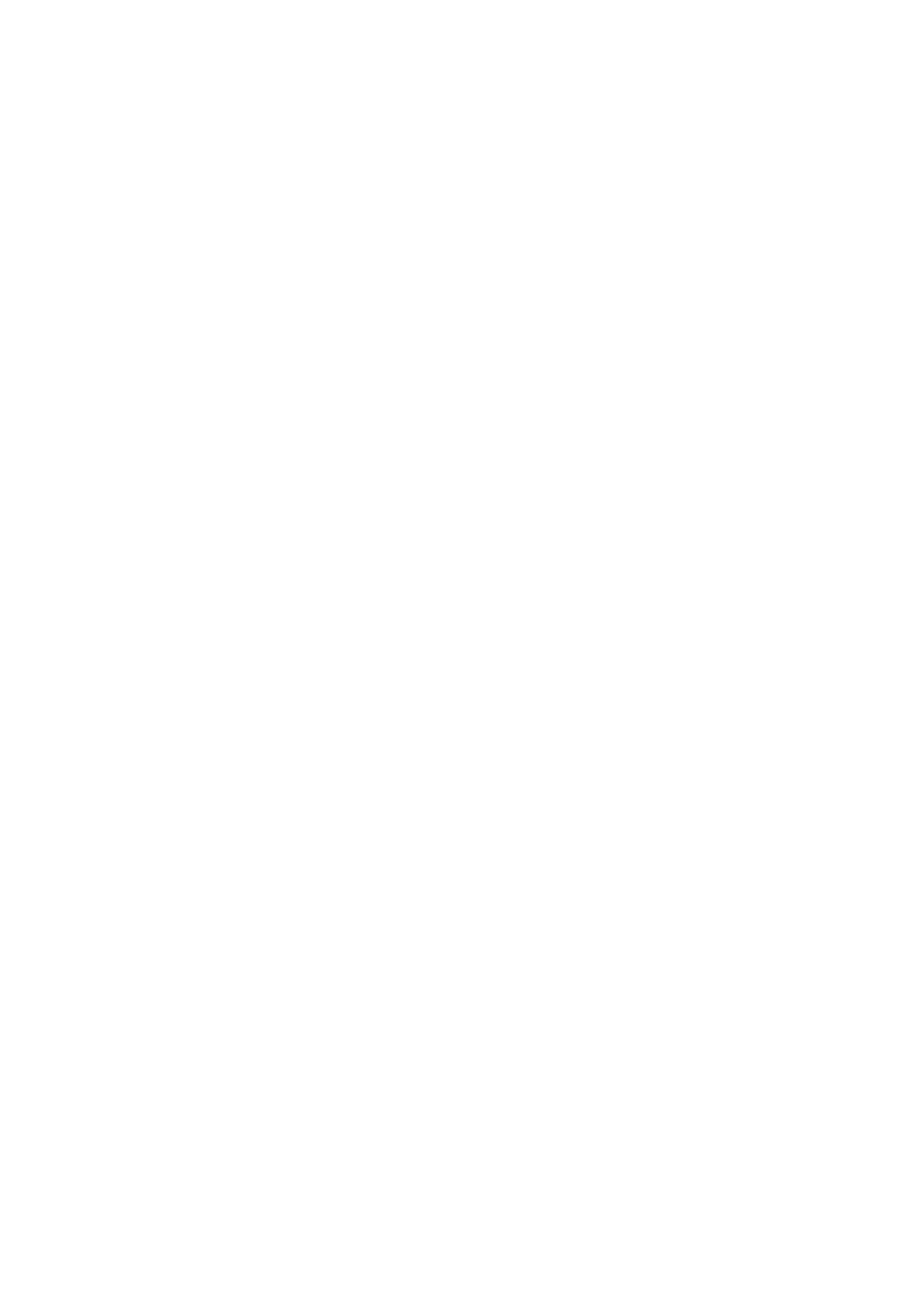# **NOTES**

- 1 See report on micro-chipping project in Qacha's Neck and Mokhotlong districts as part of livestock identification systems in prepared by Lesotho Justice Sector Development Programme written by Camelot (Pty) Ltd, June 2005. This report indicates that the two areas of Lesotho that have the highest rate of stock theft, namely Mokhotlong and Qacha's Neck, were selected for a pilot study of the use of micro-chips as a means of identifying animals. The Stock Theft Act specifically provides for the use of micro-chips and the pilot study was intended to provide government with an opportunity to assess their value. A total of 4,000 animals in 20 villages were tagged in the early part of October 2004. Research instruments were used during the micro-chipping process to determine the views of the members of the public. The results were analysed during January and a full report was presented to the Ministry of Agriculture and Ministry of Home Affairs in March 2005. While the problems of stock theft have continued elsewhere in the four months ending January 2005, it is interesting to note that only five micro-chipped animals have been stolen in the Qacha's Neck District and none in Mokhotlong. The Lesotho Mounted Police Service has been provided with mobile scanners to identify animals that have been micro-chipped. The use of micro-chips should therefore be advanced as a means of preventing stock theft.
- 2 Human Development Report of the UN Development Programme, 1994.
- 3 J Dzimba & M Matooane, Workshop report on engaging civil society organisations in matters of peace and security in Lesotho, Maseru, 2004, p 6.
- 4 See appended tables 2, 4, 5, 6, 7, 8, 9 and 10.
- 5 Bewys are documents issued by chiefs to transfer animals from one individual to another.
- 6 A pitso is a gathering of elders to discuss matters that concern the people.
- 7 Kingdom of Lesotho: *Poverty Reduction Strategy Paper, 2004/2005 2006/2007*, Government of Lesotho
- 8 Government of Lesotho, *Pathway out of poverty: An action plan for Lesotho,* Ministry of Finance and Economic Planning, 1996 (with support from the World Bank, USAID and the EU).
- 9 Ibid.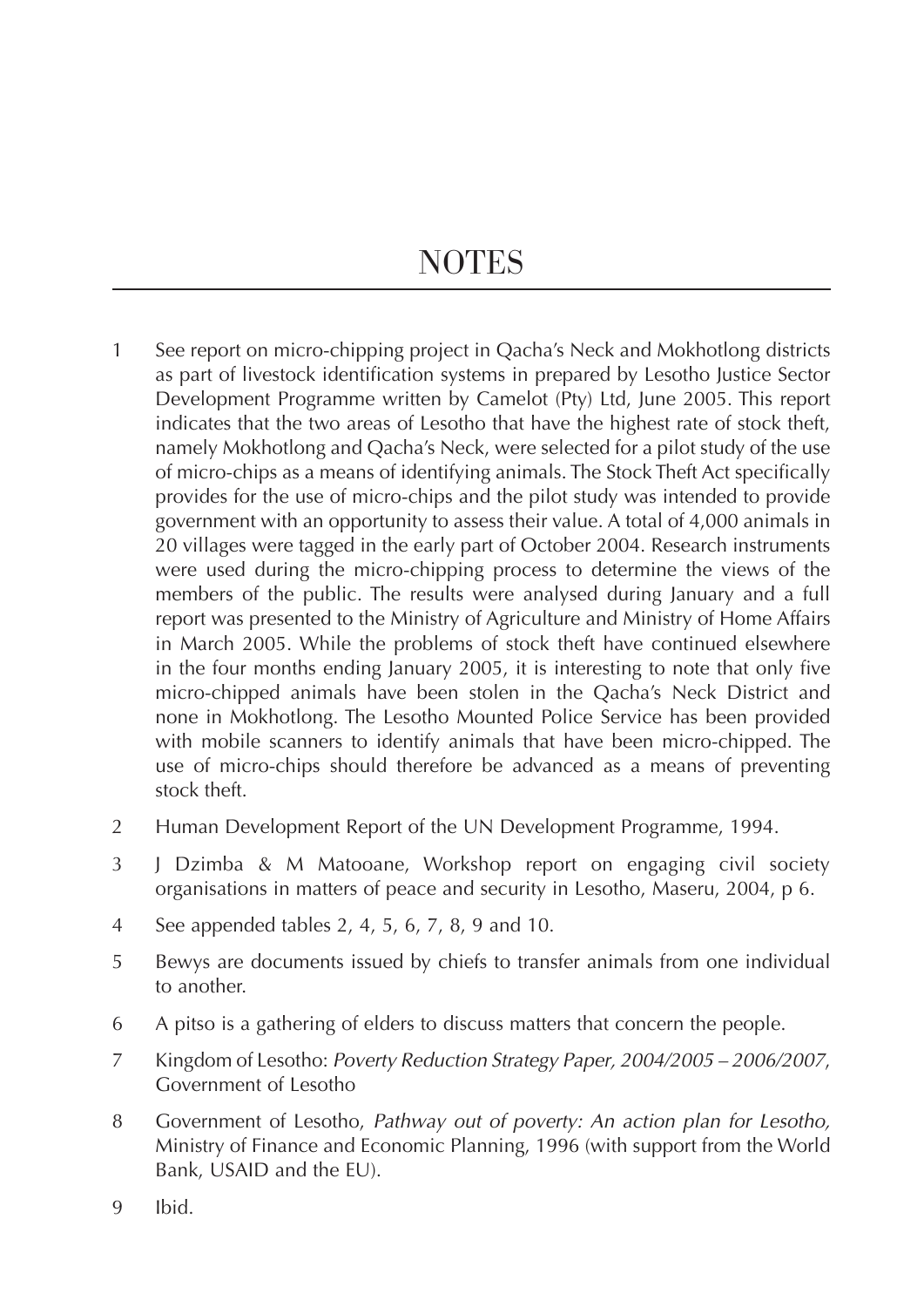- 10 GNI per capita is a more accurate indicator of household income than GDP per capita, as it includes factor income from abroad.
- 11 Kingdom of Lesotho, *Country economic memorandum*, World Bank, June 2003.
- 12 Parliament of the Kingdom of Lesotho, Budget Speech to Parliament for the 2003/2004 fiscal year.
- 13 Ibid.
- 14 Ibid.
- 15 Bureau of Statistics, *2001 Lesotho Demographic Survey, Volume 1,* Bureau of Statistics, Maseru, 2003.
- 16 Ibid.
- 17 J Gay and D Hall, *Poverty in Lesotho: More than a mapping exercise*, Sechaba Consultants, Maseru, 2000.
- 18 Costs were computed on the basis of all reported expenditure on inputs; benefits were the computed sum total value of the household's harvest, excluding the crop residue.
- 19 Gay and Hall, op cit. National cereal production is around 27 kg per person, far below the FAO standard of 180 kg.
- 20 National Livestock Registration, Marking and Information Project feasibility study, Government of Lesotho, Department of Livestock Services, November 1999, p 10.
- 21 Bureau of Statistics, Estimated livestock numbers and distribution 1998/99.
- 22 National Livestock Registration, Marking and Information Project, op cit, p 5.
- 23 Obtained from the Stock Theft Unit headquarters in Maseru, November 2004.
- 24 Gay and Hall, op cit, p 8.
- 25 By the year 2020, Lesotho shall be a stable democracy, a united and prosperous nation at peace with itself and its neighbours. It shall have a healthy and welldeveloped human resource base. Its economy will be strong, its environment well managed and its technology well established.
- 26 Kynoch et al, op cit.
- 27 National Livestock Development Study, Government of Lesotho, Department of Livestock Services, March 1999, p 2.
- 28 National Livestock Development Study, op cit, p 4.
- 29 Ibid.
- 30 Cross-border raiding and community conflict in the Lesotho-South African